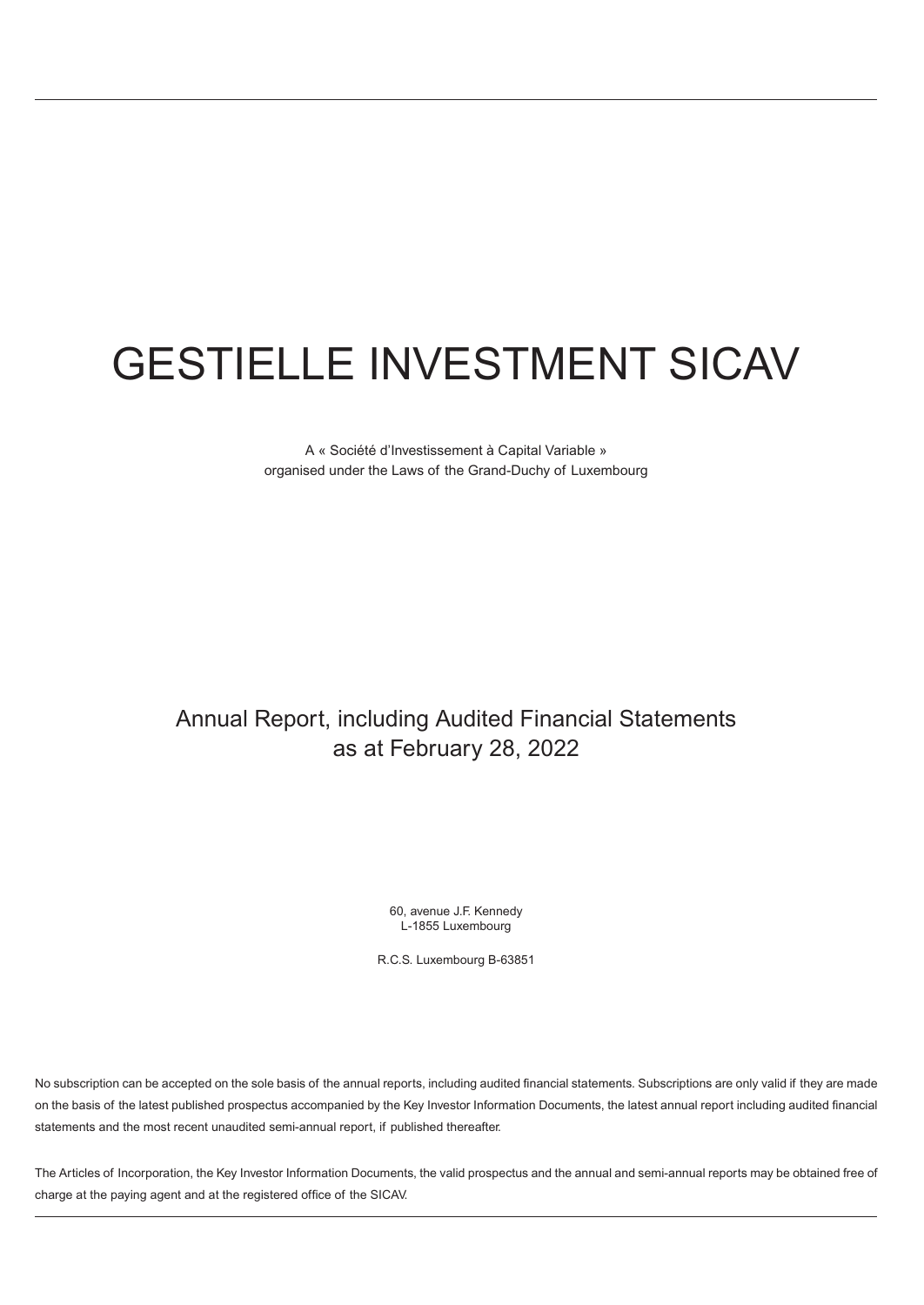### Table of Contents

|                                                                          | Page           |
|--------------------------------------------------------------------------|----------------|
| Management and Administration                                            | 3              |
| Information to Shareholders                                              | 5              |
| Directors' Report                                                        | 6              |
| <b>Investment Management Report</b>                                      | $\overline{7}$ |
| Report of the Réviseur d'Entreprises Agréé                               | 11             |
| <b>Combined Statement of Net Assets</b>                                  | 13             |
| Combined Statement of Operations and Changes in Net Assets               | 17             |
| Changes in the Number of Shares and Statistics                           | 21             |
| Gestielle Investment Sicav - Quant 1                                     |                |
| Schedule of Investments                                                  | 24             |
| Gestielle Investment Sicav - Cedola Europlus                             |                |
| Schedule of Investments                                                  | 29             |
| Gestielle Investment Sicav - Cedola Plus                                 |                |
| Schedule of Investments                                                  | 31             |
| Gestielle Investment Sicav - Cedola Risk Control                         |                |
| Schedule of Investments                                                  | 33             |
| Gestielle Investment Sicav - Cedola Link Inflation                       |                |
| Schedule of Investments                                                  | 35             |
| Gestielle Investment Sicav - Cedola Risk Control Megatrend               |                |
| Schedule of Investments                                                  | 38             |
| Gestielle Investment Sicav - Cedola Risk Control Health Care             |                |
| Schedule of Investments                                                  | 40             |
| Gestielle Investment Sicav - Cedola Risk Control Health Care II          |                |
| Schedule of Investments                                                  | 42             |
| Gestielle Investment Sicav - Cedola Risk Control Digital Revolution      |                |
| Schedule of Investments                                                  | 44             |
| Gestielle Investment Sicav - Cedola Risk Control Energie Rinnovabili     |                |
| Schedule of Investments                                                  | 47             |
| Gestielle Investment Sicav - Cedola Risk Control Global Science for Life |                |
| Schedule of Investments                                                  | 50             |
| Gestielle Investment Sicav - Cedola Risk Control Longevity               |                |
| Schedule of Investments                                                  | 52             |
| Notes to the Financial Statements                                        | 54             |
| Unaudited Information                                                    | 67             |
|                                                                          |                |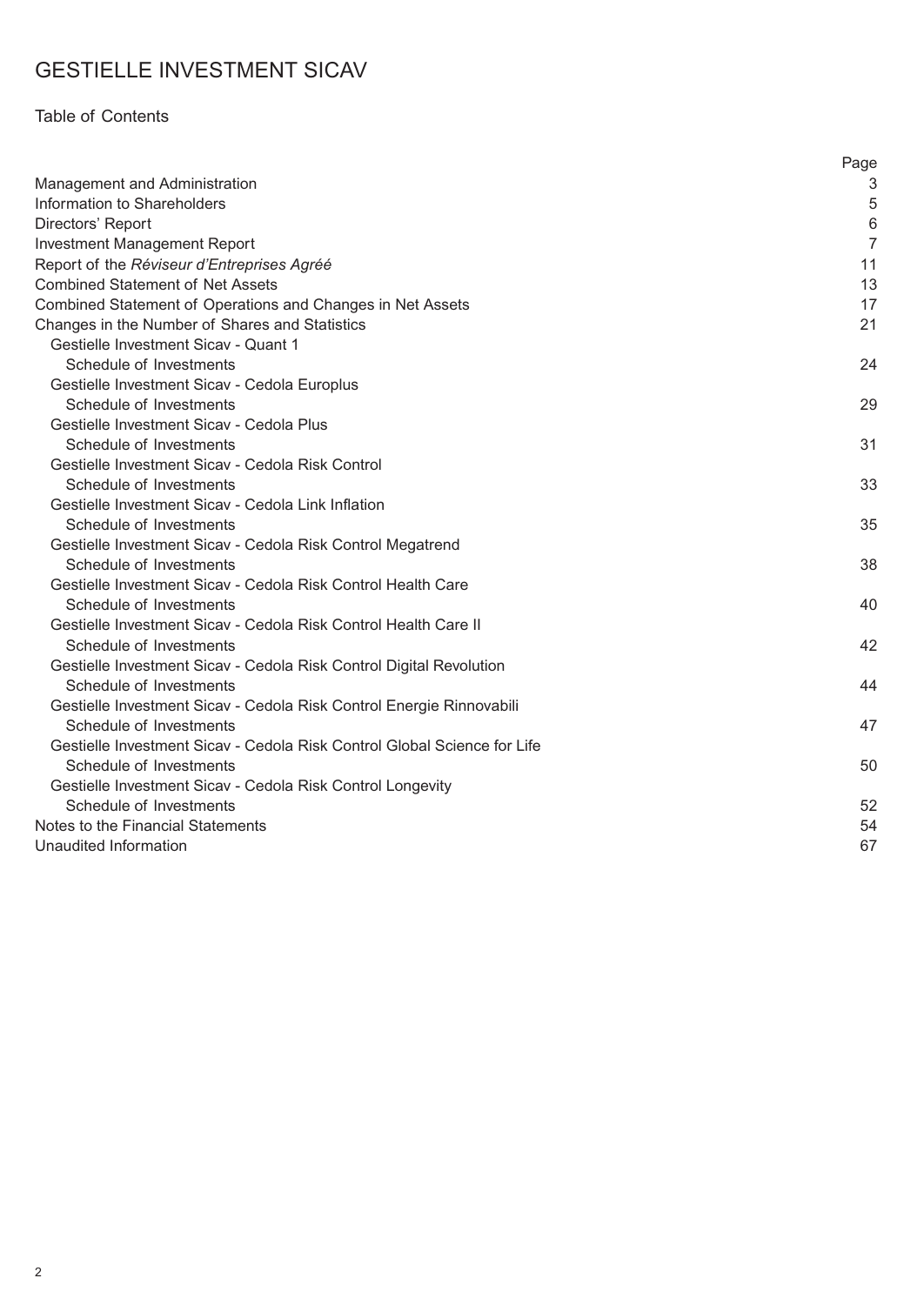#### <span id="page-2-0"></span>Management and Administration

#### **Board of Directors of the SICAV**

#### *Chairman*

Davide SOSIO\* Group Chief Financial Officer and HR Director ANIMA Holding S.p.A 99, Corso Garibaldi 20121 Milan (Italy)

#### *Directors*\*\*

Francesco BETTI Deputy General Manager and Chief Operating Officer ANIMA Società di Gestione del Risparmio S.p.A. 99, Corso Garibaldi I-20121 Milan (Italy)

Monica PORFILIO (Since January 1, 2022) Independent Director 177, rue Albert Unden 2652 Luxembourg Grand Duchy of Luxembourg

Giorgio LANFRANCHI Head of Development and Operational Support ANIMA Società di Gestione del Risparmio S.p.A. 99, Corso Garibaldi I-20121 Milan (Italy)

Agostino RICUCCI General Manager ANIMA Asset Management Ltd\*\*\* 1, George's Quay Plaza Dublin (Ireland)

#### **Registered Office**

60, avenue J.F. Kennedy L-1855 Luxembourg Grand Duchy of Luxembourg

#### **Administrative Address**

14, Porte de France L-4360 Esch-sur-Alzette (Luxembourg)

#### **Management Company**

ANIMA Società di Gestione del Risparmio S.p.A. 99, Corso Garibaldi I-20121 Milan (Italy)

\* Mr Davide SOSIO is CFO and HR Director of ANIMA Holding and Finance Director of ANIMA Società di Gestione del Risparmio S.p.A. \*\* Mr. Nicolaus Peter BOCKLANDT was a Director until December 31, 2021 and Mrs. Monica PORFILIO was co-opted as Director of the SICAV with effect from January 1, 2022.

\*\*\* ANIMA Asset Management Ltd is wholly owned by ANIMA Holding S.p.A.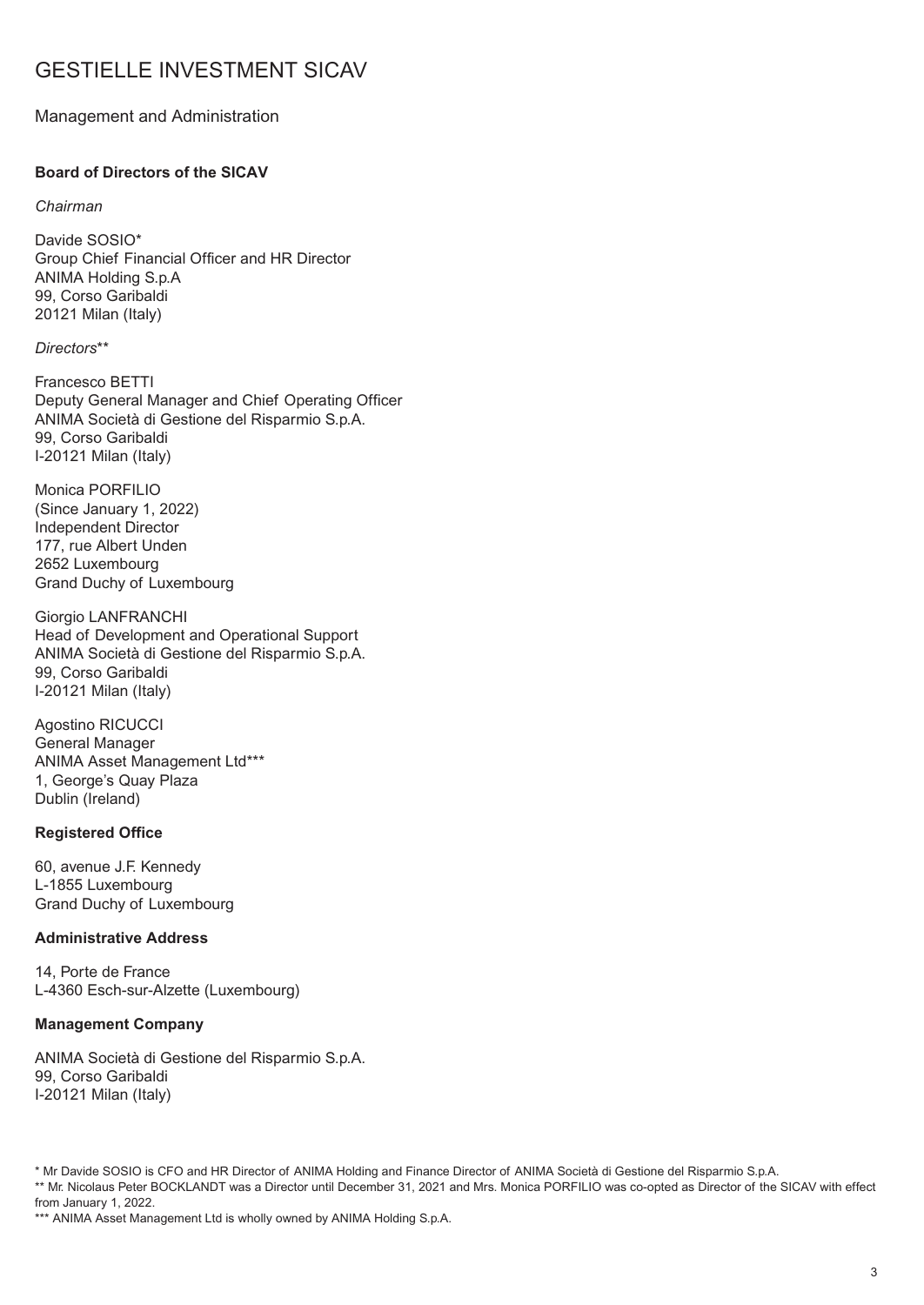#### Management and Administration (continued)

#### **Distributor**

Banque Havilland S.A. 35A, avenue J.F. Kennedy L-1855 Luxembourg Grand Duchy of Luxembourg

#### **Sales Agent for Italy**

Banco BPM S.p.A. Piazza Meda, n. 4 I-20121 Milan (Italy)

#### **Depositary**

Banque Havilland S.A. 35A, avenue J.F. Kennedy L-1855 Luxembourg

#### **Global Sub-Custodian**

Banco BPM S.p.A. Piazza Meda, n. 4 I-20121 Milan (Italy)

#### **Central Administration**

ANIMA Società di Gestione del Risparmio S.p.A. Delegated to RBC Investor Services Bank S.A. 14, Porte de France L-4360 Esch-sur-Alzette (Luxembourg)

#### **Registrar and Transfer Agent**

ANIMA Società di Gestione del Risparmio S.p.A. Delegated to RBC Investor Services Bank S.A. 14, Porte de France L-4360 Esch-sur-Alzette (Luxembourg)

#### **Domiciliary Agent**

BNP Paribas Securities Services S.C.A. 60, avenue J.F. Kennedy L-1855 Luxembourg Grand Duchy of Luxembourg

#### *Cabinet de Révision Agréé*

Deloitte Audit *Société à responsabilité limitée* 20, Boulevard de Kockelscheuer L-1821 Luxembourg Grand Duchy of Luxembourg

#### **Paying and Representative Agent in Italy**

Banco BPM S.p.A. Piazza Meda, n. 4 I-20121 Milan (Italy)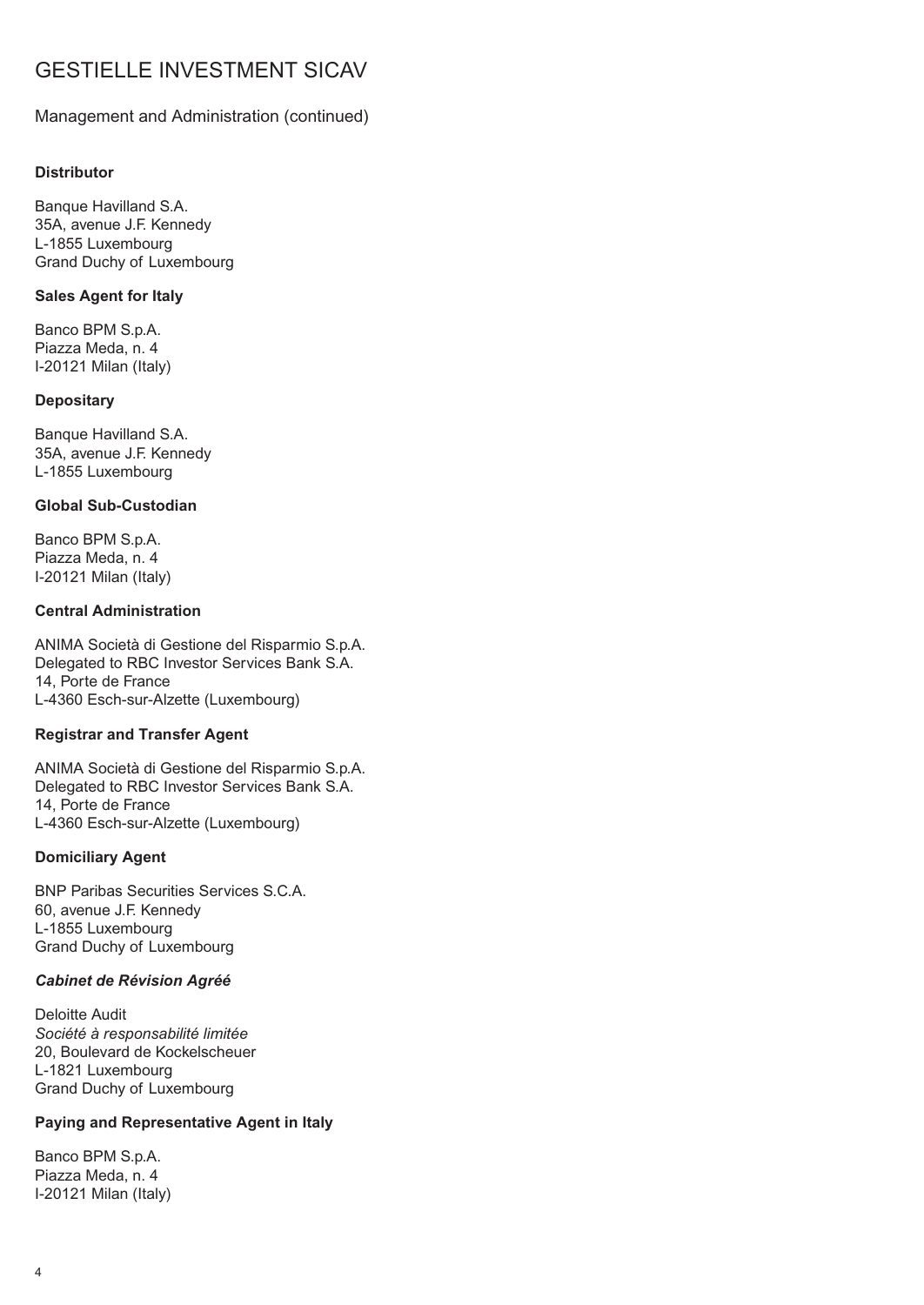#### <span id="page-4-0"></span>Information to Shareholders

The annual general meeting of Shareholders of Gestielle Investment Sicav (''the SICAV'') is held at the registered office of the SICAV or in Luxembourg City, as indicated in the convening notice, on the second Wednesday of the month of June of each year at 11.00 a.m., or if any such day is not a bank business day in Luxembourg, on the next following bank business day in Luxembourg.

Notices of all general meetings are published in the RESA (*Recueil électronique des sociétés et associations*) of Luxembourg and in at least one Luxembourg newspaper (to the extent required by Luxembourg law), and in such other newspapers as the Board of Directors of the SICAV may decide on, and will be sent by mail to the holders of registered Shares at least 8 days prior to the meeting at their addresses in the register of Shareholders. When registered Shares only have been issued, the notices to Shareholders may be made by registered mail only. Such notices will include the agenda and specify the time and place of the meeting and the conditions of admission, and will refer to the requirements of Luxembourg law with regard to the necessary quorum and majorities required for the meeting. The requirements as to attendance, quorum and majorities at all general meetings will be those laid down in Articles 450-1 and 450-3 of the law of August 10, 1915 (as amended) relating to Commercial Companies of the Grand Duchy of Luxembourg and in the Articles of Incorporation of the SICAV.

The financial year (''Financial Year'') of the SICAV starts on the first day of March each year and ends on the last day of February of the following year.

The annual report, including audited financial statements will be published within 4 months after the end of the Financial Year and the unaudited semi-annual reports will be published within 2 months after the end of the relevant period. Such reports will be made available at the registered office of the SICAV during normal business hours.

A detailed schedule of each portfolio's changes per Sub-Fund is available free of charge upon request at the registered office of the SICAV.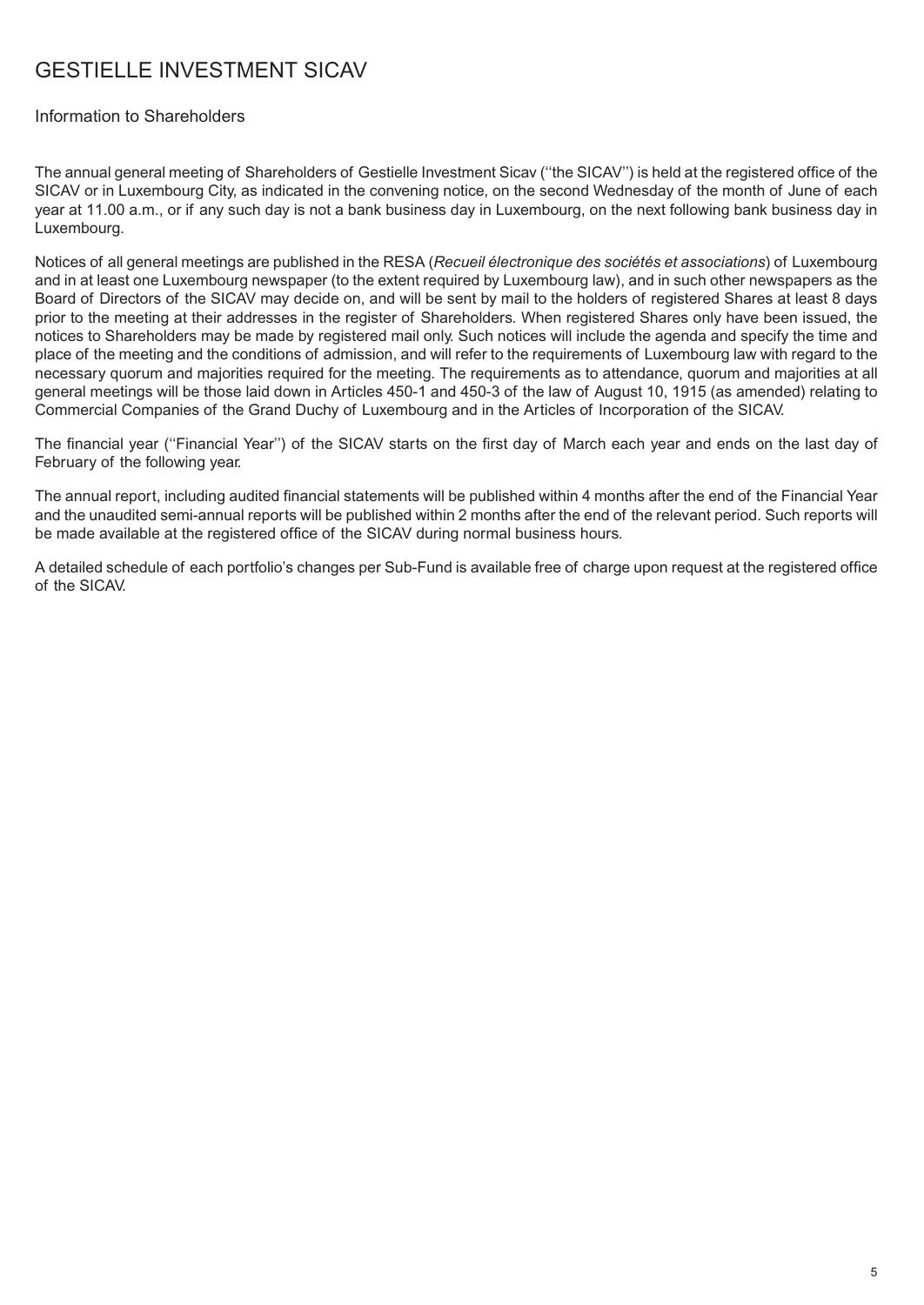#### <span id="page-5-0"></span>Directors' Report as at February 28, 2022

#### Dear Shareholders,

We are pleased to present the annual report, including the audited financial statements of Gestielle Investment SICAV (the ″SICAV″) as at February 28, 2022. It includes the SICAV's Investment Management Report produced on behalf of the Board of Directors for the active Sub-Funds.

The SICAV is an open-ended investment company with variable share capital, incorporated in the Grand Duchy of Luxembourg as a *Société Anonyme* on the basis of the Law of 1915 and qualifies as a *Société d'Investissement à Capital Variable* on the basis of part I of the Law of 2010.

The Board of Directors appointed Anima SGR S.p.A. as Management Company effective as from December 1, 2018. The SICAV delegated to the Management Company its investment management, administrative and marketing functions.

#### **Role and Responsibility of the Board**

The responsibility of the Board is governed by Luxembourg law. With respect to the Financial Statements of the SICAV, the duties of the Directors are governed by the law of December 10, 2010 on, inter alia, the accounting and financial statements of undertakings for collective investment, and by the law of December 17, 2010 relating to undertakings for collective investment.

#### **Board Composition**

The Board of Directors of the SICAV, which includes one independent Director, has a breadth of investment knowledge, financial skills, as well as legal and other experience relevant to the SICAV's business. Directors are elected annually by shareholders at the Annual General Meeting.

#### **Other Information**

We confirm adherence to the guidelines of the Association of the Luxembourg Fund Industry (ALFI) Code of Conduct for Luxembourg Investment Funds (as amended).

Luxembourg, May 23, 2022

The Board of Directors of the SICAV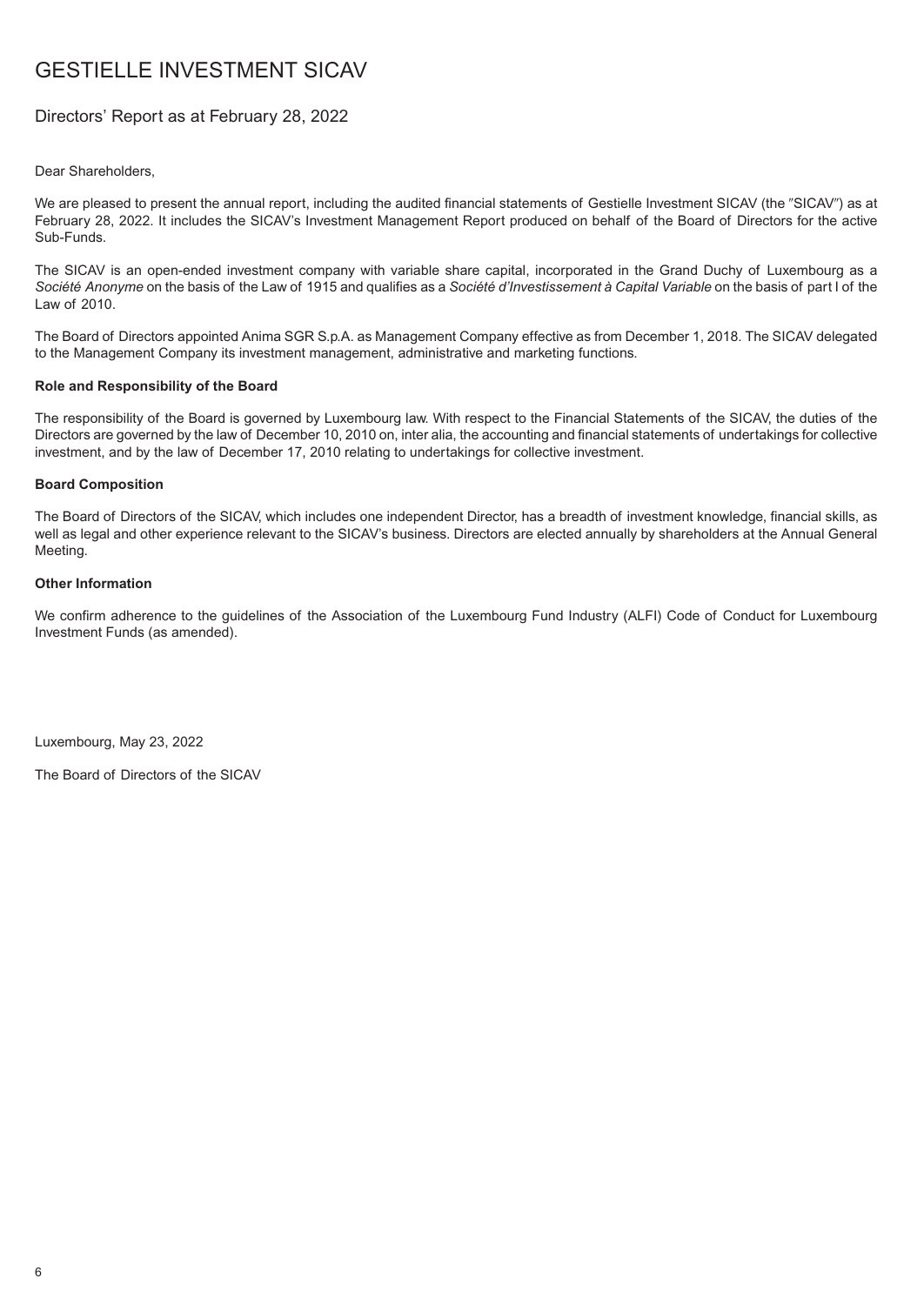#### <span id="page-6-0"></span>Investment Management Report

#### **Markets**

The evidence of high inflationary pressures, the progressively less accommodative stance adopted by central banks in response and the escalation of geopolitical and military tensions in Eastern Europe have been characterizing the performance of the financial markets in recent weeks. The steady increase in upward pressures on rates was accentuated by the especially aggressive stance of the Fed in its announced plan for normalizing monetary policy and by the hawkish turn of the ECB. Rising risk aversion has been accompanied by a sudden and widespread increase in volatility. The risk-off climate has prompted investors to favor safe-haven assets, penalizing riskier assets, and has exerted strong upward pressure on the prices of all commodities exposed to the crisis, first and foremost energy.

In the year ending February 28, 2022, global equities posted gains of about 11.2% in local currency terms (MSCI World Local), with the United States (+12.8%), Europe (+11%), the euro area (+7.5%), including Italy (+10%), and Japan (+0.9%) all ending the year in positive territory. Emerging market equities lost ground (-10.5%). The best performance at the global sectoral level was registered by the energy segment, while the worst performer was communication services.

After having progressively subsided below the levels experienced at the beginning of the year, albeit with a number of brief and limited upturns connected with an increase in concerns about the health situation, the sustainability of the economic recovery and the pronouncements of the central banks, equity volatility rose sharply between November and December, returning to more moderate levels in the last ten days of December. Fears of an economic slowdown had triggered an easing of equity markets in July, August, between September and October and, more substantially, in November. Due to the resurgence of the pandemic and changes in the language being used by the monetary authorities, the performance of equity indices diverged across geographical areas and sectors. The declines recorded by equities from the beginning of 2022 until the end of the financial year were substantial and widespread.

Over the period, the performance of bond indices was heterogenous in local currency terms, with losses being posted by the both global government sector (global index down 2% on an annual basis at February 28, 2022), and corporate securities (-3.2%). The rise in yields on the 10-year BTP (which rose in February to near 2% before falling back to 1.7% at the end of the month) was accompanied by that in the BTP-Bund spread, which reached 157 basis points, a partial retreat from 170 basis points in February 2022.

Beginning in the spring of 2021, the Fed's reassurances of its intention to maintain favorable financing conditions and the loss of momentum of the global reflation trade put a damper on US rates until early August. In Italy, the rise in yields was accompanied by movement in the BTP-Bund spread, which from a low close to 90 basis points (when the Draghi Government took office) rose above 120 in mid-May in the wake of concerns about the possible winding down of PEPP support. From the second half of May, the recomposition of rates was widespread, both in the United States and in the euro area. More cautious language from the central banks fostered a compression of real 10-year rates towards new lows, until, in August, the positive data on the US labor market sparked a rebound and boosted volatility, which was then amplified by the discussions within the Fed on the start of tapering. Between August and October, government issues suffered extensive and significant losses: the rise in yields was induced by the signs of upward pressure on prices and by the less conciliatory tone of some ECB officials. The developments in global monetary policies and the prospect of a widespread withdrawal of stimulus measures, following the Fed's announcement it would begin tapering, fueled upward pressure on government yields and reinvigorated the reflation trade.

At February 28, 2022, the euro/dollar exchange rate had fallen on an annual basis by about 7.2%, with the exchange rate at 1.12: the strengthening of the US dollar was driven by the short-term rate differential, while the partial recovery of the euro between the end of January and the beginning of February was fueled by the hawkish turn of the ECB. On foreign exchange markets, the appreciation of the currencies of commodity-exporting countries in the last quarter of the year was significant.

Gold rose 9.5%, closing the period ending February 28, 2022, at \$1899.26 an ounce.

Oil prices rose substantially, reaching close to \$100 a barrel (about +53% for Brent and +56% for WTI on an annual basis at February 28, 2022).

#### **Scenario**

The COVID pandemic has been a great focuses of attention around the globe, considering the implications of virus variants, infection rates, the threat of social restrictions and the vaccination process. After experiencing a significant decline following the surge driven by the spread of the Omicron variant in the autumn and winter, cases have begun to rise again, albeit in less virulent form. Vaccinations have proven to be satisfactorily effective and the shift away from the pandemic towards endemic status has enabled a gradual reopening of economic activity and an easing of restrictions on mobility.

The geopolitical crisis in Eastern Europe has been marked by a dramatic escalation in intensity: after first recognizing the separatist republics in the eastern area in the Donec basin, Russia then invaded Ukraine. During the gradual escalation of tensions, a diplomatic solution still seemed possible before the invasion. Subsequently, the Western countries have taken a united front, firmly condemning Moscow's action and imposing stringent economic sanctions. Efforts to allow diplomacy to find a solution to the tensions have been unable to stop the fighting, which has become increasingly fierce. Strong concerns about the uncertain evolution of events, and the consequent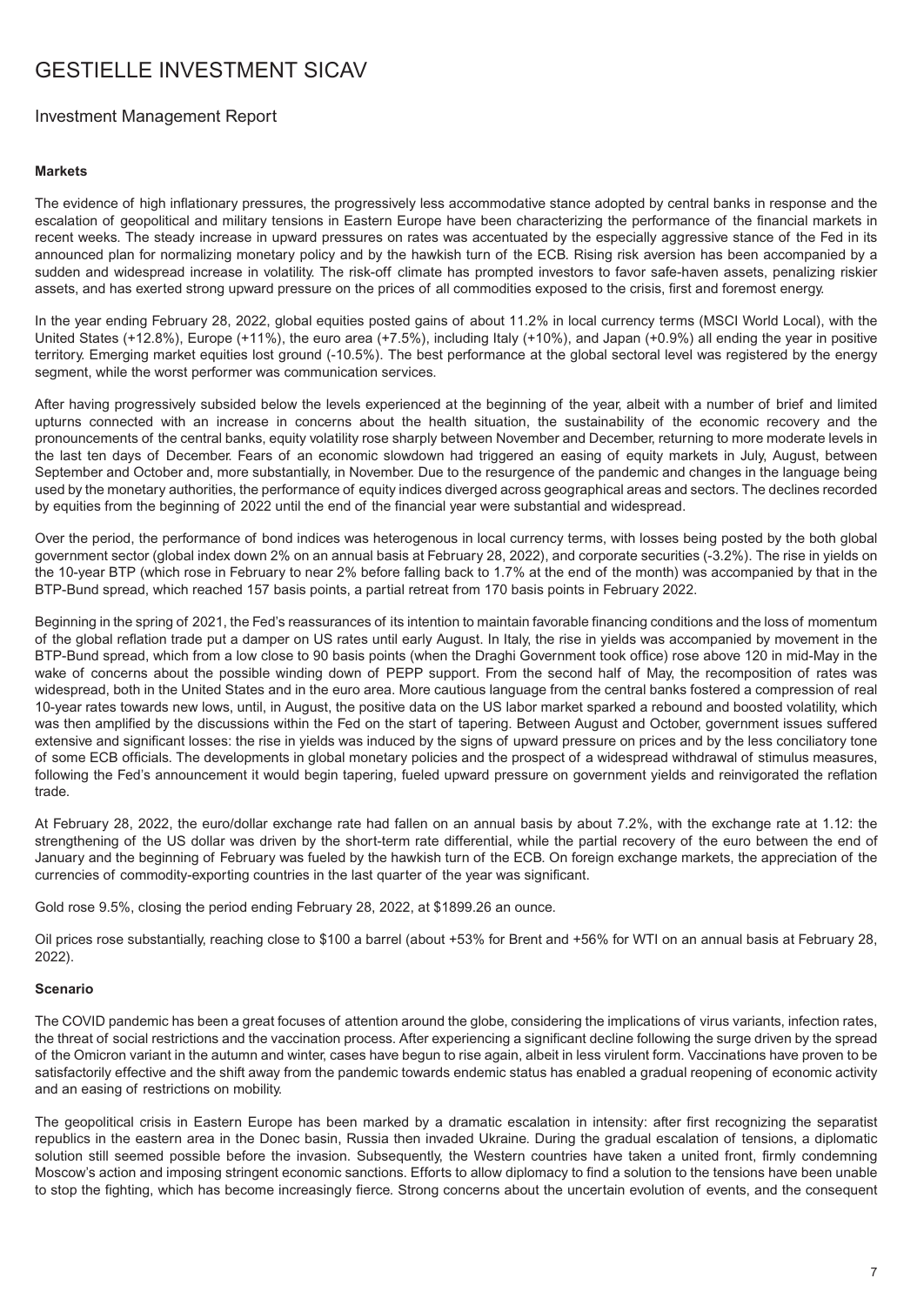#### Investment Management Report (continued)

increase in risk aversion, have driven the dynamics of the financial markets, causing a significant increase in the price of energy, first and foremost that of gas, where Ukraine plays a crucial role.

The dynamics of inflation have been driven by the pressures of demand and commodity prices, especially energy, and bottlenecks on the supply side. The increase in consumer prices has continued to accelerate, fueled primarily by its more volatile components. This has posed challenges for monetary policy institutions around the world, which have found themselves balancing the need to control inflationary pressures with the risk of impeding the economic recovery. The Fed, the ECB, and the BoE have begun to modify their public pronouncements and their monetary policy responses: both sides of the Atlantic have made clear their intention to wind down the extraordinary stimulus measures deployed during the health crisis, albeit with differences in the manner and timing of normalization. The Fed has gradually adopted a more aggressive approach, accelerating the tapering process and underscoring the need to raise rates and normalize its balance sheet more rapidly than previously envisaged. The goal is to contain inflationary pressures, allowing the widest freedom of action in determining the number and scale of increases in 2022. Powell reiterated that efforts to contain inflation should have no impact on the growth of the American economy, ruling out the possibility of a recession within the next year. In March, the FOMC raised its interest rate target by 25 basis points, the first hike since 2018, envisaging additional increases over its next 6 meetings in 2022 and a target of 2.75% at the end of 2023.

After accelerating the process of reducing asset purchases, the ECB emphasized that the increase in energy prices could represent a significant risk for the euro-area inflation outlook. The ECB has expressed strong concern about short-term price dynamics, suggesting that its quantitative easing actions could end in the third quarter of 2022, followed by a possible rate hike, while maintaining some flexibility over its future course of action in order to manage any adverse developments. In the UK, the BoE confirmed the adoption of restrictive measures by raising rates another 0.25%, to 0.75%. By contrast, the BoJ reiterated the need to continue to support the economy, stemming the upward pressure on rates. The PBoC also maintained an accommodative approach by reducing rates and cutting the reserve requirement ratio, thereby accelerating monetary support in order to boost economic growth.

In the United States, the growth environment remains solid. A number of uncertainties have emerged on the demand side and there have been normal corrections after strong January data, but consumption increased overall. The supply side remains resilient, with industrial production recording small increases. The labor market has been characterized by positive data, including an unemployment rate of 3.6% in the March survey. The cyclical indicators remain firmly in an area indicating expansion. Prices have reflected the increase in inflationary pressures, attributable both to the core components and the more volatile items, connected with the reopening of the economy and the prices of commodities, above all energy.

In the euro area, real GDP growth reflected a variety of economic factors influenced by the developments in the pandemic. Growth had benefited from the recovery in domestic demand, which was accompanied by the less buoyant performance of investment and exports, which are still exposed to the constraints of supply-chain interruptions and bottlenecks. After a period of recovery, consumer confidence declined. Retail sales recovered somewhat, albeit more slowly than expected, and industrial production slowed. The cyclical indicators continued to point to expansion. However, the German ZEV survey in March recorded a collapse in expectations to their lowest level since March 2020, a response to recent geopolitical events. The unemployment rate of 6.8% in February 2022 was below pre-COVID levels. Headline inflation was driven by the prices of energy and other raw materials.

In China, draconian anti-COVID measures to isolate specific urban clusters have been adopted in response to what remain low official numbers for infections. The containment effort has appeared effective. In the March 2022 surveys, cyclical indicators were slightly below the threshold indicating expansion. Domestic demand growth has fluctuated, at times impacted by the restrictions imposed on mobility. The unemployment rate, which rose slightly, stood at 5.5%. Inflation pressures have remained under control.

Russia used US dollars to pay interest instalments on two bond issues, avoiding technical default for the immediate future. It then announced that it would require Western countries (defined as "hostile") to pay for energy supplies in rubles.

#### **Outlook**

The broad international implications of the developments in the geopolitical crisis and war on the borders of Eastern Europe make it extremely difficult to predict the evolution of any scenario, taking account of the economic sanctions that have already been imposed and potential other restrictions that could be deployed. The imposition of severe restrictions on trade seeks to weaken the Russian economy and increase internal political pressure to bring a quick end to an invasion that has generated considerable uncertainty for the macroeconomic outlook and triggered a moderate tightening of financial conditions. The energy sector remains the most critical area, as it appears difficult to avoid collateral damage, especially in Europe. Naturally, oil prices can rise in periods of strong economic growth without inducing a recession. However, the current situation is unfolding in an exceptionally critical geopolitical context, developments in which could affect the outlook for growth, with implications for inflation, the supply of commodities, and, possibly, the future actions of the central banks. The developed economies may be unevenly hit by the shock, but the start of a global economic recession at this stage is unlikely. The possible impacts on growth could be mixed, probably with greater strains for the euro area, but without derailing the entire economy even in the presence of very heavy economic sanctions. The damage inflicted by the war on the European economy would still seem manageable at this stage, since the fundamentals at the start of the war were very solid, with lower unemployment and a larger labor force than before the pandemic. However, the continuation of the conflict could increase the risks of progressively more severe harm.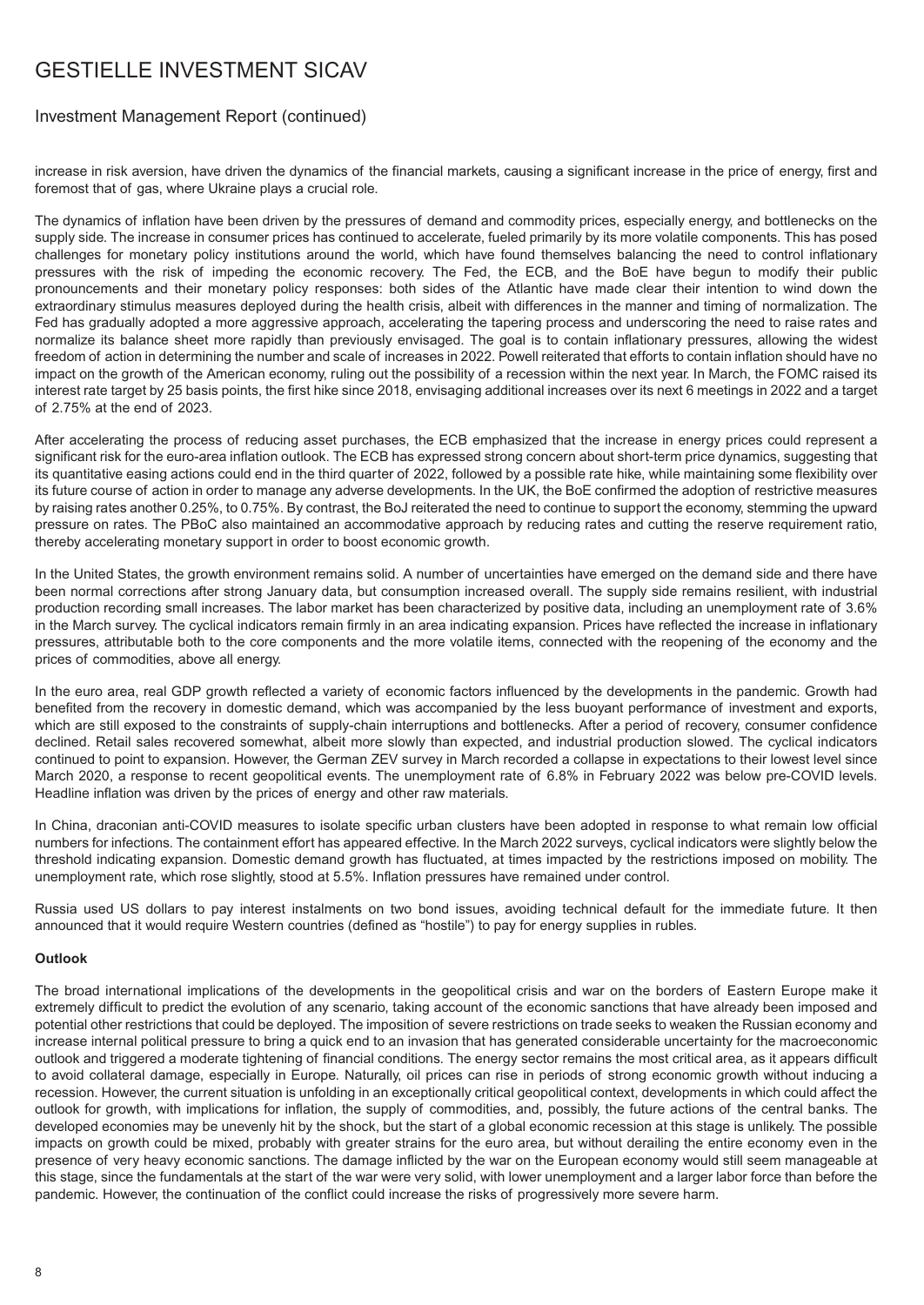#### Investment Management Report (continued)

It is possible that inflation will remain high for some time, reflecting the persistence of uncertainty and, above all, energy costs, with even greater implications for Europe. Inflation continues to be largely driven by the more volatile components and supply and demand imbalances, which could begin to ease in the second half of 2022. The debate over the inflation outlook is being fueled both by the geopolitical crisis (which is increasing the prices of energy and unprocessed food both in the euro area and the United States) and by labor costs in the United States. The dislocations in consumer prices caused by the pandemic and the war in Ukraine are expected to attenuate in the medium term: over time, the relative imbalances between supply and demand should tend to stabilize, fostering a decline in inflation towards pre-pandemic levels. With stable aggregate supply and demand conditions, the recent surges in energy prices connected with the war could slowly and progressively recede. The most recent data reinforce the view that inflation risks remain greater in the euro area than in the United States. The possible impact on consumption of the erosion of purchasing power should in any case be followed by a rebalancing. The coordination of fiscal and monetary policy would certainly represent a valid countermeasure, if implemented swiftly and on the appropriate scale. Monetary policy in the developed markets is increasingly aggressive, and the path towards tighter financial conditions is evident. However, the development associated with recent events could dampen the impact of some of the excesses of the markets and the pronouncements of the central banks concerning normalization, assuming that the central banks themselves moderate their actions, taking due account of any future easing of expectations for the pace of economic growth and inflation. In this regard, it is likely that divergences will emerge in developments on the two sides of the Atlantic, where, without prejudice to the impact of the cost of commodities and goods, wage dynamics differ.

The forecast for US economic growth in 2022 remains anchored in positive territory. The United States should not import a recession, even with the risks associated with rising energy (oil) prices. The demand for goods, the imbalances still present in the labor market and the recovery in housing prices can be expected to drive consumer prices in the very short term. However, it cannot be ruled out that the forces that have sustained inflation may gradually lose intensity in the second half of the year. The rebalancing of labor supply and demand should help to dampen wage pressures, and a positive outcome to negotiations in Eastern Europe could facilitate the stabilization of commodity prices (including energy and food), while other inflationary pressures are expected to gradually diminish in the second half of 2022.

The forecast for euro-area growth in 2022 also remains positive, albeit slower than in the United States. Inflation in the area remains high, with rising pressures. Consequently, the ECB appears poised to take a progressively less accommodative stance, accelerating the normalization process. However, a possible downward revision of growth in the euro area, together with evidence of weak wage pressures, could prompt the ECB to take a more measured approach looking forward.

In China, growth should continue, driven by an expansionary fiscal policy and supported by an accommodative monetary policy. Some short-term downside risks appear to be increasing in relation to the rise of COVID cases: the country's zero tolerance policy could slow domestic consumption. From a macroeconomic point of view, the Asian region, and China in particular, should maintain greater isolation from Europe and the United States in the context of the growing global uncertainties triggered by the Ukrainian conflict. Inflationary pressures are expected to be limited, with a significant acceleration in prices only conceivable in the second half of the year.

Imbalances of a different nature could continue to trigger changes in the short-term scenario, keeping uncertainty high. The transition from an expansionary monetary policy cycle to a restrictive stance, the consequent generalized tightening of financial conditions, the dynamics of growth and inflation, the pervasiveness of geopolitical tensions and the ongoing conflict, whose possible adverse effects could well be underestimated, represent a combination of factors and risks that could continue to have broad repercussions for conditions in the financial markets, with excesses of volatility connected with the discontinuity of the trend.

The adoption of a dynamic and flexible tactical approach in response to developments as they occur can help to reconcile the dissonance between current and prospective conditions. This makes it possible to pursue the most attractive opportunities and counteract any adversities that may arise in the financial markets, taking account of the risks associated with poor visibility on the evolution of the current environment.

Equity markets have been sharply impacted by the extreme variability of the flow of news, which could potentially impart asymmetric pressures. This holds whether a de-escalation of tensions and a real hope for resolution of the conflict should emerge or instead a progressive deterioration of the situation prompts a tightening of sanctions, such as their extension to the energy sector or to other countries, raising the conflict to the economic level. It would be advisable to maintain a generally neutral and balanced positioning, identifying any opportunities that may emerge from sectoral dynamics, paying particular attention to defensive strategies and energy policies.

In the government securities markets, the steep declines registered since the beginning of the year have resulted in attractive valuations from a tactical perspective. The rate hike scenario would already seem fully priced into prices and the possibility that it may fade over time cannot be ruled out. Strongly recessive developments are currently not contemplated in the scenario; however downside risk factors could be lurking if the imbalances in energy prices should continue in response to geopolitical risk. A moderately constructive tactical approach, especially for US and Italian issues, could add value in the event of a possible excessive response of the markets to the very aggressive and restrictive monetary policy rhetoric. It is difficult to imagine that the markets could price in further accelerations in the normalization of monetary policies in either the euro area or the United States. In this environment, a measured approach is in any case imposed by the risk associated with the progressive disengagement by the central banks.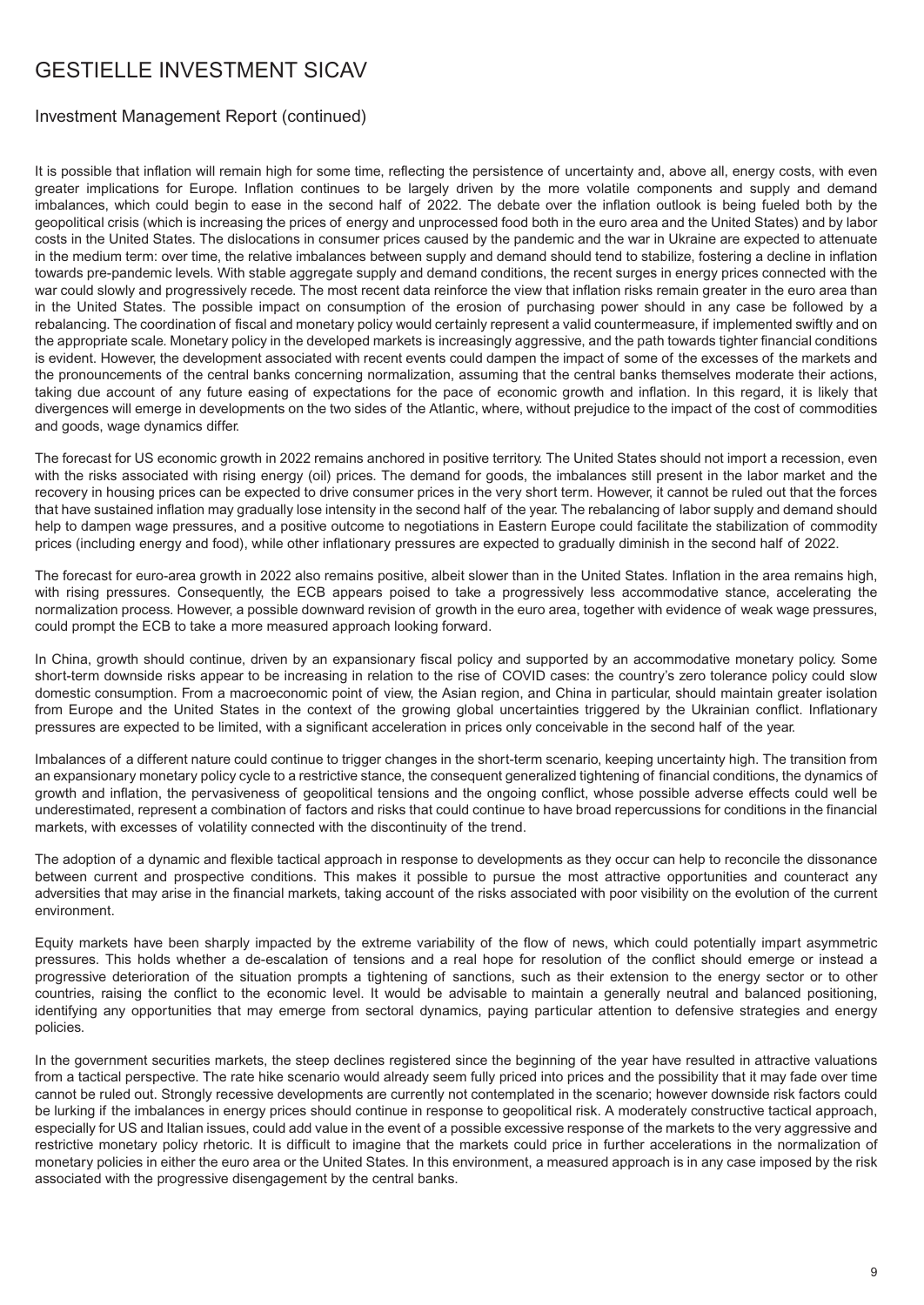#### Investment Management Report (continued)

In the corporate bond market, with spreads having experienced periods of tension and significant weakening since the beginning of 2022, the potential for narrowing appears less limited than in the past. Valuations in the investment grade segment, which incorporate the repricing of uncertainties about inflation, growth and the action of central banks, selectively present more attractive risk/return profiles. The desire to stem excess volatility would suggest a preference for a good level of diversification, steering investment decisions towards high quality issuers.

The euro/dollar exchange rate remains affected by uncertain directionality and the impact of Fed and ECB announcements, with particular regard to their determination in responding to inflation and the rate differential. The pressures induced by geopolitical risks and the Fed's hawkishness are expected to gradually ease in the medium term.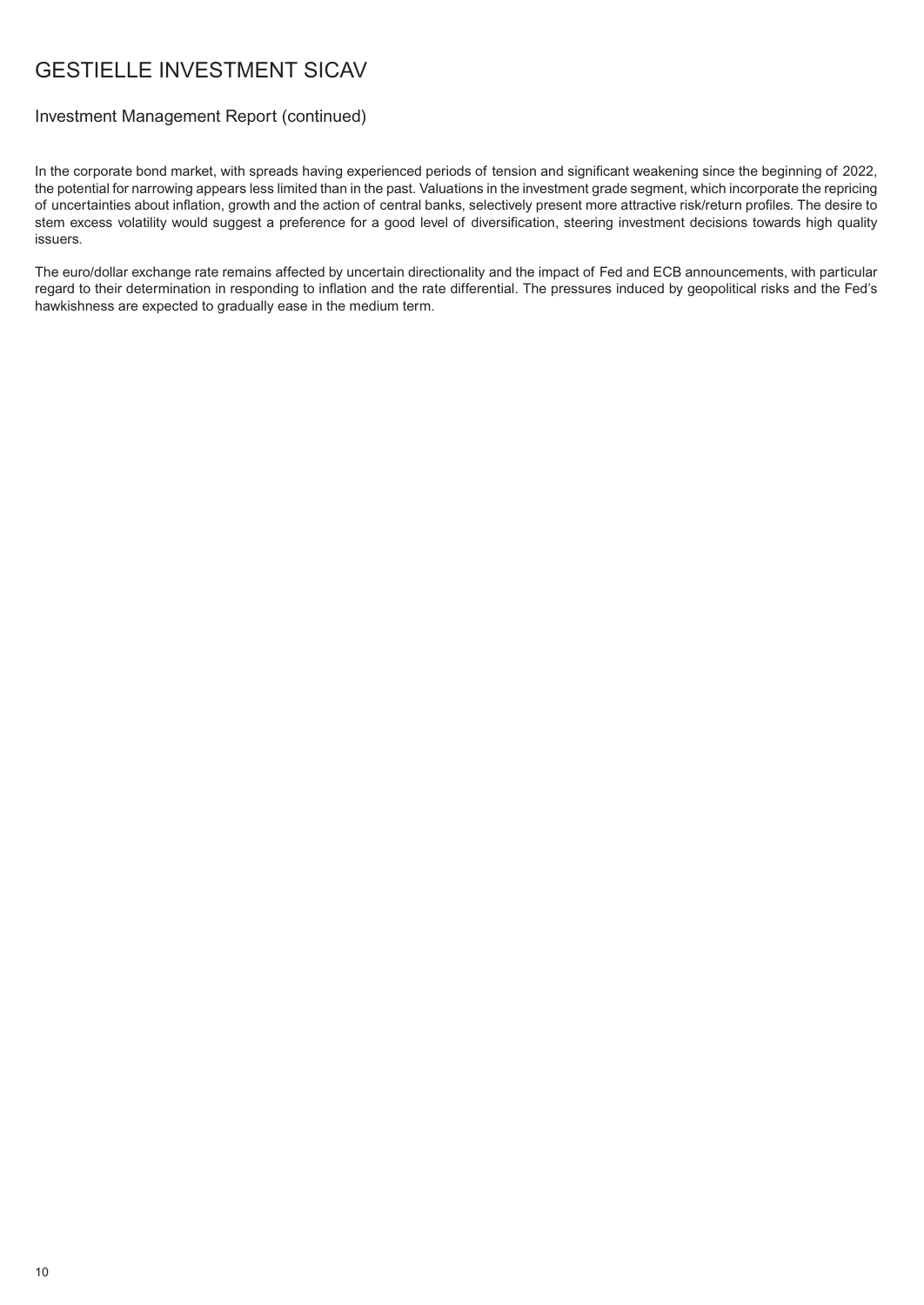

Deloitte Audit Société à responsabilité limitée 20 Boulevard de Kockelscheuer L-1821 Luxembourg

Tel: +352 451 451 www.deloitte.lu

To the Shareholders of GESTIELLE INVESTMENT SICAV 60, Avenue J.F. Kennedy L-1855 Luxembourg Grand Duchy of Luxembourg

#### **Report of the** *Reviséur d'entreprises agréé*

#### **Opinion**

We have audited the Financial Statements of GESTIELLE INVESTMENT SICAV (the "SICAV") and of each of its Sub-Funds, which comprise the statement of net assets and the schedule of investments as at February 28, 2022 and the statement of operations and changes in net assets for the year then ended and notes to the Financial Statements, including a summary of significant accounting policies.

In our opinion, the accompanying Financial Statements give a true and fair view of the financial position of the SICAV and of each of its Sub-Funds as at February 28, 2022 and of the results of their operations and changes in their net assets for the year then ended in accordance with Luxembourg legal and regulatory requirements relating to the preparation and presentation of the Financial Statements.

#### **Basis for Opinion**

We conducted our audit in accordance with the Law of July 23, 2016 on the audit profession (Law of July 23, 2016) and with International Standards on Auditing (ISAs) as adopted for Luxembourg by the *"Commission de Surveillance du Secteur Financier"* (CSSF). Our responsibilities under the Law of July 23, 2016 and ISAs as adopted for Luxembourg by the CSSF are further described in the "Responsibilities of the "*Réviseur d'entreprises agréé*" for the Audit of the Financial Statements" section of our report. We are also independent of the SICAV in accordance with the International Code of Ethics for Professional Accountants, including International Independence Standards, issued by the International Ethics Standards Board for Accountants (IESBA Code) as adopted for Luxembourg by the CSSF together with the ethical requirements that are relevant to our audit of the financial statements, and have fulfilled our other ethical responsibilities under those ethical requirements. We believe that the audit evidence we have obtained is sufficient and appropriate to provide a basis for our opinion.

#### **Other Information**

The Board of Directors of the SICAV is responsible for the other information. The other information comprises the information stated in the annual report but does not include the Financial Statements and our report of the "*réviseur d'entreprises agréé*" thereon.

Our opinion on the Financial Statements does not cover the other information and we do not express any form of assurance conclusion thereon.

ln connection with our audit of the Financial Statements, our responsibility is to read the other information and, in doing so, consider whether the other information is materially inconsistent with the Financial Statements or our knowledge obtained in the audit or otherwise appears to be materially misstated. If, based on the work we have performed, we conclude that there is a material misstatement of this other information we are required to report this fact. We have nothing to report.



**MAKING AN IMPACT THAT MATTERS**  $since 1845$ 

Société à responsabilité limitée au capital de 360.000 € RCS Luxembourg B 67.895 Autorisation d'établissement 10022179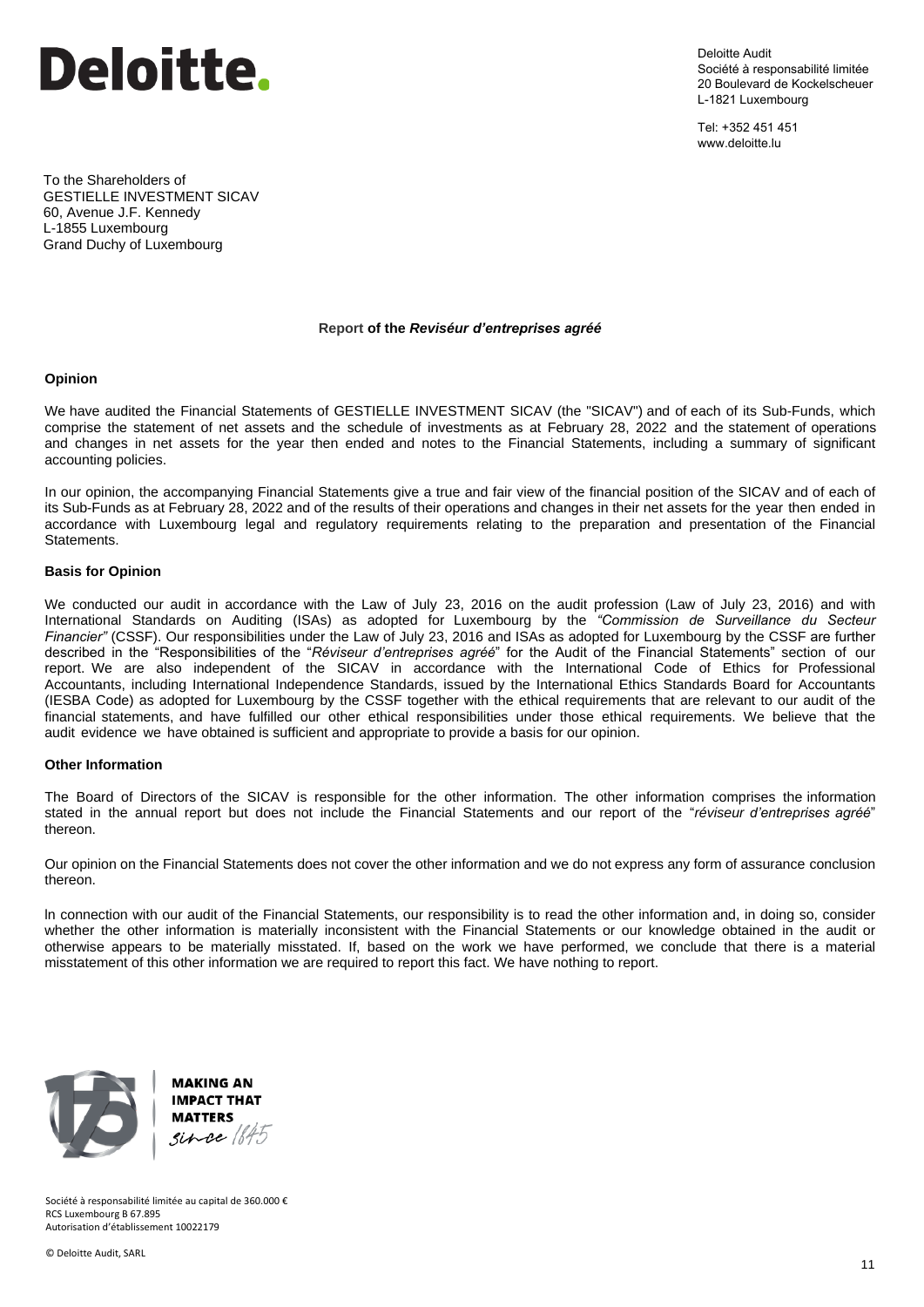#### **Report of the** *Reviséur d'entreprises agréé* **(continued)**

#### **Responsibilities of the Board of Directors of the SICAV for the Financial Statements**

The Board of Directors of the SICAV is responsible for the preparation and fair presentation of these Financial Statements in accordance with Luxembourg legal and regulatory requirements relating to the preparation and presentation of the Financial Statements, and for such internal control as the Board of Directors of the SICAV determines is necessary to enable the preparation of Financial Statements that are free from material misstatement, whether due to fraud or error.

In preparing the Financial Statements, the Board of Directors of the SICAV is responsible for assessing the SICAV's ability to continue as a going concern, disclosing, as applicable, matters related to going concern and using the going concern basis of accounting unless the Board of Directors of the SICAV either intends to liquidate the SICAV or to cease operations, or has no realistic alternative but to do so.

#### **Responsibilities of th***e* **"***réviseur d'entreprises agréé***" for the Audit of the Financial Statements**

The objectives of our audit are to obtain reasonable assurance about whether the Financial Statements as a whole are free from material misstatement, whether due to fraud or error, and to issue a report of the "*réviseur d'entreprises agréé*" that includes our opinion. Reasonable assurance is a high level of assurance, but is not a guarantee that an audit conducted in accordance with the Law of July 23, 2016 and with ISAs as adopted for Luxembourg by the CSSF will always detect a material misstatement when it exists. Misstatements can arise from fraud or error and are considered material if, individually or in the aggregate, they could reasonably be expected to influence the economic decisions of users taken on the basis of these Financial Statements.

As part of an audit in accordance with the Law of July 23, 2016 and with ISAs as adopted for Luxembourg by the CSSF, we exercise professional judgment and maintain professional scepticism throughout the audit. We also:

- Identify and assess the risks of material misstatement of the Financial Statements, whether due to fraud or error, design and perform audit procedures responsive to those risks, and obtain audit evidence that is sufficient and appropriate to provide a basis for our opinion. The risk of not detecting a material misstatement resulting from fraud is higher than for one resulting from error, as fraud may involve collusion, forgery, intentional omissions, misrepresentations, or the override of internal control.
- Obtain an understanding of internal control relevant to the audit in order to design audit procedures that are appropriate in the circumstances, but not for the purpose of expressing an opinion on the effectiveness of the SICAV's internal control.
- Evaluate the appropriateness of accounting policies used and the reasonableness of accounting estimates and related disclosures made by the Board of Directors of the SICAV.
- Conclude on the appropriateness of the Board of Directors of the SICAV's use of the going concern basis of accounting and, based on the audit evidence obtained, whether a material uncertainty exists related to events or conditions that may cast significant doubt on the SICAV's ability to continue as a going concern. If we conclude that a material uncertainty exists, we are required to draw attention in our report of the "*réviseur d'entreprises agréé*" to the related disclosures in the Financial Statements or, if such disclosures are inadequate, to modify our opinion. Our conclusions are based on the audit evidence obtained up to the date of our report of the "*réviseur d'entreprises agréé*". However, future events or conditions may cause the SICAV to cease to continue as a going concern.
- Evaluate the overall presentation, structure and content of the Financial Statements, including the disclosures, and whether the Financial Statements represent the underlying transactions and events in a manner that achieves fair presentation.

We communicate with those charged with governance regarding, among other matters, the planned scope and timing of the audit and significant audit findings, including any significant deficiencies in internal control that we identify during our audit.

For Deloitte Audit, *Cabinet de révision agréé* 

 $\cdot \mathbb{h} \in$ 

Emmanuelle Miette, *Réviseur d'entreprises agréé*

Partner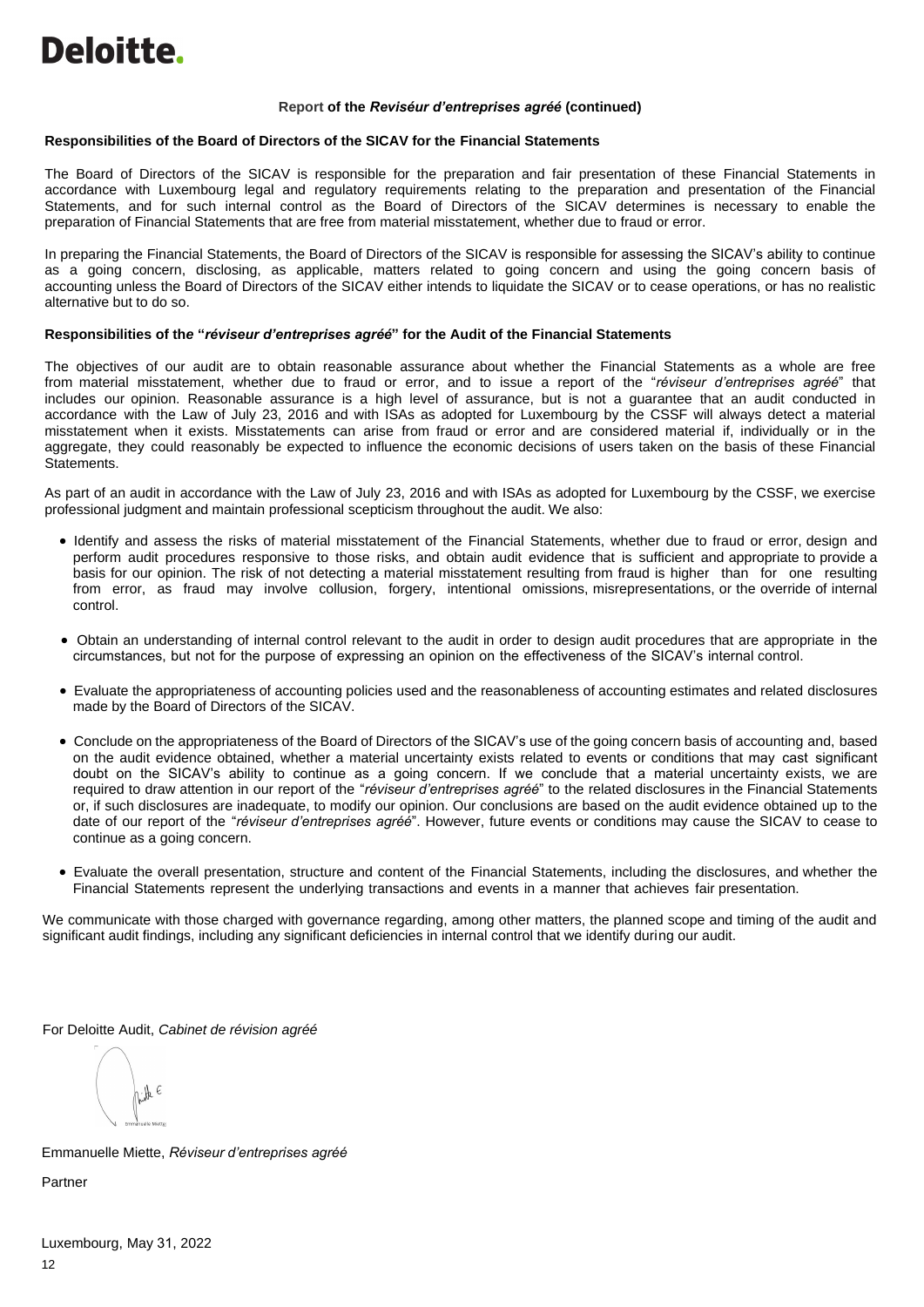#### Combined Statement of Net Assets as at February 28, 2022

|                                                              |             | Sicav - Quant 1 | Gestielle Investment Gestielle Investment Gestielle Investment Gestielle Investment<br>Sicav - Cedola<br><b>Europlus</b> | <b>Sicav - Cedola Plus</b> | <b>Sicav - Cedola Risk</b><br>Control |
|--------------------------------------------------------------|-------------|-----------------|--------------------------------------------------------------------------------------------------------------------------|----------------------------|---------------------------------------|
|                                                              | <b>Note</b> | <b>EUR</b>      | <b>EUR</b>                                                                                                               | <b>EUR</b>                 | <b>EUR</b>                            |
| <b>ASSETS</b>                                                |             |                 |                                                                                                                          |                            |                                       |
| Investment portfolio at market value                         | (2)         | 9,857,144.53    | 5,165,515.04                                                                                                             | 2,672,651.81               | 19,963,020.89                         |
| Cash at bank                                                 | (2)         | 2,178,706.34    | 133,298.17                                                                                                               | 247,132.55                 | 947,493.94                            |
| Amounts receivable on sale of investments                    |             |                 |                                                                                                                          |                            | 304,306.92                            |
| Interest and dividends receivable, net                       | (2)         | 11,242.83       | 38,939.78                                                                                                                | 21,571.34                  | 158,123.22                            |
| Start-up fees                                                | (2)         |                 |                                                                                                                          |                            |                                       |
| Net unrealised gain on futures contracts                     | (11)        | 150,608.58      |                                                                                                                          |                            |                                       |
| Net unrealised gain on swaps                                 | (12)        |                 |                                                                                                                          |                            |                                       |
| Other assets                                                 |             |                 |                                                                                                                          |                            | 90.00                                 |
| <b>TOTAL ASSETS</b>                                          |             | 12,197,702.28   | 5,337,752.99                                                                                                             | 2,941,355.70               | 21,373,034.97                         |
| <b>LIABILITIES</b>                                           |             |                 |                                                                                                                          |                            |                                       |
| <b>Bank overdraft</b>                                        |             | 151,965.05      |                                                                                                                          |                            |                                       |
| Amounts payable on redemptions                               |             | 3,095.18        | 22,176.00                                                                                                                | 5,742.00                   | 163,620.40                            |
| Amounts payable on swaps                                     |             |                 |                                                                                                                          |                            |                                       |
| Net unrealised loss on forward foreign<br>exchange contracts | (2,10)      | 119,799.79      | 3,959.15                                                                                                                 | 3,089.79                   | 50,113.92                             |
| Net unrealised loss on swaps                                 | (12)        |                 |                                                                                                                          |                            | 441,804.96                            |
| Management fees payable                                      | (3)         | 21,613.18       | 7,192.16                                                                                                                 | 3,966.89                   | 39,477.34                             |
| Distribution fees payable                                    | (4)         | 41,470.24       | 414.59                                                                                                                   | 226.95                     | 41,207.29                             |
| Taxes and expenses payable                                   |             | 54,566.21       | 20,004.14                                                                                                                | 16,775.27                  | 48,593.83                             |
| <b>TOTAL LIABILITIES</b>                                     |             | 392,509.65      | 53,746.04                                                                                                                | 29,800.90                  | 784,817.74                            |
| <b>TOTAL NET ASSETS</b>                                      |             | 11,805,192.63   | 5,284,006.95                                                                                                             | 2,911,554.80               | 20,588,217.23                         |
| Net asset value per share                                    |             |                 |                                                                                                                          |                            |                                       |
| Class R EUR                                                  |             | 4.39            | 4.92                                                                                                                     | 4.78                       | 5.29                                  |
| Class R2 EUR                                                 |             |                 |                                                                                                                          |                            | 4.94                                  |
| Number of shares outstanding                                 |             |                 |                                                                                                                          |                            |                                       |
| Class R EUR                                                  |             | 2,688,587.674   | 1,073,121.578                                                                                                            | 609,291.535                | 1,670,277.963                         |
| Class R2 EUR                                                 |             |                 |                                                                                                                          |                            | 2,383,080.486                         |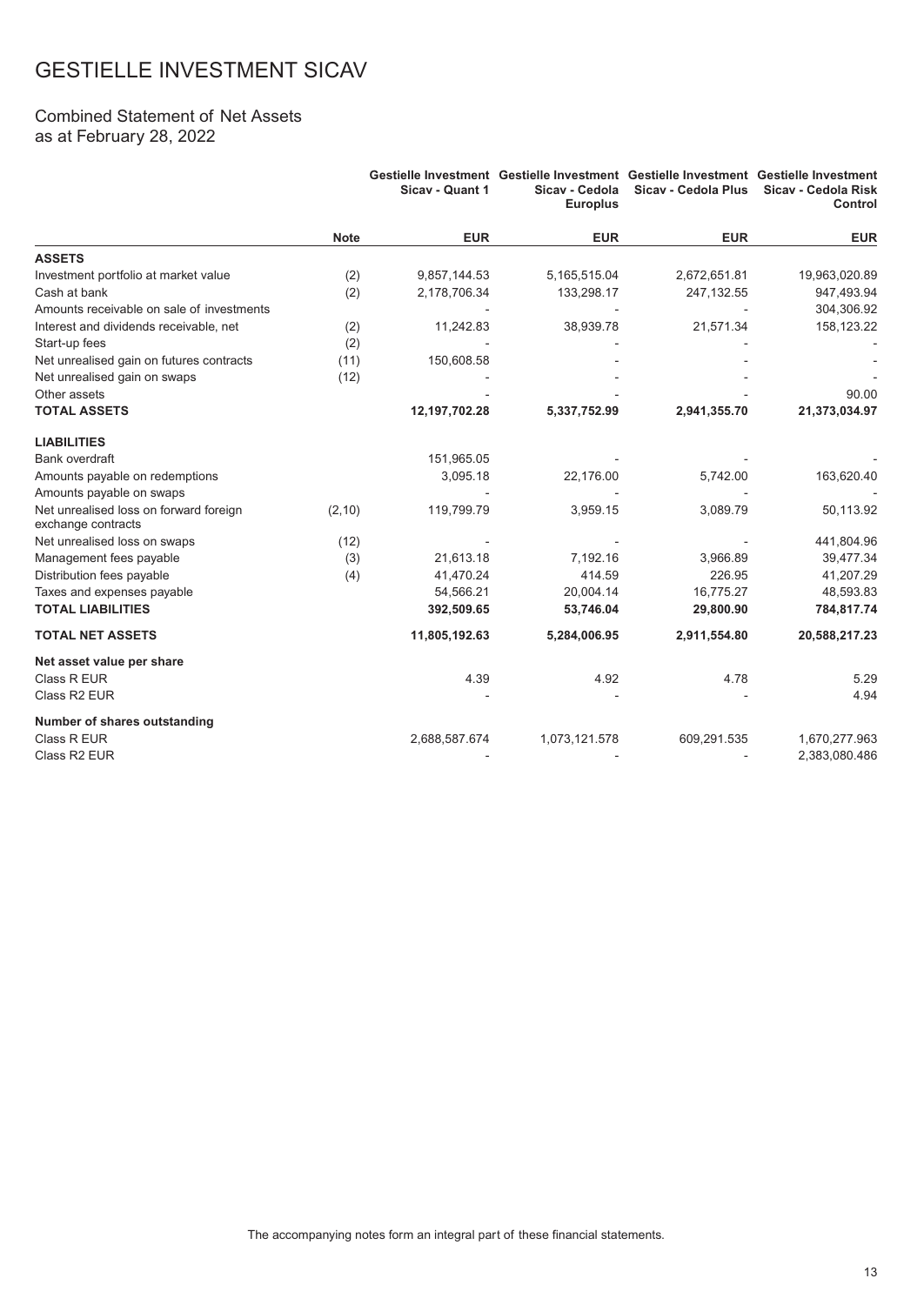#### Combined Statement of Net Assets (continued) as at February 28, 2022

|                                                              |             | Sicav - Cedola Link<br><b>Inflation</b> | Sicav - Cedola Risk<br><b>Control Megatrend</b> | Gestielle Investment Gestielle Investment Gestielle Investment<br>Sicav - Cedola Risk | <b>Gestielle Investment</b><br>Sicav - Cedola Risk<br>Control Health Care Control Health Care II |
|--------------------------------------------------------------|-------------|-----------------------------------------|-------------------------------------------------|---------------------------------------------------------------------------------------|--------------------------------------------------------------------------------------------------|
|                                                              | <b>Note</b> | <b>EUR</b>                              | <b>EUR</b>                                      | <b>EUR</b>                                                                            | <b>EUR</b>                                                                                       |
| <b>ASSETS</b>                                                |             |                                         |                                                 |                                                                                       |                                                                                                  |
| Investment portfolio at market value                         | (2)         | 229,651,390.53                          | 31,289,721.59                                   | 26,955,127.86                                                                         | 23,939,613.63                                                                                    |
| Cash at bank                                                 | (2)         | 6,268,652.21                            | 1,118,344.63                                    | 2,117,709.65                                                                          | 2,454,670.43                                                                                     |
| Amounts receivable on sale of investments                    |             |                                         | 655,792.05                                      | 250,313.69                                                                            | 98,788.01                                                                                        |
| Interest and dividends receivable, net                       | (2)         | 1,500,479.29                            | 199,121.07                                      | 167,557.31                                                                            | 194,757.83                                                                                       |
| Start-up fees                                                | (2)         |                                         |                                                 |                                                                                       |                                                                                                  |
| Net unrealised gain on futures contracts                     | (11)        | 21,910.04                               |                                                 |                                                                                       |                                                                                                  |
| Net unrealised gain on swaps                                 | (12)        | 9,452,733.40                            |                                                 |                                                                                       |                                                                                                  |
| Other assets                                                 |             | 8,831.49                                | 1,947.75                                        | 508.17                                                                                | 1,091.49                                                                                         |
| <b>TOTAL ASSETS</b>                                          |             | 246,903,996.96                          | 33,264,927.09                                   | 29,491,216.68                                                                         | 26,688,921.39                                                                                    |
| <b>LIABILITIES</b>                                           |             |                                         |                                                 |                                                                                       |                                                                                                  |
| Bank overdraft                                               |             | 21,909.99                               |                                                 |                                                                                       |                                                                                                  |
| Amounts payable on redemptions                               |             | 1,828,289.93                            | 366,154.98                                      | 96,120.73                                                                             | 208,319.79                                                                                       |
| Amounts payable on swaps                                     |             |                                         | 30,344.99                                       |                                                                                       |                                                                                                  |
| Net unrealised loss on forward foreign<br>exchange contracts | (2, 10)     | 884,822.29                              | 37,179.83                                       | 70,321.38                                                                             | 39,554.40                                                                                        |
| Net unrealised loss on swaps                                 | (12)        |                                         | 561,390.14                                      | 959,061.91                                                                            | 849,191.27                                                                                       |
| Management fees payable                                      | (3)         | 470,106.46                              | 65,122.69                                       | 55,242.15                                                                             | 50,300.81                                                                                        |
| Distribution fees payable                                    | (4)         | 365,291.96                              | 66,634.25                                       | 57,160.18                                                                             | 51,779.59                                                                                        |
| Taxes and expenses payable                                   |             | 341,051.59                              | 65,642.18                                       | 58,336.59                                                                             | 57,522.51                                                                                        |
| <b>TOTAL LIABILITIES</b>                                     |             | 3,911,472.22                            | 1,192,469.06                                    | 1,296,242.94                                                                          | 1,256,668.37                                                                                     |
| <b>TOTAL NET ASSETS</b>                                      |             | 242,992,524.74                          | 32,072,458.03                                   | 28, 194, 973. 74                                                                      | 25,432,253.02                                                                                    |
| Net asset value per share                                    |             |                                         |                                                 |                                                                                       |                                                                                                  |
| Class R EUR                                                  |             | 5.15                                    | 5.65                                            | 5.71                                                                                  | 5.77                                                                                             |
| Class R2 EUR                                                 |             |                                         |                                                 |                                                                                       |                                                                                                  |
| Number of shares outstanding                                 |             |                                         |                                                 |                                                                                       |                                                                                                  |
| Class R EUR                                                  |             | 47,204,618.589                          | 5,672,138.903                                   | 4,940,236.059                                                                         | 4,406,350.941                                                                                    |
| Class R <sub>2</sub> EUR                                     |             |                                         |                                                 |                                                                                       |                                                                                                  |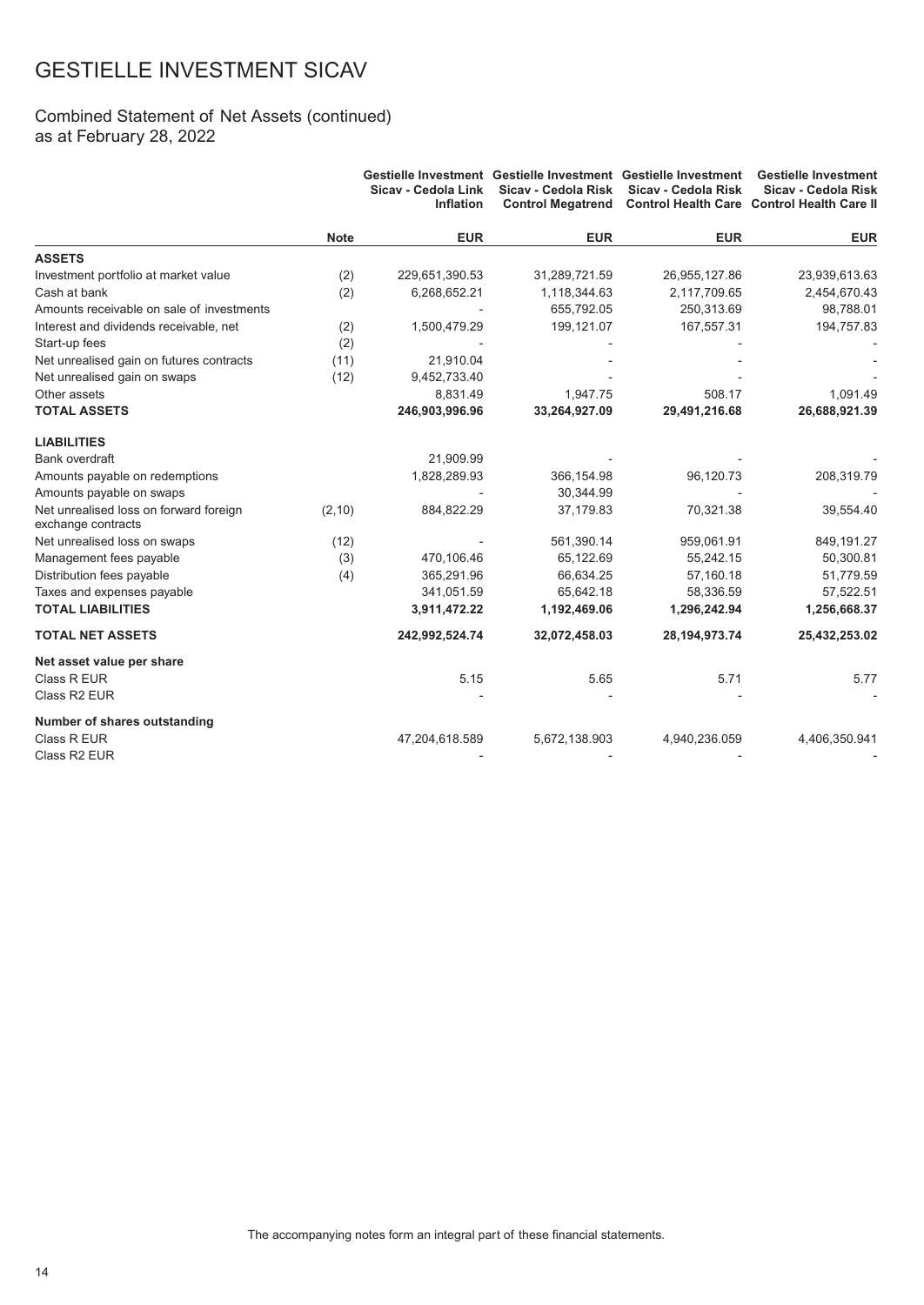#### Combined Statement of Net Assets (continued) as at February 28, 2022

|                                                              |             | Sicav - Cedola Risk<br><b>Control Digital</b><br><b>Revolution</b> | Gestielle Investment Gestielle Investment Gestielle Investment Gestielle Investment<br>Sicav - Cedola Risk<br><b>Control Energie</b><br><b>Rinnovabili</b> | Sicav - Cedola Risk<br><b>Control Global</b><br><b>Science for Life</b> | Sicav - Cedola Risk<br><b>Control Longevity</b> |
|--------------------------------------------------------------|-------------|--------------------------------------------------------------------|------------------------------------------------------------------------------------------------------------------------------------------------------------|-------------------------------------------------------------------------|-------------------------------------------------|
|                                                              | <b>Note</b> | <b>EUR</b>                                                         | <b>EUR</b>                                                                                                                                                 | <b>EUR</b>                                                              | <b>EUR</b>                                      |
| <b>ASSETS</b>                                                |             |                                                                    |                                                                                                                                                            |                                                                         |                                                 |
| Investment portfolio at market value                         | (2)         | 62,477,987.00                                                      | 46, 194, 175. 19                                                                                                                                           | 5,253,813.14                                                            | 31,464,486.42                                   |
| Cash at bank                                                 | (2)         | 4,372,258.39                                                       | 3,843,330.48                                                                                                                                               | 209,671.39                                                              | 1,047,632.35                                    |
| Amounts receivable on sale of investments                    |             | 710,049.48                                                         | 98,788.01                                                                                                                                                  |                                                                         | 693,792.81                                      |
| Interest and dividends receivable, net                       | (2)         | 615,614.59                                                         | 547,915.18                                                                                                                                                 | 44,697.29                                                               | 277,218.20                                      |
| Start-up fees                                                | (2)         |                                                                    | 42,845.74                                                                                                                                                  | 15,272.04                                                               | 339,533.09                                      |
| Net unrealised gain on futures contracts                     | (11)        |                                                                    |                                                                                                                                                            |                                                                         |                                                 |
| Net unrealised gain on swaps                                 | (12)        |                                                                    |                                                                                                                                                            |                                                                         |                                                 |
| Other assets                                                 |             | 6.244.14                                                           | 4,009.34                                                                                                                                                   | 104.00                                                                  | 6,205.94                                        |
| <b>TOTAL ASSETS</b>                                          |             | 68,182,153.60                                                      | 50,731,063.94                                                                                                                                              | 5,523,557.86                                                            | 33,828,868.81                                   |
| <b>LIABILITIES</b>                                           |             |                                                                    |                                                                                                                                                            |                                                                         |                                                 |
| <b>Bank overdraft</b>                                        |             |                                                                    |                                                                                                                                                            |                                                                         |                                                 |
| Amounts payable on redemptions                               |             | 516,416.15                                                         | 369,390.22                                                                                                                                                 | 9,251.20                                                                | 358,493.06                                      |
| Amounts payable on swaps                                     |             |                                                                    | 75,573.49                                                                                                                                                  |                                                                         |                                                 |
| Net unrealised loss on forward foreign<br>exchange contracts | (2,10)      | 94,197.22                                                          | 82,450.91                                                                                                                                                  | 18,872.14                                                               | 115,169.32                                      |
| Net unrealised loss on swaps                                 | (12)        | 2,223,915.42                                                       | 999,276.30                                                                                                                                                 | 143,339.28                                                              | 314,340.26                                      |
| Management fees payable                                      | (3)         | 112,344.61                                                         | 79,645.11                                                                                                                                                  | 9,072.56                                                                | 60,075.85                                       |
| Distribution fees payable                                    | (4)         | 138,512.55                                                         | 99,733.80                                                                                                                                                  | 11,222.13                                                               | 72,251.87                                       |
| Taxes and expenses payable                                   |             | 108,182.98                                                         | 81,201.16                                                                                                                                                  | 25,048.36                                                               | 71,642.72                                       |
| <b>TOTAL LIABILITIES</b>                                     |             | 3,193,568.93                                                       | 1,787,270.99                                                                                                                                               | 216,805.67                                                              | 991,973.08                                      |
| <b>TOTAL NET ASSETS</b>                                      |             | 64,988,584.67                                                      | 48,943,792.95                                                                                                                                              | 5,306,752.19                                                            | 32,836,895.73                                   |
| Net asset value per share                                    |             |                                                                    |                                                                                                                                                            |                                                                         |                                                 |
| Class R EUR                                                  |             | 5.40                                                               | 6.11                                                                                                                                                       | 5.84                                                                    | 5.65                                            |
| Class R2 EUR                                                 |             |                                                                    |                                                                                                                                                            |                                                                         |                                                 |
| Number of shares outstanding                                 |             |                                                                    |                                                                                                                                                            |                                                                         |                                                 |
| Class R EUR                                                  |             | 12,034,493.239                                                     | 8,004,896.373                                                                                                                                              | 908,433.714                                                             | 5,811,458.881                                   |
| Class R2 EUR                                                 |             |                                                                    |                                                                                                                                                            |                                                                         |                                                 |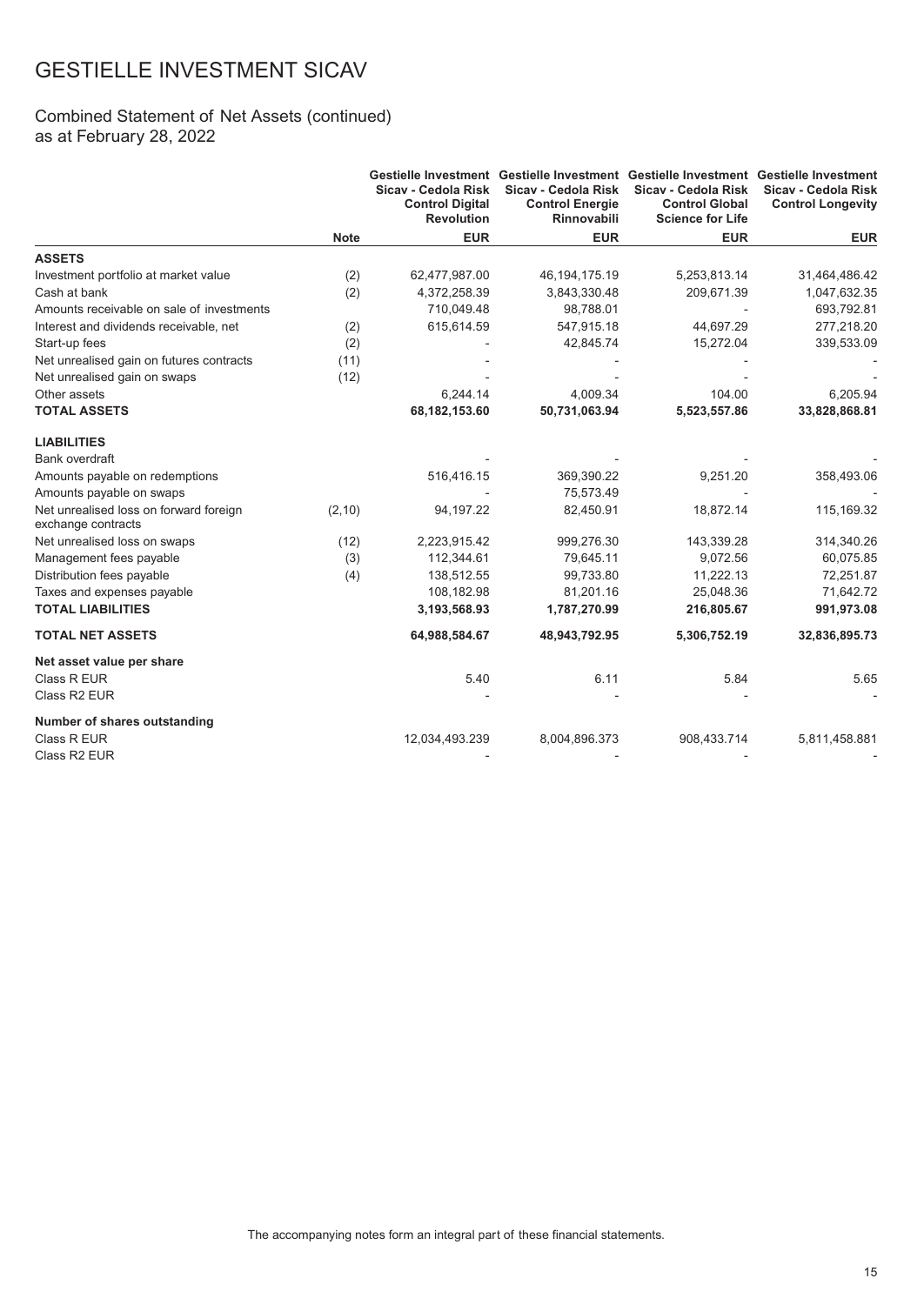#### Combined Statement of Net Assets (continued) as at February 28, 2022

|                                                           | <b>Combined</b> |                |
|-----------------------------------------------------------|-----------------|----------------|
|                                                           | <b>Note</b>     | <b>EUR</b>     |
| <b>ASSETS</b>                                             |                 |                |
| Investment portfolio at market value                      | (2)             | 494,884,647.63 |
| Cash at bank                                              | (2)             | 24,938,900.53  |
| Amounts receivable on sale of investments                 |                 | 2,811,830.97   |
| Interest and dividends receivable, net                    | (2)             | 3,777,237.93   |
| Start-up fees                                             | (2)             | 397,650.87     |
| Net unrealised gain on futures contracts                  | (11)            | 172,518.62     |
| Net unrealised gain on swaps                              | (12)            | 9,452,733.40   |
| Other assets                                              |                 | 29,032.32      |
| <b>TOTAL ASSETS</b>                                       |                 | 536,464,552.27 |
| <b>LIABILITIES</b>                                        |                 |                |
| Bank overdraft                                            |                 | 173,875.04     |
| Amounts payable on redemptions                            |                 | 3,947,069.64   |
| Amounts payable on swaps                                  |                 | 105,918.48     |
| Net unrealised loss on forward foreign exchange contracts | (2, 10)         | 1,519,530.14   |
| Net unrealised loss on swaps                              | (12)            | 6,492,319.54   |
| Management fees payable                                   | (3)             | 974,159.81     |
| Distribution fees payable                                 | (4)             | 945,905.40     |
| Taxes and expenses payable                                |                 | 948,567.54     |
| <b>TOTAL LIABILITIES</b>                                  |                 | 15,107,345.59  |
| <b>TOTAL NET ASSETS</b>                                   |                 | 521,357,206.68 |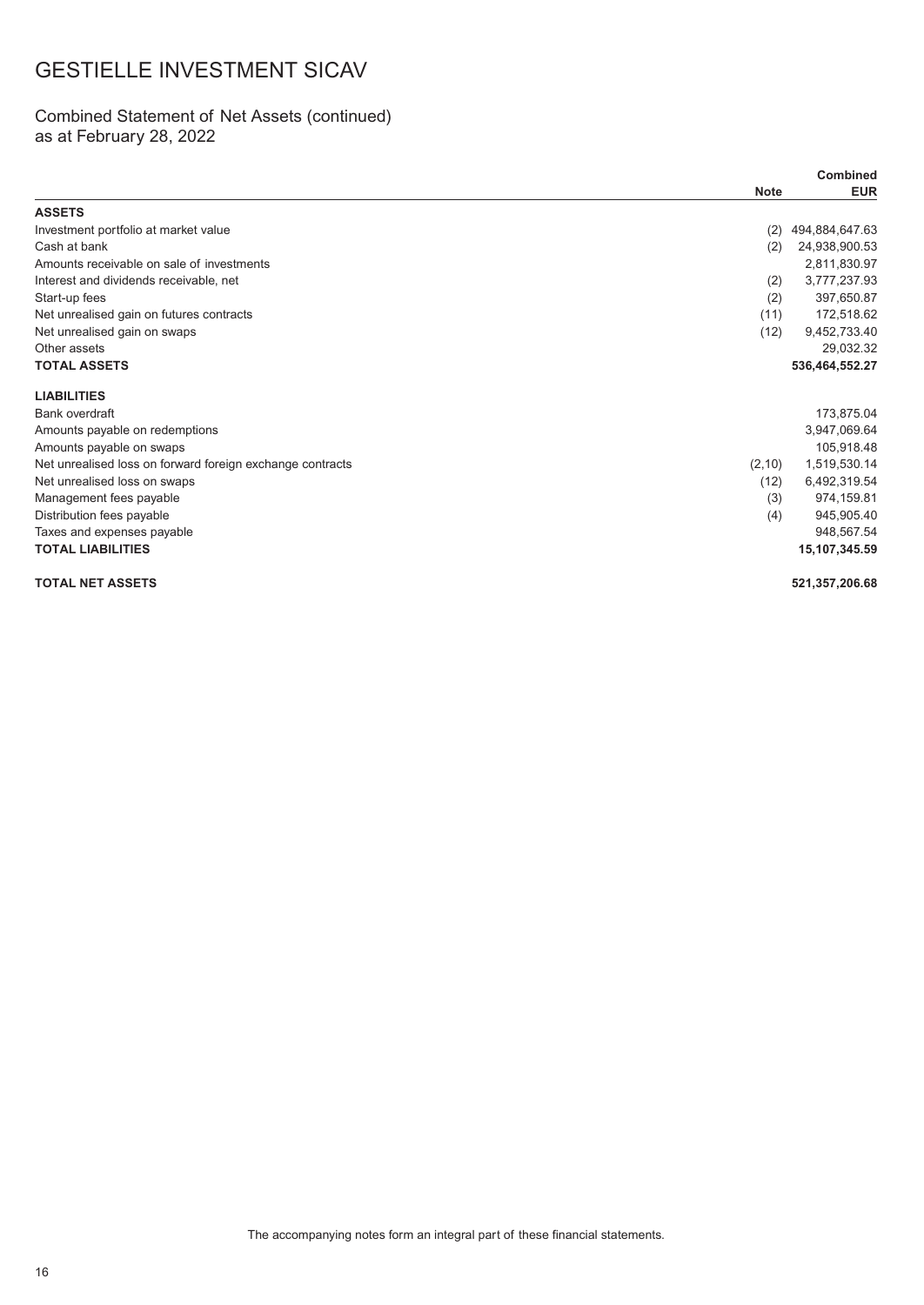### Combined Statement of Operations and Changes in Net Assets for the year ended February 28, 2022

|                                                                                                 |             | Sicav - Quant 1 | Gestielle Investment Gestielle Investment Gestielle Investment Gestielle Investment<br>Sicav - Cedola<br><b>Europlus</b> | Sicav - Cedola Plus | Sicav - Cedola Risk<br>Control |
|-------------------------------------------------------------------------------------------------|-------------|-----------------|--------------------------------------------------------------------------------------------------------------------------|---------------------|--------------------------------|
|                                                                                                 | <b>Note</b> | <b>EUR</b>      | <b>EUR</b>                                                                                                               | <b>EUR</b>          | <b>EUR</b>                     |
| NET ASSETS AT THE BEGINNING OF THE YEAR                                                         |             | 16,324,757.12   | 8,808,088.15                                                                                                             | 4,180,593.09        | 33,224,329.19                  |
| <b>INCOME</b>                                                                                   |             |                 |                                                                                                                          |                     |                                |
| Dividends, net                                                                                  | (2)         | 183,853.48      |                                                                                                                          |                     |                                |
| Interest on bonds, net                                                                          | (2)         | 37,389.92       | 91,889.11                                                                                                                | 52,877.82           | 644,074.68                     |
| <b>Bank interest</b>                                                                            |             | 2,832.54        |                                                                                                                          |                     | 7,314.50                       |
| Interest on swaps                                                                               | (12)        |                 |                                                                                                                          |                     | 15,961.03                      |
| Other income                                                                                    |             | 693.54          |                                                                                                                          |                     | 80,534.69                      |
| <b>TOTAL INCOME</b>                                                                             |             | 224,769.48      | 91,889.11                                                                                                                | 52,877.82           | 747,884.90                     |
| <b>EXPENSES</b>                                                                                 |             |                 |                                                                                                                          |                     |                                |
| Management fees                                                                                 | (3)         | 57,806.24       | 20,380.03                                                                                                                | 10,752.60           | 109,882.41                     |
| Depositary fees                                                                                 | (6)         | 5,835.92        | 3,344.14                                                                                                                 | 1,865.05            | 13,697.12                      |
| Domiciliation, administration and transfer agent fees                                           | (5, 7)      | 17,578.57       | 10,965.14                                                                                                                | 8,252.33            | 37,379.82                      |
| Audit and publication fees                                                                      |             | 3,383.49        | 2,094.59                                                                                                                 | 1,634.46            | 5,317.55                       |
| Subscription tax                                                                                | (8)         | 7,220.32        | 3,437.13                                                                                                                 | 1,836.41            | 13,951.08                      |
| Transaction fees and bank charges                                                               | (13)        | 69,398.26       | 3,622.83                                                                                                                 | 2,693.40            | 14,496.02                      |
| Interest paid                                                                                   |             | 10,844.44       | 1,138.46                                                                                                                 | 561.74              | 14,259.20                      |
| Interest on swaps                                                                               | (12)        |                 |                                                                                                                          |                     |                                |
| Amortisation of start-up fees                                                                   | (2)         |                 |                                                                                                                          |                     |                                |
| Distribution fees                                                                               | (4)         | 193,897.54      | 2,039.66                                                                                                                 | 1,072.93            | 199,891.97                     |
| Other charges                                                                                   | (16)        | 108,665.49      | 54,457.54                                                                                                                | 57,841.10           | 107,082.65                     |
| <b>TOTAL EXPENSES</b>                                                                           |             | 474,630.27      | 101,479.52                                                                                                               | 86,510.02           | 515,957.82                     |
| <b>NET INCOME / (LOSS) FROM INVESTMENTS</b>                                                     |             | (249, 860.79)   | (9,590.41)                                                                                                               | (33,632.20)         | 231,927.08                     |
| Net realised gain / (loss) on sales of investments                                              | (2)         | 2,104,708.57    | (27, 636.38)                                                                                                             | (6, 287.53)         | (74,950.03)                    |
| Net realised gain / (loss) on forward foreign<br>exchange contracts                             |             | (22, 333.15)    | (65,007.86)                                                                                                              | (43, 526.47)        | (392, 729.94)                  |
| Net realised gain / (loss) on futures                                                           |             | (1,053,852.32)  |                                                                                                                          |                     | (8, 568.15)                    |
| Net realised gain / (loss) on foreign exchange                                                  |             | 43,735.75       | 12,406.38                                                                                                                | 9,214.87            | 65,038.90                      |
| Net realised gain / (loss) on swaps                                                             |             |                 |                                                                                                                          |                     | 7,190,072.90                   |
| <b>NET REALISED PROFIT / (LOSS)</b>                                                             |             | 822,398.06      | (89, 828.27)                                                                                                             | (74, 231.33)        | 7,010,790.76                   |
| Change in net unrealised appreciation / (depreciation) on<br>investments                        |             | (1,329,747.50)  | (7,998.81)                                                                                                               | (2,042.90)          | (266, 905.51)                  |
| Change in net unrealised appreciation / (depreciation) on<br>futures                            |             | 247,190.79      |                                                                                                                          |                     | 16,818.31                      |
| Change in net unrealised appreciation / (depreciation) on<br>forward foreign exchange contracts |             | (170,096.06)    | 7,973.83                                                                                                                 | 2,058.95            | 46,675.85                      |
| Change in net unrealised appreciation / (depreciation) on<br>swaps                              |             |                 |                                                                                                                          |                     | (4,605,252.08)                 |
| NET INCREASE / (DECREASE) IN NET<br><b>ASSETS AS A RESULT OF OPERATIONS</b>                     |             | (430, 254.71)   | (89, 853.25)                                                                                                             | (74, 215.28)        | 2,202,127.33                   |
| <b>EVOLUTION OF THE CAPITAL</b>                                                                 |             |                 |                                                                                                                          |                     |                                |
| Redemptions of shares                                                                           |             | (4,089,309.78)  | (3,434,227.95)                                                                                                           | (1, 194, 823.01)    | (13,854,832.16)                |
| Dividend paid                                                                                   | (14)        |                 |                                                                                                                          |                     | (983, 407.13)                  |
| NET ASSETS AT THE END OF THE YEAR                                                               |             | 11,805,192.63   | 5,284,006.95                                                                                                             | 2,911,554.80        | 20,588,217.23                  |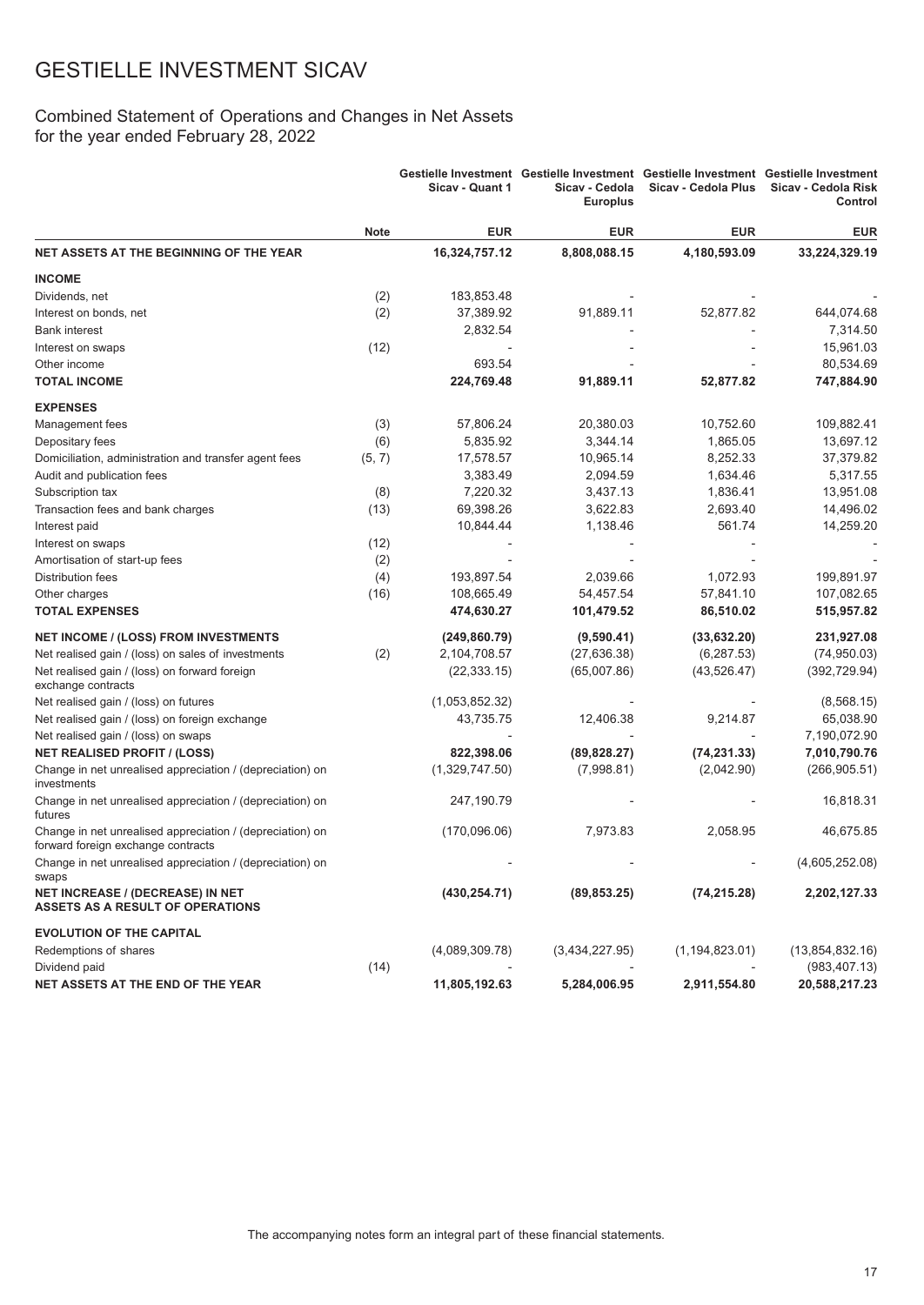### Combined Statement of Operations and Changes in Net Assets (continued) for the year ended February 28, 2022

|                                                                                                 |             | Sicav - Cedola Link<br>Inflation | Gestielle Investment Gestielle Investment Gestielle Investment<br>Sicav - Cedola Risk<br><b>Control Megatrend</b> | Sicav - Cedola Risk | <b>Gestielle Investment</b><br>Sicav - Cedola Risk<br>Control Health Care Control Health Care II |
|-------------------------------------------------------------------------------------------------|-------------|----------------------------------|-------------------------------------------------------------------------------------------------------------------|---------------------|--------------------------------------------------------------------------------------------------|
|                                                                                                 | <b>Note</b> | <b>EUR</b>                       | <b>EUR</b>                                                                                                        | <b>EUR</b>          | <b>EUR</b>                                                                                       |
| NET ASSETS AT THE BEGINNING OF THE YEAR                                                         |             | 476,681,946.66                   | 64,341,308.66                                                                                                     | 47,272,783.07       | 42,673,181.87                                                                                    |
| <b>INCOME</b>                                                                                   |             |                                  |                                                                                                                   |                     |                                                                                                  |
| Dividends, net                                                                                  | (2)         |                                  |                                                                                                                   |                     |                                                                                                  |
| Interest on bonds, net                                                                          | (2)         | 7,091,360.48                     | 1,143,588.54                                                                                                      | 942,887.35          | 907,119.78                                                                                       |
| <b>Bank interest</b>                                                                            |             | 15,136.50                        | 16,518.74                                                                                                         | 11,623.29           | 12,305.72                                                                                        |
| Interest on swaps                                                                               | (12)        |                                  | 98,870.27                                                                                                         | 75,859.24           | 69,729.60                                                                                        |
| Other income                                                                                    |             | 104,684.14                       | 93,944.53                                                                                                         | 45,146.54           | 68,118.86                                                                                        |
| <b>TOTAL INCOME</b>                                                                             |             | 7,211,181.12                     | 1,352,922.08                                                                                                      | 1,075,516.42        | 1,057,273.96                                                                                     |
| <b>EXPENSES</b>                                                                                 |             |                                  |                                                                                                                   |                     |                                                                                                  |
| Management fees                                                                                 | (3)         | 1,421,096.78                     | 194,567.30                                                                                                        | 159,272.67          | 143,306.15                                                                                       |
| Depositary fees                                                                                 | (6)         | 151,641.05                       | 22,588.69                                                                                                         | 18,625.69           | 15,847.10                                                                                        |
| Domiciliation, administration and transfer agent fees                                           | (5, 7)      | 192,242.90                       | 39,843.70                                                                                                         | 35,070.80           | 34,446.30                                                                                        |
| Audit and publication fees                                                                      |             | 54,716.76                        | 8,325.98                                                                                                          | 7,253.13            | 6,549.68                                                                                         |
| Subscription tax                                                                                | (8)         | 177,606.93                       | 24,380.10                                                                                                         | 20,416.62           | 18,360.60                                                                                        |
| Transaction fees and bank charges                                                               | (13)        | 23,875.85                        | 11,144.60                                                                                                         | 11,300.27           | 15,707.20                                                                                        |
| Interest paid                                                                                   |             | 83,895.11                        | 37,266.69                                                                                                         | 36,462.52           | 29,561.33                                                                                        |
| Interest on swaps                                                                               | (12)        |                                  | 3,248.61                                                                                                          |                     |                                                                                                  |
| Amortisation of start-up fees                                                                   | (2)         | 1,015,644.80                     | 36,684.48                                                                                                         | 43,448.36           | 81,019.92                                                                                        |
| Distribution fees                                                                               | (4)         | 1,946,242.75                     | 353,645.58                                                                                                        | 289,560.88          | 260,258.09                                                                                       |
| Other charges                                                                                   | (16)        | 298,151.20                       | 120,223.19                                                                                                        | 116,012.05          | 112,758.17                                                                                       |
| <b>TOTAL EXPENSES</b>                                                                           |             | 5,365,114.13                     | 851,918.92                                                                                                        | 737,422.99          | 717,814.54                                                                                       |
| <b>NET INCOME / (LOSS) FROM INVESTMENTS</b>                                                     |             | 1,846,066.99                     | 501,003.16                                                                                                        | 338,093.43          | 339,459.42                                                                                       |
| Net realised gain / (loss) on sales of investments                                              | (2)         | 7,907,758.26                     | 380,666.20                                                                                                        | (103, 780.55)       | 261,511.83                                                                                       |
| Net realised gain / (loss) on forward foreign<br>exchange contracts                             |             | (6,230,971.21)                   | (218, 071.04)                                                                                                     | (436, 995.58)       | (214, 730.48)                                                                                    |
| Net realised gain / (loss) on futures                                                           |             | 176,275.93                       | (20, 451.60)                                                                                                      |                     | (8,773.65)                                                                                       |
| Net realised gain / (loss) on foreign exchange                                                  |             | (1,062,604.61)                   | (8,640.80)                                                                                                        | 25,771.60           | 24,603.82                                                                                        |
| Net realised gain / (loss) on swaps                                                             |             | 1,875,000.00                     | 7,363,546.61                                                                                                      | 7,013,671.50        | 6,226,554.27                                                                                     |
| <b>NET REALISED PROFIT / (LOSS)</b>                                                             |             | 4,511,525.36                     | 7,998,052.53                                                                                                      | 6,836,760.40        | 6,628,625.21                                                                                     |
| Change in net unrealised appreciation / (depreciation) on<br>investments                        |             | 2,511,677.82                     | (493, 818.30)                                                                                                     | (358, 977.68)       | (624, 150.40)                                                                                    |
| Change in net unrealised appreciation / (depreciation) on<br>futures                            |             | (262, 578.76)                    | 11,328.06                                                                                                         |                     | 9,912.05                                                                                         |
| Change in net unrealised appreciation / (depreciation) on<br>forward foreign exchange contracts |             | 3,095.31                         | 29,053.04                                                                                                         | (5,609.10)          | 22,619.40                                                                                        |
| Change in net unrealised appreciation / (depreciation) on<br>swaps                              |             | 13,227,543.56                    | (1,039,726.67)                                                                                                    | (172, 325.97)       | (116, 529.23)                                                                                    |
| <b>NET INCREASE / (DECREASE) IN NET</b><br><b>ASSETS AS A RESULT OF OPERATIONS</b>              |             | 19,991,263.29                    | 6,504,888.66                                                                                                      | 6,299,847.65        | 5,920,477.03                                                                                     |
| <b>EVOLUTION OF THE CAPITAL</b>                                                                 |             |                                  |                                                                                                                   |                     |                                                                                                  |
| Redemptions of shares                                                                           |             | (253,680,685.21)                 | (37,656,194.57)                                                                                                   | (24, 411, 034.81)   | (22, 264, 496.81)                                                                                |
| Dividend paid                                                                                   | (14)        |                                  | (1, 117, 544.72)                                                                                                  | (966, 622.17)       | (896, 909.07)                                                                                    |
| NET ASSETS AT THE END OF THE YEAR                                                               |             | 242,992,524.74                   | 32,072,458.03                                                                                                     | 28, 194, 973. 74    | 25,432,253.02                                                                                    |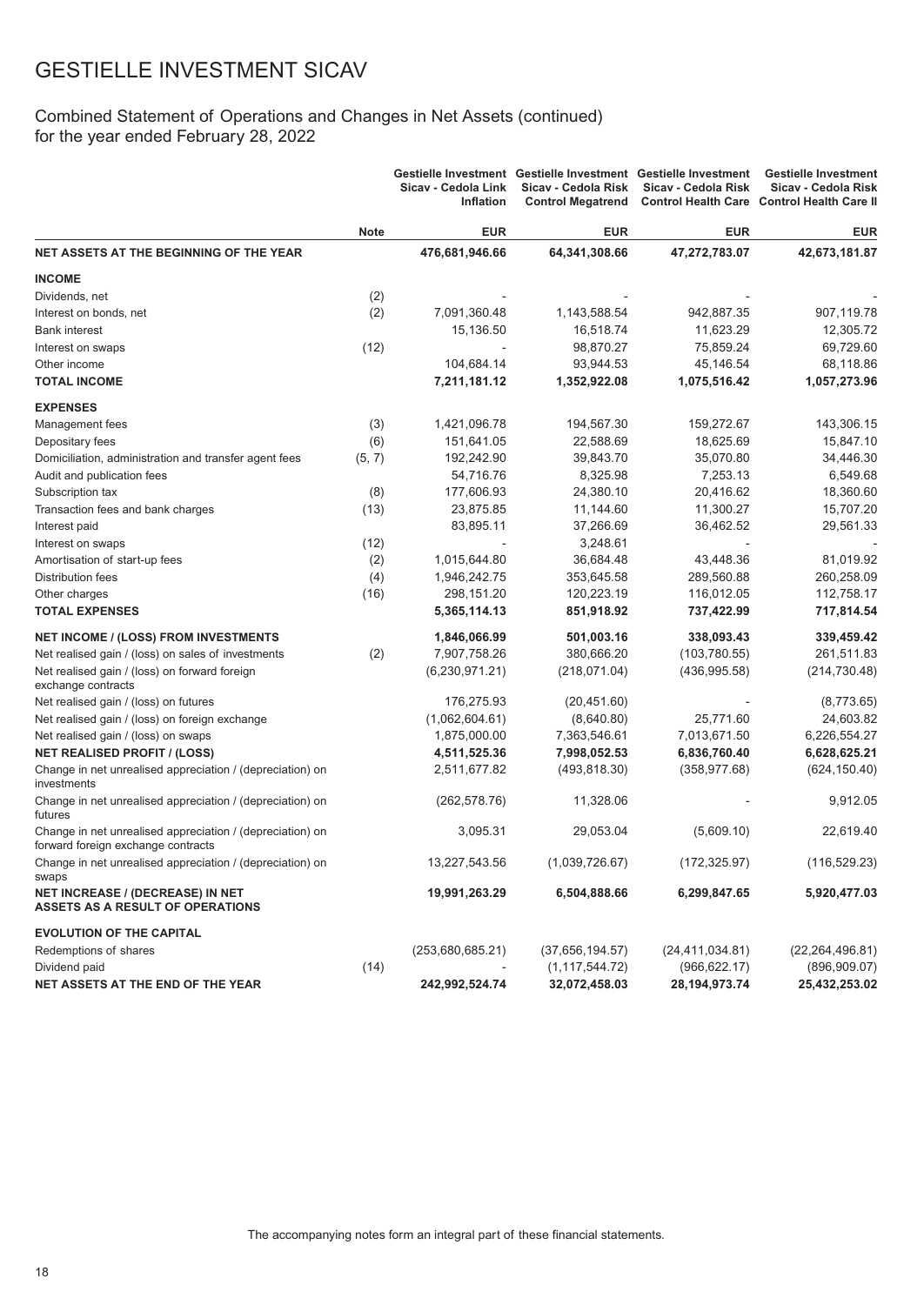### Combined Statement of Operations and Changes in Net Assets (continued) for the year ended February 28, 2022

|                                                                                                 |             | Sicav - Cedola Risk<br><b>Control Digital</b><br><b>Revolution</b> | Gestielle Investment Gestielle Investment Gestielle Investment Gestielle Investment<br>Sicav - Cedola Risk<br><b>Control Energie</b><br>Rinnovabili | Sicav - Cedola Risk<br><b>Control Global</b><br><b>Science for Life</b> | Sicav - Cedola Risk<br><b>Control Longevity</b> |
|-------------------------------------------------------------------------------------------------|-------------|--------------------------------------------------------------------|-----------------------------------------------------------------------------------------------------------------------------------------------------|-------------------------------------------------------------------------|-------------------------------------------------|
|                                                                                                 | <b>Note</b> | <b>EUR</b>                                                         | <b>EUR</b>                                                                                                                                          | <b>EUR</b>                                                              | <b>EUR</b>                                      |
| <b>NET ASSETS AT THE BEGINNING OF THE YEAR</b>                                                  |             | 136,792,592.18                                                     | 80,661,908.43                                                                                                                                       | 8,925,832.41                                                            | 93,029,920.16                                   |
| <b>INCOME</b>                                                                                   |             |                                                                    |                                                                                                                                                     |                                                                         |                                                 |
| Dividends, net                                                                                  | (2)         |                                                                    |                                                                                                                                                     |                                                                         |                                                 |
| Interest on bonds, net                                                                          | (2)         | 2,502,014.08                                                       | 1,892,972.34                                                                                                                                        | 196,027.14                                                              | 1,670,940.69                                    |
| <b>Bank interest</b>                                                                            |             | 46,602.99                                                          | 44,346.65                                                                                                                                           | 5,353.89                                                                | 40,869.27                                       |
| Interest on swaps                                                                               | (12)        | 174,722.70                                                         | 115,365.06                                                                                                                                          | 8,981.03                                                                | 91,827.75                                       |
| Other income                                                                                    |             | 23,634.16                                                          |                                                                                                                                                     |                                                                         |                                                 |
| <b>TOTAL INCOME</b>                                                                             |             | 2,746,973.93                                                       | 2,052,684.05                                                                                                                                        | 210,362.06                                                              | 1,803,637.71                                    |
| <b>EXPENSES</b>                                                                                 |             |                                                                    |                                                                                                                                                     |                                                                         |                                                 |
| Management fees                                                                                 | (3)         | 338,051.49                                                         | 220,307.37                                                                                                                                          | 25,688.87                                                               | 232,216.76                                      |
| Depositary fees                                                                                 | (6)         | 43,331.96                                                          | 28,626.80                                                                                                                                           | 4,138.42                                                                | 31,762.89                                       |
| Domiciliation, administration and transfer agent fees                                           | (5, 7)      | 67,295.14                                                          | 47,016.86                                                                                                                                           | 13,654.76                                                               | 37,929.77                                       |
| Audit and publication fees                                                                      |             | 15,915.65                                                          | 10,999.74                                                                                                                                           | 2,038.93                                                                | 11,315.17                                       |
| Subscription tax                                                                                | (8)         | 49,488.94                                                          | 32,897.17                                                                                                                                           | 3,872.67                                                                | 33,564.64                                       |
| Transaction fees and bank charges                                                               | (13)        | 10,981.43                                                          | 12,284.71                                                                                                                                           | 8,154.12                                                                | 8,430.13                                        |
| Interest paid                                                                                   |             | 92,360.05                                                          | 89,450.96                                                                                                                                           | 11,264.48                                                               | 91,797.64                                       |
| Interest on swaps                                                                               | (12)        | 1,859.76                                                           | 459.97                                                                                                                                              |                                                                         | 6,905.60                                        |
| Amortisation of start-up fees                                                                   | (2)         | 223,432.75                                                         | 118,563.64                                                                                                                                          | 21,848.51                                                               | 372,287.76                                      |
| Distribution fees                                                                               | (4)         | 743,120.91                                                         | 483,714.15                                                                                                                                          | 56,436.02                                                               | 510,584.25                                      |
| Other charges                                                                                   | (16)        | 140,572.37                                                         | 123,203.46                                                                                                                                          | 79,190.51                                                               | 113,273.13                                      |
| <b>TOTAL EXPENSES</b>                                                                           |             | 1,726,410.45                                                       | 1,167,524.83                                                                                                                                        | 226,287.29                                                              | 1,450,067.74                                    |
| <b>NET INCOME / (LOSS) FROM INVESTMENTS</b>                                                     |             | 1,020,563.48                                                       | 885,159.22                                                                                                                                          | (15, 925.23)                                                            | 353,569.97                                      |
| Net realised gain / (loss) on sales of investments                                              | (2)         | 4,027,696.14                                                       | 996,563.68                                                                                                                                          | 17,951.29                                                               | 28,499.70                                       |
| Net realised gain / (loss) on forward foreign<br>exchange contracts                             |             | (498, 244.21)                                                      | (582, 747.81)                                                                                                                                       | (145, 594.15)                                                           | (778, 300.86)                                   |
| Net realised gain / (loss) on futures                                                           |             | (32,066.08)                                                        |                                                                                                                                                     | (1,345.81)                                                              |                                                 |
| Net realised gain / (loss) on foreign exchange                                                  |             | 37,122.61                                                          | 57,132.28                                                                                                                                           | (4,054.62)                                                              | (55, 227.10)                                    |
| Net realised gain / (loss) on swaps                                                             |             | 16,249,626.90                                                      | 13,921,619.19                                                                                                                                       | 1,939,656.99                                                            | 16,978,634.44                                   |
| <b>NET REALISED PROFIT / (LOSS)</b>                                                             |             | 20,804,698.84                                                      | 15,277,726.56                                                                                                                                       | 1,790,688.47                                                            | 16,527,176.15                                   |
| Change in net unrealised appreciation / (depreciation) on<br>investments                        |             | (6,354,679.48)                                                     | (2,753,663.26)                                                                                                                                      | (143,609.41)                                                            | (981, 365.94)                                   |
| Change in net unrealised appreciation / (depreciation) on<br>futures                            |             | 60,804.67                                                          |                                                                                                                                                     | 2,587.43                                                                |                                                 |
| Change in net unrealised appreciation / (depreciation) on<br>forward foreign exchange contracts |             | (64, 992.79)                                                       | 14,065.83                                                                                                                                           | 9,243.64                                                                | (7,749.23)                                      |
| Change in net unrealised appreciation / (depreciation) on<br>swaps                              |             | (9,310,821.41)                                                     | (9,426,086.17)                                                                                                                                      | (801, 277.20)                                                           | (5,688,573.46)                                  |
| NET INCREASE / (DECREASE) IN NET<br><b>ASSETS AS A RESULT OF OPERATIONS</b>                     |             | 5,135,009.83                                                       | 3,112,042.96                                                                                                                                        | 857,632.93                                                              | 9,849,487.52                                    |
| <b>EVOLUTION OF THE CAPITAL</b>                                                                 |             |                                                                    |                                                                                                                                                     |                                                                         |                                                 |
| Redemptions of shares                                                                           |             | (73,848,796.28)                                                    | (33, 374, 530.79)                                                                                                                                   | (4,318,946.43)                                                          | (67, 488, 026.06)                               |
| Dividend paid                                                                                   | (14)        | (3,090,221.06)                                                     | (1,455,627.65)                                                                                                                                      | (157, 766.72)                                                           | (2,554,485.89)                                  |
| NET ASSETS AT THE END OF THE YEAR                                                               |             | 64,988,584.67                                                      | 48,943,792.95                                                                                                                                       | 5,306,752.19                                                            | 32,836,895.73                                   |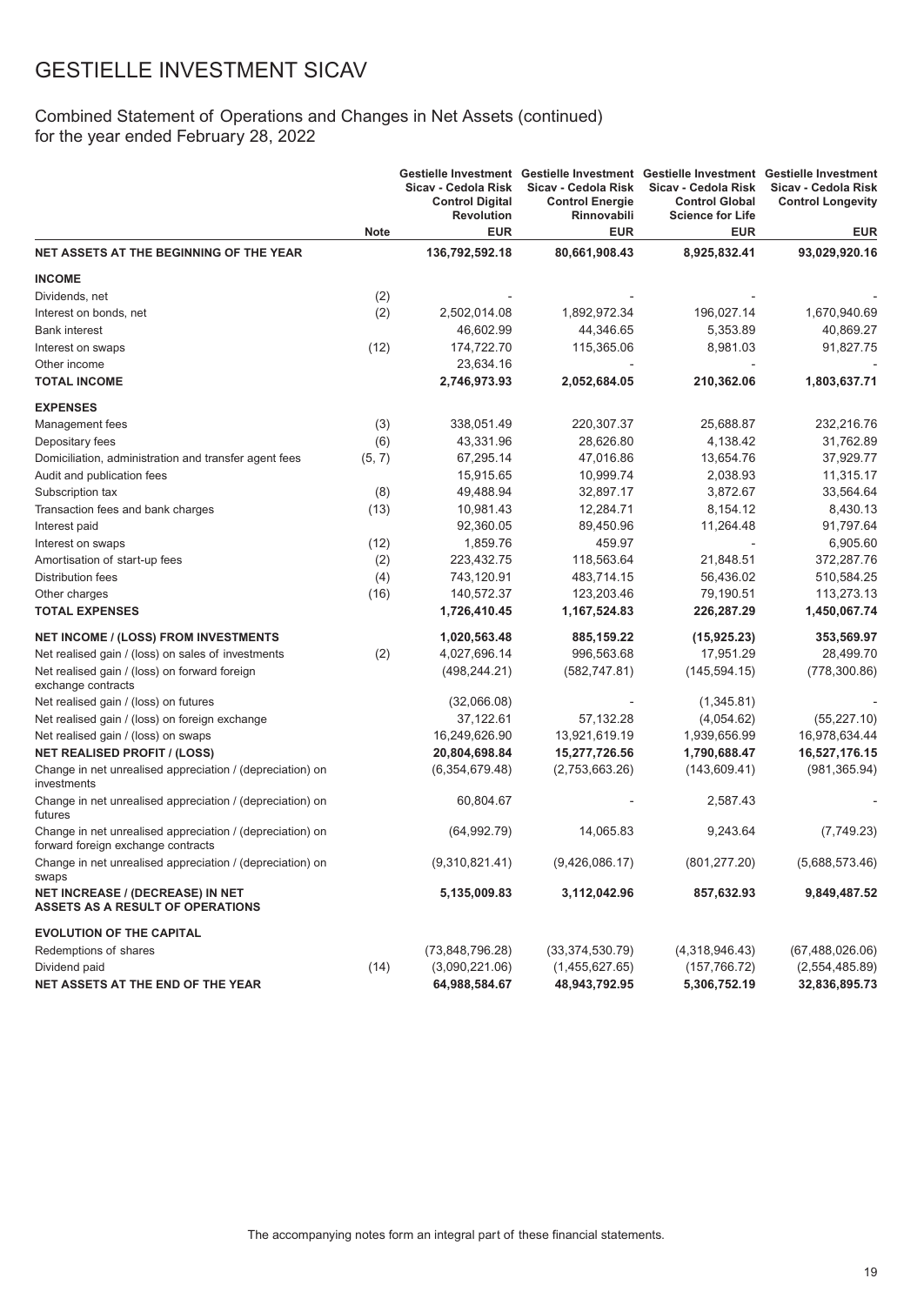### Combined Statement of Operations and Changes in Net Assets (continued) for the year ended February 28, 2022

#### **Combined**

|                                                                                                 | <b>Note</b> | <b>EUR</b>         |
|-------------------------------------------------------------------------------------------------|-------------|--------------------|
| NET ASSETS AT THE BEGINNING OF THE YEAR                                                         |             | 1,012,917,240.99   |
| <b>INCOME</b>                                                                                   |             |                    |
| Dividends, net                                                                                  | (2)         | 183,853.48         |
| Interest on bonds, net                                                                          | (2)         | 17, 173, 141. 93   |
| <b>Bank interest</b>                                                                            |             | 202,904.09         |
| Interest on swaps                                                                               | (12)        | 651,316.68         |
| Other income                                                                                    |             | 416,756.46         |
| <b>TOTAL INCOME</b>                                                                             |             | 18,627,972.64      |
| <b>EXPENSES</b>                                                                                 |             |                    |
| Management fees                                                                                 | (3)         | 2,933,328.67       |
| Depositary fees                                                                                 | (6)         | 341,304.83         |
| Domiciliation, administration and transfer agent fees                                           | (5, 7)      | 541,676.09         |
| Audit and publication fees                                                                      |             | 129,545.13         |
| Subscription tax                                                                                | (8)         | 387,032.61         |
| Transaction fees and bank charges                                                               | (13)        | 192,088.82         |
| Interest paid                                                                                   |             | 498,862.62         |
| Interest on swaps                                                                               | (12)        | 12,473.94          |
| Amortisation of start-up fees                                                                   | (2)         | 1,912,930.22       |
| <b>Distribution fees</b>                                                                        | (4)         | 5,040,464.73       |
| Other charges                                                                                   | (16)        | 1,431,430.86       |
| <b>TOTAL EXPENSES</b>                                                                           |             | 13,421,138.52      |
| <b>NET INCOME / (LOSS) FROM INVESTMENTS</b>                                                     |             | 5,206,834.12       |
| Net realised gain / (loss) on sales of investments                                              | (2)         | 15,512,701.18      |
| Net realised gain / (loss) on forward foreign<br>exchange contracts                             |             | (9,629,252.76)     |
| Net realised gain / (loss) on futures                                                           |             | (948, 781.68)      |
| Net realised gain / (loss) on foreign exchange                                                  |             | (855,500.92)       |
| Net realised gain / (loss) on swaps                                                             |             | 78,758,382.80      |
| <b>NET REALISED PROFIT / (LOSS)</b>                                                             |             | 88,044,382.74      |
| Change in net unrealised appreciation / (depreciation) on<br>investments                        |             | (10,805,281.37)    |
| Change in net unrealised appreciation / (depreciation) on<br>futures                            |             | 86,062.55          |
| Change in net unrealised appreciation / (depreciation) on<br>forward foreign exchange contracts |             | (113,661.33)       |
| Change in net unrealised appreciation / (depreciation) on<br>swaps                              |             | (17,933,048.63)    |
| <b>NET INCREASE / (DECREASE) IN NET</b><br><b>ASSETS AS A RESULT OF OPERATIONS</b>              |             | 59,278,453.96      |
| <b>EVOLUTION OF THE CAPITAL</b>                                                                 |             |                    |
| Redemptions of shares                                                                           |             | (539, 615, 903.86) |
| Dividend paid                                                                                   | (14)        | (11, 222, 584.41)  |
| NET ASSETS AT THE END OF THE YEAR                                                               |             | 521,357,206.68     |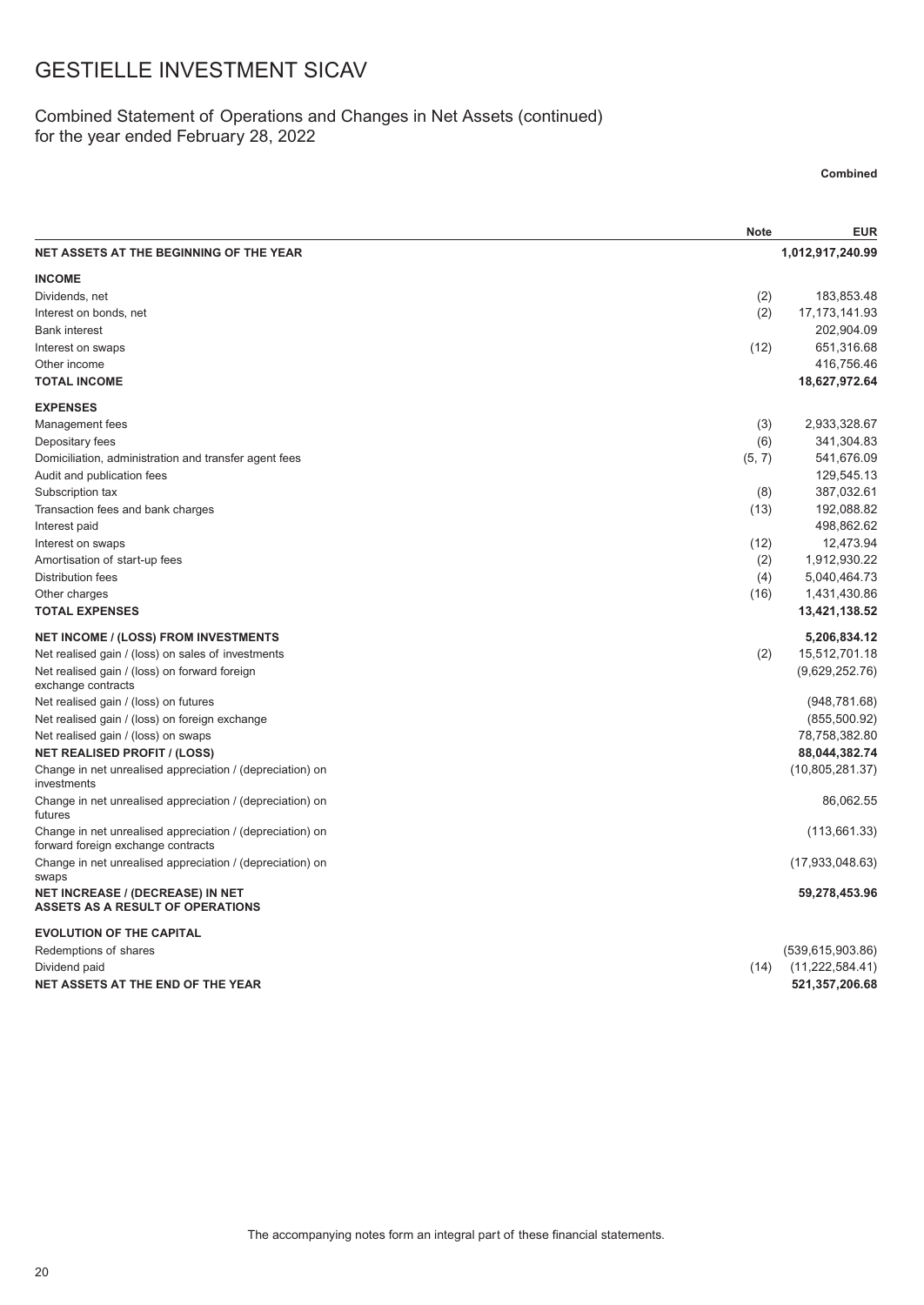#### Changes in the Number of Shares for the year ended February 28, 2022

|                                                      | Sicay - Quant 1 | Gestielle Investment Gestielle Investment Gestielle Investment Gestielle Investment<br>Sicav - Cedola<br><b>Europlus</b> | Sicav - Cedola Plus | Sicav - Cedola Risk<br>Control |
|------------------------------------------------------|-----------------|--------------------------------------------------------------------------------------------------------------------------|---------------------|--------------------------------|
| <b>Class R EUR</b>                                   |                 |                                                                                                                          |                     |                                |
| Number of shares outstanding at the beginning of the | 3,567,866.305   | 1.763.029.321                                                                                                            | 855.981.342         | 2,586,629.016                  |
| year                                                 |                 |                                                                                                                          |                     |                                |
| Number of shares issued                              |                 |                                                                                                                          |                     |                                |
| Number of shares redeemed                            | (879, 278.631)  | (689.907.743)                                                                                                            | (246, 689.807)      | (916, 351.053)                 |
| Number of shares outstanding at the end of the year  | 2,688,587.674   | 1,073,121.578                                                                                                            | 609.291.535         | 1,670,277.963                  |
| <b>Class R2 EUR</b>                                  |                 |                                                                                                                          |                     |                                |
| Number of shares outstanding at the beginning of the |                 |                                                                                                                          |                     | 4,136,147.664                  |
| year                                                 |                 |                                                                                                                          |                     |                                |
| Number of shares issued                              |                 |                                                                                                                          |                     |                                |
| Number of shares redeemed                            |                 |                                                                                                                          |                     | (1,753,067.178)                |
| Number of shares outstanding at the end of the year  |                 |                                                                                                                          |                     | 2.383.080.486                  |

#### **Statistics**

| Sicay - Quant 1              | <b>Europlus</b> | Sicav - Cedola Plus                                                                   | Sicav - Cedola Risk<br>Control                                                                                                                       |
|------------------------------|-----------------|---------------------------------------------------------------------------------------|------------------------------------------------------------------------------------------------------------------------------------------------------|
|                              |                 | <b>EUR</b>                                                                            | <b>EUR</b>                                                                                                                                           |
|                              |                 |                                                                                       |                                                                                                                                                      |
|                              | 5,284,006.95    | 2,911,554.80                                                                          | 20,588,217.23                                                                                                                                        |
|                              | 8,808,088.15    | 4,180,593.09                                                                          | 33,224,329.19                                                                                                                                        |
|                              |                 | 5,908,418.47                                                                          | 42,901,740.04                                                                                                                                        |
|                              |                 |                                                                                       |                                                                                                                                                      |
|                              |                 |                                                                                       |                                                                                                                                                      |
|                              |                 | 4.78                                                                                  | 5.29                                                                                                                                                 |
| $\qquad \qquad \blacksquare$ |                 |                                                                                       | 4.94                                                                                                                                                 |
|                              |                 |                                                                                       |                                                                                                                                                      |
|                              |                 | 4.88                                                                                  | 5.09                                                                                                                                                 |
|                              |                 |                                                                                       | 4.85                                                                                                                                                 |
|                              |                 |                                                                                       |                                                                                                                                                      |
|                              | 5.05            | 5.00                                                                                  | 5.22                                                                                                                                                 |
| $\overline{\phantom{a}}$     |                 |                                                                                       | 4.85                                                                                                                                                 |
|                              |                 | <b>EUR</b><br>11,805,192.63<br>16,324,757.12<br>20,234,278.14<br>4.39<br>4.58<br>4.62 | Gestielle Investment Gestielle Investment Gestielle Investment Gestielle Investment<br>Sicav - Cedola<br><b>EUR</b><br>12,973,463.26<br>4.92<br>5.00 |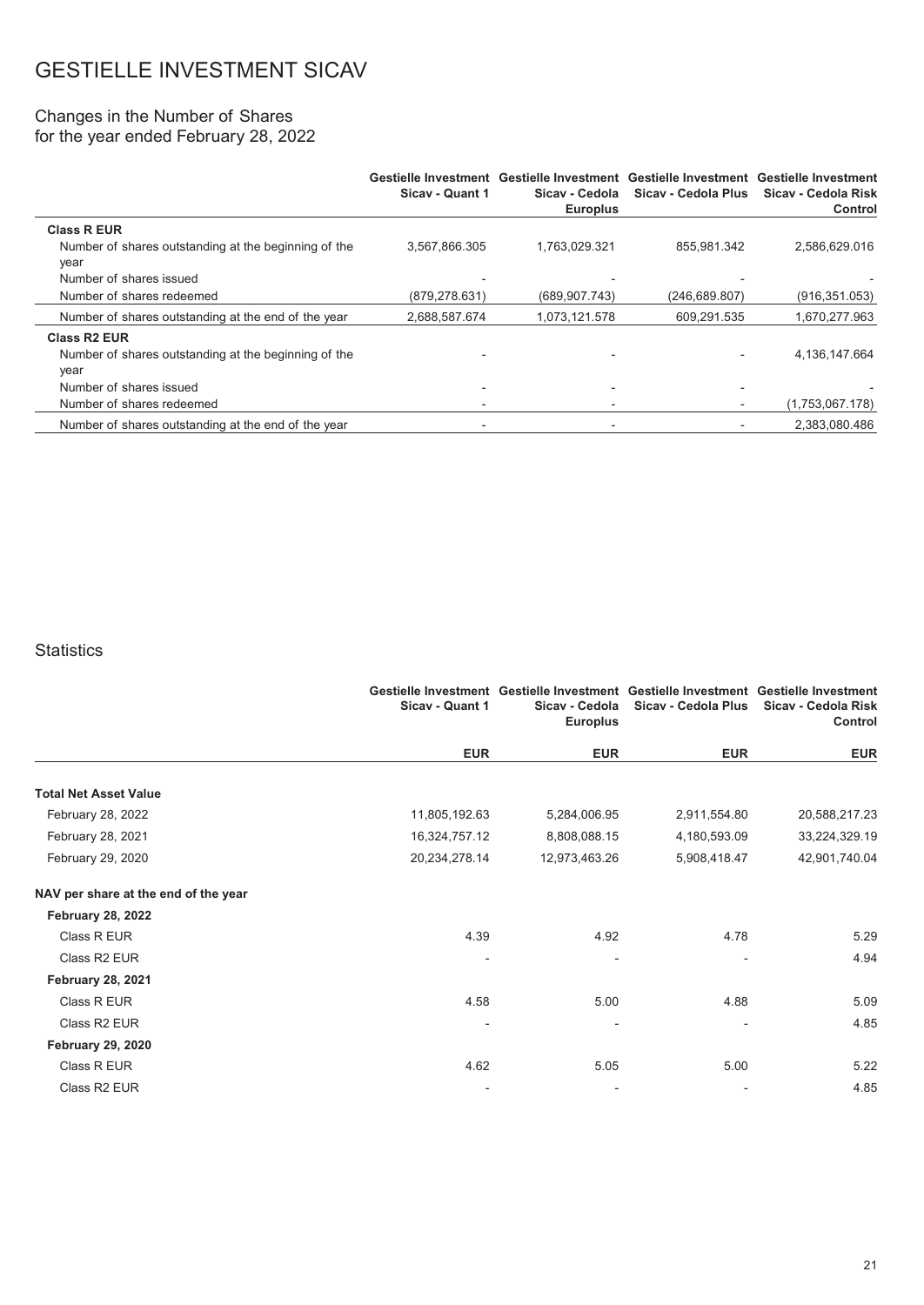#### Changes in the Number of Shares (continued) for the year ended February 28, 2022

|                                                      | Sicav - Cedola Link<br><b>Inflation</b> | Sicav - Cedola Risk<br><b>Control Megatrend</b> | Gestielle Investment Gestielle Investment Gestielle Investment<br>Sicav - Cedola Risk | <b>Gestielle Investment</b><br>Sicav - Cedola Risk<br><b>Control Health Care Control Health Care II</b> |
|------------------------------------------------------|-----------------------------------------|-------------------------------------------------|---------------------------------------------------------------------------------------|---------------------------------------------------------------------------------------------------------|
| <b>Class R EUR</b>                                   |                                         |                                                 |                                                                                       |                                                                                                         |
| Number of shares outstanding at the beginning of the | 97,740,368.743                          | 12,417,327.718                                  | 9,239,053.027                                                                         | 8,329,306.359                                                                                           |
| year                                                 |                                         |                                                 |                                                                                       |                                                                                                         |
| Number of shares issued                              |                                         |                                                 |                                                                                       |                                                                                                         |
| Number of shares redeemed                            | (50, 535, 750, 154)                     | (6,745,188.815)                                 | (4, 298, 816.968)                                                                     | (3,922,955.418)                                                                                         |
| Number of shares outstanding at the end of the year  | 47,204,618.589                          | 5,672,138.903                                   | 4,940,236.059                                                                         | 4,406,350.941                                                                                           |
| <b>Class R2 EUR</b>                                  |                                         |                                                 |                                                                                       |                                                                                                         |
| Number of shares outstanding at the beginning of the |                                         |                                                 |                                                                                       |                                                                                                         |
| year                                                 |                                         |                                                 |                                                                                       |                                                                                                         |
| Number of shares issued                              |                                         |                                                 |                                                                                       |                                                                                                         |
| Number of shares redeemed                            |                                         |                                                 |                                                                                       |                                                                                                         |
| Number of shares outstanding at the end of the year  |                                         |                                                 |                                                                                       |                                                                                                         |

### Statistics (continued)

|                                      | Sicav - Cedola Link<br><b>Inflation</b> | Gestielle Investment Gestielle Investment Gestielle Investment<br>Sicav - Cedola Risk | Sicav - Cedola Risk | <b>Gestielle Investment</b><br>Sicav - Cedola Risk<br>Control Megatrend Control Health Care Control Health Care II |
|--------------------------------------|-----------------------------------------|---------------------------------------------------------------------------------------|---------------------|--------------------------------------------------------------------------------------------------------------------|
|                                      | <b>EUR</b>                              | <b>EUR</b>                                                                            | <b>EUR</b>          | <b>EUR</b>                                                                                                         |
| <b>Total Net Asset Value</b>         |                                         |                                                                                       |                     |                                                                                                                    |
| February 28, 2022                    | 242,992,524.74                          | 32,072,458.03                                                                         | 28, 194, 973. 74    | 25,432,253.02                                                                                                      |
| February 28, 2021                    | 476,681,946.66                          | 64,341,308.66                                                                         | 47,272,783.07       | 42,673,181.87                                                                                                      |
| February 29, 2020                    | 602,603,151.35                          | 91,935,677.30                                                                         | 73,392,135.86       | 66,459,123.41                                                                                                      |
| NAV per share at the end of the year |                                         |                                                                                       |                     |                                                                                                                    |
| <b>February 28, 2022</b>             |                                         |                                                                                       |                     |                                                                                                                    |
| Class R EUR                          | 5.15                                    | 5.65                                                                                  | 5.71                | 5.77                                                                                                               |
| Class R2 EUR                         |                                         |                                                                                       |                     |                                                                                                                    |
| <b>February 28, 2021</b>             |                                         |                                                                                       |                     |                                                                                                                    |
| Class R EUR                          | 4.88                                    | 5.18                                                                                  | 5.12                | 5.12                                                                                                               |
| Class R <sub>2</sub> EUR             |                                         |                                                                                       |                     | $\overline{\phantom{a}}$                                                                                           |
| <b>February 29, 2020</b>             |                                         |                                                                                       |                     |                                                                                                                    |
| Class R EUR                          | 4.86                                    | 5.09                                                                                  | 5.29                | 5.30                                                                                                               |
| Class R2 EUR                         |                                         |                                                                                       |                     |                                                                                                                    |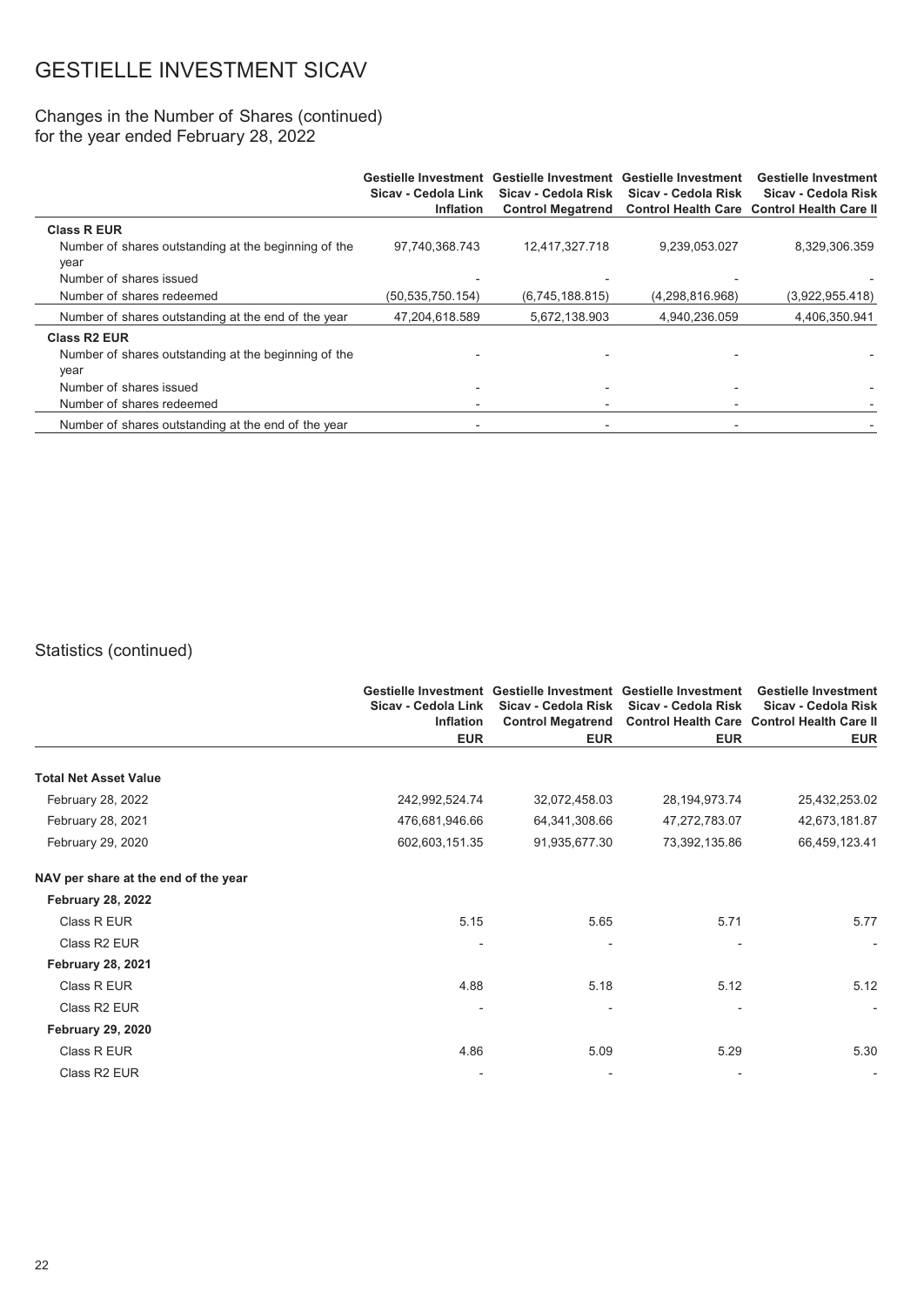#### Changes in the Number of Shares (continued) for the year ended February 28, 2022

|                                                              | Sicav - Cedola Risk<br><b>Control Digital</b><br><b>Revolution</b> | Gestielle Investment Gestielle Investment Gestielle Investment Gestielle Investment<br>Sicav - Cedola Risk<br><b>Control Energie</b><br><b>Rinnovabili</b> | Sicav - Cedola Risk<br><b>Control Global</b><br><b>Science for Life</b> | Sicav - Cedola Risk<br><b>Control Longevity</b> |
|--------------------------------------------------------------|--------------------------------------------------------------------|------------------------------------------------------------------------------------------------------------------------------------------------------------|-------------------------------------------------------------------------|-------------------------------------------------|
| <b>Class R EUR</b>                                           |                                                                    |                                                                                                                                                            |                                                                         |                                                 |
| Number of shares outstanding at the beginning of the<br>year | 25,275,430.586                                                     | 13,355,552.625                                                                                                                                             | 1,628,133.767                                                           | 17,582,634.785                                  |
| Number of shares issued                                      |                                                                    |                                                                                                                                                            |                                                                         |                                                 |
| Number of shares redeemed                                    | (13,240,937.347)                                                   | (5,350,656.252)                                                                                                                                            | (719,700.053)                                                           | (11, 771, 175.904)                              |
| Number of shares outstanding at the end of the year          | 12,034,493.239                                                     | 8,004,896.373                                                                                                                                              | 908,433.714                                                             | 5,811,458.881                                   |
| <b>Class R2 EUR</b>                                          |                                                                    |                                                                                                                                                            |                                                                         |                                                 |
| Number of shares outstanding at the beginning of the         |                                                                    |                                                                                                                                                            |                                                                         |                                                 |
| year                                                         |                                                                    |                                                                                                                                                            |                                                                         |                                                 |
| Number of shares issued                                      |                                                                    |                                                                                                                                                            |                                                                         |                                                 |
| Number of shares redeemed                                    |                                                                    |                                                                                                                                                            |                                                                         |                                                 |
| Number of shares outstanding at the end of the year          |                                                                    |                                                                                                                                                            |                                                                         |                                                 |

### Statistics (continued)

|                                      | Sicav - Cedola Risk<br><b>Control Digital</b><br><b>Revolution</b> | Gestielle Investment Gestielle Investment Gestielle Investment Gestielle Investment<br>Sicav - Cedola Risk<br><b>Control Energie</b><br>Rinnovabili | Sicav - Cedola Risk<br><b>Control Global</b><br><b>Science for Life</b> | Sicav - Cedola Risk<br><b>Control Longevity</b> |
|--------------------------------------|--------------------------------------------------------------------|-----------------------------------------------------------------------------------------------------------------------------------------------------|-------------------------------------------------------------------------|-------------------------------------------------|
|                                      | <b>EUR</b>                                                         | <b>EUR</b>                                                                                                                                          | <b>EUR</b>                                                              | <b>EUR</b>                                      |
| <b>Total Net Asset Value</b>         |                                                                    |                                                                                                                                                     |                                                                         |                                                 |
| February 28, 2022                    | 64,988,584.67                                                      | 48,943,792.95                                                                                                                                       | 5,306,752.19                                                            | 32,836,895.73                                   |
| February 28, 2021                    | 136,792,592.18                                                     | 80,661,908.43                                                                                                                                       | 8,925,832.41                                                            | 93,029,920.16                                   |
| February 29, 2020                    | 171,771,293.98                                                     | 158,785,465.97                                                                                                                                      | 20, 181, 731.05                                                         | 95,517,875.46                                   |
| NAV per share at the end of the year |                                                                    |                                                                                                                                                     |                                                                         |                                                 |
| <b>February 28, 2022</b>             |                                                                    |                                                                                                                                                     |                                                                         |                                                 |
| Class R EUR                          | 5.40                                                               | 6.11                                                                                                                                                | 5.84                                                                    | 5.65                                            |
| Class R2 EUR                         |                                                                    |                                                                                                                                                     |                                                                         | $\overline{\phantom{a}}$                        |
| <b>February 28, 2021</b>             |                                                                    |                                                                                                                                                     |                                                                         |                                                 |
| Class R EUR                          | 5.41                                                               | 6.04                                                                                                                                                | 5.48                                                                    | 5.29                                            |
| Class R2 EUR                         |                                                                    |                                                                                                                                                     |                                                                         |                                                 |
| <b>February 29, 2020</b>             |                                                                    |                                                                                                                                                     |                                                                         |                                                 |
| Class R EUR                          | 5.29                                                               | 5.77                                                                                                                                                | 5.79                                                                    | 5.22                                            |
| Class R2 EUR                         |                                                                    |                                                                                                                                                     |                                                                         |                                                 |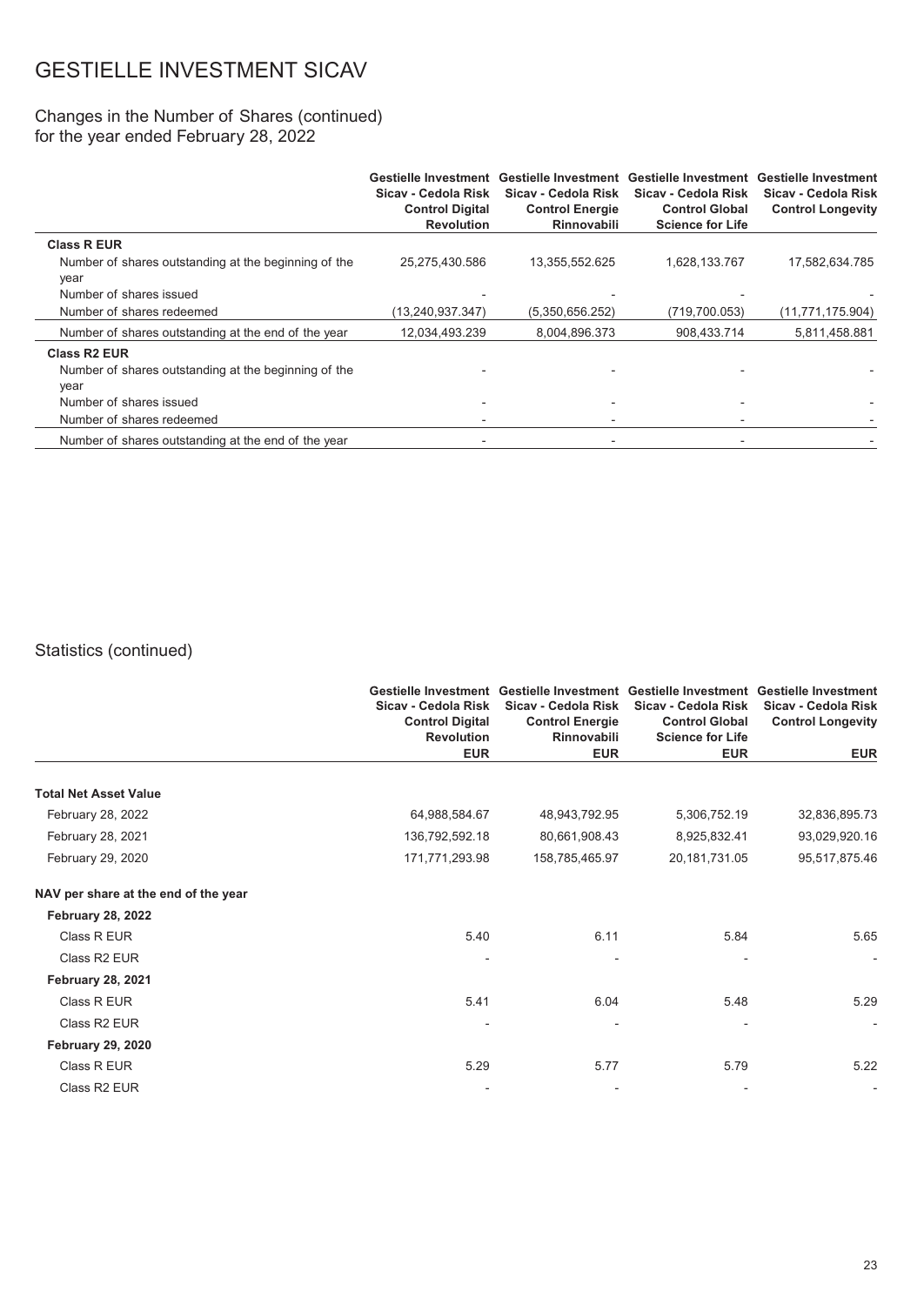### Gestielle Investment Sicav - Quant 1

Schedule of Investments as at February 28, 2022 (expressed in EUR)

| <b>Description</b>                                                     | Quantity  | <b>Currency</b> | Cost               | <b>Evaluation</b>        | $%$ net<br>assets |
|------------------------------------------------------------------------|-----------|-----------------|--------------------|--------------------------|-------------------|
| Transferable securities admitted to an official stock exchange listing |           |                 |                    |                          |                   |
| <b>Bonds</b>                                                           |           |                 |                    |                          |                   |
| <b>Australia</b>                                                       |           |                 |                    |                          |                   |
| Australia 1% 21.11.31                                                  | 200,000   | <b>AUD</b>      | 121,137            | 116,424.44               | 0.99              |
| Australia 2.5% 18-21.05.30                                             | 100,000   | <b>AUD</b>      | 70,812             | 66,694.29                | 0.56              |
|                                                                        |           |                 | 191,949            | 183,118.73               | 1.55              |
| Austria                                                                |           |                 |                    |                          |                   |
| Rep Of Aus B 0.75% 20-20.03.51 Regs                                    | 400.000   | <b>EUR</b>      | 403,093            | 379,216.00               | 3.21              |
|                                                                        |           |                 | 403,093            | 379,216.00               | 3.21              |
|                                                                        |           |                 |                    |                          |                   |
| Canada                                                                 | 700,000   |                 |                    |                          |                   |
| Canada Govt 0.5% 21-01.11.23<br>Cnd Gvt 0.25% 20-01.04.24              | 800,000   | CAD<br>CAD      | 480,417<br>546,688 | 484,330.96<br>547,491.10 | 4.10<br>4.64      |
| Cnd Gvt 2% 17-01.12.51                                                 | 120,000   | CAD             | 82,777             | 82,514.34                | 0.70              |
|                                                                        |           |                 | 1,109,882          |                          | 9.44              |
|                                                                        |           |                 |                    | 1,114,336.40             |                   |
| <b>Great Britain</b>                                                   |           |                 |                    |                          |                   |
| Uk T Bill 0.625% 20-31.07.35                                           | 200,000   | <b>GBP</b>      | 222,875            | 211,077.15               | 1.79              |
|                                                                        |           |                 | 222,875            | 211,077.15               | 1.79              |
| <b>Italy</b>                                                           |           |                 |                    |                          |                   |
| Btps 1.3% 16-15.05.28 /lnfl                                            | 10,993    | <b>EUR</b>      | 10,822             | 12,501.61                | 0.11              |
| Italy 0% 21-14.06.22 Bot                                               | 10,000    | <b>EUR</b>      | 10,047             | 10,019.00                | 0.08              |
| Italy 0% 21-14.07.22 Bot                                               | 10,000    | <b>EUR</b>      | 10,041             | 10,022.30                | 0.08              |
| Italy 0% 21-14.09.22 Bot                                               | 100,000   | <b>EUR</b>      | 100,442            | 100,321.00               | 0.85              |
| Italy 0.1% 16-15.05.22 /Infl                                           | 11,096    | <b>EUR</b>      | 10,574             | 11,253.41                | 0.10              |
| Italy 0.45% 17-22.05.23 /Infl                                          | 10,296    | <b>EUR</b>      | 10,170             | 10,636.65                | 0.09              |
| Italy 0.5% 15-20.04.23 /Infl                                           | 10,301    | <b>EUR</b>      | 10,195             | 10,615.18                | 0.09              |
| Italy 0.85% 19-15.01.27 / Btp                                          | 600,000   | <b>EUR</b>      | 591,660            | 599,880.00               | 5.08              |
| Italy 2.15% 22-01.09.52 / Btp                                          | 90,000    | <b>EUR</b>      | 82,916             | 84,922.92                | 0.72              |
|                                                                        |           |                 | 836,867            | 850,172.07               | 7.20              |
| <b>New Zealand</b>                                                     |           |                 |                    |                          |                   |
| New Zealand 0.50% 20-15.05.24                                          | 800,000   | <b>NZD</b>      | 474,712            | 462,696.48               | 3.92              |
| New Zealand 1.75% 20-15.05.41                                          | 670,000   | <b>NZD</b>      | 350,574            | 328,347.81               | 2.78              |
|                                                                        |           |                 | 825,286            | 791,044.29               | 6.70              |
|                                                                        |           |                 |                    |                          |                   |
| Norway<br>Norwegian G 1.375% 20-19.08.30                               | 1,000,000 | <b>NOK</b>      | 100,245            | 96,097.38                | 0.81              |
|                                                                        |           |                 |                    |                          |                   |
|                                                                        |           |                 | 100,245            | 96,097.38                | 0.81              |
| Poland                                                                 |           |                 |                    |                          |                   |
| Poland 2.25% 16-25.04.22                                               | 320,000   | <b>PLN</b>      | 69,763             | 68,006.19                | 0.58              |
|                                                                        |           |                 | 69,763             | 68,006.19                | 0.58              |
| <b>Total - Bonds</b>                                                   |           |                 | 3,759,960          | 3,693,068.21             | 31.28             |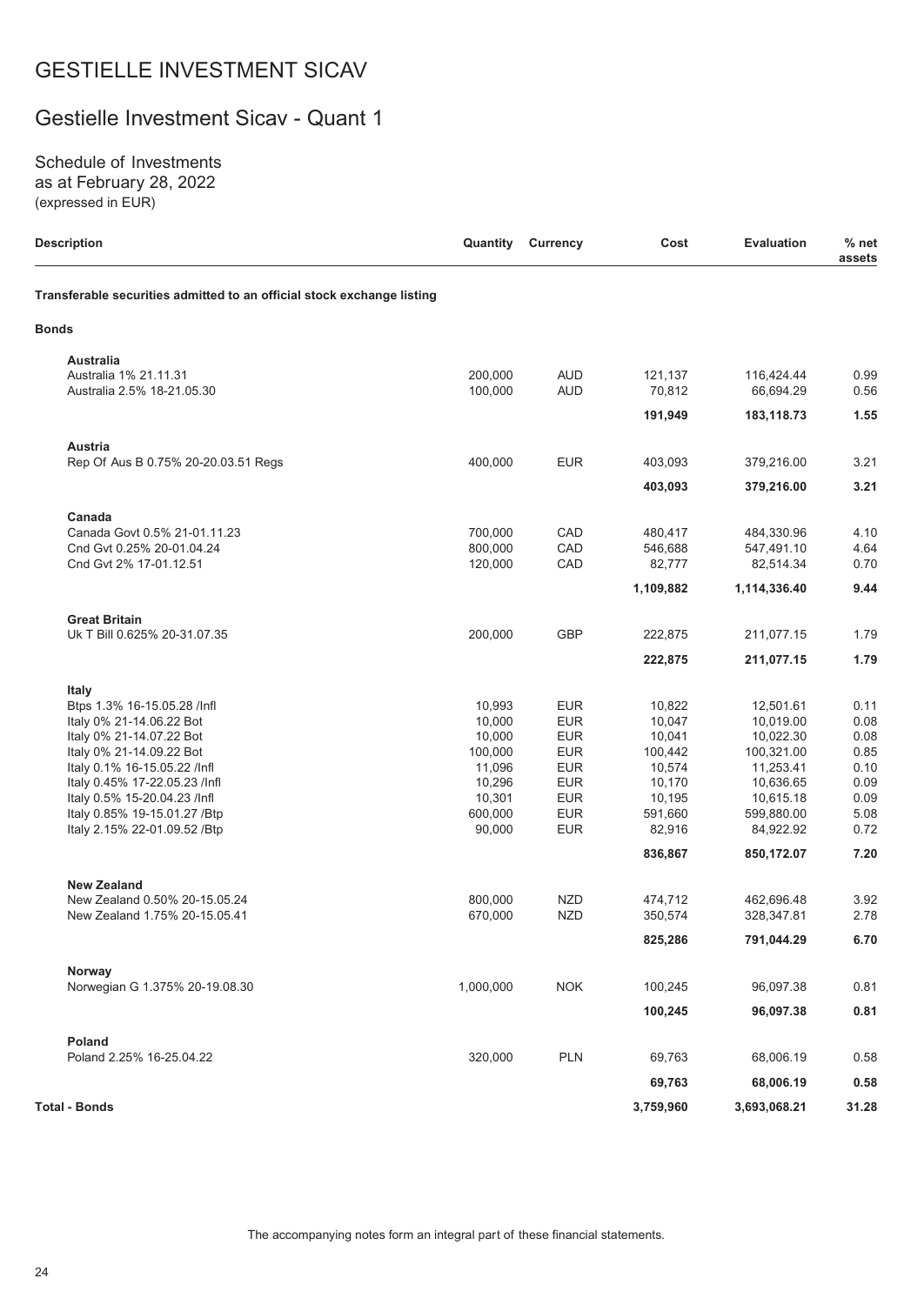### Gestielle Investment Sicav - Quant 1

Schedule of Investments (continued) as at February 28, 2022 (expressed in EUR)

| <b>Description</b>                    | Quantity   | <b>Currency</b>          | Cost             | <b>Evaluation</b>      | $%$ net<br>assets |
|---------------------------------------|------------|--------------------------|------------------|------------------------|-------------------|
| <b>Investment Funds</b>               |            |                          |                  |                        |                   |
| Ireland                               |            |                          |                  |                        |                   |
| Ishs Cn Cny Bd Usd                    | 37,000     | <b>EUR</b>               | 187,083          | 187,294.00             | 1.59              |
|                                       |            |                          | 187,083          | 187,294.00             | 1.59              |
| Luxembourg                            |            |                          |                  |                        |                   |
| Dbxt Msci China Shs -1c- Cap          | 28,500     | <b>EUR</b>               | 491,785          | 450,243.00             | 3.81              |
|                                       |            |                          | 491,785          | 450,243.00             | 3.81              |
| <b>Total - Investment Funds</b>       |            |                          | 678,868          | 637,537.00             | 5.40              |
| <b>Shares</b>                         |            |                          |                  |                        |                   |
| <b>Australia</b>                      |            |                          |                  |                        |                   |
| Anz Banking Group                     | 2,400      | <b>AUD</b>               | 42,779           | 40,329.39              | 0.34              |
| Aristocrat Leisure Limited            | 1,600      | <b>AUD</b>               | 41,023           | 38,525.61              | 0.33              |
| <b>Brambles Ltd</b>                   | 6,700      | <b>AUD</b>               | 45,203           | 42,852.89              | 0.36              |
| Computershare Limited Cpu             | 2,800      | <b>AUD</b>               | 40,983           | 39,182.00              | 0.33              |
| Macquarie Group Ltd                   | 350        | <b>AUD</b>               | 27,568           | 40,877.90              | 0.35              |
| <b>Newcrest Mining</b>                | 2,030      | <b>AUD</b>               | 29,928           | 33,666.04              | 0.29              |
| Northern Star Resources Ltd           | 5,800      | <b>AUD</b>               | 32,961           | 38,632.85              | 0.33              |
| Santos Ltd                            | 1,600      | <b>AUD</b>               | 7,635            | 7,504.59               | 0.06              |
| Seek Ltd                              | 1,810      | <b>AUD</b>               | 33,894           | 31,186.86              | 0.26              |
| Transurban Group                      | 5,200      | <b>AUD</b>               | 45,220           | 42,631.94              | 0.36              |
| <b>Treasury Wine Estates</b>          | 6,080      | <b>AUD</b>               | 44,108           | 45,643.59              | 0.39              |
| Wesfarmers - Shs                      | 1,170      | <b>AUD</b>               | 40,219           | 36,426.12              | 0.31              |
|                                       |            |                          | 431,521          | 437,459.78             | 3.71              |
| Austria                               |            |                          |                  |                        |                   |
| Omv Ag                                | 600        | <b>EUR</b>               | 32,549           | 25,428.00              | 0.22              |
| Verbund Ag/-A-                        | 430        | <b>EUR</b>               | 38,496           | 46,440.00              | 0.39              |
|                                       |            |                          | 71,045           | 71,868.00              | 0.61              |
| <b>Denmark</b>                        |            |                          |                  |                        |                   |
| Carlsberg As -B-                      | 240        | <b>DKK</b>               | 33,710           | 31,367.78              | 0.27              |
| <b>Gn Great Nordic Ltd</b>            | 900        | <b>DKK</b>               | 59.060           | 42,407.97              | 0.36              |
| Orsted                                | 470        | <b>DKK</b>               | 54,678           | 54,415.03              | 0.46              |
|                                       |            |                          | 147,448          | 128,190.78             | 1.09              |
| <b>France</b>                         |            |                          |                  |                        |                   |
| Air Liquide                           | 300        | <b>EUR</b>               | 46,875           | 44,610.00              | 0.38              |
| <b>Bollore Sa</b>                     | 9,480      | <b>EUR</b>               | 48,177           | 43,020.24              | 0.36              |
| Cap Gemini Sa                         | 160        | <b>EUR</b>               | 15,423           | 30,128.00              | 0.26              |
| Credit Agricole Sa. Paris             | 3,000      | <b>EUR</b>               | 41,412           | 34,398.00              | 0.29              |
| Eiffage Sa                            | 430        | <b>EUR</b>               | 36,617           | 39,267.60              | 0.33              |
| L Oreal<br>Lvmh Moet Hennessy Eur 0.3 | 100<br>65  | <b>EUR</b><br><b>EUR</b> | 38,531<br>38,142 | 35,500.00<br>42,893.50 | 0.30<br>0.36      |
|                                       |            |                          |                  |                        |                   |
| Remy Cointreau Sa<br>Sanofi           | 190<br>450 | <b>EUR</b><br><b>EUR</b> | 36,784<br>41,398 | 32,813.00<br>42,061.50 | 0.28<br>0.36      |
|                                       |            |                          | 343,359          | 344,691.84             | 2.92              |
|                                       |            |                          |                  |                        |                   |
| Germany<br>Adidas Ag                  | 180        | <b>EUR</b>               | 50,354           | 38,169.00              | 0.32              |
| Allianz Se/Nam. Vinkuliert            | 180        | <b>EUR</b>               | 40,823           | 36,594.00              | 0.31              |
|                                       |            |                          |                  |                        |                   |

The accompanying notes form an integral part of these financial statements.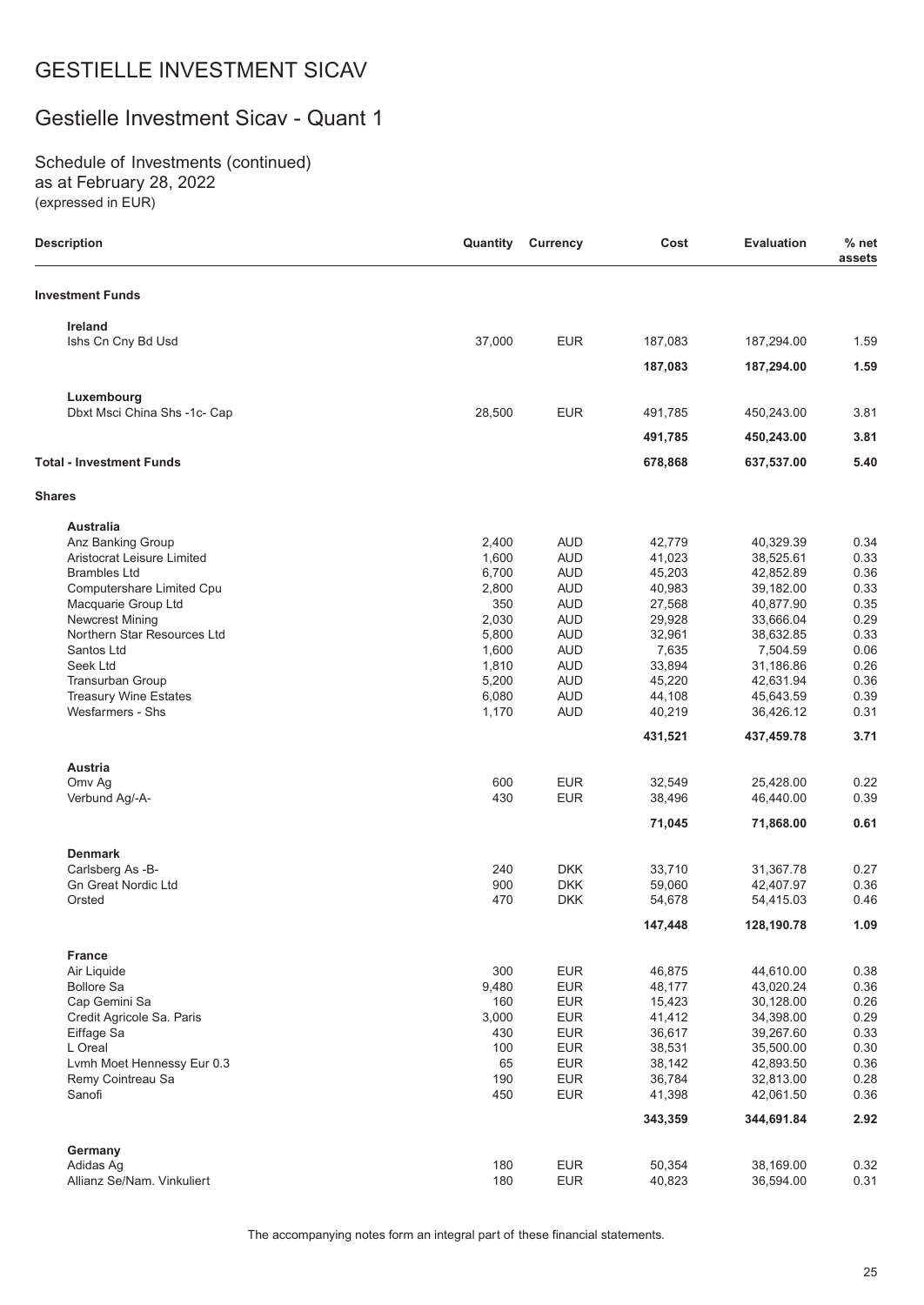### Gestielle Investment Sicav - Quant 1

Schedule of Investments (continued) as at February 28, 2022 (expressed in EUR)

| <b>Description</b>                | Quantity | Currency   | Cost    | <b>Evaluation</b> | % net<br>assets |
|-----------------------------------|----------|------------|---------|-------------------|-----------------|
| <b>Brenntag</b>                   | 590      | <b>EUR</b> | 46,736  | 44,179.20         | 0.38            |
| Fresenius Se & Co Kgaa            | 1,100    | <b>EUR</b> | 41,103  | 34,391.50         | 0.29            |
| Gerresheimer Ag                   | 570      | <b>EUR</b> | 45,948  | 36,765.00         | 0.31            |
| <b>Hellofresh Se</b>              | 670      | <b>EUR</b> | 37,785  | 32,749.60         | 0.28            |
| Teamviewer --- Bearer Shs         | 2,200    | <b>EUR</b> | 65,977  | 31,603.00         | 0.27            |
| Zalando Se                        | 640      | <b>EUR</b> | 42,484  | 38,131.20         | 0.32            |
|                                   |          |            | 371,210 | 292,582.50        | 2.48            |
| <b>Great Britain</b>              |          |            |         |                   |                 |
| <b>Ashtead Group Plc</b>          | 680      | <b>GBP</b> | 47,394  | 39,608.38         | 0.34            |
| Astrazeneca Plc                   | 350      | GBP        | 36,520  | 37,875.89         | 0.32            |
| Atlassian Corporation Plc -A-     | 110      | <b>USD</b> | 33,926  | 29,940.53         | 0.25            |
| Deliveroo HIdg Rg-A               | 25,000   | GBP        | 74,239  | 38,480.34         | 0.33            |
| Hikma Pharmaceuticals Plc         | 1,850    | GBP        | 54,743  | 46,033.66         | 0.39            |
| Intercontinental Hotels Group Plc | 700      | <b>GBP</b> | 41,295  | 43,783.67         | 0.37            |
| Natwest Group Plc                 | 13,000   | GBP        | 33,291  | 35,671.29         | 0.30            |
|                                   |          |            | 321,408 | 271,393.76        | 2.30            |
| <b>Italy</b>                      |          |            |         |                   |                 |
| Nexi S.P.A.                       | 2,300    | <b>EUR</b> | 34,346  | 28,221.00         | 0.24            |
|                                   |          |            | 34,346  | 28,221.00         | 0.24            |
| Japan                             |          |            |         |                   |                 |
| Chugai Pharmaceut. Co.Ltd         | 1,200    | <b>JPY</b> | 35,864  | 35,249.22         | 0.30            |
| Daikin Industries Ltd             | 200      | <b>JPY</b> | 33,478  | 32,783.32         | 0.28            |
| Fanuc Corp --- Shs                | 200      | <b>JPY</b> | 34,958  | 32,706.02         | 0.28            |
| Fast Retailing Co Ltd             | 100      | <b>JPY</b> | 52,936  | 47,795.16         | 0.41            |
| Hamamatsu Photonics               | 800      | <b>JPY</b> | 46,162  | 35,805.79         | 0.30            |
| Hoya Corp                         | 300      | <b>JPY</b> | 35,720  | 34,449.16         | 0.29            |
| <b>Keyence Corp</b>               | 100      | <b>JPY</b> | 56,857  | 41,572.44         | 0.35            |
| M3 Inc                            | 800      | JPY        | 54,033  | 26,399.81         | 0.22            |
| Mercari.Inc.                      | 1,500    | <b>JPY</b> | 41,437  | 41,162.74         | 0.35            |
| Nexon Co Ltd                      | 1,900    | <b>JPY</b> | 33,555  | 36,541.69         | 0.31            |
| Obic Co Ltd Tokyo                 | 300      | JPY        | 50,928  | 42,461.40         | 0.36            |
| Rakuten Grp Registered Shs        | 5,000    | <b>JPY</b> | 44,177  | 37,645.55         | 0.32            |
| Recruit Holdings Co.Ltd.          | 900      | <b>JPY</b> | 47,289  | 33,526.18         | 0.28            |
| Renesas Electronics Corp          | 4,000    | <b>JPY</b> | 44,653  | 41,433.30         | 0.35            |
| Shiseido Co.Ltd                   | 800      | JPY        | 48,248  | 40,604.63         | 0.34            |
| Smc Corp                          | 100      | <b>JPY</b> | 50,530  | 52,603.28         | 0.45            |
| West Japan Railway Co             | 1,000    | <b>JPY</b> | 39,376  | 38,279.42         | 0.32            |
| Z Holdings Corporation            | 7,800    | <b>JPY</b> | 33,623  | 33,620.34         | 0.29            |
| Zozo Rg Registered Shs            | 1,600    | JPY        | 42,672  | 40,196.48         | 0.34            |
|                                   |          |            | 826,496 | 724,835.93        | 6.14            |
| Luxembourg                        |          |            |         |                   |                 |
| Spotify Technology S.A            | 220      | <b>USD</b> | 39,546  | 30,592.77         | 0.26            |
|                                   |          |            | 39,546  | 30,592.77         | 0.26            |
| <b>Netherlands</b>                |          |            |         |                   |                 |
| Akzo Nobel                        | 430      | <b>EUR</b> | 40,351  | 36,550.00         | 0.31            |
| Asml Holding Nv                   | 145      | <b>EUR</b> | 67,485  | 86,840.50         | 0.73            |
| Ferrari N.V.                      | 220      | <b>EUR</b> | 43,938  | 42,405.00         | 0.36            |
|                                   |          |            | 151,774 | 165,795.50        | 1.40            |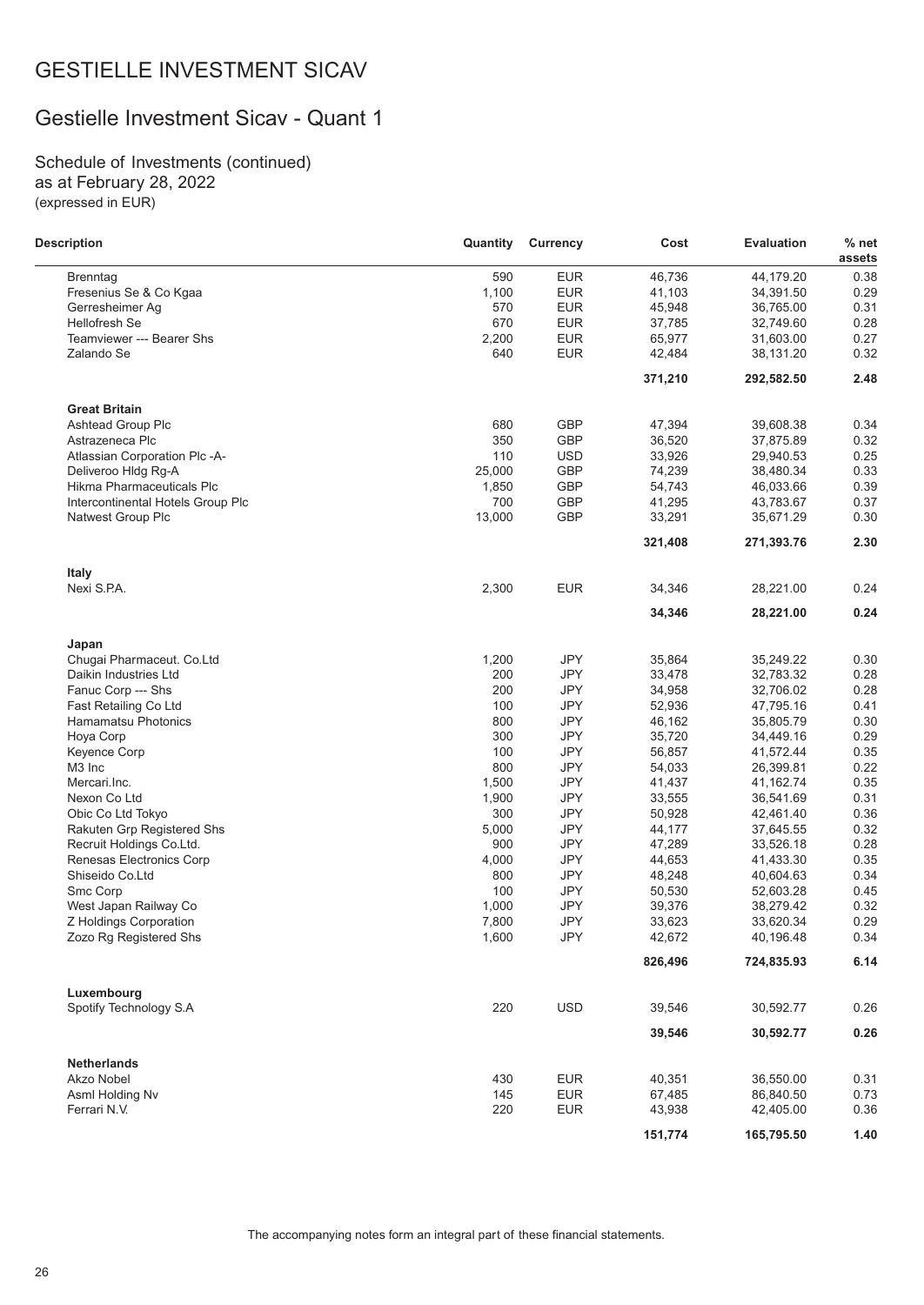### Gestielle Investment Sicav - Quant 1

Schedule of Investments (continued) as at February 28, 2022 (expressed in EUR)

 $\overline{\phantom{0}}$ 

| <b>Description</b>                      | Quantity       | <b>Currency</b>          | Cost             | <b>Evaluation</b>      | $%$ net<br>assets |
|-----------------------------------------|----------------|--------------------------|------------------|------------------------|-------------------|
| <b>New Zealand</b>                      |                |                          |                  |                        |                   |
| Meridian Energy Ltd                     | 2,120          | <b>NZD</b>               | 6,129            | 6,380.32               | 0.05              |
| Xero Ltd                                | 500            | <b>AUD</b>               | 44,262           | 30,277.41              | 0.26              |
|                                         |                |                          | 50,391           | 36,657.73              | 0.31              |
| Norway                                  |                |                          |                  |                        |                   |
| Adevinta Asa                            | 4,600          | <b>NOK</b>               | 61,917           | 43,992.42              | 0.37              |
| Equinor Asa                             | 1,300          | <b>NOK</b>               | 22,104           | 36,649.05              | 0.31              |
| Tomra Systems As                        | 1,050          | <b>NOK</b>               | 53,370           | 44,138.62              | 0.38              |
|                                         |                |                          | 137,391          | 124,780.09             | 1.06              |
| Spain                                   |                |                          |                  |                        |                   |
| Amadeus It --- Shs-A-                   | 540            | <b>EUR</b>               | 34,936           | 32,367.60              | 0.27              |
| Banco Santander --- Reg.Shs             | 12,000         | <b>EUR</b>               | 39,507           | 35,814.00              | 0.30              |
| Bco Bilbao Viz.Argentaria /Nam.         | 7,500          | <b>EUR</b>               | 43,621           | 39,675.00              | 0.34              |
|                                         |                |                          | 118,064          | 107,856.60             | 0.91              |
| <b>Sweden</b><br>Industrivaerden Ab -A- |                | <b>SEK</b>               |                  |                        |                   |
| Kinnevik Rg-B                           | 1,500<br>1,650 | <b>SEK</b>               | 43,711<br>42,952 | 37,241.68<br>37,837.37 | 0.32<br>0.32      |
| Swedish Match Ab                        | 5,140          | <b>SEK</b>               | 33,492           | 33,620.10              | 0.28              |
|                                         |                |                          | 120,155          | 108,699.15             | 0.92              |
| <b>Switzerland</b>                      |                |                          |                  |                        |                   |
| Abb                                     | 1,400          | <b>CHF</b>               | 39,309           | 42,320.10              | 0.36              |
| Holcim Ltd /Nam.                        | 900            | CHF                      | 47,057           | 40,254.08              | 0.34              |
| Kuehne +Nagel International             | 190            | CHF                      | 51,839           | 46,353.18              | 0.39              |
| Nestle Sa                               | 790            | CHF                      | 69,952           | 91,827.34              | 0.78              |
| Partners Group Holding                  | 34             | CHF                      | 34,392           | 41,127.46              | 0.35              |
| Sgs Sa /Nom.<br>Sika Ltd                | 17<br>140      | CHF<br>CHF               | 47,145<br>44,940 | 43,470.05<br>41,572.88 | 0.37<br>0.35      |
| Straumann Holding Ag /Nom.              | 29             | CHF                      | 46,453           | 41,073.60              | 0.35              |
| Vat Group Ltd                           | 120            | CHF                      | 47,453           | 40,571.40              | 0.34              |
|                                         |                |                          | 428,540          | 428,570.09             | 3.63              |
| <b>United States of America</b>         |                |                          |                  |                        |                   |
| Adobe Systems Inc                       | 113            | <b>USD</b>               | 51,759           | 47,051.14              | 0.40              |
| Alnylam Pharmaceuticals Inc             | 340            | <b>USD</b>               | 42,143           | 47,782.23              | 0.40              |
| Alphabet Inc-C-                         | 44             | <b>USD</b>               | 69,246           | 105,683.83             | 0.89              |
| Amazon Com Inc                          | 47             | <b>USD</b>               | 121,792          | 128,516.04             | 1.09              |
| Apple Inc                               | 660            | <b>USD</b>               | 61,231           | 97,025.64              | 0.82              |
| Automatic Data Proces.                  | 260            | <b>USD</b>               | 46,436           | 47,324.07              | 0.40              |
| Avalara Inc                             | 330            | <b>USD</b>               | 41,454           | 30,529.11              | 0.26              |
| Baxter Intl Inc                         | 630            | <b>USD</b>               | 47,692           | 47,659.46              | 0.40              |
| <b>Booking Holdings Inc</b>             | 12             | <b>USD</b>               | 24,275           | 23,207.80              | 0.20              |
| Cloudflare Inc                          | 350            | <b>USD</b>               | 48,262           | 36,277.60              | 0.31              |
| Cooper Companies Inc.                   | 130            | <b>USD</b>               | 45,737           | 47,340.28              | 0.40              |
| Coty Inc-CI A                           | 5,300          | <b>USD</b>               | 40,951           | 43,270.12              | 0.37              |
| Darling Ingred --- Shs<br>Datadog Inc   | 820<br>210     | <b>USD</b><br><b>USD</b> | 47,558<br>26,233 | 52,914.53<br>30,122.06 | 0.45<br>0.25      |
| Doordash Rg-A                           | 300            | <b>USD</b>               | 43,968           | 28,031.52              | 0.24              |
| Elanco Animal Health Inc                | 1,800          | <b>USD</b>               | 42,378           | 45,528.85              | 0.39              |
| Emerson Electric Co.                    | 550            | <b>USD</b>               | 46,324           | 45,500.36              | 0.38              |
| Enphase Energy Inc Shs                  | 240            | <b>USD</b>               | 29,516           | 35,619.66              | 0.30              |
| Etsy Inc                                | 210            | <b>USD</b>               | 30,345           | 28,959.13              | 0.24              |
|                                         |                |                          |                  |                        |                   |

The accompanying notes form an integral part of these financial statements.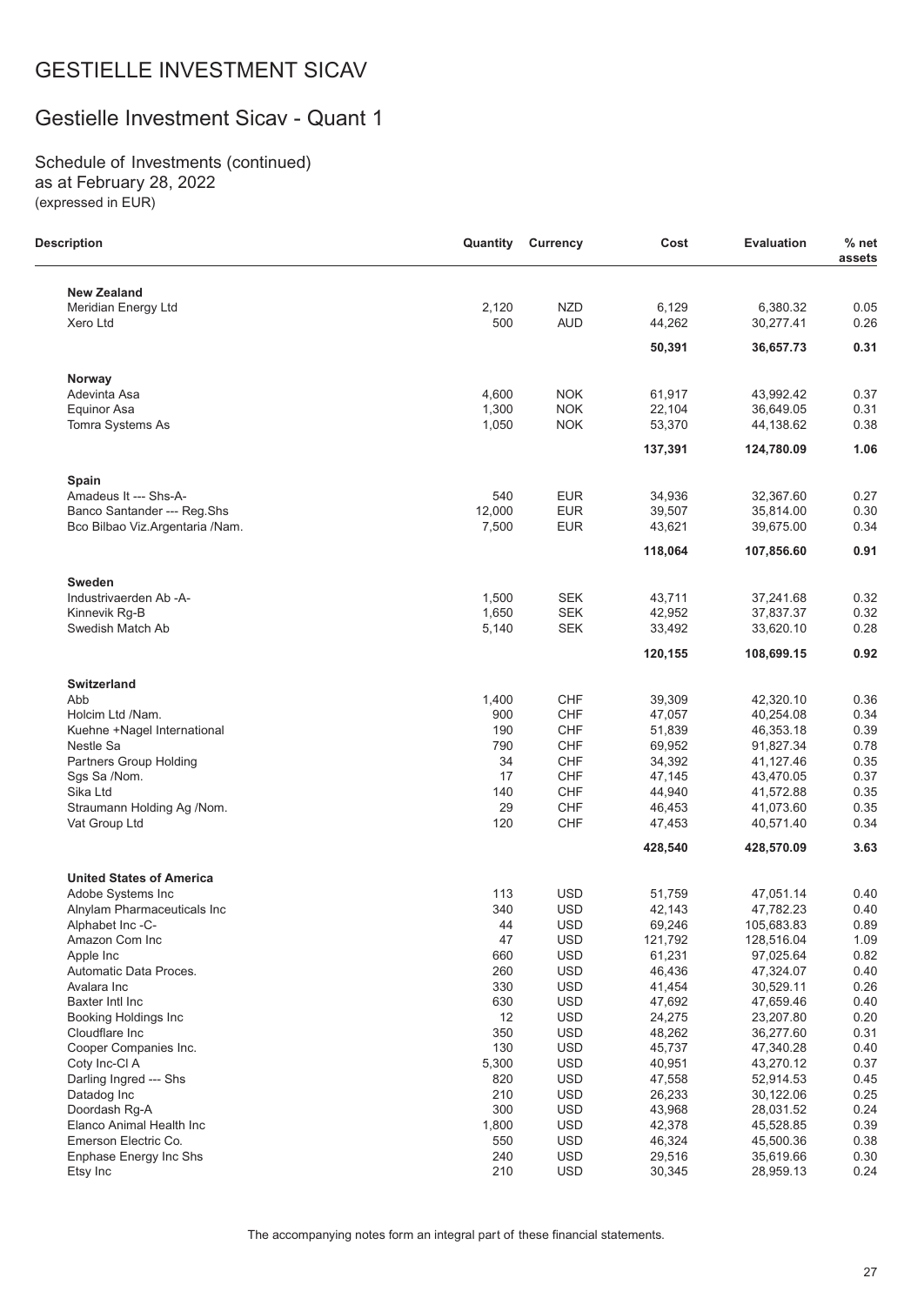### Gestielle Investment Sicav - Quant 1

Schedule of Investments (continued) as at February 28, 2022 (expressed in EUR)

| <b>Description</b>                                                             | Quantity | <b>Currency</b> | Cost       | <b>Evaluation</b> | % net<br>assets |
|--------------------------------------------------------------------------------|----------|-----------------|------------|-------------------|-----------------|
| Fortinet                                                                       | 130      | <b>USD</b>      | 32,576     | 39,875.00         | 0.34            |
| Goldman Sachs Group Inc.                                                       | 140      | <b>USD</b>      | 25,724     | 42,539.71         | 0.36            |
| Intercont Exch                                                                 | 430      | <b>USD</b>      | 47,734     | 49,048.79         | 0.42            |
| Lululemon Athletica Inc                                                        | 100      | <b>USD</b>      | 27,734     | 28,484.69         | 0.24            |
| Lyft Inc CI A                                                                  | 1,330    | <b>USD</b>      | 49,685     | 46,109.51         | 0.39            |
| Marsh & Mc-Lennan Cos Inc                                                      | 340      | <b>USD</b>      | 38,158     | 47,043.63         | 0.40            |
| Mastercard Inc. Shs-A-                                                         | 110      | <b>USD</b>      | 34,216     | 35,336.72         | 0.30            |
| Mercadolibre Inc                                                               | 33       | <b>USD</b>      | 34,946     | 33,101.36         | 0.28            |
| Microsoft Corp                                                                 | 680      | <b>USD</b>      | 140,743    | 180,891.38        | 1.53            |
| Newmont Rg Registered Shs                                                      | 720      | <b>USD</b>      | 33,353     | 42,435.90         | 0.36            |
| Nvidia Corp.                                                                   | 160      | <b>USD</b>      | 27,205     | 34,736.47         | 0.29            |
| Okta Inc                                                                       | 210      | <b>USD</b>      | 43,582     | 34,184.83         | 0.29            |
| Performance Food Group Co                                                      | 900      | <b>USD</b>      | 37,445     | 44,903.85         | 0.38            |
| Pfizer Inc.                                                                    | 950      | <b>USD</b>      | 26,477     | 39,701.75         | 0.34            |
| Phillips 66                                                                    | 450      | <b>USD</b>      | 30,731     | 33,750.00         | 0.29            |
| Ptc Inc Shs                                                                    | 360      | <b>USD</b>      | 37,513     | 35,666.67         | 0.30            |
| Republic Services Inc.                                                         | 410      | <b>USD</b>      | 46,463     | 43,905.63         | 0.37            |
| Roblox Rg -A                                                                   | 740      | <b>USD</b>      | 39,004     | 33,975.96         | 0.29            |
| Roku Inc                                                                       | 330      | <b>USD</b>      | 63,250     | 40,994.39         | 0.35            |
| S&P Global Shs                                                                 | 130      | <b>USD</b>      | 49,848     | 43,483.80         | 0.37            |
| Salesforce Com Inc                                                             | 170      | <b>USD</b>      | 38,271     | 31,864.41         | 0.27            |
| Seagen Rg                                                                      | 410      | <b>USD</b>      | 47,803     | 47,041.22         | 0.40            |
| Snap Inc -A-                                                                   | 900      | <b>USD</b>      | 37,722     | 32,003.21         | 0.27            |
| Snowflake Rg -A                                                                | 130      | <b>USD</b>      | 35,311     | 30,747.69         | 0.26            |
| Southern Co.                                                                   | 700      | <b>USD</b>      | 33,829     | 40,365.92         | 0.34            |
| Southwest Airlines Co                                                          | 1,000    | <b>USD</b>      | 40,219     | 38,995.73         | 0.33            |
| Twilio Inc -A-                                                                 | 220      | <b>USD</b>      | 49,700     | 34,237.89         | 0.29            |
| Uipath Rg -A                                                                   | 1,100    | <b>USD</b>      | 33,118     | 33,993.06         | 0.29            |
| Wolfspeed Rg                                                                   | 400      | <b>USD</b>      | 33,740     | 36,581.20         | 0.31            |
|                                                                                |          |                 | 2,123,400  | 2,224,343.80      | 18.84           |
| <b>Total - Shares</b>                                                          |          |                 | 5,716,094  | 5,526,539.32      | 46.82           |
| Total - Transferable securities admitted to an official stock exchange listing |          |                 | 10,154,922 | 9,857,144.53      | 83.50           |
| <b>TOTAL INVESTMENT PORTFOLIO</b>                                              |          |                 | 10,154,922 | 9,857,144.53      | 83.50           |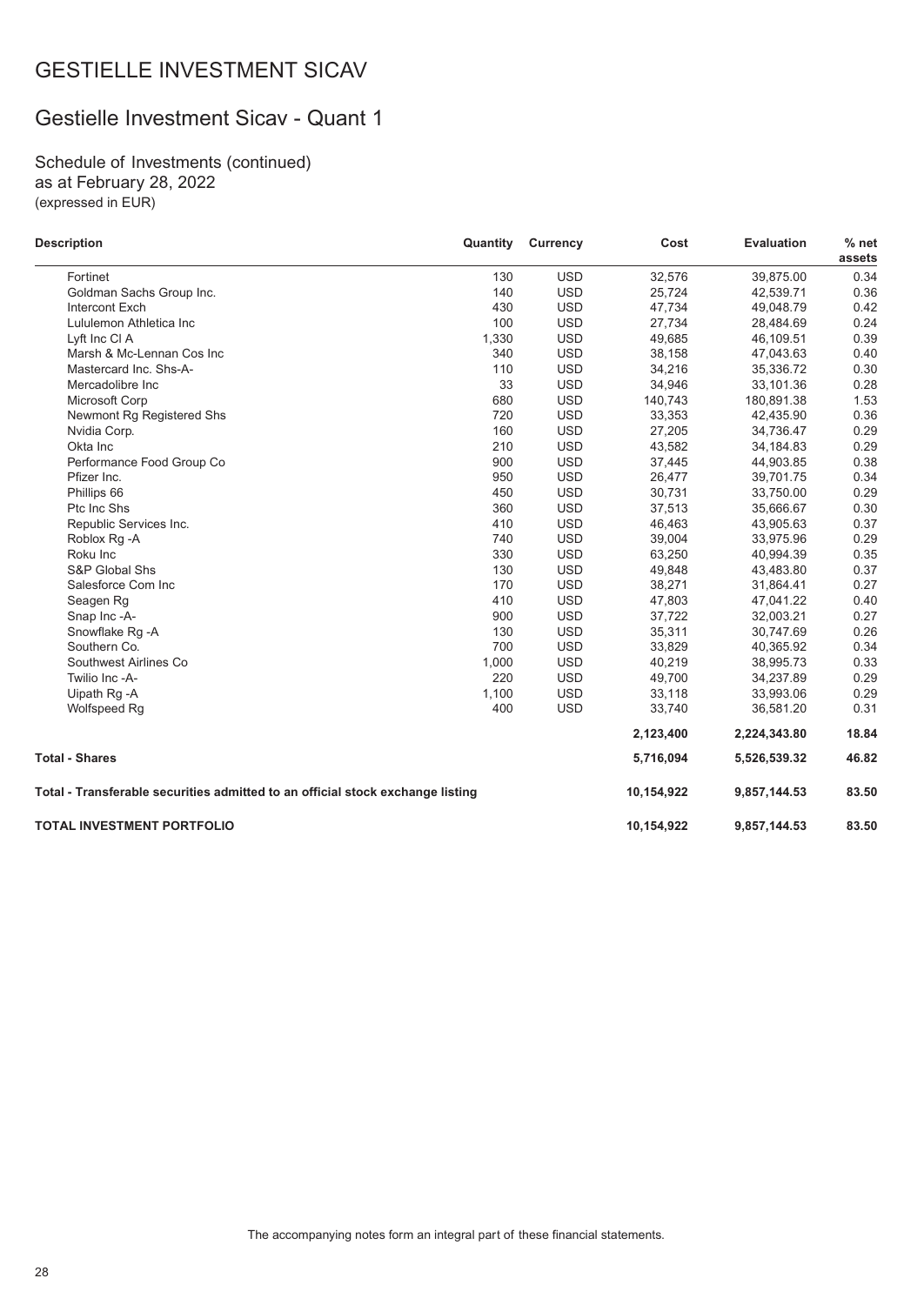# Gestielle Investment Sicav - Cedola Europlus

Schedule of Investments as at February 28, 2022 (expressed in EUR)

| <b>Description</b>                                                             |         | <b>Quantity Currency</b> | Cost      | <b>Evaluation</b> | % net<br>assets |
|--------------------------------------------------------------------------------|---------|--------------------------|-----------|-------------------|-----------------|
| Transferable securities admitted to an official stock exchange listing         |         |                          |           |                   |                 |
| Bonds                                                                          |         |                          |           |                   |                 |
| <b>Belgium</b>                                                                 |         |                          |           |                   |                 |
| Belgium 4% 06-28.03.22 S.48                                                    | 100,000 | <b>EUR</b>               | 106,810   | 100,316.00        | 1.90            |
|                                                                                |         |                          | 106,810   | 100,316.00        | 1.90            |
| <b>France</b>                                                                  |         |                          |           |                   |                 |
| Casino Gp 1.865% 13.06.22 Regs                                                 | 200,000 | <b>EUR</b>               | 199,820   | 197,572.00        | 3.74            |
|                                                                                |         |                          | 199,820   | 197,572.00        | 3.74            |
| Italy                                                                          |         |                          |           |                   |                 |
| Banco Bpm 2% 19-08.03.22                                                       | 100,000 | <b>EUR</b>               | 102,276   | 100,025.00        | 1.89            |
| Bmps 4% 19-10.07.22 Regs                                                       | 200,000 | <b>EUR</b>               | 200,020   | 198,418.00        | 3.75            |
| lgd Immo 2.65% 15-21.04.22                                                     | 200,000 | <b>EUR</b>               | 202,000   | 198,452.00        | 3.76            |
| Italy 0% 20-28.09.22 / Ctz                                                     | 550,000 | <b>EUR</b>               | 552,365   | 551,540.00        | 10.44           |
| Italy 0% 20-30.05.22 / Ctz                                                     | 800,000 | <b>EUR</b>               | 803,400   | 801,168.00        | 15.16           |
| Italy 0% 21-14.06.22 Bot                                                       | 450,000 | <b>EUR</b>               | 452,256   | 450,855.00        | 8.53            |
| Italy 0% 21-14.09.22 Bot                                                       | 200,000 | <b>EUR</b>               | 200,837   | 200,642.00        | 3.80            |
|                                                                                |         | <b>EUR</b>               |           |                   |                 |
| Italy 0.9% 17-01.08.22 / Btp<br>Italy 1.35% 15-15.04.22 / Btp                  | 600,000 |                          | 605,734   | 603,480.00        | 11.42           |
|                                                                                | 300,000 | <b>EUR</b>               | 304,703   | 300,714.00        | 5.69            |
| Kedrion Spa 3% 17-12.07.22                                                     | 200,000 | <b>EUR</b>               | 199,720   | 198,988.00        | 3.77            |
| Unicredit 6.95% 13-31.10.22 Emtn                                               | 200,000 | <b>EUR</b>               | 223,750   | 207,858.00        | 3.93            |
|                                                                                |         |                          | 3,847,061 | 3,812,140.00      | 72.14           |
| Kenya                                                                          |         |                          |           |                   |                 |
| Esafrb 5.375% 17-14.03.22                                                      | 200,000 | <b>USD</b>               | 169,991   | 178,035.97        | 3.37            |
|                                                                                |         |                          | 169,991   | 178,035.97        | 3.37            |
| <b>Mexico</b><br>Pemex 1.875% 15-21.04.22                                      | 200,000 | <b>EUR</b>               |           |                   |                 |
|                                                                                |         |                          | 199,020   | 199,778.00        | 3.78            |
|                                                                                |         |                          | 199,020   | 199,778.00        | 3.78            |
| <b>United States of America</b>                                                |         |                          |           |                   |                 |
| Ford Mc 1.514% 19-17.02.23                                                     | 200,000 | <b>EUR</b>               | 201,206   | 199,256.00        | 3.77            |
|                                                                                |         |                          | 201,206   | 199,256.00        | 3.77            |
| <b>Total - Bonds</b>                                                           |         |                          | 4,723,908 | 4,687,097.97      | 88.70           |
| Total - Transferable securities admitted to an official stock exchange listing |         |                          | 4,723,908 | 4,687,097.97      | 88.70           |
| Transferable securities dealt in on another regulated market                   |         |                          |           |                   |                 |
| <b>Bonds</b>                                                                   |         |                          |           |                   |                 |
| <b>Italy</b>                                                                   |         |                          |           |                   |                 |
| Unicredit 3.75% 17-12.04.22                                                    | 200.000 | <b>USD</b>               | 175,313   | 178,376.07        | 3.38            |
|                                                                                |         |                          | 175,313   | 178,376.07        | 3.38            |
| <b>Total - Bonds</b>                                                           |         |                          | 175,313   | 178,376.07        | 3.38            |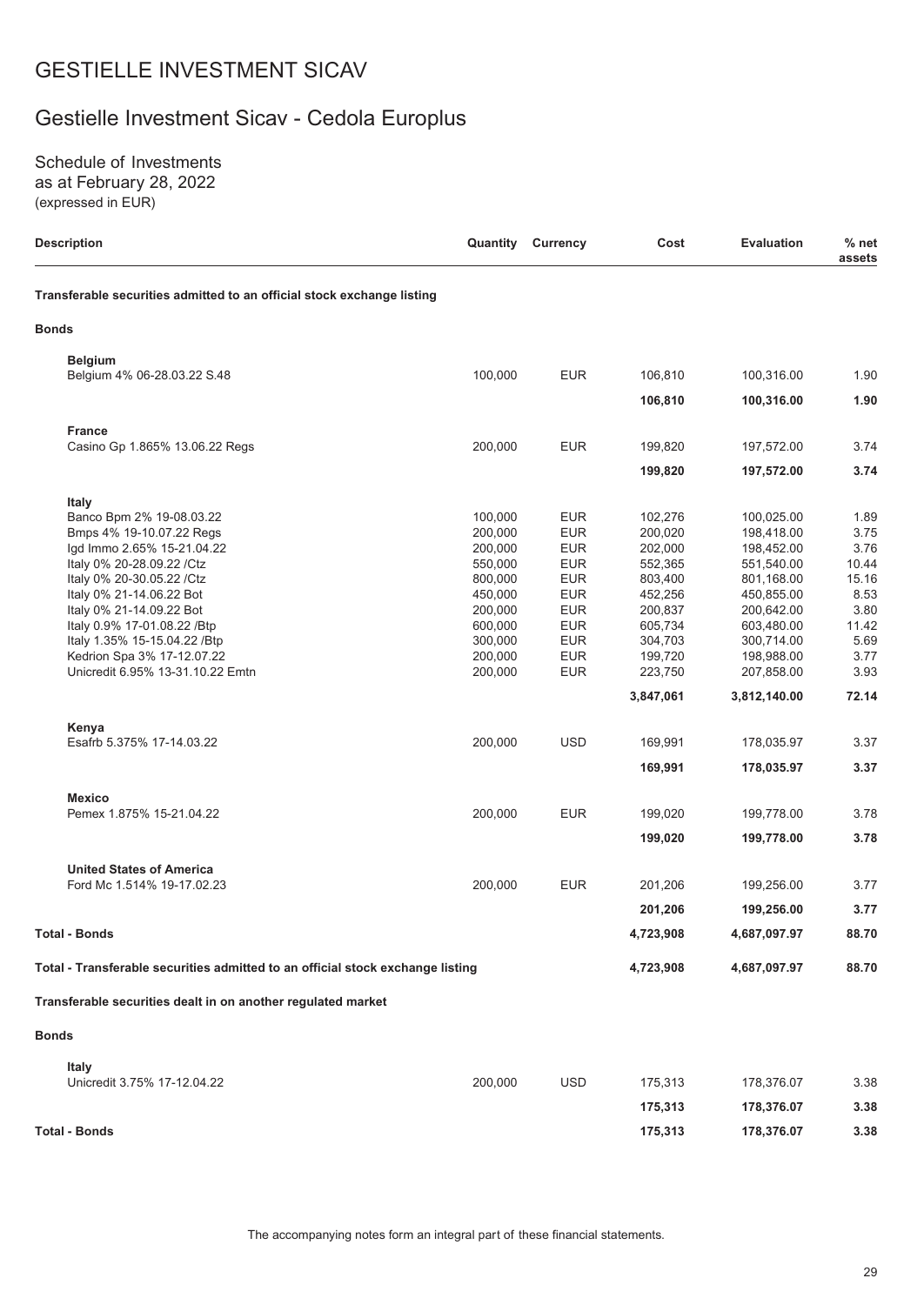# Gestielle Investment Sicav - Cedola Europlus

Schedule of Investments (continued) as at February 28, 2022 (expressed in EUR)

| <b>Description</b>                                                   | Quantity | <b>Currency</b> | Cost      | <b>Evaluation</b> | $%$ net<br>assets |
|----------------------------------------------------------------------|----------|-----------------|-----------|-------------------|-------------------|
| <b>Convertible Bonds</b>                                             |          |                 |           |                   |                   |
| <b>Italy</b>                                                         |          |                 |           |                   |                   |
| Telecom It 1.125% 26.03.22 / Cv                                      | 100,000  | <b>EUR</b>      | 99,770    | 99,797.00         | 1.89              |
|                                                                      |          |                 | 99,770    | 99,797.00         | 1.89              |
| <b>Total - Convertible Bonds</b>                                     |          |                 | 99,770    | 99,797.00         | 1.89              |
| Total - Transferable securities dealt in on another regulated market |          |                 | 275,083   | 278,173.07        | 5.27              |
| <b>Money Market Instruments</b>                                      |          |                 |           |                   |                   |
| <b>Treasury Bills</b>                                                |          |                 |           |                   |                   |
| Italy                                                                |          |                 |           |                   |                   |
| Italy 0% 21-13.05.22 Bot                                             | 200,000  | <b>EUR</b>      | 200,915   | 200,244.00        | 3.79              |
|                                                                      |          |                 | 200,915   | 200,244.00        | 3.79              |
| <b>Total - Treasury Bills</b>                                        |          |                 | 200,915   | 200,244.00        | 3.79              |
| <b>Total - Money Market Instruments</b>                              |          |                 | 200,915   | 200,244.00        | 3.79              |
| TOTAL INVESTMENT PORTFOLIO                                           |          |                 | 5,199,906 | 5,165,515.04      | 97.76             |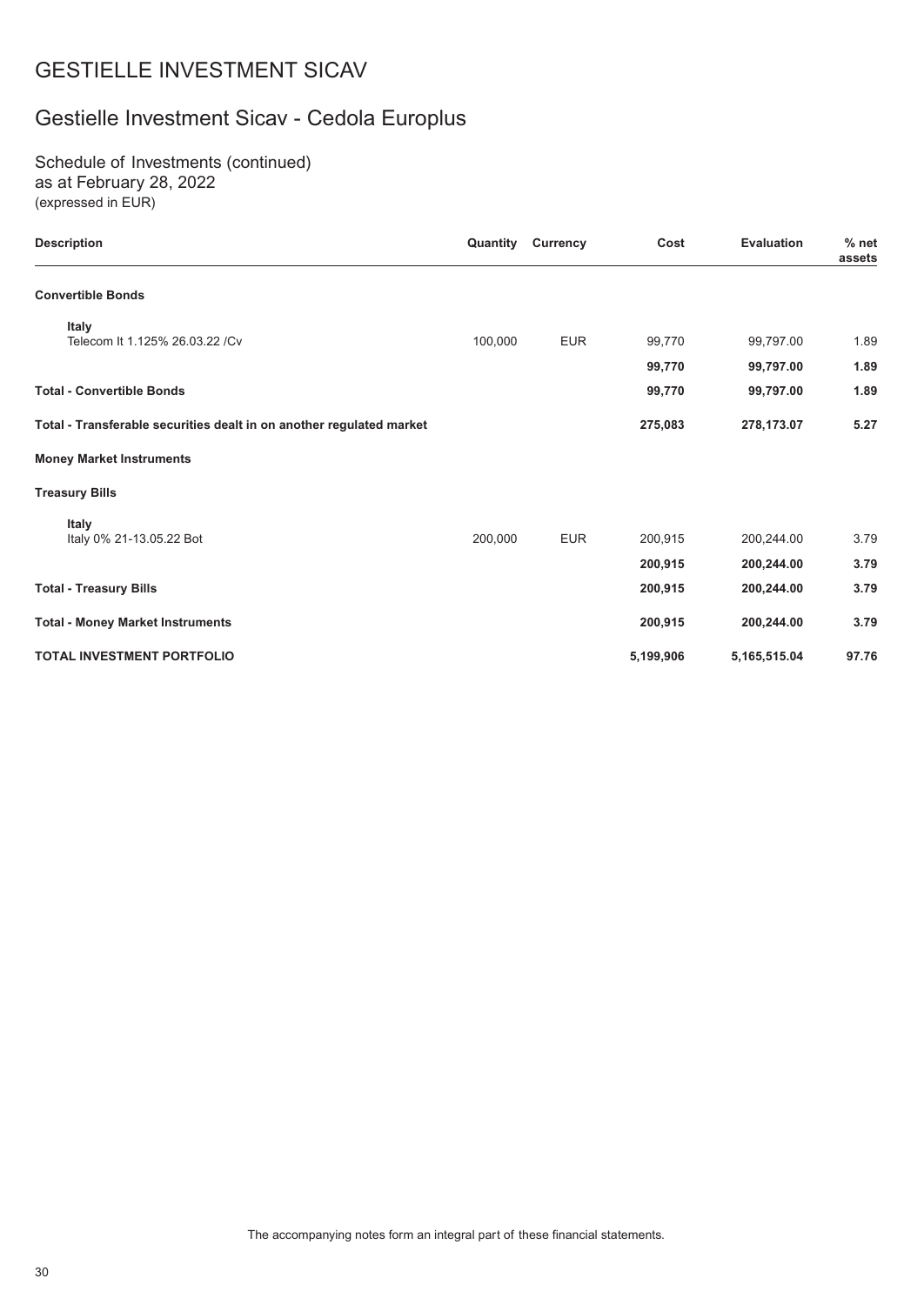### Gestielle Investment Sicav - Cedola Plus

Schedule of Investments as at February 28, 2022 (expressed in EUR)

| Description                                                                    | Quantity | Currency   | Cost      | <b>Evaluation</b> | % net<br>assets |
|--------------------------------------------------------------------------------|----------|------------|-----------|-------------------|-----------------|
| Transferable securities admitted to an official stock exchange listing         |          |            |           |                   |                 |
| <b>Bonds</b>                                                                   |          |            |           |                   |                 |
| <b>Belgium</b>                                                                 |          |            |           |                   |                 |
| Belgium 4% 06-28.03.22 S.48                                                    | 50,000   | <b>EUR</b> | 53,413    | 50,158.00         | 1.72            |
|                                                                                |          |            | 53,413    | 50,158.00         | 1.72            |
| <b>France</b>                                                                  |          |            |           |                   |                 |
| Casino Gp 1.865% 13.06.22 Regs                                                 | 100,000  | <b>EUR</b> | 99,910    | 98,786.00         | 3.39            |
|                                                                                |          |            | 99,910    | 98,786.00         | 3.39            |
|                                                                                |          |            |           |                   |                 |
| Italy<br>Banco Bpm 2% 19-08.03.22                                              | 100,000  | <b>EUR</b> | 102,276   | 100,025.00        | 3.43            |
| Bmps 4% 19-10.07.22 Regs                                                       | 100,000  | <b>EUR</b> | 100,010   | 99,209.00         | 3.41            |
| lgd Immo 2.65% 15-21.04.22                                                     | 100,000  | <b>EUR</b> | 101,000   | 99,226.00         | 3.41            |
| Italy 0% 20-28.09.22 / Ctz                                                     | 200,000  | <b>EUR</b> | 200,856   | 200,560.00        | 6.89            |
| Italy 0% 20-30.05.22 / Ctz                                                     | 500,000  | <b>EUR</b> | 503,055   | 500,730.00        | 17.20           |
| Italy 0% 21-14.03.22 Bot                                                       | 20,000   | <b>EUR</b> | 20,075    | 20,004.00         | 0.69            |
| Italy 0% 21-14.04.22 Bot                                                       | 100,000  | <b>EUR</b> | 100,410   | 100,074.00        | 3.44            |
| Italy 0% 21-14.06.22 Bot                                                       | 100,000  | <b>EUR</b> | 100,463   | 100,190.00        | 3.44            |
| Italy 0% 21-14.09.22 Bot                                                       | 30,000   | <b>EUR</b> | 30,125    | 30,096.30         | 1.03            |
| Italy 0.9% 17-01.08.22 / Btp                                                   | 200,000  | <b>EUR</b> | 201,909   | 201,160.00        | 6.91            |
|                                                                                | 100,000  | <b>EUR</b> |           |                   | 3.44            |
| Italy 1.35% 15-15.04.22 / Btp                                                  |          |            | 101,449   | 100,238.00        |                 |
| Kedrion Spa 3% 17-12.07.22                                                     | 141,000  | <b>EUR</b> | 140,803   | 140,286.54        | 4.82            |
| Unicredit 6.95% 13-31.10.22 Emtn                                               | 100,000  | <b>EUR</b> | 111,419   | 103,929.00        | 3.57            |
|                                                                                |          |            | 1,813,850 | 1,795,727.84      | 61.68           |
| Kenya                                                                          |          |            |           |                   |                 |
| Esafrb 5.375% 17-14.03.22                                                      | 200,000  | <b>USD</b> | 169,991   | 178,035.97        | 6.12            |
|                                                                                |          |            | 169,991   | 178,035.97        | 6.12            |
| <b>Mexico</b>                                                                  |          |            |           |                   |                 |
| Pemex 1.875% 15-21.04.22                                                       | 100,000  | <b>EUR</b> | 99,510    | 99,889.00         | 3.43            |
|                                                                                |          |            | 99,510    | 99,889.00         | 3.43            |
| <b>United States of America</b>                                                |          |            |           |                   |                 |
| Ford Mc 1.514% 19-17.02.23                                                     | 100,000  | <b>EUR</b> | 100,603   | 99,628.00         | 3.42            |
|                                                                                |          |            | 100,603   | 99,628.00         | 3.42            |
| Total - Bonds                                                                  |          |            | 2,337,277 | 2,322,224.81      | 79.76           |
|                                                                                |          |            |           |                   |                 |
| Total - Transferable securities admitted to an official stock exchange listing |          |            | 2,337,277 | 2,322,224.81      | 79.76           |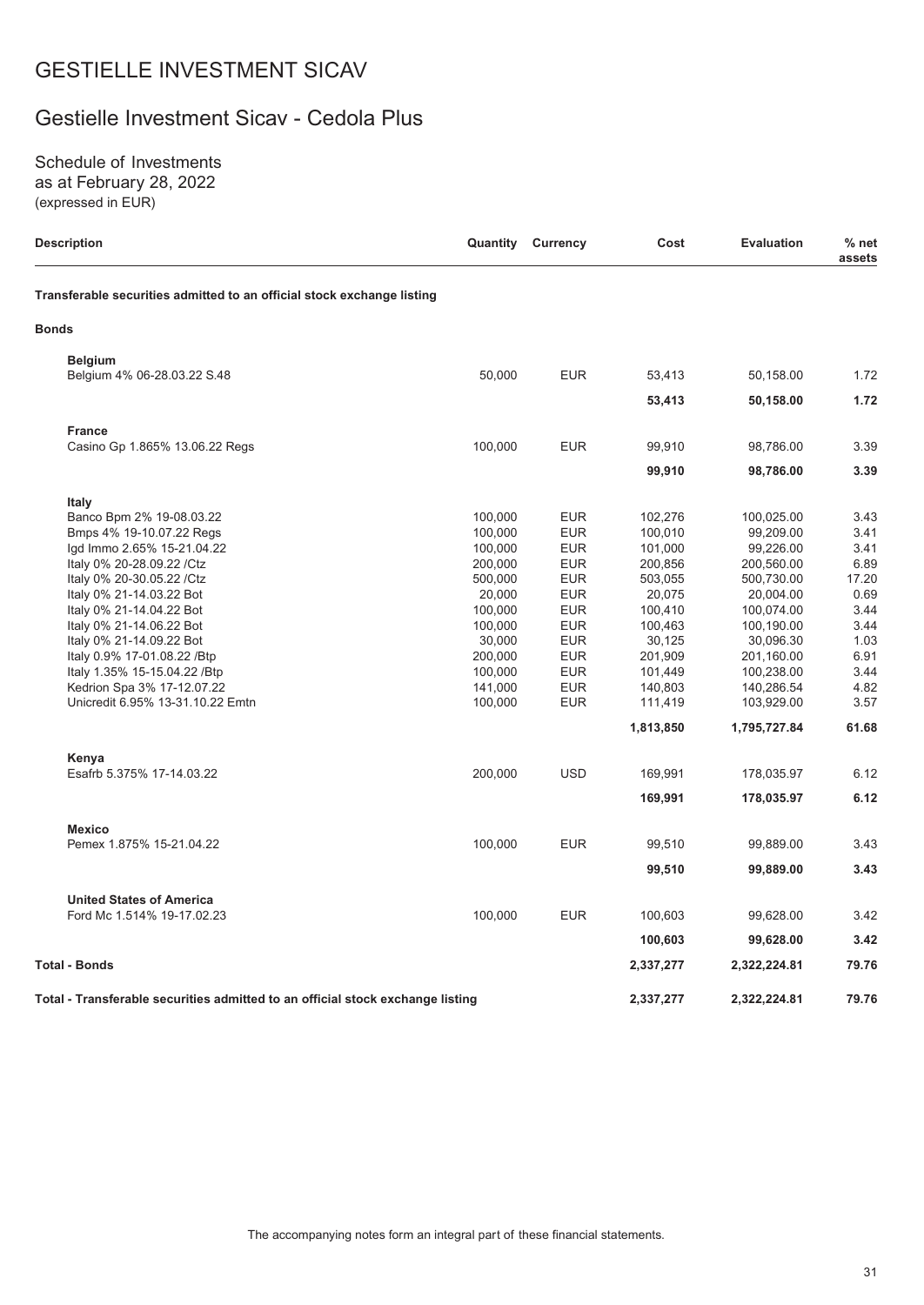### Gestielle Investment Sicav - Cedola Plus

Schedule of Investments (continued) as at February 28, 2022 (expressed in EUR)

| <b>Description</b>                      | Quantity | <b>Currency</b> | Cost      | <b>Evaluation</b> | $%$ net<br>assets |
|-----------------------------------------|----------|-----------------|-----------|-------------------|-------------------|
| <b>Money Market Instruments</b>         |          |                 |           |                   |                   |
| <b>Treasury Bills</b>                   |          |                 |           |                   |                   |
| Italy<br>Italy 0% 21-13.05.22 Bot       | 350,000  | <b>EUR</b>      | 351,581   | 350,427.00        | 12.03             |
|                                         |          |                 | 351,581   | 350,427.00        | 12.03             |
| <b>Total - Treasury Bills</b>           |          |                 | 351,581   | 350,427.00        | 12.03             |
| <b>Total - Money Market Instruments</b> |          |                 | 351,581   | 350,427.00        | 12.03             |
| <b>TOTAL INVESTMENT PORTFOLIO</b>       |          |                 | 2,688,858 | 2,672,651.81      | 91.79             |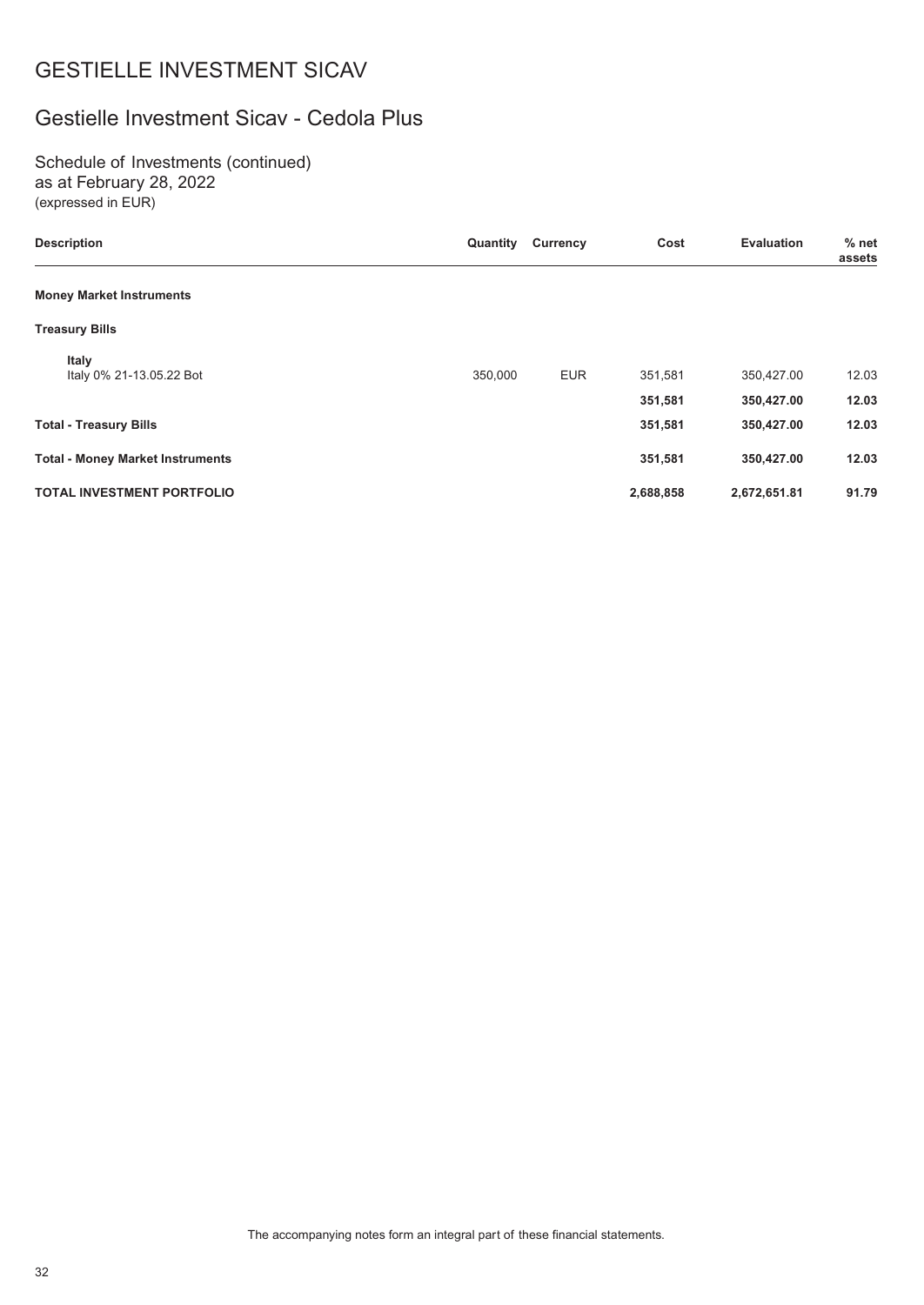### Gestielle Investment Sicav - Cedola Risk Control

Schedule of Investments as at February 28, 2022 (expressed in EUR)

| <b>Description</b>                                                     | Quantity             | <b>Currency</b>          | Cost                 | <b>Evaluation</b>          | $%$ net<br>assets |
|------------------------------------------------------------------------|----------------------|--------------------------|----------------------|----------------------------|-------------------|
| Transferable securities admitted to an official stock exchange listing |                      |                          |                      |                            |                   |
| <b>Bonds</b>                                                           |                      |                          |                      |                            |                   |
| <b>Belgium</b>                                                         |                      |                          |                      |                            |                   |
| Elia Sys Op 2.75% 18-Perp                                              | 300,000              | <b>EUR</b>               | 316,070              | 304,449.00                 | 1.48              |
|                                                                        |                      |                          | 316,070              | 304,449.00                 | 1.48              |
| <b>Cayman Islands</b><br>Upcb Fin 3.625% 17-15.06.29 Regs              | 300,000              | <b>EUR</b>               | 317,250              | 288,033.00                 | 1.40              |
|                                                                        |                      |                          |                      |                            |                   |
|                                                                        |                      |                          | 317,250              | 288,033.00                 | 1.40              |
| Germany                                                                |                      |                          |                      |                            |                   |
| Bayer Ag 2.375% 15-02.04.75                                            | 400,000              | <b>EUR</b>               | 407,440              | 399,568.00                 | 1.94<br>1.94      |
|                                                                        |                      |                          | 407,440              | 399,568.00                 |                   |
| <b>Great Britain</b>                                                   |                      |                          |                      |                            |                   |
| Barclays 2% 17-07.02.28<br>Sse 4.75% 17-16.09.77                       | 250,000<br>200,000   | <b>EUR</b><br><b>USD</b> | 256,842<br>177,446   | 251,852.50<br>179,216.52   | 1.22<br>0.87      |
|                                                                        |                      |                          | 434,288              | 431,069.02                 | 2.09              |
|                                                                        |                      |                          |                      |                            |                   |
| <b>Honduras</b><br>Honduras 7.5% 13-15.03.24                           | 200,000              | <b>USD</b>               | 208,128              | 170,338.32                 | 0.83              |
|                                                                        |                      |                          | 208,128              | 170,338.32                 | 0.83              |
|                                                                        |                      |                          |                      |                            |                   |
| Italy<br>Bca Pop Der 5.125% 17-31.05.27                                | 600,000              | <b>EUR</b>               | 600,000              | 597,006.00                 | 2.90              |
| Bmps 4% 19-10.07.22 Regs                                               | 100,000              | <b>EUR</b>               | 102,160              | 99,209.00                  | 0.48              |
| Btps 1.3% 16-15.05.28 /lnfl                                            | 54,965               | <b>EUR</b>               | 50,222               | 62,508.06                  | 0.30              |
| Enel 2.5% 18 Regs Perp                                                 | 100,000              | <b>EUR</b>               | 104,490              | 101,507.00                 | 0.49              |
| Generali Fi 4.596% 14-Perp                                             | 100,000              | <b>EUR</b>               | 109,510              | 103,019.00                 | 0.50              |
| Italy 0.5% 15-20.04.23 /Infl                                           | 1,751,170            | <b>EUR</b>               | 1,741,509            | 1,804,580.03               | 8.77              |
| Italy 0.65% 16-15.10.23 / Btp<br>Italy 0.9% 17-01.08.22 / Btp          | 1,400,000<br>100,000 | <b>EUR</b><br><b>EUR</b> | 1,405,180<br>101,803 | 1,418,900.00<br>100,580.00 | 6.89<br>0.49      |
| Italy 1.45% 15-15.09.22 / Btp                                          | 700,000              | <b>EUR</b>               | 728,770              | 707,420.00                 | 3.44              |
| Italy 1.6% 16-01.06.26 /Btp                                            | 50,000               | <b>EUR</b>               | 47,539               | 51,865.50                  | 0.25              |
| Italy 1.75% 19-01.07.24 / Btp                                          | 2,800,000            | <b>EUR</b>               | 2,937,359            | 2,900,744.00               | 14.09             |
| Limacorp Frn 17-15.08.23 Regs                                          | 300,000              | <b>EUR</b>               | 303,249              | 296,532.00                 | 1.44              |
| Sanpaolo Vi 4.75% / Frn 14-Perp                                        | 1,000,000            | <b>EUR</b>               | 1,005,504            | 1,021,030.00               | 4.96              |
| Unicredit 4.875% 20.02.29                                              | 1,000,000            | <b>EUR</b>               | 1,116,100            | 1,046,240.00               | 5.08              |
|                                                                        |                      |                          | 10,353,395           | 10,311,140.59              | 50.08             |
| Kenya                                                                  |                      |                          |                      |                            |                   |
| Esafrb 5.375% 17-14.03.22                                              | 500,000              | <b>USD</b>               | 477,821              | 445,089.92                 | 2.16              |
|                                                                        |                      |                          | 477,821              | 445,089.92                 | 2.16              |
| Luxembourg                                                             |                      |                          |                      |                            |                   |
| Aroundtown 2.125% 18-Perp Regs                                         | 100,000              | <b>EUR</b>               | 100,597              | 96,199.00                  | 0.47              |
|                                                                        |                      |                          | 100,597              | 96,199.00                  | 0.47              |
| <b>Mexico</b>                                                          |                      |                          |                      |                            |                   |
| Mexico 3% 15-06.03.45                                                  | 200,000              | <b>EUR</b>               | 225,450              | 179,842.00                 | 0.87              |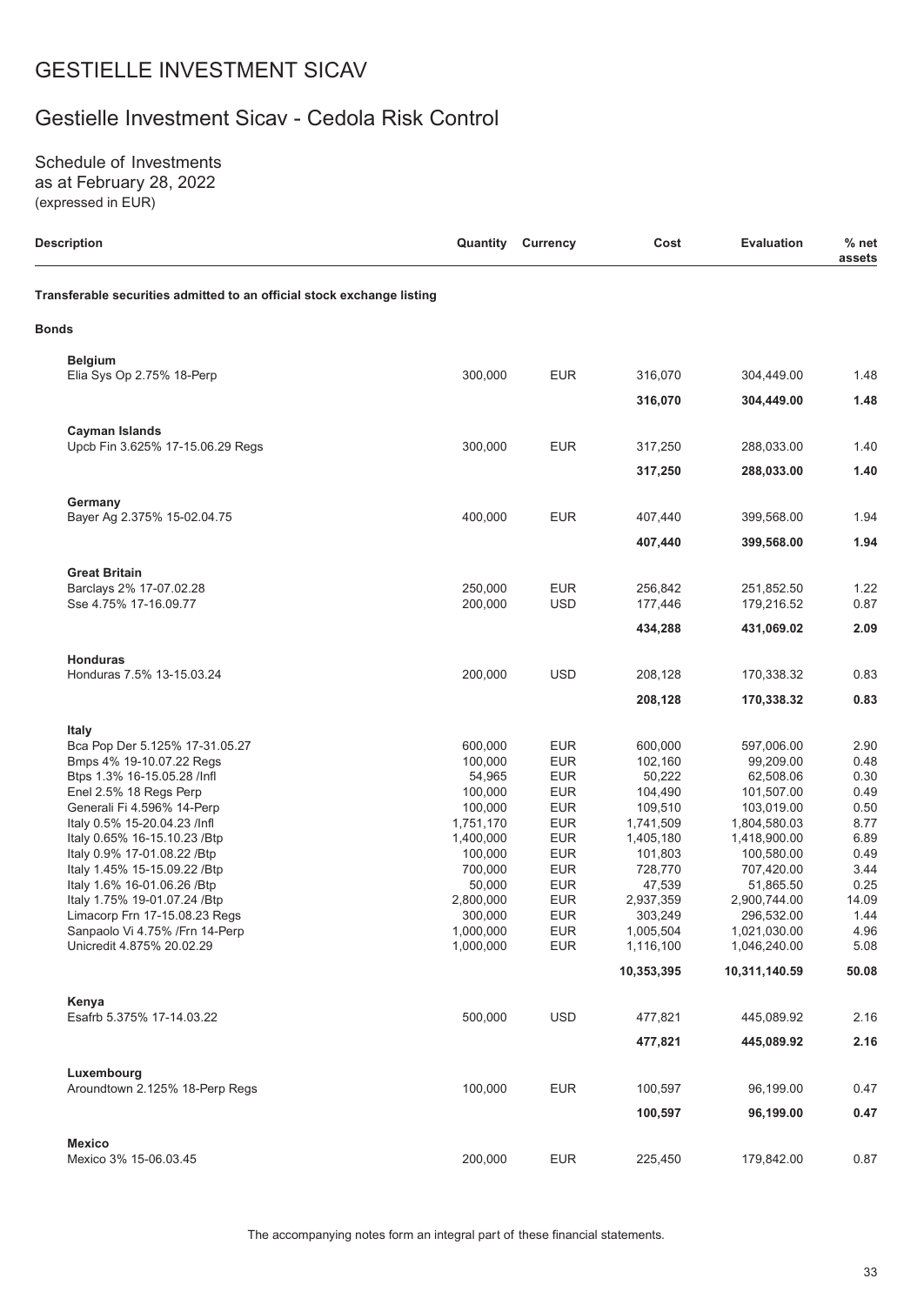### Gestielle Investment Sicav - Cedola Risk Control

Schedule of Investments (continued) as at February 28, 2022 (expressed in EUR)

| <b>Description</b>                                                             | Quantity               | <b>Currency</b>          | Cost                   | <b>Evaluation</b>            | $%$ net<br>assets |
|--------------------------------------------------------------------------------|------------------------|--------------------------|------------------------|------------------------------|-------------------|
| Mexico Cete 1.125% 20-17.01.30<br>Pemex 3.75% 17-21.02.24                      | 200,000<br>400,000     | <b>EUR</b><br><b>EUR</b> | 197,830<br>397,852     | 177,186.00<br>403,536.00     | 0.86<br>1.96      |
|                                                                                |                        |                          | 821,132                | 760,564.00                   | 3.69              |
| <b>Morocco</b>                                                                 |                        |                          |                        |                              |                   |
| Morocco 1.50% 19-27.11.31                                                      | 120,000                | <b>EUR</b>               | 118,699                | 98,880.00                    | 0.48              |
|                                                                                |                        |                          | 118,699                | 98,880.00                    | 0.48              |
| Namibia                                                                        |                        |                          |                        |                              |                   |
| Namibia 5.25% 15-29.10.25                                                      | 350,000                | <b>USD</b>               | 328,578                | 317,770.21                   | 1.54              |
|                                                                                |                        |                          | 328,578                | 317,770.21                   | 1.54              |
| <b>Netherlands</b>                                                             |                        |                          |                        |                              |                   |
| Upc Hold 3.875% 17-15.06.29 Regs<br>Vw intl fin 2.7% 17-perp.                  | 200,000<br>400,000     | <b>EUR</b><br><b>EUR</b> | 206,800<br>412,700     | 192,230.00<br>402,676.00     | 0.93<br>1.96      |
|                                                                                |                        |                          | 619,500                | 594,906.00                   | 2.89              |
| Portugal                                                                       |                        |                          |                        |                              |                   |
| Portugal 2.875% 15-15.10.25                                                    | 800,000                | <b>EUR</b>               | 916,240                | 879,736.00                   | 4.27              |
|                                                                                |                        |                          | 916,240                | 879,736.00                   | 4.27              |
| Spain                                                                          |                        |                          |                        |                              |                   |
| Banco Bilba 2.575% 19-22.02.29<br>Bco Sab 1.75% 19-10.05.24 Regs               | 100,000<br>200,000     | <b>EUR</b><br><b>EUR</b> | 105,545<br>205,800     | 101,645.00<br>201,326.00     | 0.49<br>0.98      |
|                                                                                |                        |                          | 311,345                | 302,971.00                   | 1.47              |
| Sweden                                                                         |                        |                          |                        |                              |                   |
| Telia 3% 17-04.04.78 Regs                                                      | 1,100,000              | <b>EUR</b>               | 1,104,750              | 1,114,872.00                 | 5.42              |
|                                                                                |                        |                          | 1,104,750              | 1,114,872.00                 | 5.42              |
| <b>United States of America</b>                                                |                        |                          |                        |                              |                   |
| Usa 1.375% 16-31.08.23 / Tbo<br>Usa 2.5% 14-15.05.24 /Tbo                      | 2,000,000<br>1,500,000 | <b>USD</b><br><b>USD</b> | 1,719,794<br>1,363,287 | 1,781,948.34<br>1,363,431.49 | 8.66<br>6.62      |
|                                                                                |                        |                          | 3,083,081              | 3,145,379.83                 | 15.28             |
| <b>Total - Bonds</b>                                                           |                        |                          | 19,918,314             | 19,660,965.89                | 95.49             |
| Total - Transferable securities admitted to an official stock exchange listing |                        |                          | 19,918,314             | 19,660,965.89                | 95.49             |
| Transferable securities dealt in on another regulated market                   |                        |                          |                        |                              |                   |
| <b>Bonds</b>                                                                   |                        |                          |                        |                              |                   |
|                                                                                |                        |                          |                        |                              |                   |
| <b>Italy</b><br>Banco Bpm 4.375% 17-21.09.27                                   | 300,000                | <b>EUR</b>               | 311,880                | 302,055.00                   | 1.47              |
|                                                                                |                        |                          | 311,880                | 302,055.00                   | 1.47              |
| <b>Total - Bonds</b>                                                           |                        |                          | 311,880                | 302,055.00                   | 1.47              |
| Total - Transferable securities dealt in on another regulated market           |                        |                          | 311,880                | 302,055.00                   | 1.47              |
| TOTAL INVESTMENT PORTFOLIO                                                     |                        |                          | 20,230,194             | 19,963,020.89                | 96.96             |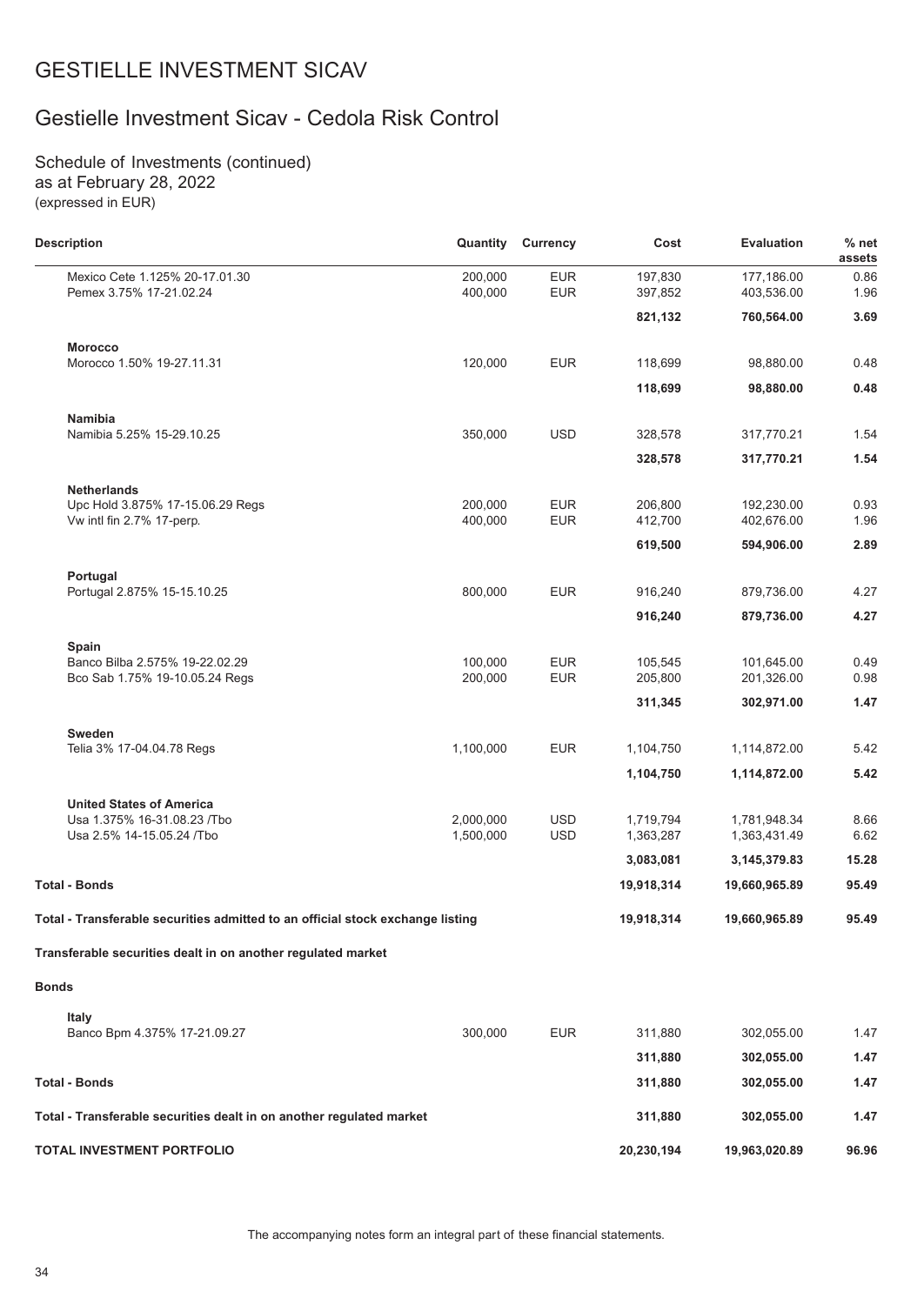### Gestielle Investment Sicav - Cedola Link Inflation

Schedule of Investments as at February 28, 2022 (expressed in EUR)

| <b>Description</b>                                                     | Quantity             | <b>Currency</b>          | Cost                 | <b>Evaluation</b>          | $%$ net<br>assets |
|------------------------------------------------------------------------|----------------------|--------------------------|----------------------|----------------------------|-------------------|
| Transferable securities admitted to an official stock exchange listing |                      |                          |                      |                            |                   |
| <b>Bonds</b>                                                           |                      |                          |                      |                            |                   |
| Azerbaijan<br>Southn Gas 6.875% 16-24.03.26                            | 1,000,000            | <b>USD</b>               | 1,016,871            | 996,839.39                 | 0.41              |
|                                                                        |                      |                          | 1,016,871            | 996,839.39                 | 0.41              |
| <b>Belgium</b><br>Elia Sys Op 2.75% 18-Perp                            | 2,500,000            | <b>EUR</b>               | 2,638,550            | 2,537,075.00               | 1.04              |
|                                                                        |                      |                          | 2,638,550            | 2,537,075.00               | 1.04              |
| <b>Brazil</b><br>Bndes 4.75% 17-09.05.24                               | 500,000              | <b>USD</b>               | 435,672              | 466,635.51                 | 0.19              |
|                                                                        |                      |                          | 435,672              | 466,635.51                 | 0.19              |
| <b>Cayman Islands</b><br>Upcb Fin 3.625% 17-15.06.29 Regs              | 2,000,000            | <b>EUR</b>               | 2,115,000            | 1,920,220.00               | 0.79              |
|                                                                        |                      |                          | 2,115,000            | 1,920,220.00               | 0.79              |
| Dominican Republic of                                                  |                      |                          |                      |                            |                   |
| Dominican R 5.95% 25.01.27 Regs                                        | 263,000              | <b>USD</b>               | 250,924              | 242,982.31                 | 0.10              |
|                                                                        |                      |                          | 250,924              | 242,982.31                 | 0.10              |
| Egypt<br>Egypt 7.5% 17-31.01.27 Regs                                   | 1,800,000            | <b>USD</b>               | 1,762,192            | 1,533,381.41               | 0.63              |
|                                                                        |                      |                          | 1,762,192            | 1,533,381.41               | 0.63              |
| <b>France</b>                                                          |                      |                          |                      |                            |                   |
| AlticeFra 5.875% 18-01.02.27<br>Casino Gp 1.865% 13.06.22 Regs         | 1,500,000<br>600,000 | <b>EUR</b><br><b>EUR</b> | 1,526,250<br>599,460 | 1,536,060.00<br>592,716.00 | 0.63<br>0.25      |
|                                                                        |                      |                          | 2,125,710            | 2,128,776.00               | 0.88              |
| Germany                                                                |                      |                          |                      |                            |                   |
| Bayer Ag 2.375% 15-02.04.75                                            | 2,000,000            | <b>EUR</b>               | 1,972,500            | 1,997,840.00               | 0.82              |
|                                                                        |                      |                          | 1,972,500            | 1,997,840.00               | 0.82              |
| <b>Great Britain</b><br>Barclays 2% 17-07.02.28                        | 3,500,000            | <b>EUR</b>               | 3,505,430            | 3,525,935.00               | 1.45              |
| Vodafone 3.1% 18-03.01.79                                              | 3,000,000            | <b>EUR</b>               | 3,153,737            | 3,013,380.00               | 1.24              |
|                                                                        |                      |                          | 6,659,167            | 6,539,315.00               | 2.69              |
| Greece                                                                 |                      |                          |                      |                            |                   |
| Alpha Bank 2.5% 18-05.02.23                                            | 3,860,000            | <b>EUR</b>               | 4,033,730            | 3,938,049.20               | 1.62              |
|                                                                        |                      |                          | 4,033,730            | 3,938,049.20               | 1.62              |
| Honduras<br>Honduras 7.5% 13-15.03.24                                  | 979,000              | <b>USD</b>               | 977,736              | 833,806.07                 | 0.34              |
|                                                                        |                      |                          | 977,736              | 833,806.07                 | 0.34              |

The accompanying notes form an integral part of these financial statements.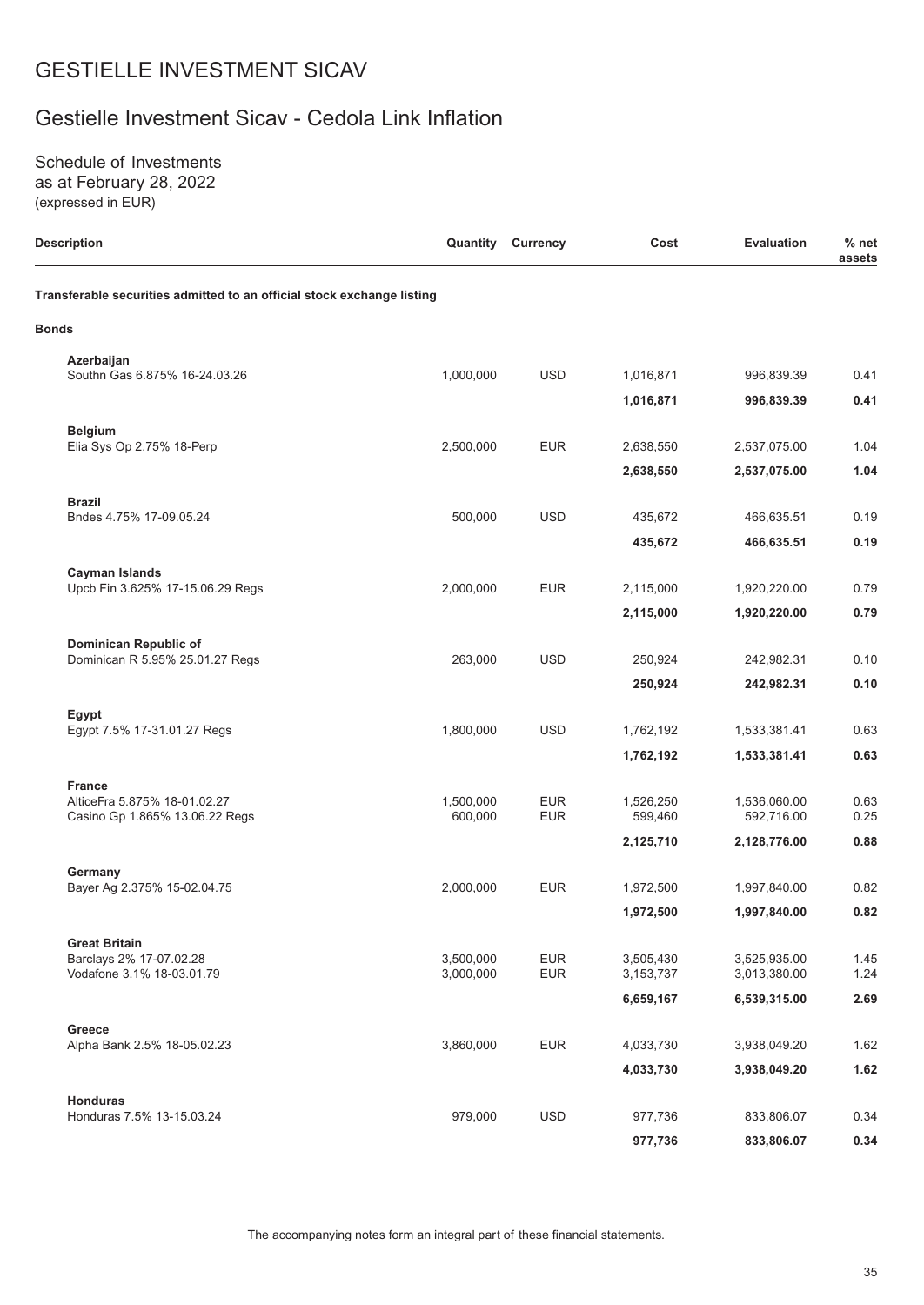### Gestielle Investment Sicav - Cedola Link Inflation

Schedule of Investments (continued) as at February 28, 2022 (expressed in EUR)

L.

| <b>Description</b>                     | Quantity   | <b>Currency</b> | Cost        | <b>Evaluation</b> | $%$ net<br>assets |
|----------------------------------------|------------|-----------------|-------------|-------------------|-------------------|
| Ireland                                |            |                 |             |                   |                   |
| Veb Finance 6.8% 10-22.11.25           | 1,200,000  | <b>USD</b>      | 1,233,498   | 267,094.02        | 0.11              |
|                                        |            |                 | 1,233,498   | 267,094.02        | 0.11              |
| <b>Italy</b>                           |            |                 |             |                   |                   |
| Banc Ifis 4.5% 17-17.10.27 Regs        | 1,500,000  | <b>EUR</b>      | 1,500,000   | 1,489,845.00      | 0.61              |
| Bca Pop Der 5.125% 17-31.05.27         | 4,750,000  | <b>EUR</b>      | 4,790,579   | 4,726,297.50      | 1.95              |
| Bmps 4% 19-10.07.22 Regs               | 3,700,000  | <b>EUR</b>      | 3,824,690   | 3,670,733.00      | 1.51              |
| Btps 1.3% 16-15.05.28 /Infl            | 1,099,300  | <b>EUR</b>      | 1,001,835   | 1,250,161.12      | 0.52              |
| Fire Bc Spa Frn 18-30.09.24 Regs       | 1,000,000  | <b>EUR</b>      | 1,001,226   | 938,800.00        | 0.39              |
| Fondiaria 5.75% 14-Perp                | 3,763,000  | <b>EUR</b>      | 3,895,300   | 3,862,907.65      | 1.59              |
| Generali Fi 4.596% 14-Perp Regs        | 4,500,000  | <b>EUR</b>      | 4,708,462   | 4,635,855.00      | 1.91              |
| lgd Immo 2.65% 15-21.04.22             | 300,000    | <b>EUR</b>      | 301,200     | 297,678.00        | 0.12              |
| Intesa San 6.625% 13-13.09.23 Emtn     | 2,000,000  | <b>EUR</b>      | 2,454,071   | 2,162,940.00      | 0.89              |
| Invitalia 1.375% 17-20.07.22           | 1,000,000  | <b>EUR</b>      | 958,750     | 1,004,820.00      | 0.41              |
| Italy 0% 20-28.09.22 / Ctz             | 300,000    | <b>EUR</b>      | 301,260     | 300,840.00        | 0.12              |
| Italy 0% 20-30.05.22 / Ctz             | 300,000    | <b>EUR</b>      | 300,777     | 300,438.00        | 0.12              |
| Italy 0.1% 16-15.05.22 /Infl           | 22,193,200 | <b>EUR</b>      | 20,185,719  | 22,506,824.09     | 9.26              |
| Italy 0.25% 17-20.11.23 /Infl          | 18,529,920 | <b>EUR</b>      | 18,139,552  | 19, 154, 128.32   | 7.88              |
| Italy 0.45% 17-22.05.23 /Infl          | 26,086,215 | <b>EUR</b>      | 25,337,000  | 26,950,092.37     | 11.09             |
| Italy 0.9% 17-01.08.22 / Btp           | 300,000    | <b>EUR</b>      | 302,886     | 301,740.00        | 0.13              |
| Italy 1.25% 15-15.09.32 /Infl          | 8,796,560  | <b>EUR</b>      | 10,261,394  | 10,141,438.16     | 4.17              |
| Limacorp Frn 17-15.08.23 Regs          | 800,000    | <b>EUR</b>      | 810,887     | 790,752.00        | 0.33              |
| Sanpaolo Vi 4.75% / Frn 14-Perp        | 3,500,000  | <b>EUR</b>      | 3,494,667   | 3,573,605.00      | 1.47              |
| Schumann Sp 7% 16-31.07.23             | 1,375,000  | <b>EUR</b>      | 1,416,250   | 1,371,727.50      | 0.57              |
|                                        |            |                 | 104,986,505 | 109,431,622.71    | 45.04             |
|                                        |            |                 |             |                   |                   |
| Kenya                                  |            |                 |             |                   |                   |
| Esafrb 5.375% 17-14.03.22              | 2,100,000  | <b>USD</b>      | 1,958,883   | 1,869,377.67      | 0.77              |
|                                        |            |                 | 1,958,883   | 1,869,377.67      | 0.77              |
| Luxembourg                             |            |                 |             |                   |                   |
| Rossini Sar 6.75% 18-30.10.25          | 1,000,000  | <b>EUR</b>      | 1,084,400   | 1,022,610.00      | 0.42              |
|                                        |            |                 | 1,084,400   | 1,022,610.00      | 0.42              |
| <b>Mexico</b>                          |            |                 |             |                   |                   |
| Mexico Cete 1.125% 20-17.01.30         | 2,000,000  | <b>EUR</b>      | 1,978,300   | 1,771,860.00      | 0.73              |
| Pemex 3.75% 17-21.02.24                | 1,500,000  | <b>EUR</b>      | 1,550,700   | 1,513,260.00      | 0.62              |
|                                        |            |                 | 3,529,000   | 3,285,120.00      | 1.35              |
| Namibia                                |            |                 |             |                   |                   |
| Namibia 5.25% 15-29.10.25              | 2,100,000  | <b>USD</b>      | 1,961,290   | 1,906,621.26      | 0.79              |
|                                        |            |                 | 1,961,290   | 1,906,621.26      | 0.79              |
|                                        |            |                 |             |                   |                   |
| <b>Netherlands</b><br>At 5.25% 17-Perp | 5,000,000  | <b>USD</b>      | 4,550,413   | 4,446,225.07      | 1.83              |
| Telefonica 2.625% 17-Perp Regs         | 1,500,000  | <b>EUR</b>      | 1,500,000   | 1,507,275.00      | 0.62              |
| Upc Hold 3.875% 17-15.06.29 Regs       | 3,300,000  | <b>EUR</b>      | 3,418,330   | 3,171,795.00      | 1.31              |
| Vw Intl Fin 2.5% 15-Perp               | 3,000,000  | <b>EUR</b>      | 3,048,300   | 2,999,940.00      | 1.23              |
|                                        |            |                 |             |                   |                   |
|                                        |            |                 | 12,517,043  | 12,125,235.07     | 4.99              |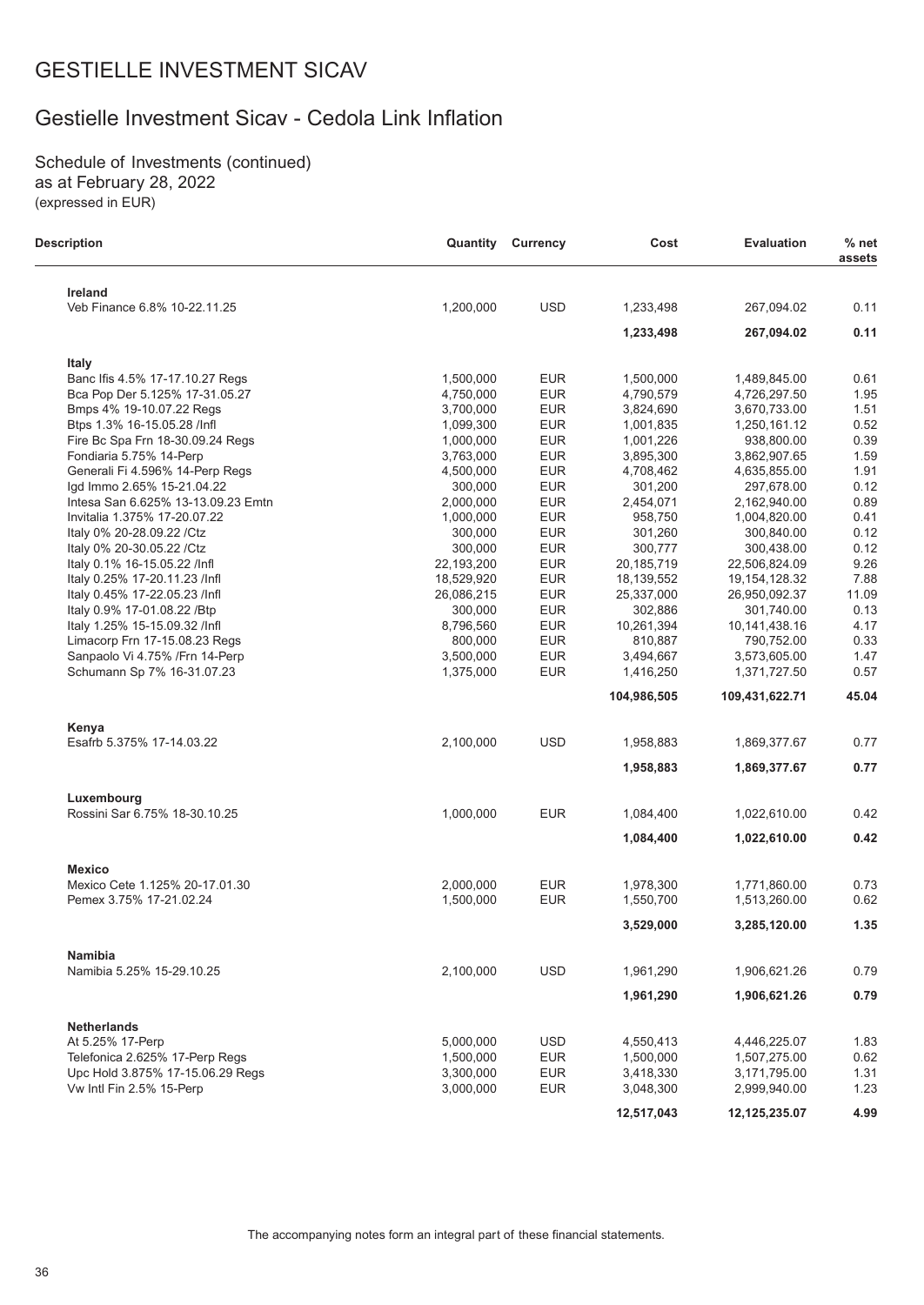# Gestielle Investment Sicav - Cedola Link Inflation

Schedule of Investments (continued) as at February 28, 2022 (expressed in EUR)

| <b>Description</b>                                                             | Quantity              | Currency                 | Cost                  | <b>Evaluation</b>           | $%$ net<br>assets |
|--------------------------------------------------------------------------------|-----------------------|--------------------------|-----------------------|-----------------------------|-------------------|
| Spain<br>Bco Sab 5.375% 18-12.12.28<br>Grifols 3.2% 17-01.05.25                | 500,000<br>1,400,000  | <b>EUR</b><br><b>EUR</b> | 518,125<br>1,394,680  | 520,150.00<br>1,351,294.00  | 0.21<br>0.56      |
|                                                                                |                       |                          | 1,912,805             | 1,871,444.00                | 0.77              |
| Sweden<br>Telia 3% 17-04.04.78 Regs                                            | 2,500,000             | <b>EUR</b>               | 2,563,125             | 2,533,800.00                | 1.04              |
|                                                                                |                       |                          | 2,563,125             | 2,533,800.00                | 1.04              |
| <b>Togo</b>                                                                    |                       |                          |                       |                             |                   |
| Boad 5% 17-27.07.27 Regs                                                       | 2,500,000             | <b>USD</b>               | 2,171,359             | 2,306,601.67                | 0.95              |
|                                                                                |                       |                          | 2,171,359             | 2,306,601.67                | 0.95              |
| <b>United States of America</b>                                                |                       |                          |                       |                             |                   |
| Brazil Loan 5.477% 24.07.23 /Pool<br>Usa 0.375% 17-15.01.27 /lnfl              | 236,621<br>20,944,440 | <b>USD</b><br><b>USD</b> | 220,523<br>15,699,013 | 213,828.61<br>20,049,075.77 | 0.09<br>8.25      |
|                                                                                |                       |                          | 15,919,536            | 20,262,904.38               | 8.34              |
| Total - Bonds                                                                  |                       |                          | 173,825,496           | 180,017,350.67              | 74.08             |
| Total - Transferable securities admitted to an official stock exchange listing |                       |                          | 173,825,496           | 180,017,350.67              | 74.08             |
| Transferable securities dealt in on another regulated market                   |                       |                          |                       |                             |                   |
| <b>Bonds</b>                                                                   |                       |                          |                       |                             |                   |
| <b>Italy</b>                                                                   |                       |                          |                       |                             |                   |
| Banco Bpm 4.375% 17-21.09.27                                                   | 3,500,000             | <b>EUR</b>               | 3,520,050             | 3,523,975.00                | 1.45              |
| Int San 3.125% 17-14.07.22 144A<br>Unicredit 3.75% 17-12.04.22                 | 6,100,000<br>200,000  | <b>USD</b><br><b>USD</b> | 5,567,130<br>176,174  | 5,465,886.75<br>178,376.07  | 2.25<br>0.07      |
|                                                                                |                       |                          | 9,263,354             | 9,168,237.82                | 3.77              |
| <b>United States of America</b>                                                |                       |                          |                       |                             |                   |
| Usa 0.125% 13-15.01.23 Tbo                                                     | 36,531,000            | <b>USD</b>               | 28,616,532            | 33,480,012.04               | 13.78             |
|                                                                                |                       |                          | 28,616,532            | 33,480,012.04               | 13.78             |
| <b>Total - Bonds</b>                                                           |                       |                          | 37,879,886            | 42,648,249.86               | 17.55             |
| <b>Convertible Bonds</b>                                                       |                       |                          |                       |                             |                   |
| Italy                                                                          |                       |                          |                       |                             |                   |
| Telecom It 1.125% 26.03.22 /Cv                                                 | 7,000,000             | <b>EUR</b>               | 7,014,092             | 6,985,790.00                | 2.88              |
|                                                                                |                       |                          | 7,014,092             | 6,985,790.00                | 2.88              |
| <b>Total - Convertible Bonds</b>                                               |                       |                          | 7,014,092             | 6,985,790.00                | 2.88              |
| Total - Transferable securities dealt in on another regulated market           |                       |                          | 44,893,978            | 49,634,039.86               | 20.43             |
| TOTAL INVESTMENT PORTFOLIO                                                     |                       |                          | 218,719,474           | 229,651,390.53              | 94.51             |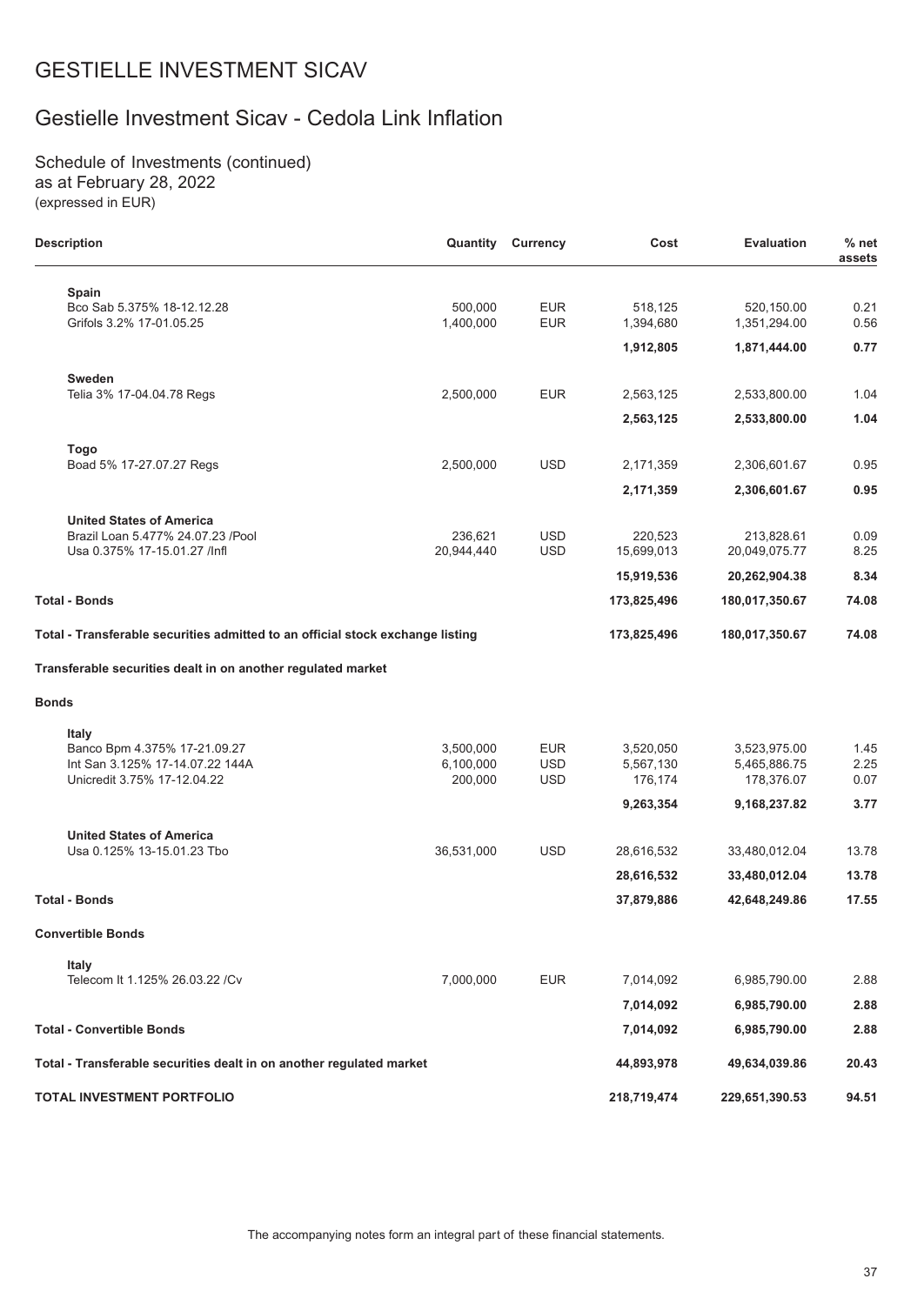# Gestielle Investment Sicav - Cedola Risk Control Megatrend

Schedule of Investments as at February 28, 2022 (expressed in EUR)

| <b>Description</b>                                                     | Quantity           | <b>Currency</b>          | Cost               | <b>Evaluation</b>       | $%$ net<br>assets |
|------------------------------------------------------------------------|--------------------|--------------------------|--------------------|-------------------------|-------------------|
| Transferable securities admitted to an official stock exchange listing |                    |                          |                    |                         |                   |
| <b>Bonds</b>                                                           |                    |                          |                    |                         |                   |
| <b>Belgium</b>                                                         |                    |                          |                    |                         |                   |
| Elia Sys Op 2.75% 18-Perp                                              | 400,000            | <b>EUR</b>               | 421,640            | 405,932.00              | 1.27              |
|                                                                        |                    |                          | 421,640            | 405,932.00              | 1.27              |
| Cayman Islands                                                         |                    |                          |                    |                         |                   |
| Upcb Fin 3.625% 17-15.06.29 Regs                                       | 500,000            | <b>EUR</b>               | 528,750            | 480,055.00              | 1.50              |
|                                                                        |                    |                          | 528,750            | 480,055.00              | 1.50              |
| <b>France</b>                                                          |                    |                          |                    |                         |                   |
| AlticeFra 5.875% 18-01.02.27                                           | 500,000            | <b>EUR</b>               | 508,750            | 512,020.00              | 1.60              |
|                                                                        |                    |                          | 508,750            | 512,020.00              | 1.60              |
| Germany                                                                |                    |                          |                    |                         |                   |
| Bayer Ag 2.375% 15-02.04.75                                            | 600,000            | <b>EUR</b>               | 589,200            | 599,352.00              | 1.87              |
| Germany 0.5% 18-15.02.28                                               | 1,500,000          | <b>EUR</b>               | 1,565,933          | 1,555,440.00            | 4.85              |
|                                                                        |                    |                          | 2,155,133          | 2,154,792.00            | 6.72              |
| <b>Great Britain</b>                                                   |                    |                          |                    |                         |                   |
| Barclays 2% 17-07.02.28                                                | 850,000            | <b>EUR</b>               | 839,184            | 856,298.50              | 2.67              |
| Vodafone 3.1% 18-03.01.79                                              | 400,000            | <b>EUR</b>               | 396,957            | 401,784.00              | 1.25              |
|                                                                        |                    |                          | 1,236,141          | 1,258,082.50            | 3.92              |
| <b>Italy</b>                                                           |                    |                          |                    |                         |                   |
| Banc Ifis 4.5% 17-17.10.27 Regs                                        | 400,000            | <b>EUR</b>               | 400,000            | 397,292.00              | 1.24              |
| Bmps 4% 19-10.07.22 Regs                                               | 100,000            | <b>EUR</b>               | 102,160            | 99,209.00               | 0.31              |
| Enel 2.5% 18-24.11.78 Regs                                             | 592,000            | <b>EUR</b>               | 599,370            | 600,921.44              | 1.87              |
| Eni 2.625% 20-Perp                                                     | 100,000<br>500,000 | <b>EUR</b><br><b>EUR</b> | 105,380<br>500,000 | 98,509.00<br>469,400.00 | 0.31<br>1.46      |
| Fire Bc Spa Frn 18-30.09.24 Regs<br>Fondiaria 5.75% 14-Perp            | 500,000            | <b>EUR</b>               | 486,585            | 513,275.00              | 1.60              |
| Generali Fi 4.596% 14-Perp                                             | 600,000            | <b>EUR</b>               | 641,601            | 618,114.00              | 1.93              |
| lgd Immo 2.65% 15-21.04.22                                             | 100,000            | <b>EUR</b>               | 100,400            | 99,226.00               | 0.31              |
| Invitalia 1.375% 17-20.07.22                                           | 500,000            | <b>EUR</b>               | 479,375            | 502,410.00              | 1.57              |
| Italy 0% 21-14.07.22 Bot                                               | 100,000            | <b>EUR</b>               | 100,320            | 100,223.00              | 0.31              |
| Italy 0.0% 21-30.01.24 /Btp                                            | 400,000            | <b>EUR</b>               | 402,500            | 400,176.00              | 1.25              |
| ltaly 0.4% 16-11.04.24 /Infl                                           | 6,189,180          | <b>EUR</b>               | 6,024,832          | 6,427,333.40            | 20.04             |
| Italy 0.5% 15-20.04.23 /Infl                                           | 4,120,400          | <b>EUR</b>               | 4,032,196          | 4,246,070.65            | 13.24             |
| Italy 0.65% 16-15.10.23 / Btp                                          | 100,000            | <b>EUR</b>               | 100,370            | 101,350.00              | 0.31              |
| Italy 0.95% 18-01.03.23 / Btp                                          | 100,000            | <b>EUR</b>               | 101,345            | 101,432.00              | 0.32              |
| Italy 1.75% 19-01.07.24 /Btp                                           | 1,600,000          | <b>EUR</b>               | 1,654,560          | 1,657,568.00            | 5.17              |
| Italy 4.5% 13-01.05.23 Btp                                             | 100.000            | <b>EUR</b>               | 118,969            | 105,746.00              | 0.33              |
| Limacorp Frn 17-15.08.23 Regs                                          | 300,000            | <b>EUR</b>               | 305,016            | 296,532.00              | 0.92              |
| Sanpaolo Vi 4.75% / Frn 14-Perp                                        | 300,000            | <b>EUR</b>               | 321,468            | 306,309.00              | 0.95              |
| Unicredit 4.875% 20.02.29                                              | 300,000            | <b>EUR</b>               | 300,000            | 313,872.00              | 0.98              |
|                                                                        |                    |                          | 16,876,447         | 17,454,968.49           | 54.42             |
| Luxembourg                                                             |                    |                          |                    |                         |                   |
| Rossini Sar 6.75% 18-30.10.25                                          | 300,000            | <b>EUR</b>               | 316,440            | 306,783.00              | 0.96              |
|                                                                        |                    |                          | 316,440            | 306,783.00              | 0.96              |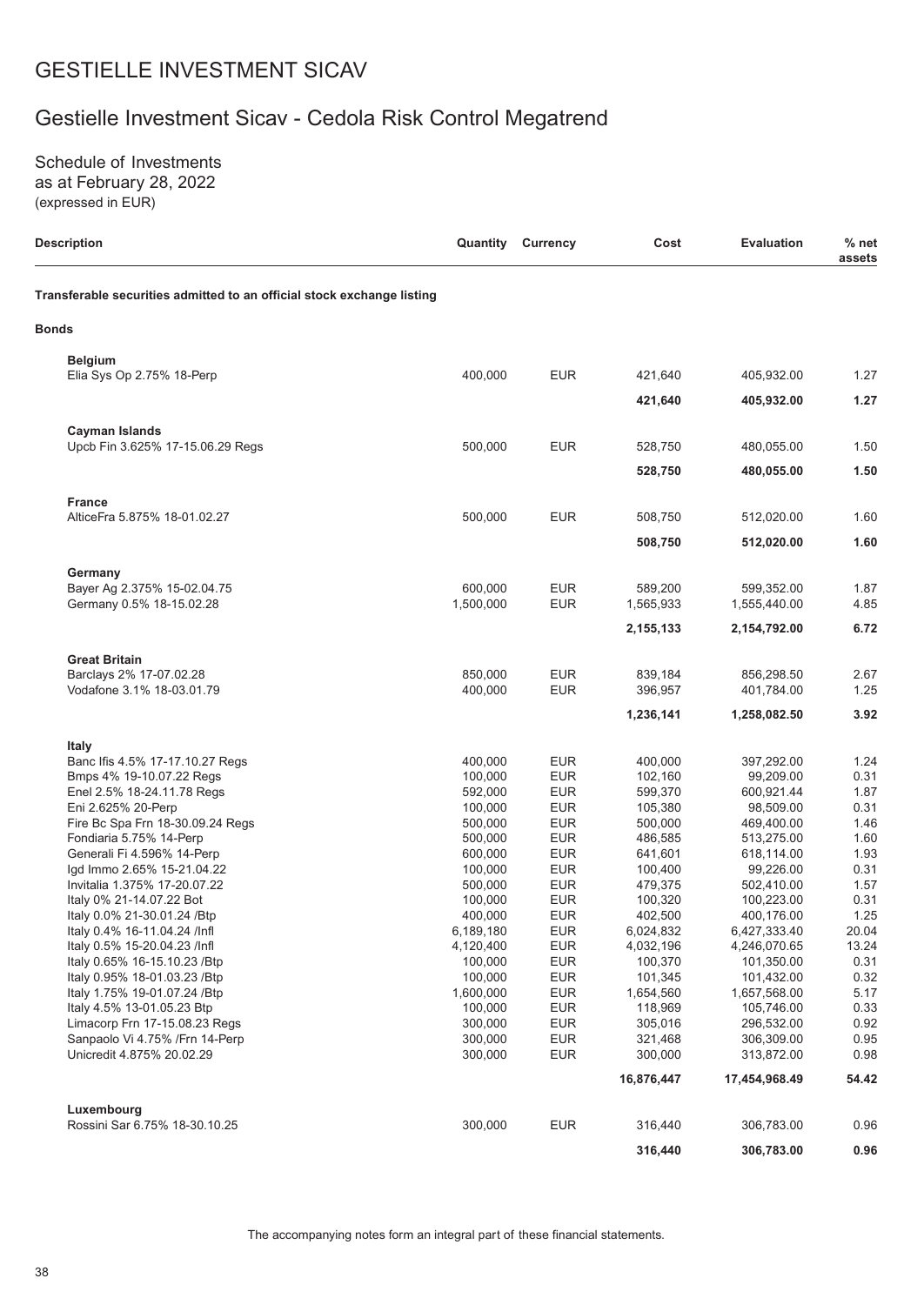# Gestielle Investment Sicav - Cedola Risk Control Megatrend

Schedule of Investments (continued) as at February 28, 2022 (expressed in EUR)

L.

| <b>Description</b>                                                             |           | <b>Quantity Currency</b> | Cost       | <b>Evaluation</b> | $%$ net<br>assets |
|--------------------------------------------------------------------------------|-----------|--------------------------|------------|-------------------|-------------------|
| <b>Mexico</b>                                                                  |           |                          |            |                   |                   |
| Mexico 3% 15-06.03.45                                                          | 410,000   | <b>EUR</b>               | 462,172    | 368,676.10        | 1.15              |
| Mexico Cete 1.125% 20-17.01.30                                                 | 500,000   | <b>EUR</b>               | 494,575    | 442,965.00        | 1.38              |
| Pemex 3.75% 17-21.02.24                                                        | 700,000   | <b>EUR</b>               | 729,681    | 706,188.00        | 2.20              |
|                                                                                |           |                          | 1,686,428  | 1,517,829.10      | 4.73              |
| <b>Morocco</b>                                                                 |           |                          |            |                   |                   |
| Morocco 1.50% 19-27.11.31                                                      | 210,000   | <b>EUR</b>               | 207,724    | 173,040.00        | 0.54              |
|                                                                                |           |                          | 207,724    | 173,040.00        | 0.54              |
| <b>Netherlands</b>                                                             |           |                          |            |                   |                   |
| Asr 5% 14-Perp                                                                 | 200,000   | <b>EUR</b>               | 230,400    | 212,546.00        | 0.66              |
| At 5.25% 17-Perp                                                               | 500,000   | <b>USD</b>               | 449,580    | 444,622.51        | 1.39              |
| Telefonica 2.625% 17-Perp Regs                                                 | 300,000   | <b>EUR</b>               | 295,812    | 301,455.00        | 0.94              |
| Upc Hold 3.875% 17-15.06.29 Regs                                               | 400,000   | <b>EUR</b>               | 383,960    | 384,460.00        | 1.20              |
| Vw Intl Fin 18-Perp                                                            | 300,000   | <b>EUR</b>               | 296,250    | 304,800.00        | 0.95              |
| Vw intl fin 2.7% 17-perp.                                                      | 400,000   | <b>EUR</b>               | 412,440    | 402,676.00        | 1.25              |
| Vw Intl Fin 4.625% 14-Perp                                                     | 200,000   | <b>EUR</b>               | 220,840    | 211,084.00        | 0.66              |
|                                                                                |           |                          | 2,289,282  | 2,261,643.51      | 7.05              |
| <b>South Africa</b>                                                            |           |                          |            |                   |                   |
| South Afr 5.875% 16.9.25                                                       | 200,000   | <b>USD</b>               | 185,716    | 189,670.58        | 0.59              |
|                                                                                |           |                          | 185,716    | 189,670.58        | 0.59              |
| Spain                                                                          |           |                          |            |                   |                   |
| Bco Sab 1.75% 19-10.05.24 Regs                                                 | 300,000   | <b>EUR</b>               | 308,700    | 301,989.00        | 0.94              |
| Bco Sab 5.375% 18-12.12.28                                                     | 200,000   | <b>EUR</b>               | 201,300    | 208,060.00        | 0.65              |
| G Catalunya 6.35% 10-30.11.41                                                  | 500,000   | <b>EUR</b>               | 651,500    | 794,585.00        | 2.48              |
| Grifols 3.2% 17-01.05.25                                                       | 500,000   | <b>EUR</b>               | 509,375    | 482,605.00        | 1.50              |
|                                                                                |           |                          | 1,670,875  | 1,787,239.00      | 5.57              |
| <b>Sweden</b>                                                                  |           |                          |            |                   |                   |
| Telia 3% 17-04.04.78 Regs                                                      | 500,000   | <b>EUR</b>               | 507,150    | 506,760.00        | 1.58              |
|                                                                                |           |                          | 507,150    | 506,760.00        | 1.58              |
| <b>United States of America</b>                                                |           |                          |            |                   |                   |
| Usa 2.5% 18-31.01.25 /Tbo                                                      | 2,500,000 | <b>USD</b>               | 2,310,642  | 2,280,906.41      | 7.11              |
|                                                                                |           |                          | 2,310,642  | 2,280,906.41      | 7.11              |
| Total - Bonds                                                                  |           |                          | 30,901,118 | 31,289,721.59     | 97.56             |
| Total - Transferable securities admitted to an official stock exchange listing |           |                          | 30,901,118 | 31,289,721.59     | 97.56             |
| TOTAL INVESTMENT PORTFOLIO                                                     |           |                          | 30,901,118 | 31,289,721.59     | 97.56             |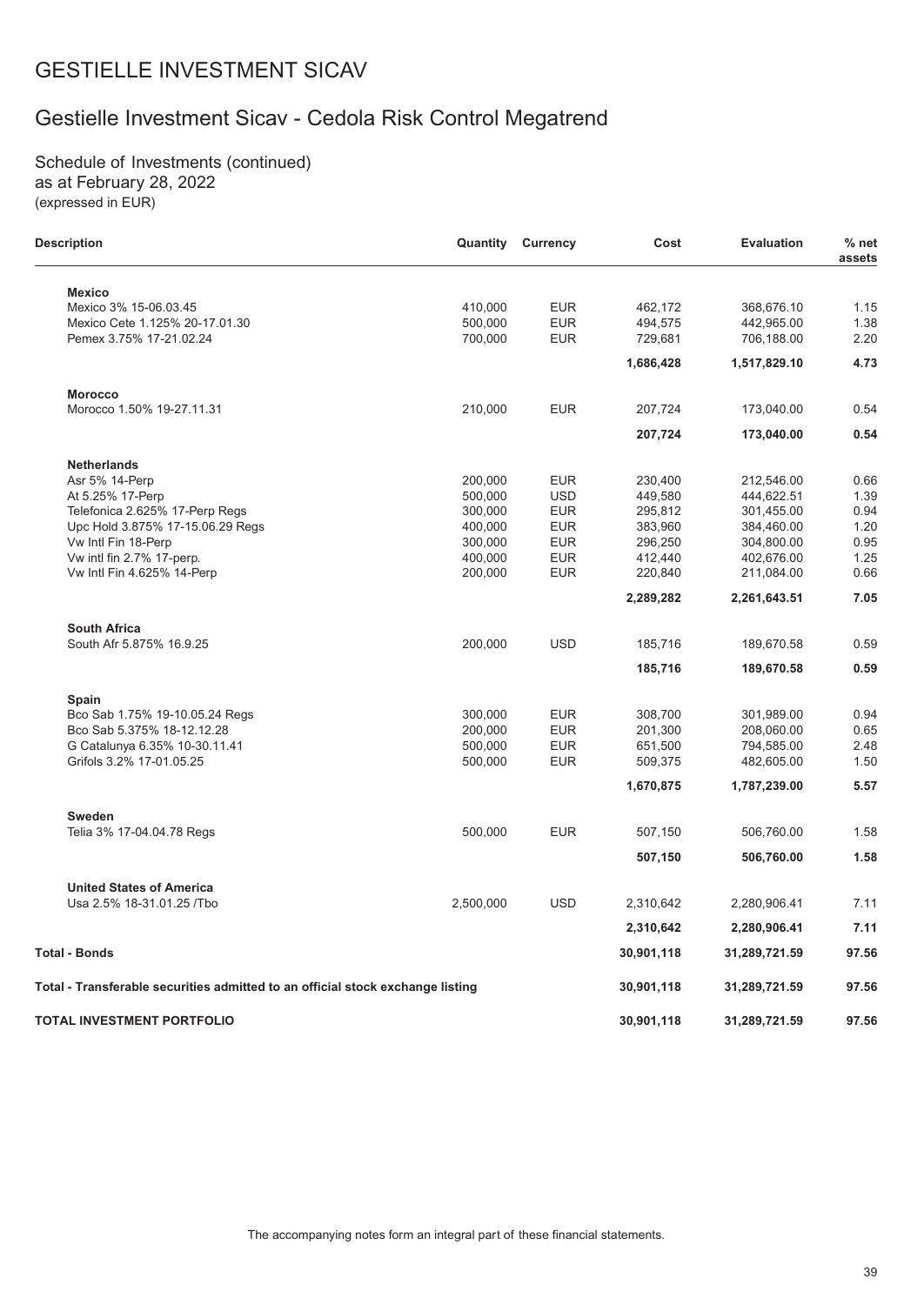# Gestielle Investment Sicav - Cedola Risk Control Health Care

Schedule of Investments as at February 28, 2022 (expressed in EUR)

| <b>Description</b>                                                     | Quantity           | <b>Currency</b>          | Cost               | <b>Evaluation</b>       | $%$ net<br>assets |
|------------------------------------------------------------------------|--------------------|--------------------------|--------------------|-------------------------|-------------------|
| Transferable securities admitted to an official stock exchange listing |                    |                          |                    |                         |                   |
| <b>Bonds</b>                                                           |                    |                          |                    |                         |                   |
| <b>Belgium</b>                                                         |                    |                          |                    |                         |                   |
| Elia Sys Op 2.75% 18-Perp                                              | 300,000            | <b>EUR</b>               | 305,388            | 304,449.00              | 1.08              |
|                                                                        |                    |                          | 305,388            | 304,449.00              | 1.08              |
| <b>Cayman Islands</b>                                                  |                    |                          |                    |                         |                   |
| Upcb Fin 3.625% 17-15.06.29 Regs                                       | 500,000            | <b>EUR</b>               | 528,750            | 480,055.00              | 1.70              |
|                                                                        |                    |                          | 528,750            | 480,055.00              | 1.70              |
| <b>France</b>                                                          |                    |                          |                    |                         |                   |
| AlticeFra 5.875% 18-01.02.27                                           | 500,000            | <b>EUR</b>               | 508,750            | 512,020.00              | 1.82              |
| Orange 5.25% 14-Perp                                                   | 100,000            | <b>EUR</b>               | 112,300            | 106,654.00              | 0.38              |
|                                                                        |                    |                          | 621,050            | 618,674.00              | 2.20              |
| Germany                                                                |                    |                          |                    |                         |                   |
| Bayer Ag 2.375% 15-02.04.75                                            | 400,000            | <b>EUR</b>               | 396,460            | 399,568.00              | 1.42              |
| Gruenenthal 3.625% 21-15.11.26                                         | 200,000            | <b>EUR</b>               | 203,520            | 194,124.00              | 0.69              |
|                                                                        |                    |                          | 599,980            | 593,692.00              | 2.11              |
| <b>Great Britain</b>                                                   |                    |                          |                    |                         |                   |
| Barclays 2% 17-07.02.28                                                | 300,000            | <b>EUR</b>               | 308,030            | 302,223.00              | 1.07              |
|                                                                        |                    |                          | 308,030            | 302,223.00              | 1.07              |
| Italy                                                                  |                    |                          |                    |                         |                   |
| Banc Ifis 4.5% 17-17.10.27 Regs                                        | 300,000            | <b>EUR</b>               | 300,000            | 297,969.00              | 1.06              |
| Bmps 4% 19-10.07.22 Regs                                               | 100,000            | <b>EUR</b>               | 102,160            | 99,209.00               | 0.35              |
| Enel 2.5% 18 Regs Perp                                                 | 200,000            | <b>EUR</b>               | 209,820            | 203,014.00              | 0.72              |
| Eni 2.625% 20-Perp                                                     | 200,000            | <b>EUR</b>               | 210,760            | 197,018.00              | 0.70              |
| Fondiaria 5.75% 14-Perp                                                | 500,000<br>500.000 | <b>EUR</b>               | 519,852            | 513,275.00              | 1.82              |
| Generali Fi 4.596% 14-Perp<br>lgd Immo 2.65% 15-21.04.22               | 100,000            | <b>EUR</b><br><b>EUR</b> | 536,819<br>100,400 | 515,095.00<br>99,226.00 | 1.83<br>0.35      |
| Invitalia 1.375% 17-20.07.22                                           | 500,000            | <b>EUR</b>               | 479,375            | 502,410.00              | 1.78              |
| Italy 0.0% 21-30.01.24 / Btp                                           | 1,000,000          | <b>EUR</b>               | 1,006,250          | 1,000,440.00            | 3.55              |
| Italy 0.1% 16-15.05.22 /Infl                                           | 554,830            | <b>EUR</b>               | 516,920            | 562,670.60              | 2.00              |
| Italy 0.4% 16-11.04.24 /Infl                                           | 2,063,060          | <b>EUR</b>               | 2,018,900          | 2,142,444.47            | 7.60              |
| ltaly 0.65% 16-15.10.23 /Btp                                           | 500,000            | EUR                      | 501,588            | 506,750.00              | 1.80              |
| Italy 0.95% 16-15.03.23 / Btp                                          | 50,000             | <b>EUR</b>               | 49,721             | 50,727.00               | 0.18              |
| Italy 0.95% 18-01.03.23 / Btp                                          | 240,000            | <b>EUR</b>               | 243,668            | 243,436.80              | 0.86              |
| Italy 1.75% 19-01.07.24 / Btp                                          | 3,000,000          | <b>EUR</b>               | 3,133,605          | 3,107,940.00            | 11.02             |
| Italy 4.5% 13-01.05.23 Btp                                             | 150,000            | <b>EUR</b>               | 178,453            | 158,619.00              | 0.56              |
| Italy 4.75% 08-01.08.23                                                | 500,000            | <b>EUR</b>               | 604,965            | 535,650.00              | 1.90              |
| Limacorp Frn 17-15.08.23 Regs                                          | 500,000            | <b>EUR</b>               | 514,250            | 494,220.00              | 1.75              |
| Sanpaolo Vi 4.75% / Frn 14-Perp                                        | 500,000            | <b>EUR</b>               | 544,926            | 510,515.00              | 1.81              |
|                                                                        |                    |                          | 11,772,432         | 11,740,628.87           | 41.64             |
| Luxembourg                                                             |                    |                          |                    |                         |                   |
| Rossini Sar 6.75% 18-30.10.25                                          | 500,000            | <b>EUR</b>               | 510,653            | 511,305.00              | 1.81              |
|                                                                        |                    |                          | 510,653            | 511,305.00              | 1.81              |
| <b>Mexico</b>                                                          |                    |                          |                    |                         |                   |
| Mexico 3% 15-06.03.45                                                  | 370,000            | <b>EUR</b>               | 417,083            | 332,707.70              | 1.18              |

The accompanying notes form an integral part of these financial statements.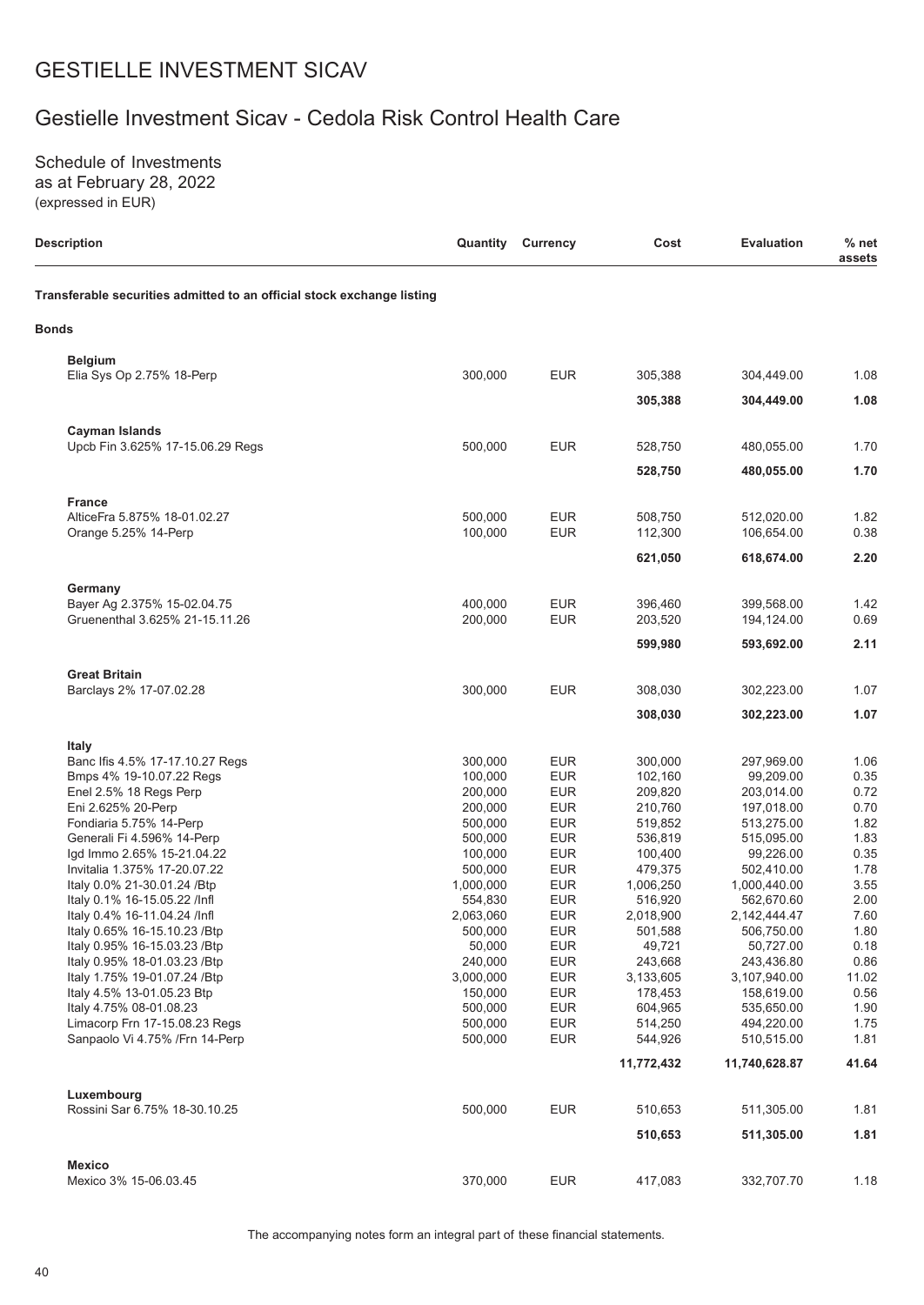# Gestielle Investment Sicav - Cedola Risk Control Health Care

Schedule of Investments (continued) as at February 28, 2022 (expressed in EUR)

| <b>Description</b>                                                             | Quantity  | Currency   | Cost       | <b>Evaluation</b> | $%$ net<br>assets |
|--------------------------------------------------------------------------------|-----------|------------|------------|-------------------|-------------------|
| Mexico Cete 1.125% 20-17.01.30                                                 | 450,000   | <b>EUR</b> | 445,117    | 398,668.50        | 1.41              |
| Pemex 3.75% 17-21.02.24                                                        | 200,000   | <b>EUR</b> | 204,720    | 201,768.00        | 0.72              |
|                                                                                |           |            | 1,066,920  | 933,144.20        | 3.31              |
| <b>Morocco</b>                                                                 |           |            |            |                   |                   |
| Morocco 1.50% 19-27.11.31                                                      | 170,000   | <b>EUR</b> | 168,157    | 140,080.00        | 0.50              |
|                                                                                |           |            | 168,157    | 140,080.00        | 0.50              |
| <b>Netherlands</b>                                                             |           |            |            |                   |                   |
| Achmea Bv 4.25% 15-Perp                                                        | 600.000   | <b>EUR</b> | 639,911    | 622,680.00        | 2.21              |
| Asr 5% 14-Perp                                                                 | 200,000   | <b>EUR</b> | 230,400    | 212,546.00        | 0.75              |
| Telefonica 2.625% 17-Perp Regs                                                 | 200,000   | <b>EUR</b> | 200,000    | 200,970.00        | 0.71              |
| Upc Hold 3.875% 17-15.06.29 Regs                                               | 400,000   | <b>EUR</b> | 413,600    | 384,460.00        | 1.36              |
| Vw Intl Fin 18-Perp                                                            | 400,000   | <b>EUR</b> | 408,000    | 406,400.00        | 1.44              |
| Vw intl fin 2.7% 17-perp.                                                      | 700,000   | <b>EUR</b> | 721,770    | 704,683.00        | 2.50              |
| Vw Intl Fin 4.625% 14-Perp                                                     | 100,000   | <b>EUR</b> | 110,420    | 105,542.00        | 0.38              |
|                                                                                |           |            | 2,724,101  | 2,637,281.00      | 9.35              |
| Romania                                                                        |           |            |            |                   |                   |
| Romania 2.5% 18-08.02.30 Regs                                                  | 239,000   | <b>EUR</b> | 236.928    | 217,164.96        | 0.77              |
|                                                                                |           |            | 236,928    | 217,164.96        | 0.77              |
| <b>South Africa</b>                                                            |           |            |            |                   |                   |
| South Afr 5.875% 16.9.25                                                       | 200,000   | <b>USD</b> | 185,716    | 189,670.58        | 0.67              |
|                                                                                |           |            | 185,716    | 189,670.58        | 0.67              |
| Spain                                                                          |           |            |            |                   |                   |
| Bco Sab 1.75% 19-10.05.24 Regs                                                 | 200,000   | <b>EUR</b> | 206,749    | 201,326.00        | 0.71              |
| Bco Sab 5.375% 18-12.12.28                                                     | 200,000   | <b>EUR</b> | 201,300    | 208,060.00        | 0.74              |
| G Catalunya 6.35% 10-30.11.41                                                  | 500,000   | <b>EUR</b> | 651,500    | 794,585.00        | 2.82              |
| Grifols 3.2% 17-01.05.25                                                       | 500,000   | <b>EUR</b> | 504,375    | 482,605.00        | 1.71              |
|                                                                                |           |            | 1,563,924  | 1,686,576.00      | 5.98              |
| Sweden                                                                         |           |            |            |                   |                   |
| Telia 3% 17-04.04.78 Regs                                                      | 400,000   | <b>EUR</b> | 419,640    | 405,408.00        | 1.44              |
|                                                                                |           |            | 419,640    | 405,408.00        | 1.44              |
| <b>United States of America</b>                                                |           |            |            |                   |                   |
| Usa 1.375% 16-31.08.23 /Tbo                                                    | 4,700,000 | <b>USD</b> | 3,942,365  | 4, 187, 578.61    | 14.85             |
| Usa 2.5% 18-31.01.25 / Tbo                                                     | 2,200,000 | <b>USD</b> | 2,033,372  | 2,007,197.64      | 7.12              |
|                                                                                |           |            | 5,975,737  | 6,194,776.25      | 21.97             |
| <b>Total - Bonds</b>                                                           |           |            | 26,987,406 | 26,955,127.86     | 95.60             |
| Total - Transferable securities admitted to an official stock exchange listing |           |            | 26,987,406 | 26,955,127.86     | 95.60             |
| TOTAL INVESTMENT PORTFOLIO                                                     |           |            | 26,987,406 | 26,955,127.86     | 95.60             |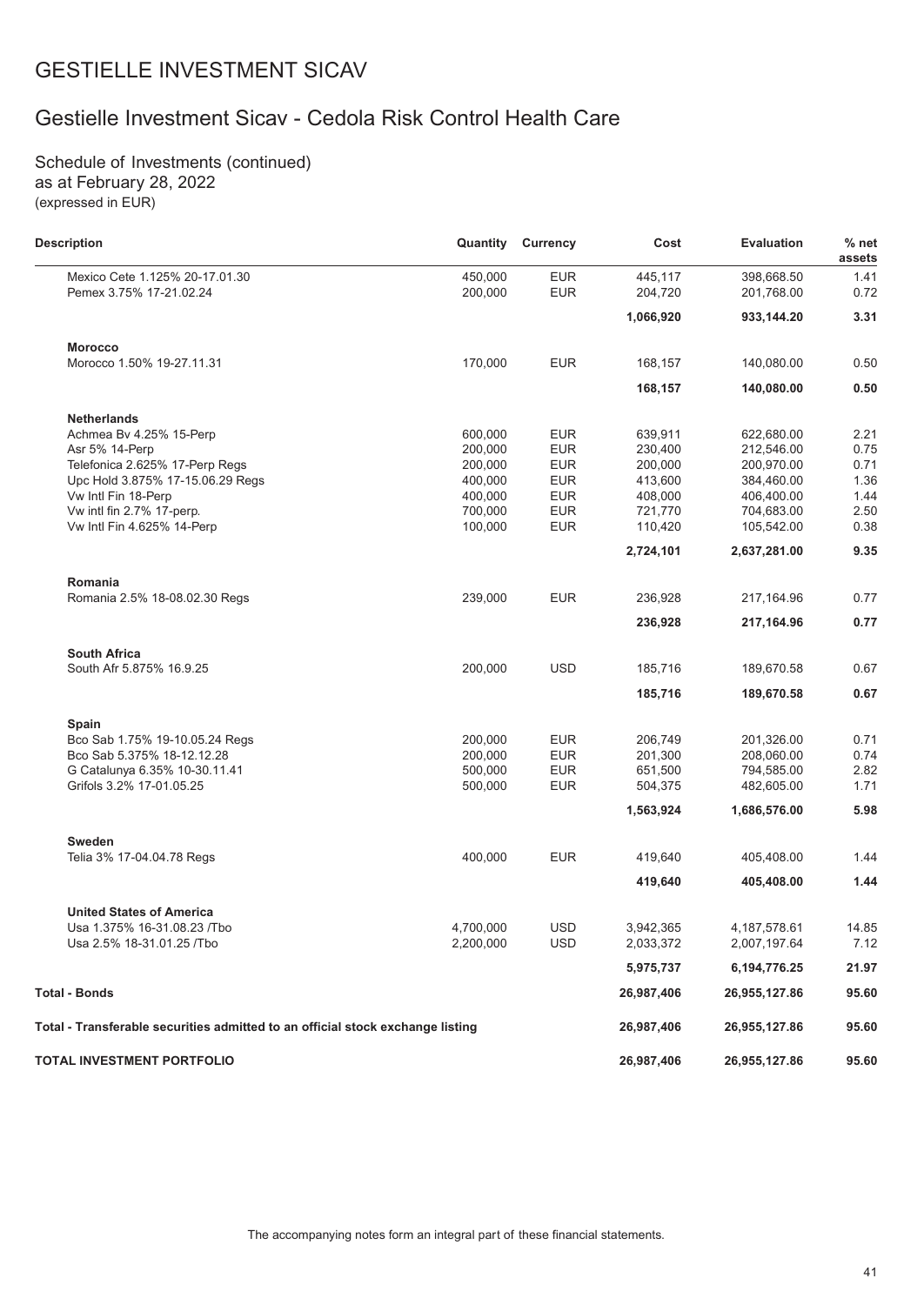# Gestielle Investment Sicav - Cedola Risk Control Health Care II

Schedule of Investments as at February 28, 2022 (expressed in EUR)

| <b>Description</b>                                                     | Quantity           | <b>Currency</b>          | Cost               | <b>Evaluation</b>        | $%$ net<br>assets |
|------------------------------------------------------------------------|--------------------|--------------------------|--------------------|--------------------------|-------------------|
| Transferable securities admitted to an official stock exchange listing |                    |                          |                    |                          |                   |
| <b>Bonds</b>                                                           |                    |                          |                    |                          |                   |
| <b>Belgium</b>                                                         |                    |                          |                    |                          |                   |
| Elia Sys Op 2.75% 18-Perp                                              | 300,000            | <b>EUR</b>               | 305,388            | 304,449.00               | 1.20              |
|                                                                        |                    |                          | 305,388            | 304,449.00               | 1.20              |
| <b>Cayman Islands</b><br>Upcb Fin 3.625% 17-15.06.29 Regs              | 300,000            | <b>EUR</b>               | 317,250            | 288,033.00               | 1.13              |
|                                                                        |                    |                          |                    |                          |                   |
|                                                                        |                    |                          | 317,250            | 288,033.00               | 1.13              |
| <b>France</b><br>AlticeFra 5.875% 18-01.02.27                          | 300,000            | <b>EUR</b>               | 305,250            | 307,212.00               | 1.21              |
| Orange 5.25% 14-Perp                                                   | 100,000            | <b>EUR</b>               | 112,300            | 106,654.00               | 0.42              |
|                                                                        |                    |                          | 417,550            | 413,866.00               | 1.63              |
|                                                                        |                    |                          |                    |                          |                   |
| Germany                                                                |                    |                          |                    |                          |                   |
| Bayer Ag 2.375% 15-02.04.75<br>Gruenenthal 3.625% 21-15.11.26          | 300,000<br>200,000 | <b>EUR</b><br><b>EUR</b> | 294,600<br>203,520 | 299,676.00               | 1.18<br>0.76      |
|                                                                        |                    |                          |                    | 194,124.00               | 1.94              |
|                                                                        |                    |                          | 498,120            | 493,800.00               |                   |
| Ghana                                                                  |                    |                          |                    |                          |                   |
| Ghana 10.75% 15-14.10.30 / Pool                                        | 500,000            | <b>USD</b>               | 539,714            | 433,030.63               | 1.70              |
|                                                                        |                    |                          | 539,714            | 433,030.63               | 1.70              |
| <b>Great Britain</b>                                                   |                    |                          |                    |                          |                   |
| Barclays 2% 17-07.02.28                                                | 300,000            | <b>EUR</b>               | 308,030            | 302,223.00               | 1.19              |
|                                                                        |                    |                          | 308,030            | 302,223.00               | 1.19              |
| <b>Italy</b>                                                           |                    |                          |                    |                          |                   |
| Banc Ifis 4.5% 17-17.10.27 Regs                                        | 300,000            | <b>EUR</b>               | 308,337            | 297,969.00               | 1.17              |
| Bmps 4% 19-10.07.22 Regs                                               | 100,000            | <b>EUR</b>               | 102,160            | 99,209.00                | 0.39              |
| Enel 2.5% 18 Regs Perp                                                 | 200,000            | <b>EUR</b>               | 209,820            | 203,014.00               | 0.80              |
| Eni 2.625% 20-Perp<br>Fondiaria 5.75% 14-Perp                          | 200,000            | <b>EUR</b>               | 210,760            | 197,018.00               | 0.77              |
| Generali Fi 4.596% 14-Perp                                             | 500,000<br>500,000 | <b>EUR</b><br><b>EUR</b> | 539,294<br>526,796 | 513,275.00<br>515,095.00 | 2.02<br>2.02      |
| Igd Immo 2.65% 15-21.04.22                                             | 100,000            | <b>EUR</b>               | 100,400            | 99,226.00                | 0.39              |
| Invitalia 1.375% 17-20.07.22                                           | 500,000            | <b>EUR</b>               | 479,375            | 502,410.00               | 1.98              |
| Italy 0% 20-30.05.22 / Ctz                                             | 10,000             | <b>EUR</b>               | 10,061             | 10,014.60                | 0.04              |
| Italy 0.25% 17-20.11.23 /Infl                                          | 1,544,160          | <b>EUR</b>               | 1,512,209          | 1,596,177.36             | 6.28              |
| Italy 0.5% 15-20.04.23 /Infl                                           | 3,090,300          | <b>EUR</b>               | 3,060,594          | 3, 184, 552. 99          | 12.52             |
| Italy 1.75% 19-01.07.24 /Btp                                           | 1,400,000          | <b>EUR</b>               | 1,431,667          | 1,450,372.00             | 5.70              |
| Italy 2.35% 14-15.09.24 Btp                                            | 1,327,476          | <b>EUR</b>               | 1,407,983          | 1,498,111.44             | 5.89              |
| Italy 2.5% 14-01.12.24 / Btp                                           | 1,700,000          | <b>EUR</b>               | 1,855,567          | 1,802,663.00             | 7.09              |
| Limacorp Frn 17-15.08.23 Regs<br>Sanpaolo Vi 4.75% / Frn 14-Perp       | 500,000<br>400,000 | <b>EUR</b><br><b>EUR</b> | 514,250<br>400,588 | 494,220.00<br>408,412.00 | 1.94<br>1.61      |
|                                                                        |                    |                          | 12,669,861         | 12,871,739.39            | 50.61             |
|                                                                        |                    |                          |                    |                          |                   |
| Luxembourg<br>Rossini Sar 6.75% 18-30.10.25                            | 500,000            | <b>EUR</b>               | 510,653            | 511,305.00               | 2.01              |
|                                                                        |                    |                          | 510,653            | 511,305.00               | 2.01              |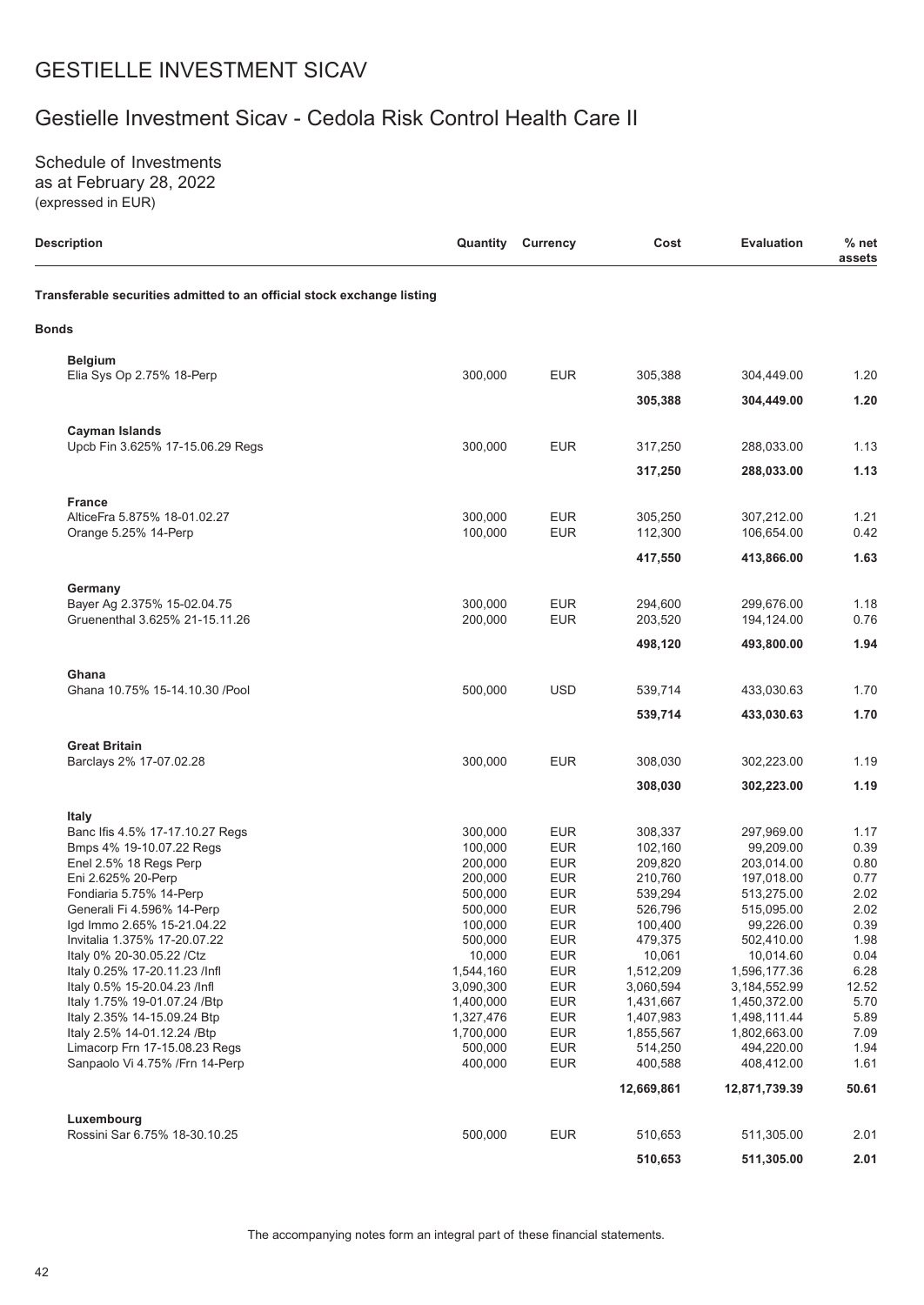# Gestielle Investment Sicav - Cedola Risk Control Health Care II

Schedule of Investments (continued) as at February 28, 2022 (expressed in EUR)

L.

| <b>Description</b>                                                             | Quantity  | <b>Currency</b> | Cost       | <b>Evaluation</b> | $%$ net<br>assets |
|--------------------------------------------------------------------------------|-----------|-----------------|------------|-------------------|-------------------|
| <b>Mexico</b>                                                                  |           |                 |            |                   |                   |
| Mexico 3% 15-06.03.45                                                          | 370,000   | <b>EUR</b>      | 417,083    | 332,707.70        | 1.31              |
| Mexico Cete 1.125% 20-17.01.30                                                 | 450,000   | <b>EUR</b>      | 445,117    | 398.668.50        | 1.57              |
| Pemex 3.75% 17-21.02.24                                                        | 200,000   | <b>EUR</b>      | 204,720    | 201,768.00        | 0.79              |
|                                                                                |           |                 | 1,066,920  | 933,144.20        | 3.67              |
| <b>Morocco</b>                                                                 |           |                 |            |                   |                   |
| Morocco 1.50% 19-27.11.31                                                      | 150,000   | <b>EUR</b>      | 148,374    | 123,600.00        | 0.49              |
|                                                                                |           |                 | 148,374    | 123,600.00        | 0.49              |
| <b>Netherlands</b>                                                             |           |                 |            |                   |                   |
| Achmea Bv 4.25% 15-Perp                                                        | 500,000   | <b>EUR</b>      | 528,611    | 518,900.00        | 2.04              |
| Asr 5% 14-Perp                                                                 | 200,000   | <b>EUR</b>      | 230,400    | 212,546.00        | 0.84              |
| Telefonica 2.625% 17-Perp Regs                                                 | 200,000   | <b>EUR</b>      | 193,300    | 200,970.00        | 0.79              |
| Upc Hold 3.875% 17-15.06.29 Regs                                               | 200,000   | <b>EUR</b>      | 206,800    | 192,230.00        | 0.76              |
| Vw Intl Fin 18-Perp                                                            | 300,000   | <b>EUR</b>      | 296,250    | 304,800.00        | 1.20              |
| Vw intl fin 2.7% 17-perp.                                                      | 600,000   | <b>EUR</b>      | 618,660    | 604,014.00        | 2.37              |
| Vw Intl Fin 4.625% 14-Perp                                                     | 100,000   | <b>EUR</b>      | 110,420    | 105,542.00        | 0.41              |
|                                                                                |           |                 |            |                   |                   |
|                                                                                |           |                 | 2,184,441  | 2,139,002.00      | 8.41              |
| Romania                                                                        |           |                 |            |                   |                   |
| Romania 2.5% 18-08.02.30 Regs                                                  | 239,000   | <b>EUR</b>      | 236,928    | 217,164.96        | 0.85              |
|                                                                                |           |                 | 236,928    | 217,164.96        | 0.85              |
| <b>South Africa</b>                                                            |           |                 |            |                   |                   |
| South Afr 5.875% 16.9.25                                                       | 200,000   | <b>USD</b>      | 185,716    | 189,670.58        | 0.75              |
|                                                                                |           |                 | 185,716    | 189,670.58        | 0.75              |
|                                                                                |           |                 |            |                   |                   |
| Spain<br>Bco Sab 1.75% 19-10.05.24 Regs                                        | 200,000   | <b>EUR</b>      | 206,749    | 201,326.00        | 0.79              |
| Bco Sab 5.375% 18-12.12.28                                                     | 200,000   | <b>EUR</b>      | 201,300    | 208,060.00        | 0.82              |
|                                                                                |           | <b>EUR</b>      |            |                   | 3.12              |
| G Catalunya 6.35% 10-30.11.41                                                  | 500,000   |                 | 651,500    | 794,585.00        |                   |
| Grifols 3.2% 17-01.05.25                                                       | 500,000   | <b>EUR</b>      | 504,375    | 482,605.00        | 1.90              |
|                                                                                |           |                 | 1,563,924  | 1,686,576.00      | 6.63              |
| Sweden                                                                         |           |                 |            |                   |                   |
| Telia 3% 17-04.04.78 Regs                                                      | 400,000   | <b>EUR</b>      | 419,640    | 405,408.00        | 1.59              |
|                                                                                |           |                 | 419,640    | 405,408.00        | 1.59              |
| <b>United States of America</b>                                                |           |                 |            |                   |                   |
| Usa 1.375% 16-31.08.23 / Tbo                                                   | 900,000   | <b>USD</b>      | 754,921    | 801,876.75        | 3.15              |
| Usa 2.5% 18-31.01.25 / Tbo                                                     | 2,000,000 | <b>USD</b>      | 1,848,495  | 1,824,725.12      | 7.18              |
|                                                                                |           |                 |            |                   |                   |
|                                                                                |           |                 | 2,603,416  | 2,626,601.87      | 10.33             |
| Total - Bonds                                                                  |           |                 | 23,975,925 | 23,939,613.63     | 94.13             |
| Total - Transferable securities admitted to an official stock exchange listing |           |                 | 23,975,925 | 23,939,613.63     | 94.13             |
| TOTAL INVESTMENT PORTFOLIO                                                     |           |                 | 23,975,925 | 23,939,613.63     | 94.13             |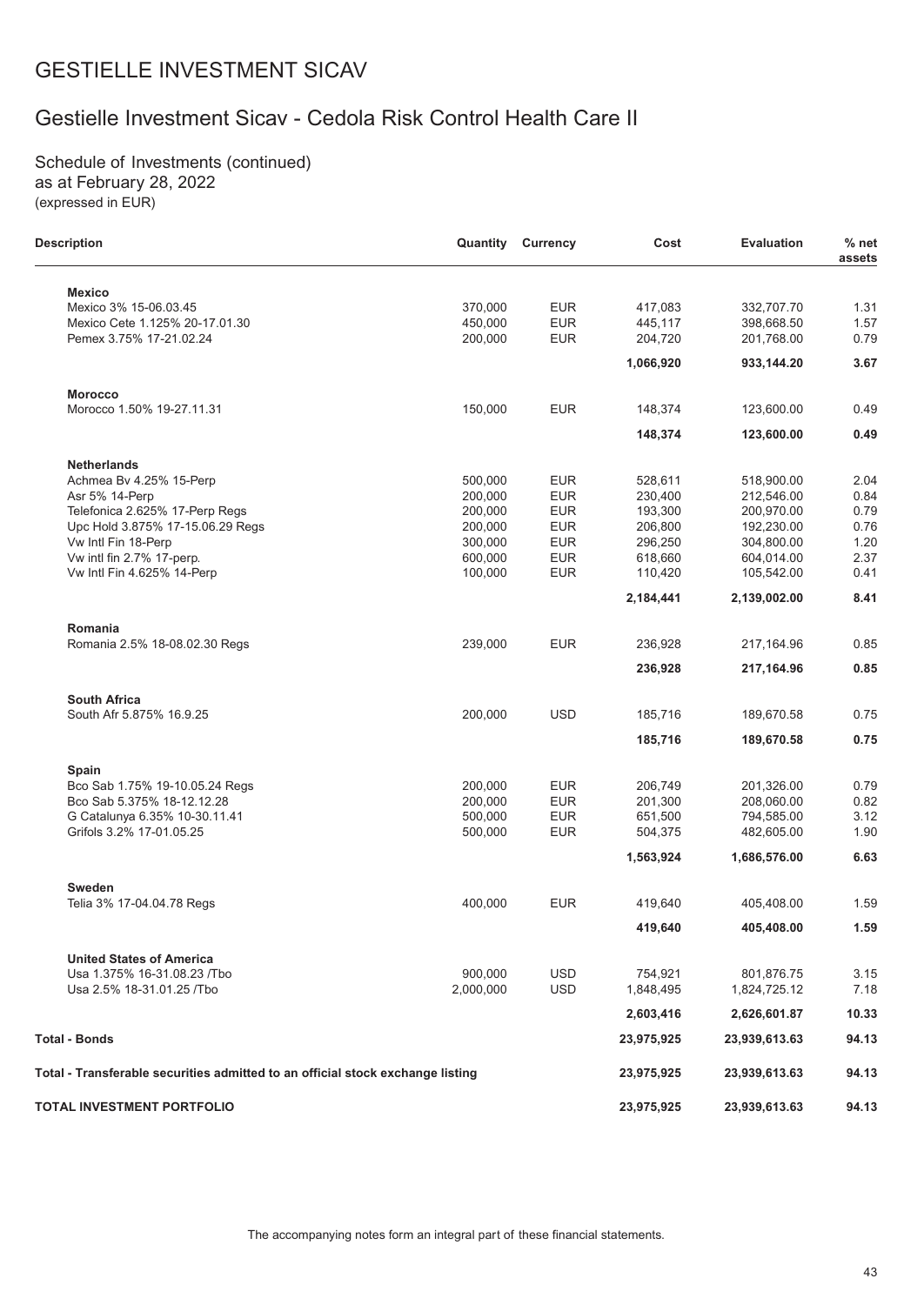# Gestielle Investment Sicav - Cedola Risk Control Digital Revolution

Schedule of Investments as at February 28, 2022 (expressed in EUR)

| <b>Description</b>                                                     | Quantity               | Currency                 | Cost                 | <b>Evaluation</b>            | $%$ net<br>assets |
|------------------------------------------------------------------------|------------------------|--------------------------|----------------------|------------------------------|-------------------|
| Transferable securities admitted to an official stock exchange listing |                        |                          |                      |                              |                   |
| <b>Bonds</b>                                                           |                        |                          |                      |                              |                   |
| <b>Belgium</b>                                                         |                        |                          |                      |                              |                   |
| Elia Sys Op 2.75% 18-Perp                                              | 900,000                | <b>EUR</b>               | 916,164              | 913,347.00                   | 1.40              |
|                                                                        |                        |                          | 916,164              | 913,347.00                   | 1.40              |
| <b>Cayman Islands</b>                                                  |                        |                          |                      |                              |                   |
| Upcb Fin 3.625% 17-15.06.29 Regs                                       | 1,200,000              | <b>EUR</b>               | 1,269,000            | 1,152,132.00                 | 1.77              |
|                                                                        |                        |                          | 1,269,000            | 1,152,132.00                 | 1.77              |
| <b>France</b>                                                          |                        |                          |                      |                              |                   |
| AlticeFra 5.875% 18-01.02.27                                           | 1,000,000              | <b>EUR</b>               | 1,030,000            | 1,024,040.00                 | 1.58              |
| Edf 4% 18-Perp                                                         | 300,000                | <b>EUR</b>               | 322,980              | 295,803.00                   | 0.45              |
| Total Sa 2.625% 15-29.12.49                                            | 300,000                | <b>EUR</b>               | 317,250              | 300,249.00                   | 0.46              |
|                                                                        |                        |                          | 1,670,230            | 1,620,092.00                 | 2.49              |
| Germany                                                                |                        |                          |                      |                              |                   |
| Bayer Ag 2.375% 15-02.04.75                                            | 1,000,000              | <b>EUR</b>               | 982,000              | 998,920.00                   | 1.54              |
|                                                                        |                        |                          | 982,000              | 998,920.00                   | 1.54              |
| <b>Great Britain</b>                                                   |                        |                          |                      |                              |                   |
| Barclays 2% 17-07.02.28                                                | 800,000                | <b>EUR</b>               | 821,405              | 805,928.00                   | 1.24              |
| Vodafone 6.25% 18-03.10.78                                             | 500,000                | <b>USD</b>               | 463,286              | 459,588.68                   | 0.71              |
|                                                                        |                        |                          | 1,284,691            | 1,265,516.68                 | 1.95              |
| <b>Honduras</b>                                                        |                        |                          |                      |                              |                   |
| Honduras 7.5% 13-15.03.24                                              | 526,000                | <b>USD</b>               | 527,185              | 447,989.78                   | 0.69              |
|                                                                        |                        |                          | 527,185              | 447,989.78                   | 0.69              |
| Italy                                                                  |                        |                          |                      |                              |                   |
| Bca Pop Der 5.125% 17-31.05.27                                         | 500,000                | <b>EUR</b>               | 505,794              | 497,505.00                   | 0.77              |
| Bmps 4% 19-10.07.22 Regs                                               | 200,000                | <b>EUR</b>               | 204,320              | 198,418.00                   | 0.31              |
| Enel 2.5% 18 Regs Perp                                                 | 200,000                | <b>EUR</b>               | 209,520              | 203,014.00                   | 0.31              |
| Eni 2.625% 20-Perp                                                     | 550,000                | <b>EUR</b>               | 579,590              | 541,799.50                   | 0.83              |
| Fire Bc Spa Frn 18-30.09.24 Regs                                       | 606,000                | <b>EUR</b>               | 605,735              | 568,912.80                   | 0.88              |
| Fondiaria 5.75% 14-Perp                                                | 1,000,000              | <b>EUR</b>               | 979,050              | 1,026,550.00                 | 1.58              |
| Generali Fi 4.596% 14-Perp                                             | 800,000                | <b>EUR</b>               | 858,148              | 824,152.00                   | 1.27              |
| lgd Immo 2.65% 15-21.04.22<br>Italy 0.65% 16-15.10.23 / Btp            | 400,000                | <b>EUR</b>               | 401,600              | 396,904.00                   | 0.61              |
| Italy 0.95% 18-01.03.23 / Btp                                          | 2,800,000<br>1,000,000 | <b>EUR</b><br><b>EUR</b> | 2,614,326<br>936,900 | 2,837,800.00<br>1,014,320.00 | 4.37<br>1.56      |
| Italy 1.75% 19-01.07.24 / Btp                                          | 4,750,000              | <b>EUR</b>               | 4,964,677            | 4,920,905.00                 | 7.57              |
| Italy 2.5% 14-01.12.24 /Btp                                            | 8,000,000              | <b>EUR</b>               | 8,163,600            | 8,483,120.00                 | 13.05             |
| Italy 2.5% 18-15.11.25 / Btp                                           | 5,000,000              | <b>EUR</b>               | 5,535,400            | 5,356,050.00                 | 8.24              |
| Italy 5% 09-01.03.25 Btp                                               | 4,500,000              | <b>EUR</b>               | 5,288,220            | 5,122,395.00                 | 7.88              |
| Sace Spa 3.875% 15-Perp                                                | 1,200,000              | <b>EUR</b>               | 1,206,863            | 1,185,732.00                 | 1.82              |
| Sanpaolo Vi 4.75% / Frn 14-Perp                                        | 700,000                | <b>EUR</b>               | 703,637              | 714,721.00                   | 1.10              |
| Unicredit 4.875% 20.02.29                                              | 500,000                | <b>EUR</b>               | 511,863              | 523,120.00                   | 0.81              |
|                                                                        |                        |                          | 34,269,243           | 34,415,418.30                | 52.96             |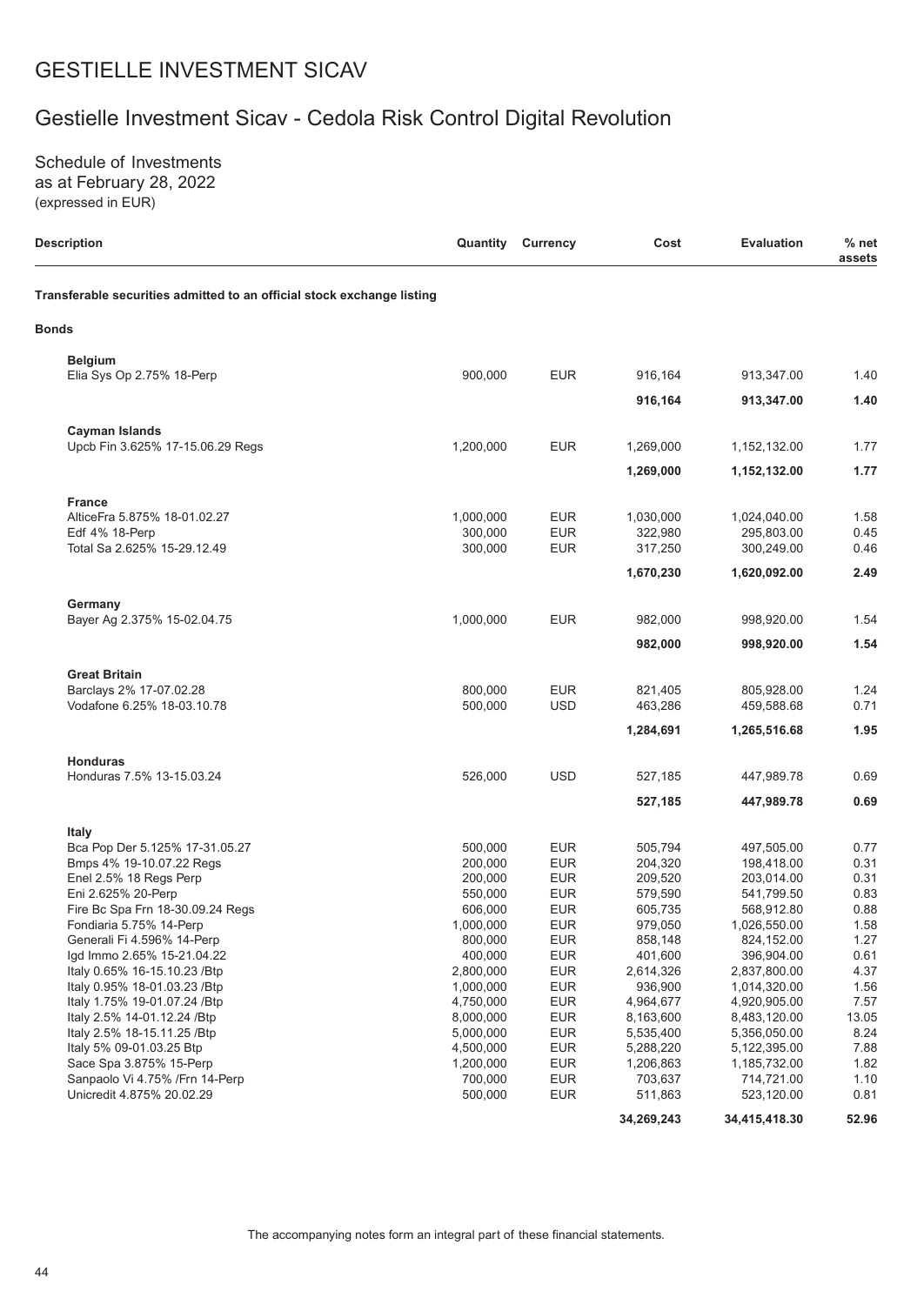# Gestielle Investment Sicav - Cedola Risk Control Digital Revolution

Schedule of Investments (continued) as at February 28, 2022 (expressed in EUR)

| <b>Description</b>                                                             | Quantity             | <b>Currency</b>          | Cost               | <b>Evaluation</b>        | $%$ net<br>assets |
|--------------------------------------------------------------------------------|----------------------|--------------------------|--------------------|--------------------------|-------------------|
| Luxembourg                                                                     |                      |                          |                    |                          |                   |
| Rossini Sar 6.75% 18-30.10.25                                                  | 500,000              | <b>EUR</b>               | 527,400            | 511,305.00               | 0.79              |
|                                                                                |                      |                          | 527,400            | 511,305.00               | 0.79              |
| <b>Mexico</b>                                                                  |                      |                          |                    |                          |                   |
| Mexico 3% 15-06.03.45                                                          | 1,000,000            | <b>EUR</b>               | 1,127,250          | 899,210.00               | 1.38              |
| Mexico Cete 1.125% 20-17.01.30                                                 | 1,200,000            | <b>EUR</b>               | 1,186,980          | 1,063,116.00             | 1.64              |
|                                                                                |                      |                          | 2,314,230          | 1,962,326.00             | 3.02              |
| <b>Morocco</b>                                                                 |                      |                          |                    |                          |                   |
| Morocco 1.50% 19-27.11.31                                                      | 500,000              | <b>EUR</b>               | 494,580            | 412,000.00               | 0.63              |
|                                                                                |                      |                          | 494,580            | 412,000.00               | 0.63              |
| <b>Netherlands</b>                                                             |                      |                          |                    |                          |                   |
| Achmea Bv 4.25% 15-Perp                                                        | 900,000              | <b>EUR</b>               | 984,116            | 934.020.00               | 1.44              |
| Asr 5% 14-Perp                                                                 | 400,000              | <b>EUR</b>               | 460,800            | 425.092.00               | 0.65              |
| Telefonica 2.625% 17-Perp Regs<br>Upc Hold 3.875% 17-15.06.29 Regs             | 600,000<br>1,000,000 | <b>EUR</b><br><b>EUR</b> | 579,900<br>978,695 | 602,910.00<br>961,150.00 | 0.93<br>1.48      |
| Vw Intl Fin 18-Perp                                                            | 1,000,000            | <b>EUR</b>               | 987,500            | 1,016,000.00             | 1.56              |
| Vw Intl Fin 4.625% 14-Perp                                                     | 900,000              | <b>EUR</b>               | 1,011,320          | 949,878.00               | 1.46              |
|                                                                                |                      |                          | 5,002,331          | 4,889,050.00             | 7.52              |
| <b>South Africa</b>                                                            |                      |                          |                    |                          |                   |
| South Afr 5.875% 16.09.25                                                      | 600,000              | <b>USD</b>               | 558,401            | 569,011.75               | 0.87              |
|                                                                                |                      |                          | 558,401            | 569,011.75               | 0.87              |
| Spain                                                                          |                      |                          |                    |                          |                   |
| Banco Bilba 2.575% 19-22.02.29                                                 | 1,000,000            | <b>EUR</b>               | 1,027,600          | 1,016,450.00             | 1.56              |
| Bco Sab 1.75% 19-10.05.24 Regs                                                 | 600,000              | <b>EUR</b>               | 617,400            | 603,978.00               | 0.93              |
| Bco Sab 5.375% 18-12.12.28                                                     | 600,000              | <b>EUR</b>               | 603,900            | 624,180.00               | 0.96              |
| G Catalunya 6.35% 10-30.11.41                                                  | 1,000,000            | <b>EUR</b>               | 1,303,000          | 1,589,170.00             | 2.45              |
| Grifols 3.2% 17-01.05.25                                                       | 800,000              | <b>EUR</b>               | 813,550            | 772,168.00               | 1.19              |
|                                                                                |                      |                          | 4,365,450          | 4,605,946.00             | 7.09              |
| Sweden                                                                         |                      |                          |                    |                          |                   |
| In Justit 3.125% 15.07.24 Regs                                                 | 700.000              | <b>EUR</b>               | 686.990            | 688,758.00               | 1.06              |
| Telia 3% 17-04.04.78 Regs                                                      | 500,000              | <b>EUR</b>               | 524,550            | 506,760.00               | 0.78              |
|                                                                                |                      |                          | 1,211,540          | 1,195,518.00             | 1.84              |
| <b>United States of America</b>                                                |                      |                          |                    |                          |                   |
| Usa 2.5% 14-15.05.24 /Tbo                                                      | 2,700,000            | <b>USD</b>               | 2,427,053          | 2,454,176.68             | 3.78              |
| Usa 2.5% 18-31.01.25 / Tbo                                                     | 5,000,000            | <b>USD</b>               | 4,621,468          | 4,561,812.81             | 7.02              |
|                                                                                |                      |                          | 7,048,521          | 7,015,989.49             | 10.80             |
| <b>Total - Bonds</b>                                                           |                      |                          | 62,440,966         | 61,974,562.00            | 95.36             |
| Total - Transferable securities admitted to an official stock exchange listing |                      |                          | 62,440,966         | 61,974,562.00            | 95.36             |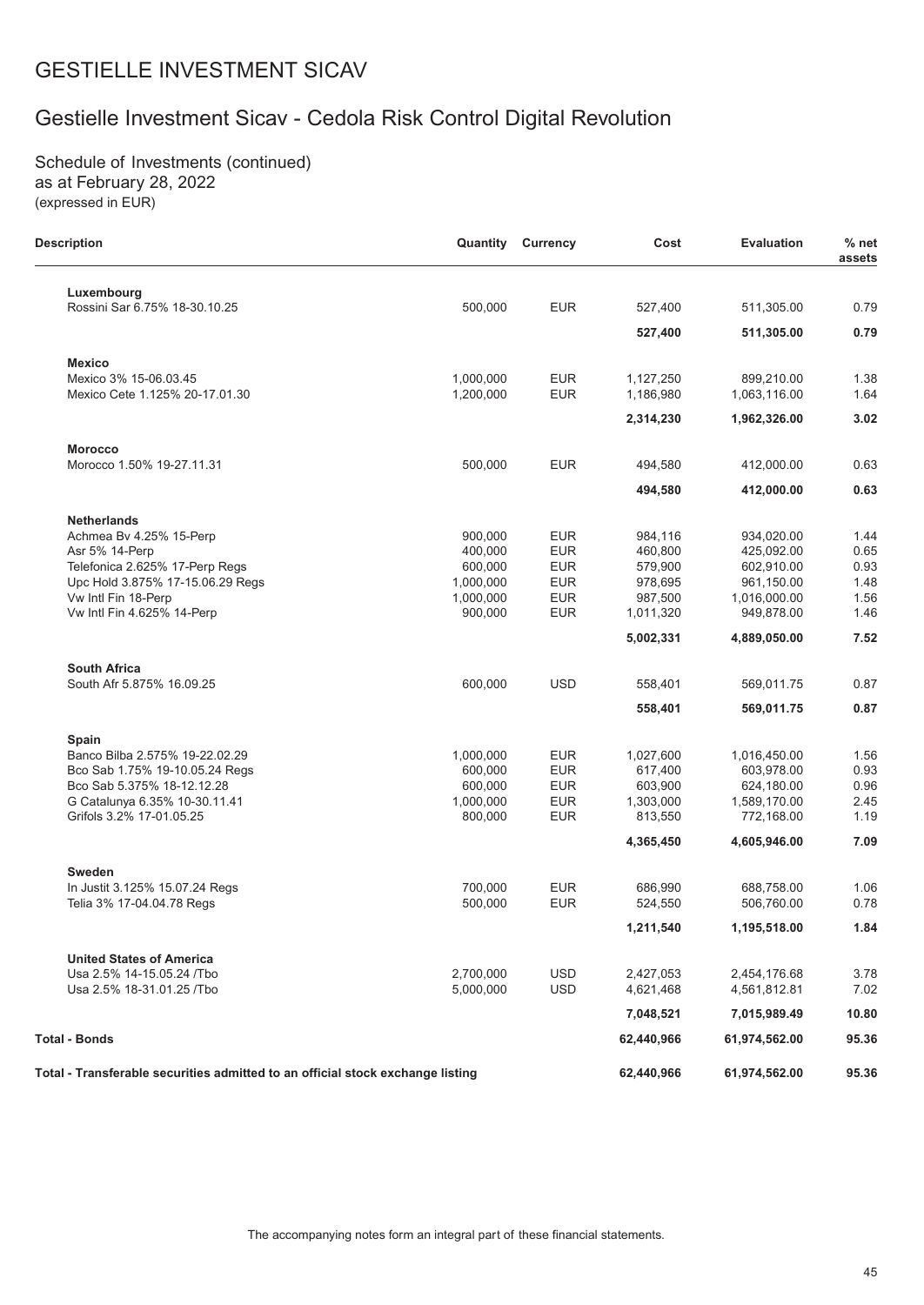# Gestielle Investment Sicav - Cedola Risk Control Digital Revolution

Schedule of Investments (continued) as at February 28, 2022 (expressed in EUR)

| <b>Description</b>                                                   | Quantity | <b>Currency</b> | Cost               | <b>Evaluation</b>        | $%$ net<br>assets |
|----------------------------------------------------------------------|----------|-----------------|--------------------|--------------------------|-------------------|
| Transferable securities dealt in on another regulated market         |          |                 |                    |                          |                   |
| <b>Bonds</b>                                                         |          |                 |                    |                          |                   |
| Italy<br>Banco Bpm 4.375% 17-21.09.27                                | 500,000  | <b>EUR</b>      | 488,750            | 503,425.00               | 0.77              |
| <b>Total - Bonds</b>                                                 |          |                 | 488,750<br>488,750 | 503,425.00<br>503,425.00 | 0.77<br>0.77      |
| Total - Transferable securities dealt in on another regulated market |          |                 | 488,750            | 503,425.00               | 0.77              |
| <b>TOTAL INVESTMENT PORTFOLIO</b>                                    |          |                 | 62,929,716         | 62,477,987.00            | 96.14             |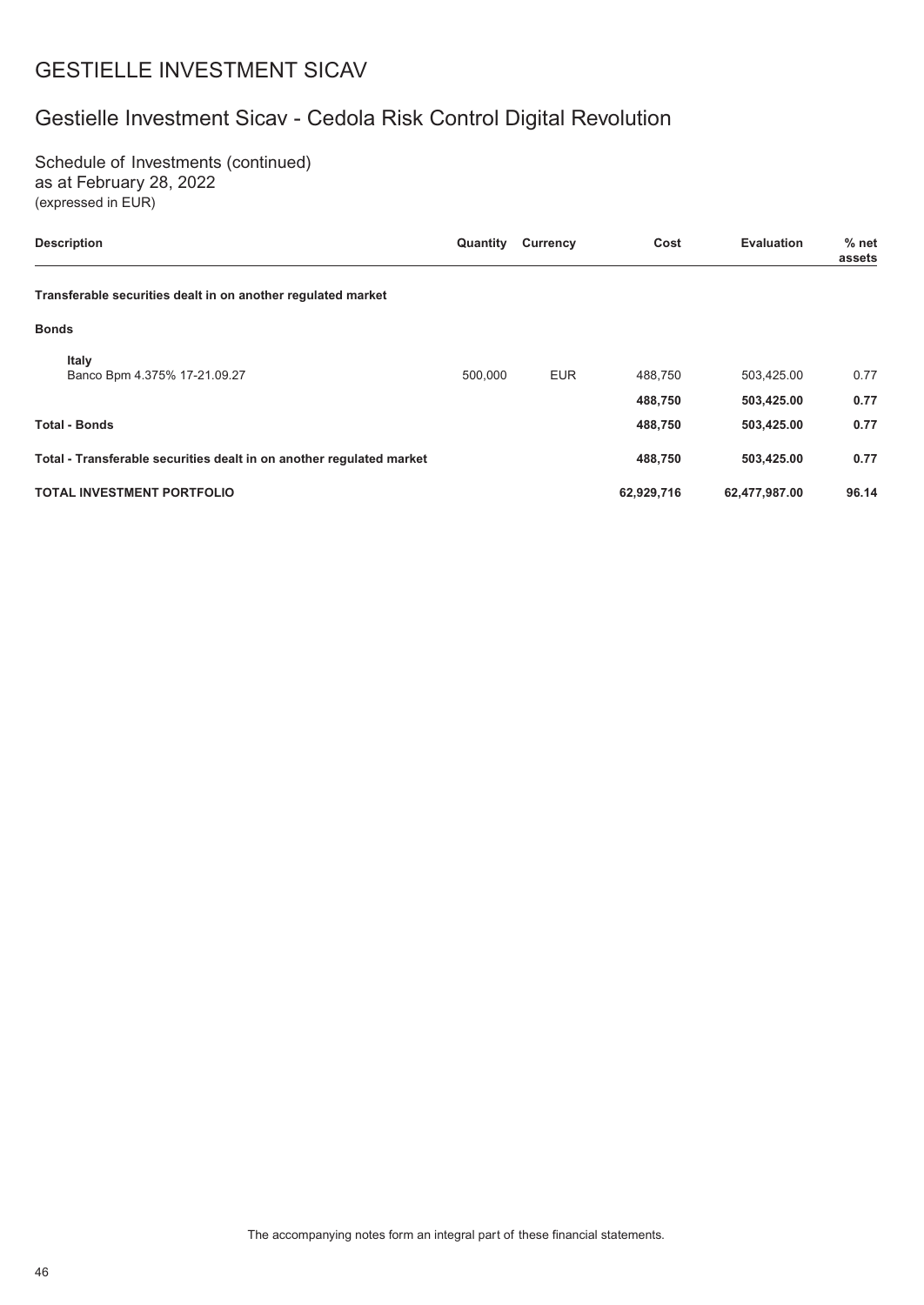# Gestielle Investment Sicav - Cedola Risk Control Energie Rinnovabili

Schedule of Investments as at February 28, 2022 (expressed in EUR)

| <b>Description</b>                                                     | Quantity           | <b>Currency</b>          | Cost               | <b>Evaluation</b>        | $%$ net<br>assets |
|------------------------------------------------------------------------|--------------------|--------------------------|--------------------|--------------------------|-------------------|
| Transferable securities admitted to an official stock exchange listing |                    |                          |                    |                          |                   |
| <b>Bonds</b>                                                           |                    |                          |                    |                          |                   |
| <b>Belgium</b>                                                         |                    |                          |                    |                          |                   |
| Elia Sys Op 2.75% 18-Perp                                              | 500,000            | <b>EUR</b>               | 516,345            | 507,415.00               | 1.04              |
|                                                                        |                    |                          | 516,345            | 507,415.00               | 1.04              |
| <b>Cayman Islands</b>                                                  |                    |                          |                    |                          |                   |
| Upcb Fin 3.625% 17-15.06.29 Regs                                       | 800,000            | <b>EUR</b>               | 846,000            | 768,088.00               | 1.57              |
|                                                                        |                    |                          | 846,000            | 768,088.00               | 1.57              |
| <b>France</b>                                                          |                    |                          |                    |                          |                   |
| AlticeFra 5.875% 18-01.02.27                                           | 600,000            | <b>EUR</b>               | 618,000            | 614,424.00               | 1.25              |
| Edf 4% 18-Perp                                                         | 200,000            | <b>EUR</b>               | 215,320            | 197,202.00               | 0.40              |
| France 2.25% 13-25.05.24 Oat                                           | 100,000            | <b>EUR</b>               | 112,367            | 105,966.00               | 0.22              |
| Total Sa 2.625% 15-29.12.49                                            | 400,000            | <b>EUR</b>               | 421,750            | 400,332.00               | 0.82              |
|                                                                        |                    |                          | 1,367,437          | 1,317,924.00             | 2.69              |
| <b>Great Britain</b>                                                   |                    |                          |                    |                          |                   |
| Barclays 2% 17-07.02.28<br>Vodafone 6.25% 18-03.10.78                  | 550,000<br>600,000 | <b>EUR</b><br><b>USD</b> | 564,030<br>553,279 | 554,075.50<br>551,506.41 | 1.13<br>1.13      |
|                                                                        |                    |                          | 1,117,309          | 1,105,581.91             | 2.26              |
|                                                                        |                    |                          |                    |                          |                   |
| <b>Honduras</b><br>Honduras 7.5% 13-15.03.24                           | 731,000            | <b>USD</b>               | 732,646            | 622,586.56               | 1.27              |
|                                                                        |                    |                          | 732,646            | 622,586.56               | 1.27              |
|                                                                        |                    |                          |                    |                          |                   |
| <b>Italy</b><br>Bca Pop Der 5.125% 17-31.05.27                         | 500,000            | <b>EUR</b>               | 505,867            | 497,505.00               | 1.02              |
| Bmps 4% 19-10.07.22 Regs                                               | 200,000            | <b>EUR</b>               | 204,320            | 198,418.00               | 0.41              |
| Bp Sondrio 2.375% 19-03.04.24                                          | 750,000            | <b>EUR</b>               | 748,845            | 758,385.00               | 1.55              |
| Enel 2.5% 18 Regs Perp                                                 | 200,000            | <b>EUR</b>               | 209,520            | 203.014.00               | 0.41              |
| Eni 2.625% 20-Perp                                                     | 200,000            | <b>EUR</b>               | 210,760            | 197,018.00               | 0.40              |
| Fire Bc Spa Frn 18-30.09.24 Regs                                       | 300,000            | <b>EUR</b>               | 301,325            | 281,640.00               | 0.58              |
| Fondiaria 5.75% 14-Perp                                                | 700,000            | <b>EUR</b>               | 684,826            | 718,585.00               | 1.47              |
| Generali Fi 4.596% 14-Perp                                             | 700,000            | <b>EUR</b><br><b>EUR</b> | 759,495            | 721,133.00               | 1.47              |
| lgd Immo 2.65% 15-21.04.22                                             | 400,000<br>500,000 |                          | 401,600            | 396,904.00               | 0.81              |
| ltaly 0% 20-28.09.22 /Ctz<br>Italy 0% 21-14.07.22 Bot                  | 100,000            | EUR<br><b>EUR</b>        | 501,690<br>100,321 | 501,400.00<br>100,223.00 | 1.02<br>0.20      |
| Italy 0.65% 16-15.10.23 / Btp                                          | 100,000            | <b>EUR</b>               | 91,520             | 101,350.00               | 0.21              |
| Italy 0.9% 17-01.08.22 / Btp                                           | 100,000            | <b>EUR</b>               | 95,250             | 100,580.00               | 0.21              |
| Italy 1.75% 19-01.07.24 /Btp                                           | 2,500,000          | <b>EUR</b>               | 2,613,594          | 2,589,950.00             | 5.29              |
| Italy 2.5% 14-01.12.24 /Btp                                            | 8,000,000          | <b>EUR</b>               | 7,693,200          | 8,483,120.00             | 17.33             |
| Italy 5% 09-1.03.25 /Btp                                               | 7,000,000          | <b>EUR</b>               | 8,226,120          | 7,968,170.00             | 16.28             |
| Sace Spa 3.875% 15-Perp                                                | 800,000            | <b>EUR</b>               | 805,512            | 790,488.00               | 1.62              |
| Sanpaolo Vi 4.75% / Frn 14-Perp                                        | 600,000            | <b>EUR</b>               | 603,117            | 612,618.00               | 1.25              |
| Unicredit 4.875% 20.02.29                                              | 500,000            | <b>EUR</b>               | 529,081            | 523,120.00               | 1.07              |
|                                                                        |                    |                          | 25,285,963         | 25,743,621.00            | 52.60             |
| Luxembourg                                                             |                    |                          |                    |                          |                   |
| Rossini Sar 6.75% 18-30.10.25                                          | 364,000            | <b>EUR</b>               | 364,000            | 372,230.04               | 0.76              |
|                                                                        |                    |                          | 364,000            | 372,230.04               | 0.76              |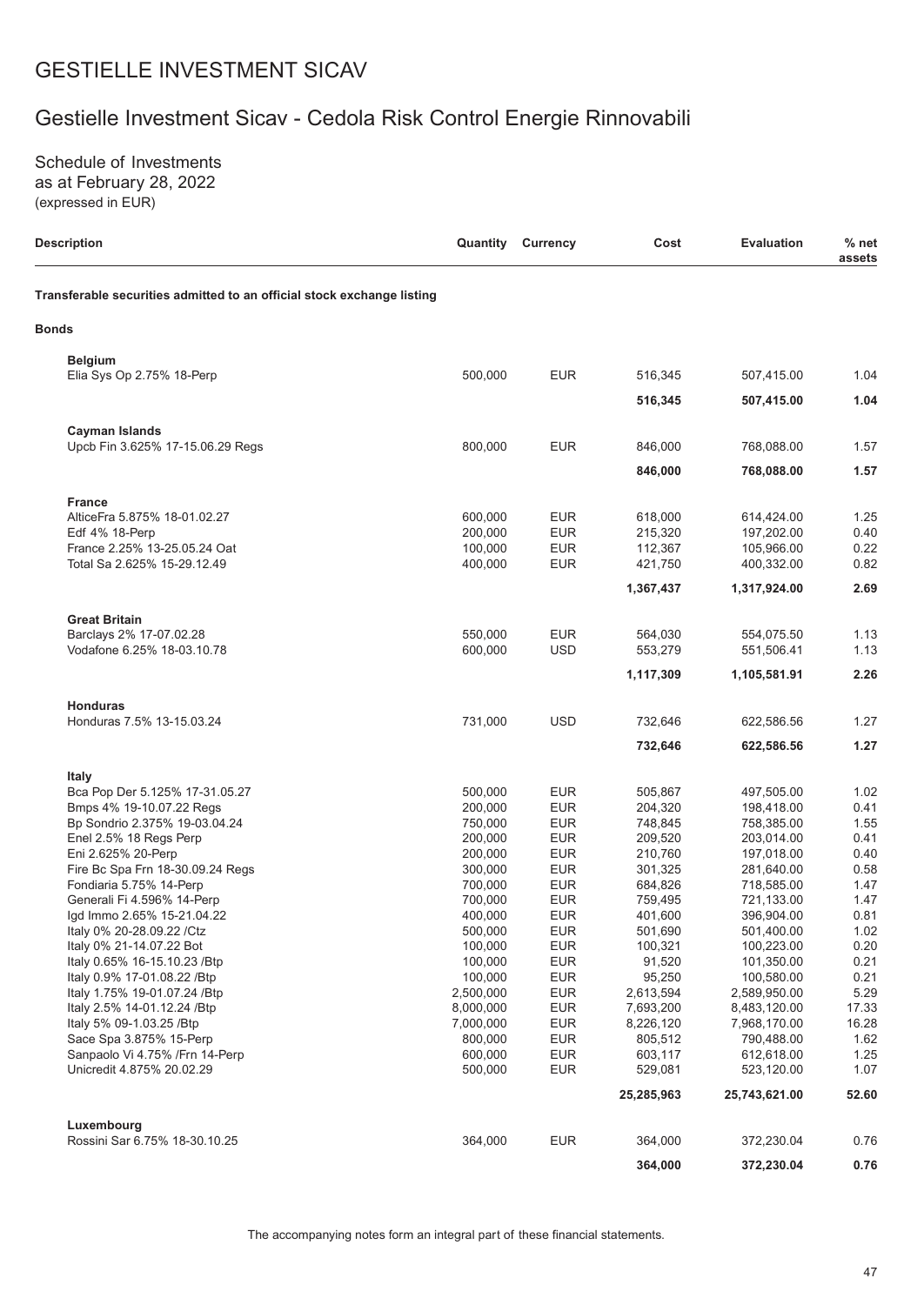# Gestielle Investment Sicav - Cedola Risk Control Energie Rinnovabili

Schedule of Investments (continued) as at February 28, 2022 (expressed in EUR)

 $\overline{\phantom{0}}$ 

| Description                                                                    | Quantity  | <b>Currency</b> | Cost       | <b>Evaluation</b> | $%$ net<br>assets |
|--------------------------------------------------------------------------------|-----------|-----------------|------------|-------------------|-------------------|
| <b>Mexico</b>                                                                  |           |                 |            |                   |                   |
| Mexico 3% 15-06.03.45                                                          | 1,000,000 | <b>EUR</b>      | 1,127,250  | 899,210.00        | 1.84              |
| Mexico Cete 1.125% 20-17.01.30                                                 | 1,200,000 | <b>EUR</b>      | 1,186,980  | 1,063,116.00      | 2.17              |
|                                                                                |           |                 | 2,314,230  | 1,962,326.00      | 4.01              |
| <b>Morocco</b>                                                                 |           |                 |            |                   |                   |
| Morocco 1.50% 19-27.11.31                                                      | 300,000   | <b>EUR</b>      | 296,748    | 247,200.00        | 0.50              |
|                                                                                |           |                 | 296,748    | 247,200.00        | 0.50              |
| <b>Netherlands</b>                                                             |           |                 |            |                   |                   |
| Achmea By 4.25% 15-Perp                                                        | 500,000   | <b>EUR</b>      | 539,642    | 518,900.00        | 1.06              |
| Asr 5% 14-Perp                                                                 | 500,000   | <b>EUR</b>      | 575,175    | 531,365.00        | 1.09              |
| Telefonica 2.625% 17-Perp Regs                                                 | 400,000   | <b>EUR</b>      | 375,800    | 401,940.00        | 0.82              |
| Upc Hold 3.875% 17-15.06.29 Regs                                               | 700,000   | <b>EUR</b>      | 678,125    | 672,805.00        | 1.37              |
| Vw Intl Fin 18-Perp                                                            | 900,000   | <b>EUR</b>      | 904,500    | 914,400.00        | 1.87              |
| Vw Intl Fin 4.625% 14-Perp                                                     | 300,000   | <b>EUR</b>      | 331,260    | 316,626.00        | 0.65              |
|                                                                                |           |                 | 3,404,502  | 3,356,036.00      | 6.86              |
| <b>South Africa</b>                                                            |           |                 |            |                   |                   |
| South Afr 5.875% 16.09.25                                                      | 400,000   | <b>USD</b>      | 372,268    | 379,341.17        | 0.77              |
|                                                                                |           |                 | 372,268    | 379,341.17        | 0.77              |
| Spain                                                                          |           |                 |            |                   |                   |
| Banco Bilba 2.575% 19-22.02.29                                                 | 1,000,000 | <b>EUR</b>      | 1,027,600  | 1,016,450.00      | 2.08              |
| Bco Sab 1.75% 19-10.05.24 Regs                                                 | 200,000   | <b>EUR</b>      | 207,560    | 201,326.00        | 0.41              |
| Bco Sab 5.375% 18-12.12.28                                                     | 500,000   | <b>EUR</b>      | 503,250    | 520,150.00        | 1.06              |
| Grifols 3.2% 17-01.05.25                                                       | 400,000   | <b>EUR</b>      | 403,500    | 386,084.00        | 0.79              |
|                                                                                |           |                 | 2,141,910  | 2,124,010.00      | 4.34              |
| <b>Sweden</b>                                                                  |           |                 |            |                   |                   |
| In Justit 3.125% 15.07.24 Regs                                                 | 400,000   | <b>EUR</b>      | 392,566    | 393,576.00        | 0.80              |
| Telia 3% 17-04.04.78 Regs                                                      | 500,000   | <b>EUR</b>      | 524,550    | 506,760.00        | 1.04              |
|                                                                                |           |                 | 917,116    | 900,336.00        | 1.84              |
| <b>United States of America</b>                                                |           |                 |            |                   |                   |
| Usa 2.5% 14-15.05.24 /Tbo                                                      | 3,300,000 | <b>USD</b>      | 2,938,774  | 2,999,549.28      | 6.13              |
| Usa 2.5% 18-31.01.25 / Tbo                                                     | 3,600,000 | <b>USD</b>      | 3,327,420  | 3,284,505.23      | 6.71              |
|                                                                                |           |                 | 6,266,194  | 6,284,054.51      | 12.84             |
| Total - Bonds                                                                  |           |                 | 45,942,668 | 45,690,750.19     | 93.35             |
| Total - Transferable securities admitted to an official stock exchange listing |           |                 | 45,942,668 | 45,690,750.19     | 93.35             |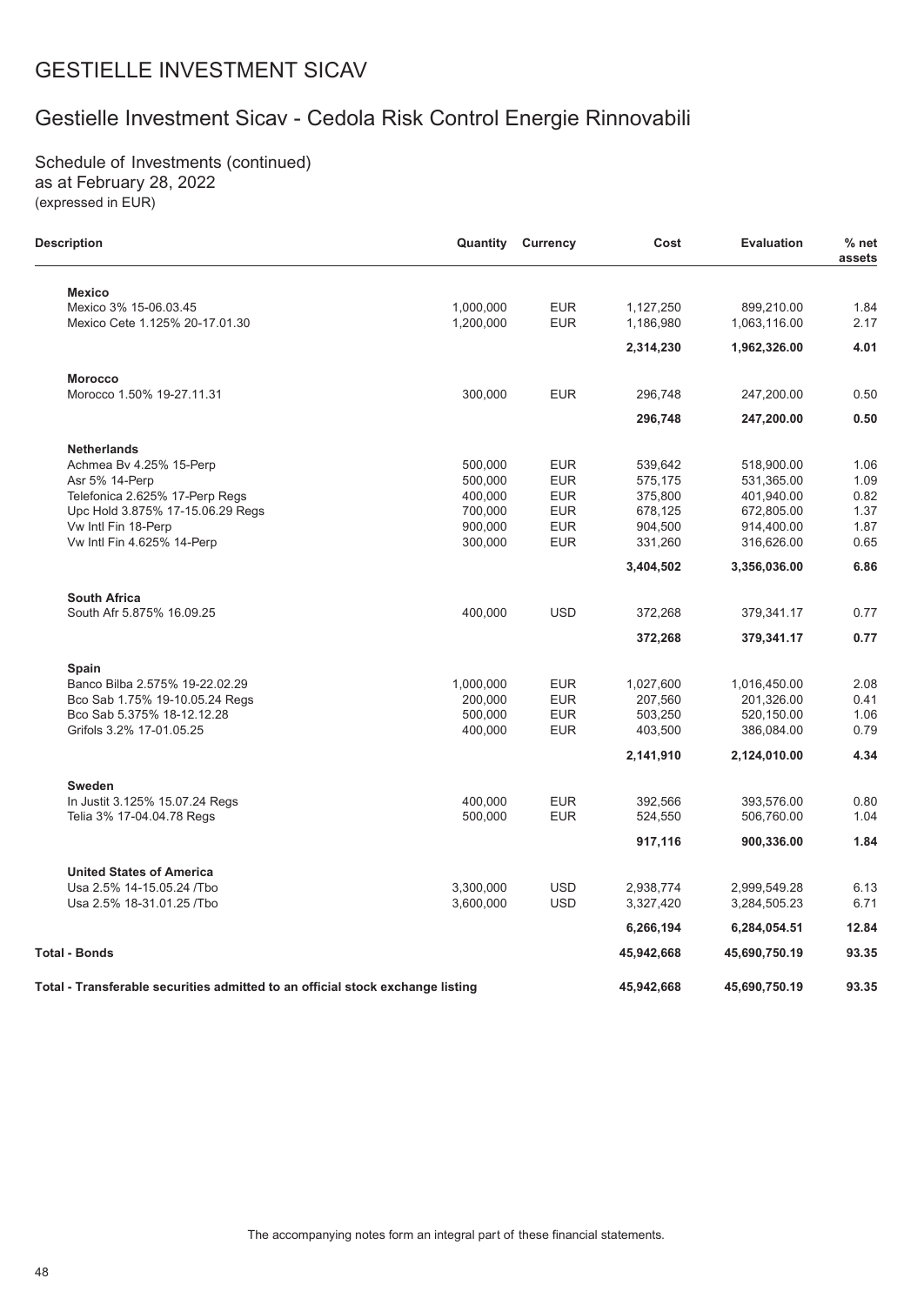# Gestielle Investment Sicav - Cedola Risk Control Energie Rinnovabili

Schedule of Investments (continued) as at February 28, 2022 (expressed in EUR)

| <b>Description</b>                                                   | Quantity | <b>Currency</b> | Cost               | <b>Evaluation</b>        | $%$ net<br>assets |
|----------------------------------------------------------------------|----------|-----------------|--------------------|--------------------------|-------------------|
| Transferable securities dealt in on another regulated market         |          |                 |                    |                          |                   |
| <b>Bonds</b>                                                         |          |                 |                    |                          |                   |
| Italy<br>Banco Bpm 4.375% 17-21.09.27                                | 500.000  | <b>EUR</b>      | 500,400            | 503,425.00               | 1.03              |
| <b>Total - Bonds</b>                                                 |          |                 | 500,400<br>500,400 | 503,425.00<br>503,425.00 | 1.03<br>1.03      |
| Total - Transferable securities dealt in on another regulated market |          |                 | 500,400            | 503,425.00               | 1.03              |
| <b>TOTAL INVESTMENT PORTFOLIO</b>                                    |          |                 | 46,443,068         | 46,194,175.19            | 94.38             |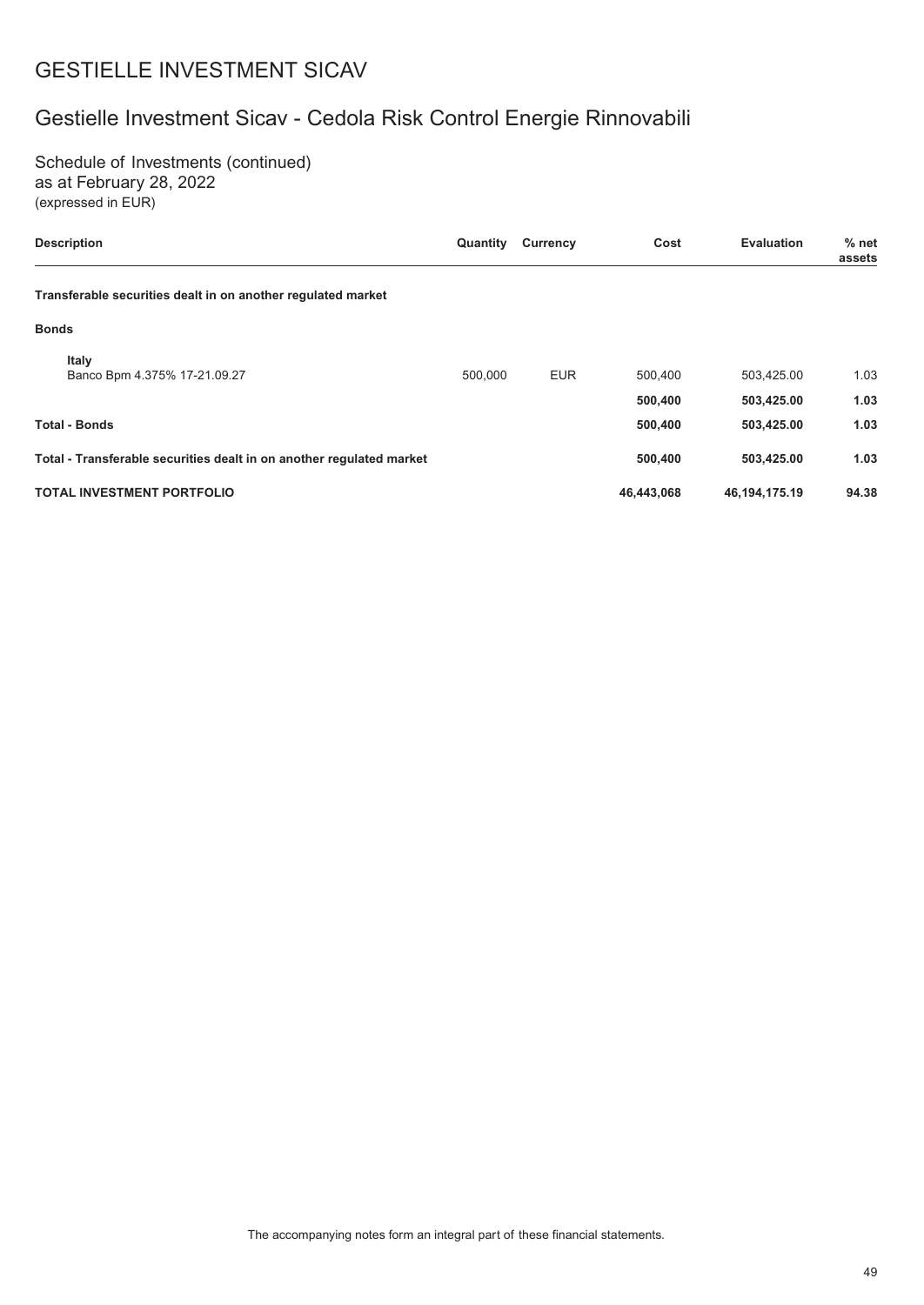# Gestielle Investment Sicav - Cedola Risk Control Global Science for Life

Schedule of Investments as at February 28, 2022 (expressed in EUR)

| <b>Description</b>                                                     | Quantity | <b>Currency</b> | Cost      | <b>Evaluation</b> | $%$ net<br>assets |
|------------------------------------------------------------------------|----------|-----------------|-----------|-------------------|-------------------|
| Transferable securities admitted to an official stock exchange listing |          |                 |           |                   |                   |
| <b>Bonds</b>                                                           |          |                 |           |                   |                   |
| <b>Belgium</b>                                                         |          |                 |           |                   |                   |
| Elia Sys Op 2.75% 18-Perp                                              | 100,000  | <b>EUR</b>      | 105,410   | 101,483.00        | 1.91              |
|                                                                        |          |                 | 105,410   | 101,483.00        | 1.91              |
| <b>Cayman Islands</b>                                                  |          |                 |           |                   |                   |
| Upcb Fin 3.625% 17-15.6.29 Regs                                        | 100,000  | <b>EUR</b>      | 103,121   | 96,011.00         | 1.81              |
|                                                                        |          |                 | 103,121   | 96,011.00         | 1.81              |
| <b>France</b>                                                          |          |                 |           |                   |                   |
| AlticeFra 5.875% 18-01.02.27                                           | 100,000  | <b>EUR</b>      | 103,000   | 102,404.00        | 1.93              |
| Total Sa 2.625% 15-29.12.49                                            | 100,000  | <b>EUR</b>      | 105,125   | 100,083.00        | 1.89              |
|                                                                        |          |                 | 208,125   | 202,487.00        | 3.82              |
| <b>Great Britain</b>                                                   |          |                 |           |                   |                   |
| Barclays 2% 17-07.02.28                                                | 100,000  | <b>EUR</b>      | 102,610   | 100,741.00        | 1.90              |
|                                                                        |          |                 | 102,610   | 100,741.00        | 1.90              |
| <b>Honduras</b>                                                        |          |                 |           |                   |                   |
| Honduras 7.5% 13-15.03.24                                              | 200,000  | <b>USD</b>      | 200,450   | 170,338.32        | 3.21              |
|                                                                        |          |                 | 200,450   | 170,338.32        | 3.21              |
| <b>Italy</b>                                                           |          |                 |           |                   |                   |
| Eni 2.625% 20-Perp                                                     | 200,000  | <b>EUR</b>      | 208,898   | 197,018.00        | 3.71              |
| Fondiaria 5.75% 14-Perp                                                | 100,000  | <b>EUR</b>      | 98,560    | 102,655.00        | 1.94              |
| Generali Fi 4.596% 14-Perp                                             | 100,000  | <b>EUR</b>      | 109,312   | 103,019.00        | 1.94              |
| Italy 0% 20-28.09.22 / Ctz                                             | 200,000  | <b>EUR</b>      | 200,676   | 200,560.00        | 3.78              |
| Italy 1.45% 17-15.11.24 / Btp                                          | 300,000  | <b>EUR</b>      | 288,144   | 309,135.00        | 5.83              |
| Italy 1.75% 19-01.07.24 / Btp                                          | 450,000  | <b>EUR</b>      | 470,282   | 466,191.00        | 8.79              |
| Italy 2.5% 14-01.12.24 /Btp                                            | 100,000  | <b>EUR</b>      | 101,810   | 106,039.00        | 2.00              |
| Italy 2.5% 18-15.11.25 /Btp                                            | 500,000  | <b>EUR</b>      | 512,332   | 535,605.00        | 10.09             |
| Italy 3.75% 14-01.09.24 Btp                                            | 100,000  | <b>EUR</b>      | 108,260   | 108,834.00        | 2.05              |
| Italy 5% 09-1.03.25 /Btp                                               | 250,000  | <b>EUR</b>      | 292,484   | 284,577.50        | 5.36              |
| Sace Spa 3.875% 15-Perp                                                | 100,000  | <b>EUR</b>      | 99,750    | 98,811.00         | 1.86              |
| Sanpaolo Vi 4.75% / Frn 14-Perp                                        | 100,000  | <b>EUR</b>      | 100,614   | 102,103.00        | 1.92              |
|                                                                        |          |                 | 2,591,122 | 2,614,547.50      | 49.27             |
| <b>Mexico</b>                                                          |          |                 |           |                   |                   |
| Mexico Cete 1.125% 20-17.01.30                                         | 150,000  | <b>EUR</b>      | 148,373   | 132,889.50        | 2.50              |
|                                                                        |          |                 | 148,373   | 132,889.50        | 2.50              |
| <b>Netherlands</b>                                                     |          |                 |           |                   |                   |
| Achmea Bv 4.25% 15-Perp                                                | 100,000  | <b>EUR</b>      | 106,437   | 103,780.00        | 1.95              |
| Upc Hold 3.875% 17-15.06.29 Regs                                       | 100,000  | <b>EUR</b>      | 103,400   | 96,115.00         | 1.81              |
| Vw Intl Fin 3.50% 20-Perp                                              | 100,000  | <b>EUR</b>      | 107,990   | 101,729.00        | 1.92              |
| Vw Intl Fin 4.625% 14-Perp                                             | 100,000  | <b>EUR</b>      | 110,420   | 105,542.00        | 1.99              |
|                                                                        |          |                 | 428,247   | 407,166.00        | 7.67              |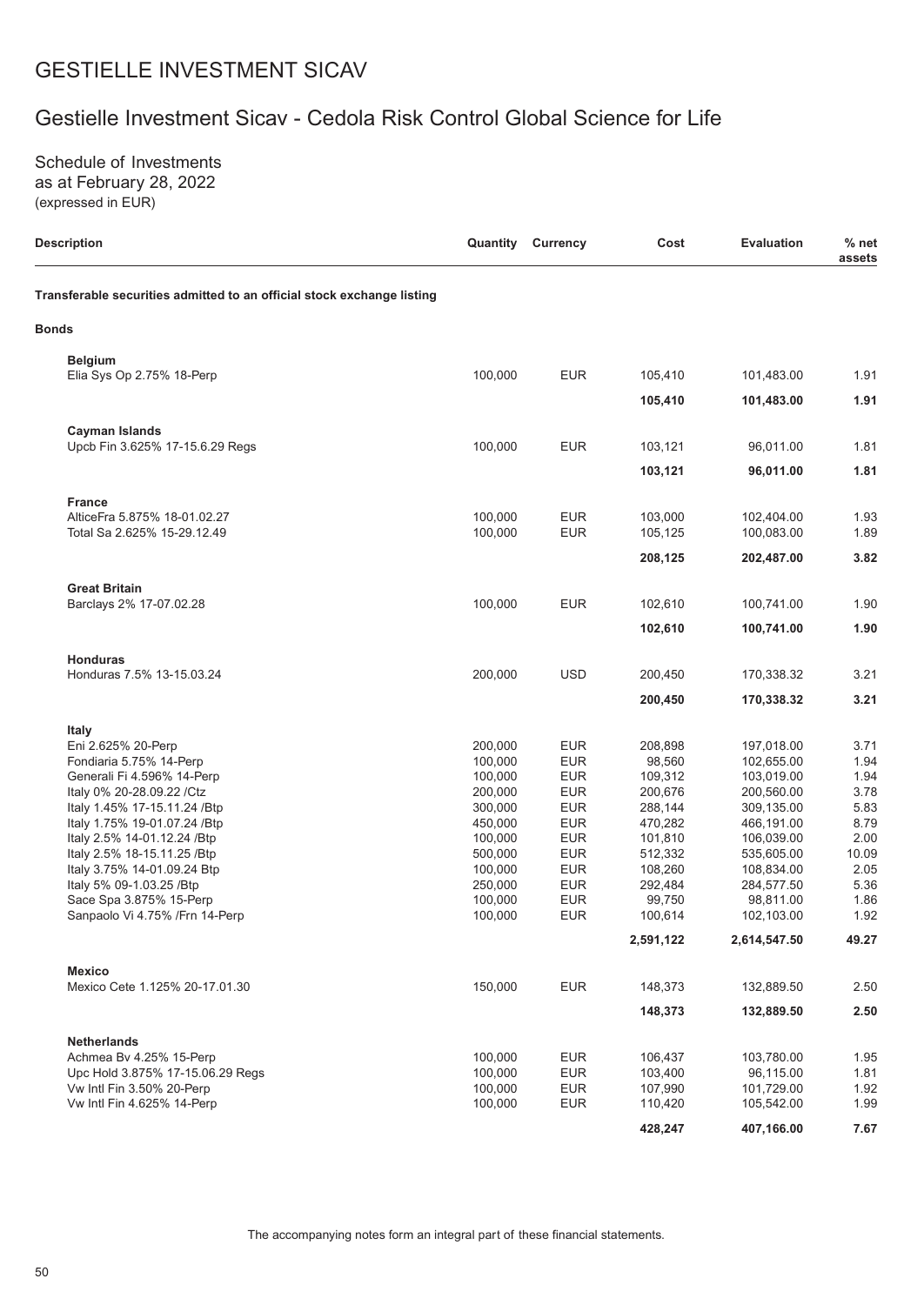# Gestielle Investment Sicav - Cedola Risk Control Global Science for Life

Schedule of Investments (continued) as at February 28, 2022 (expressed in EUR)

| <b>Description</b>                                                             | Quantity  | Currency   | Cost      | <b>Evaluation</b> | $%$ net<br>assets |
|--------------------------------------------------------------------------------|-----------|------------|-----------|-------------------|-------------------|
| Spain                                                                          |           |            |           |                   |                   |
| Banco Bilba 2.575% 19-22.02.29                                                 | 100,000   | <b>EUR</b> | 102,760   | 101,645.00        | 1.92              |
|                                                                                |           |            | 102,760   | 101,645.00        | 1.92              |
| <b>Sweden</b>                                                                  |           |            |           |                   |                   |
| In Justit 3.125% 15.07.24 Regs                                                 | 100,000   | <b>EUR</b> | 95,850    | 98,394.00         | 1.85              |
|                                                                                |           |            | 95,850    | 98,394.00         | 1.85              |
| <b>United States of America</b>                                                |           |            |           |                   |                   |
| Usa 2.5% 14-15.05.24 /Tbo                                                      | 1,050,000 | <b>USD</b> | 924.517   | 954.402.05        | 17.98             |
| Usa 2.5% 18-31.01.25 / Tbo                                                     | 300,000   | <b>USD</b> | 277,454   | 273,708.77        | 5.16              |
|                                                                                |           |            | 1,201,971 | 1,228,110.82      | 23.14             |
| Total - Bonds                                                                  |           |            | 5,288,039 | 5,253,813.14      | 99.00             |
| Total - Transferable securities admitted to an official stock exchange listing |           |            | 5,288,039 | 5,253,813.14      | 99.00             |
| <b>TOTAL INVESTMENT PORTFOLIO</b>                                              |           |            | 5,288,039 | 5,253,813.14      | 99.00             |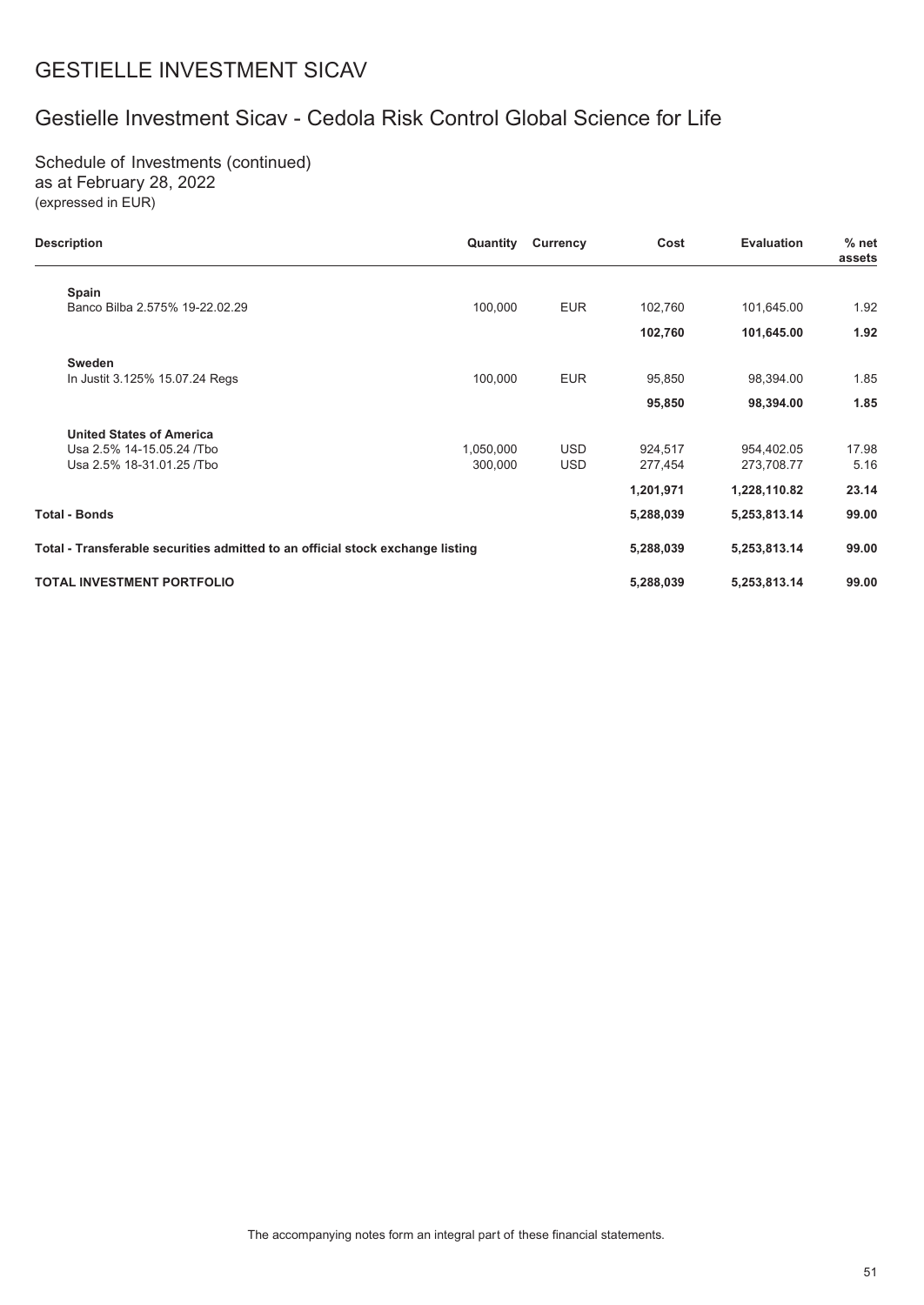# Gestielle Investment Sicav - Cedola Risk Control Longevity

Schedule of Investments as at February 28, 2022 (expressed in EUR)

| <b>Description</b>                                                     | Quantity           | <b>Currency</b>          | Cost               | <b>Evaluation</b>        | $%$ net<br>assets |
|------------------------------------------------------------------------|--------------------|--------------------------|--------------------|--------------------------|-------------------|
| Transferable securities admitted to an official stock exchange listing |                    |                          |                    |                          |                   |
| <b>Bonds</b>                                                           |                    |                          |                    |                          |                   |
| <b>Belgium</b><br>Elia Sys Op 2.75% 18-Perp                            | 300,000            | <b>EUR</b>               | 316,436            | 304,449.00               | 0.93              |
|                                                                        |                    |                          |                    |                          |                   |
|                                                                        |                    |                          | 316,436            | 304,449.00               | 0.93              |
| <b>Cayman Islands</b>                                                  | 500,000            | <b>EUR</b>               |                    | 480,055.00               | 1.46              |
| Upcb Fin 3.625% 17-15.06.29 Regs                                       |                    |                          | 528,750            |                          |                   |
|                                                                        |                    |                          | 528,750            | 480,055.00               | 1.46              |
| <b>France</b>                                                          |                    |                          |                    |                          |                   |
| AlticeFra 5.875% 18-01.02.27                                           | 500,000            | <b>EUR</b>               | 545,170            | 512,020.00               | 1.56              |
| Edf 4% 18-Perp                                                         | 100,000            | <b>EUR</b>               | 109,746            | 98,601.00<br>98,137.00   | 0.30              |
| La Poste Sa 3.125% 18-Perp<br>Orange 5% 14-Perp                        | 100,000<br>400,000 | <b>EUR</b><br><b>EUR</b> | 105,250<br>482,708 | 443,440.00               | 0.30<br>1.35      |
| Total Sa 2.625% 15-29.12.49                                            | 300,000            | <b>EUR</b>               | 317,730            | 300,249.00               | 0.91              |
|                                                                        |                    |                          | 1,560,604          | 1,452,447.00             | 4.42              |
|                                                                        |                    |                          |                    |                          |                   |
| Germany<br>Gruenenthal 3.625% 21-15.11.26                              | 200,000            | <b>EUR</b>               | 204,020            | 194,124.00               | 0.59              |
|                                                                        |                    |                          | 204,020            | 194,124.00               | 0.59              |
|                                                                        |                    |                          |                    |                          |                   |
| <b>Great Britain</b><br>Ngg Finance 1.625% 19-05.12.79                 | 200,000            | <b>EUR</b>               | 199,890            | 195,312.00               | 0.59              |
|                                                                        |                    |                          | 199,890            | 195,312.00               | 0.59              |
|                                                                        |                    |                          |                    |                          |                   |
| <b>Honduras</b><br>Honduras 7.5% 13-15.03.24                           | 200,000            | <b>USD</b>               | 200,450            | 170,338.32               | 0.52              |
|                                                                        |                    |                          | 200,450            | 170,338.32               | 0.52              |
|                                                                        |                    |                          |                    |                          |                   |
| <b>Italy</b><br>Bmps 4% 19-10.07.22 Regs                               | 200,000            | <b>EUR</b>               | 204,320            | 198,418.00               | 0.60              |
| Enel 3.5% 19-24.05.80                                                  | 300,000            | <b>EUR</b>               | 317,250            | 306,483.00               | 0.93              |
| Eni 2.625% 20-Perp                                                     | 300,000            | <b>EUR</b>               | 314,743            | 295,527.00               | 0.90              |
| Fire Bc Spa Frn 18-30.09.24 Regs                                       | 300,000            | <b>EUR</b>               | 304,875            | 281,640.00               | 0.86              |
| Fondiaria 5.75% 14-Perp                                                | 200,000            | <b>EUR</b>               | 201,500            | 205,310.00               | 0.62              |
| Generali Fi 4.596% 14-Perp                                             | 400,000            | <b>EUR</b>               | 428,639            | 412,076.00               | 1.25              |
| Italy 0.95% 18-01.03.23 / Btp                                          | 100,000            | <b>EUR</b>               | 102,822            | 101,432.00               | 0.31              |
| Italy 1.5% 15-01.06.25 /Btp                                            | 2,000,000          | <b>EUR</b>               | 2,059,752          | 2,068,460.00             | 6.30              |
| Italy 1.75% 19-01.07.24 / Btp                                          | 1,200,000          | <b>EUR</b>               | 1,254,600          | 1,243,176.00             | 3.79              |
| Italy 1.85% 17-15.05.24 / Btp                                          | 100,000            | <b>EUR</b>               | 106,951            | 103,865.00               | 0.32              |
| Italy 2.1% 19-15.07.26 / Btp                                           | 1,500,000          | <b>EUR</b>               | 1,605,255          | 1,588,005.00             | 4.84              |
| Italy 2.5% 18-15.11.25 / Btp                                           | 3,500,000          | <b>EUR</b>               | 3,733,005          | 3,749,235.00             | 11.42             |
| Italy 5% 09-01.03.25 Btp<br>Sace Spa 3.875% 15-Perp                    | 500,000<br>600,000 | <b>EUR</b><br><b>EUR</b> | 598,430<br>615,740 | 569,155.00<br>592,866.00 | 1.73<br>1.81      |
|                                                                        | 400,000            | <b>EUR</b>               | 415,743            | 408,412.00               | 1.24              |
| Sanpaolo Vi 4.75% / Frn 14-Perp<br>Unicredit 4.875% 20.02.29           | 200,000            | <b>EUR</b>               | 221,780            | 209,248.00               | 0.64              |
|                                                                        |                    |                          | 12,485,405         | 12,333,308.00            | 37.56             |
| Luxembourg                                                             |                    |                          |                    |                          |                   |
| Aroundtown 1.625% 21-Perp                                              | 200,000            | <b>EUR</b>               | 196,400            | 171,816.00               | 0.52              |
|                                                                        |                    |                          |                    |                          |                   |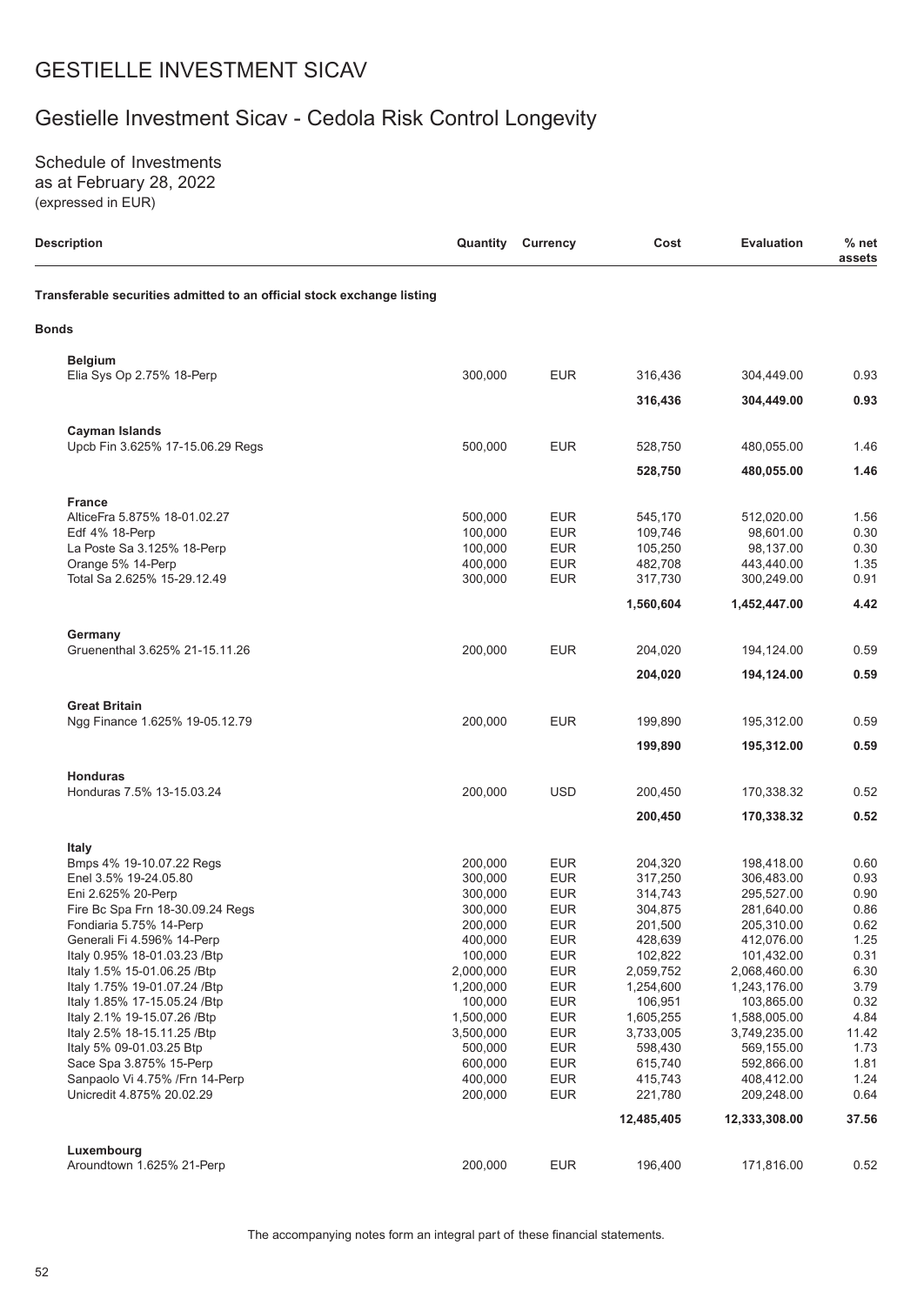# Gestielle Investment Sicav - Cedola Risk Control Longevity

Schedule of Investments (continued) as at February 28, 2022 (expressed in EUR)

| <b>Description</b>                                                             | Quantity  | <b>Currency</b> | Cost       | <b>Evaluation</b> | $%$ net<br>assets |
|--------------------------------------------------------------------------------|-----------|-----------------|------------|-------------------|-------------------|
| Gr City Pr 1.50% 20-Perp                                                       | 200,000   | <b>EUR</b>      | 198,200    | 176.088.00        | 0.54              |
| Rossini Sar 6.75% 18-30.10.25                                                  | 400,000   | <b>EUR</b>      | 431,584    | 409,044.00        | 1.25              |
|                                                                                |           |                 | 826,184    | 756,948.00        | 2.31              |
| <b>Mexico</b>                                                                  |           |                 |            |                   |                   |
| Mexico 3% 15-06.03.45                                                          | 300,000   | <b>EUR</b>      | 338,175    | 269,763.00        | 0.82              |
| Mexico Cete 1.125% 20-17.01.30                                                 | 350,000   | <b>EUR</b>      | 346,203    | 310,075.50        | 0.95              |
|                                                                                |           |                 | 684,378    | 579,838.50        | 1.77              |
| <b>Morocco</b>                                                                 |           |                 |            |                   |                   |
| Morocco 1.50% 19-27.11.31                                                      | 220,000   | <b>EUR</b>      | 217,615    | 181,280.00        | 0.55              |
|                                                                                |           |                 | 217,615    | 181,280.00        | 0.55              |
| <b>Netherlands</b>                                                             |           |                 |            |                   |                   |
| Achmea Bv 4.25% 15-Perp                                                        | 500,000   | <b>EUR</b>      | 547,310    | 518,900.00        | 1.58              |
| Asr 5% 14-Perp                                                                 | 300,000   | <b>EUR</b>      | 345,600    | 318,819.00        | 0.97              |
| Telefonica 2.625% 17-Perp Regs                                                 | 300,000   | <b>EUR</b>      | 307,740    | 301,455.00        | 0.92              |
| Upc Hold 3.875% 17-15.06.29 Regs                                               | 500,000   | <b>EUR</b>      | 523,345    | 480,575.00        | 1.46              |
| Vw Intl Fin 18-Perp                                                            | 700,000   | <b>EUR</b>      | 734,250    | 711,200.00        | 2.17              |
| Vw Intl Fin 3.50% 20-Perp                                                      | 300,000   | <b>EUR</b>      | 317.380    | 305,187.00        | 0.93              |
| Vw Intl Fin 4.625% 14-Perp                                                     | 400,000   | <b>EUR</b>      | 441,680    | 422,168.00        | 1.28              |
|                                                                                |           |                 | 3,217,305  | 3,058,304.00      | 9.31              |
| <b>South Africa</b>                                                            |           |                 |            |                   |                   |
| South Afr 5.875% 16.9.25                                                       | 400,000   | <b>USD</b>      | 371,432    | 379,341.17        | 1.16              |
|                                                                                |           |                 | 371,432    | 379,341.17        | 1.16              |
| <b>Spain</b>                                                                   |           |                 |            |                   |                   |
| Banco Bilba 2.575% 19-22.02.29                                                 | 500,000   | <b>EUR</b>      | 526,797    | 508,225.00        | 1.55              |
| Bco Sab 1.75% 19-10.05.24 Regs                                                 | 200,000   | <b>EUR</b>      | 207,560    | 201,326.00        | 0.61              |
| Bco Sab 5.375% 18-12.12.28                                                     | 200,000   | <b>EUR</b>      | 217,610    | 208,060.00        | 0.63              |
| Grifols 3.2% 17-01.05.25                                                       | 200,000   | <b>EUR</b>      | 207,400    | 193,042.00        | 0.59              |
| Ibercaja Bc 2.75% 20-23.07.30                                                  | 300,000   | <b>EUR</b>      | 297,375    | 287,799.00        | 0.88              |
|                                                                                |           |                 | 1,456,742  | 1,398,452.00      | 4.26              |
| Sweden                                                                         |           |                 |            |                   |                   |
| Telia 3% 17-04.04.78 Regs                                                      | 500,000   | <b>EUR</b>      | 524,898    | 506,760.00        | 1.54              |
|                                                                                |           |                 | 524,898    | 506,760.00        | 1.54              |
| Togo                                                                           |           |                 |            |                   |                   |
| Boad 5% 17-27.07.27 Regs                                                       | 200,000   | <b>USD</b>      | 192,072    | 184,528.13        | 0.56              |
|                                                                                |           |                 | 192,072    | 184,528.13        | 0.56              |
| <b>United States of America</b>                                                |           |                 |            |                   |                   |
| Usa 1.625% 16-15.05.26 /Tbo                                                    | 3,500,000 | <b>USD</b>      | 3,090,265  | 3,101,977.06      | 9.45              |
| Usa 2.5% 14-15.05.24 /Tbo                                                      | 5,000,000 | <b>USD</b>      | 4,595,357  | 4,544,771.63      | 13.84             |
| Usa 2.5% 18-31.01.25 / Tbo                                                     | 1,800,000 | <b>USD</b>      | 1,664,724  | 1,642,252.61      | 5.00              |
|                                                                                |           |                 | 9,350,346  | 9,289,001.30      | 28.29             |
| <b>Total - Bonds</b>                                                           |           |                 | 32,336,527 | 31,464,486.42     | 95.82             |
| Total - Transferable securities admitted to an official stock exchange listing |           |                 | 32,336,527 | 31,464,486.42     | 95.82             |
| TOTAL INVESTMENT PORTFOLIO                                                     |           |                 | 32,336,527 | 31,464,486.42     | 95.82             |
|                                                                                |           |                 |            |                   |                   |

The accompanying notes form an integral part of these financial statements.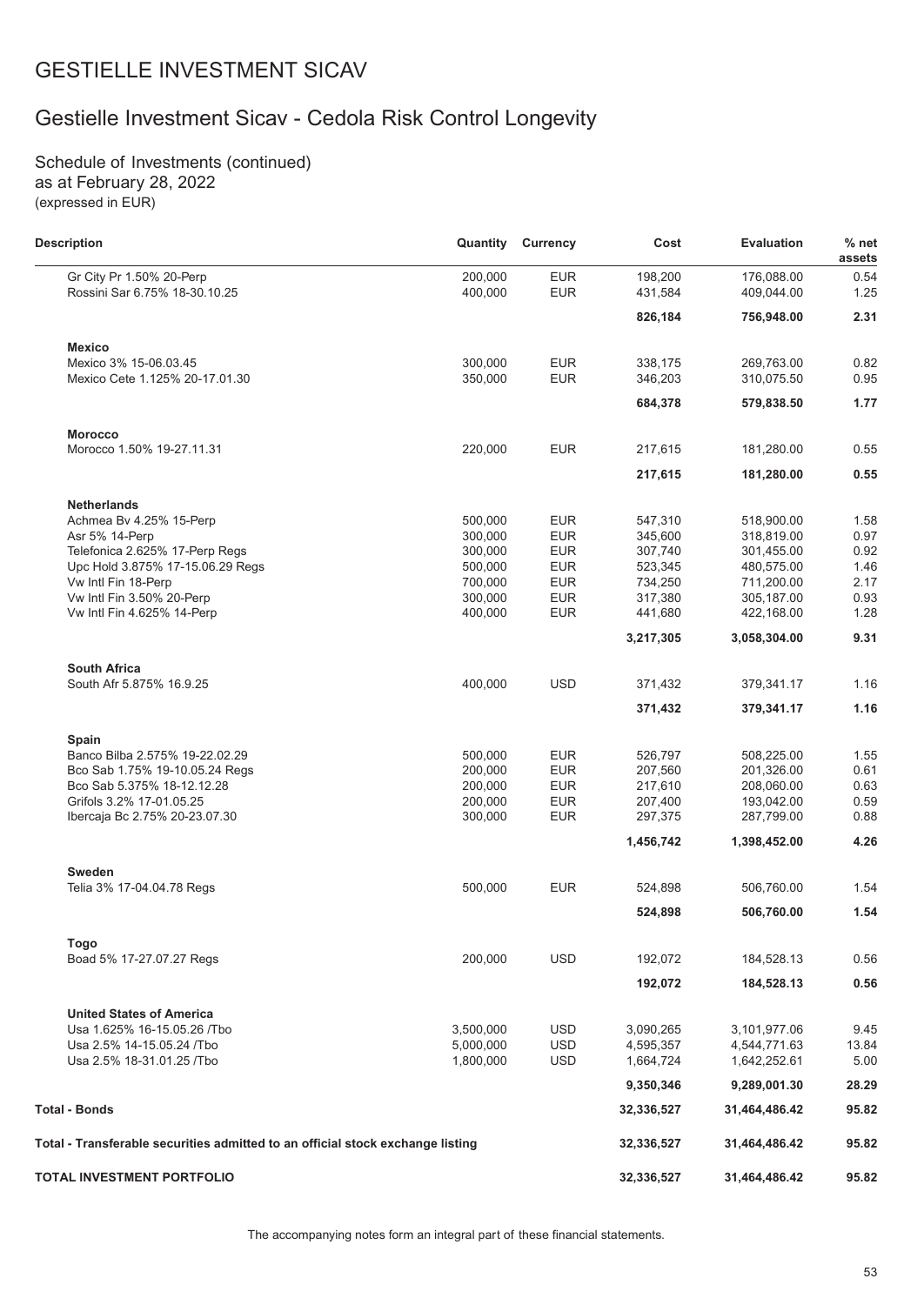## Notes to the Financial Statements

### **Note 1 – General**

GESTIELLE INVESTMENT SICAV (hereafter the ''SICAV'') is an open-ended investment company with variable capital, incorporated in the Grand Duchy of Luxembourg as a ''Société Anonyme'' on the basis of the amended law of August 10, 1915 on Commercial Companies (the ''law of 1915'') and qualifies as a ''Société d'Investissement à Capital Variable'' (''SICAV'') on the basis of Part I of the amended law of December 17, 2010 relating to Undertakings for Collective Investment in transferable securities.

The SICAV was incorporated in Luxembourg on April 7, 1998 for an unlimited period. The latest amendments to the Articles of Incorporation (the ''Articles'') were made on September 7, 2015. The Restated Articles of Incorporation of the SICAV have been registered with the ''Registre de Commerce et des Sociètès de Luxembourg''. The SICAV is registered with the ''Registre de Commerce et des Sociétés de Luxembourg'' under number B-63851.

The Articles of Incorporation of the SICAV may be consulted at the registered office and copies may be obtained upon payment of the Registrar's costs.

The capital of the SICAV is represented by Shares of no par value and shall at any time be equal to the total net assets of the SICAV. The minimum capital of the SICAV shall be EUR 1,250,000.00 at any time.

The objective of the SICAV is to provide investors with a variety of Sub-Funds investing in a wide range of securities or other eligible assets on a world-wide basis and featuring a diverse array of investment objectives, including capital growth and income, whilst retaining the administrative advantages of one single corporate entity.

As at February 28, 2022, 12 Sub-Funds are offered to investors:

- Gestielle Investment Sicav Quant 1
- Gestielle Investment Sicav Cedola Europlus
- Gestielle Investment Sicav Cedola Plus
- Gestielle Investment Sicav Cedola Risk Control
- Gestielle Investment Sicav Cedola Link Inflation
- Gestielle Investment Sicav Cedola Risk Control Megatrend
- Gestielle Investment Sicav Cedola Risk Control Health Care
- Gestielle Investment Sicav Cedola Risk Control Health Care II
- Gestielle Investment Sicav Cedola Risk Control Digital Revolution
- Gestielle Investment Sicav Cedola Risk Control Energie Rinnovabili
- Gestielle Investment Sicav Cedola Risk Control Global Science for Life
- Gestielle Investment Sicav Cedola Risk Control Longevity

The SICAV issues shares of two categories (R EUR and R2 EUR), all being capitalization shares except for:

- Gestielle Investment Sicav Cedola Europlus: R EUR (distribution shares for the first five years, capitalization shares from the sixth year)
- Gestielle Investment Sicav Cedola Plus: R EUR (distribution shares for the first five years, capitalization shares from the sixth year)
- Gestielle Investment Sicav Cedola Risk Control: R EUR and R2 EUR (distribution shares for the first six years, capitalization shares from the seventh year)
- Gestielle Investment Sicav Cedola Link Inflation: R EUR (distribution shares for the first five years, capitalization shares from the sixth year)
- Gestielle Investment Sicav Cedola Risk Control Megatrend: R EUR (distribution shares for the first six years, capitalization shares from the seventh year)
- Gestielle Investment Sicav Cedola Risk Control Health Care: R EUR (distribution shares for the first six years, capitalization shares from the seventh year)
- Gestielle Investment Sicav Cedola Risk Control Health Care II: R EUR (distribution shares for the first six years on a semi-annual basis, capitalization shares from the seventh year)
- Gestielle Investment Sicav Cedola Risk Control Digital Revolution: R EUR (distribution shares for the first six years on an annual basis, capitalization shares from the seventh year)
- Gestielle Investment Sicav Cedola Risk Control Energie Rinnovabili: R EUR (distribution shares for the first six years on an annual basis, capitalization shares from the seventh year)
- Gestielle Investment Sicav Cedola Risk Control Global Science for Life: R EUR (distribution shares for the first six years on an annual basis, capitalization shares from the seventh year)
- Gestielle Investment Sicav Cedola Risk Control Longevity: R EUR (distribution shares for the first six years on an annual basis, capitalization shares from the seventh year)

R EUR and R2 EUR share classes are offered to individuals and Institutionals in EUR.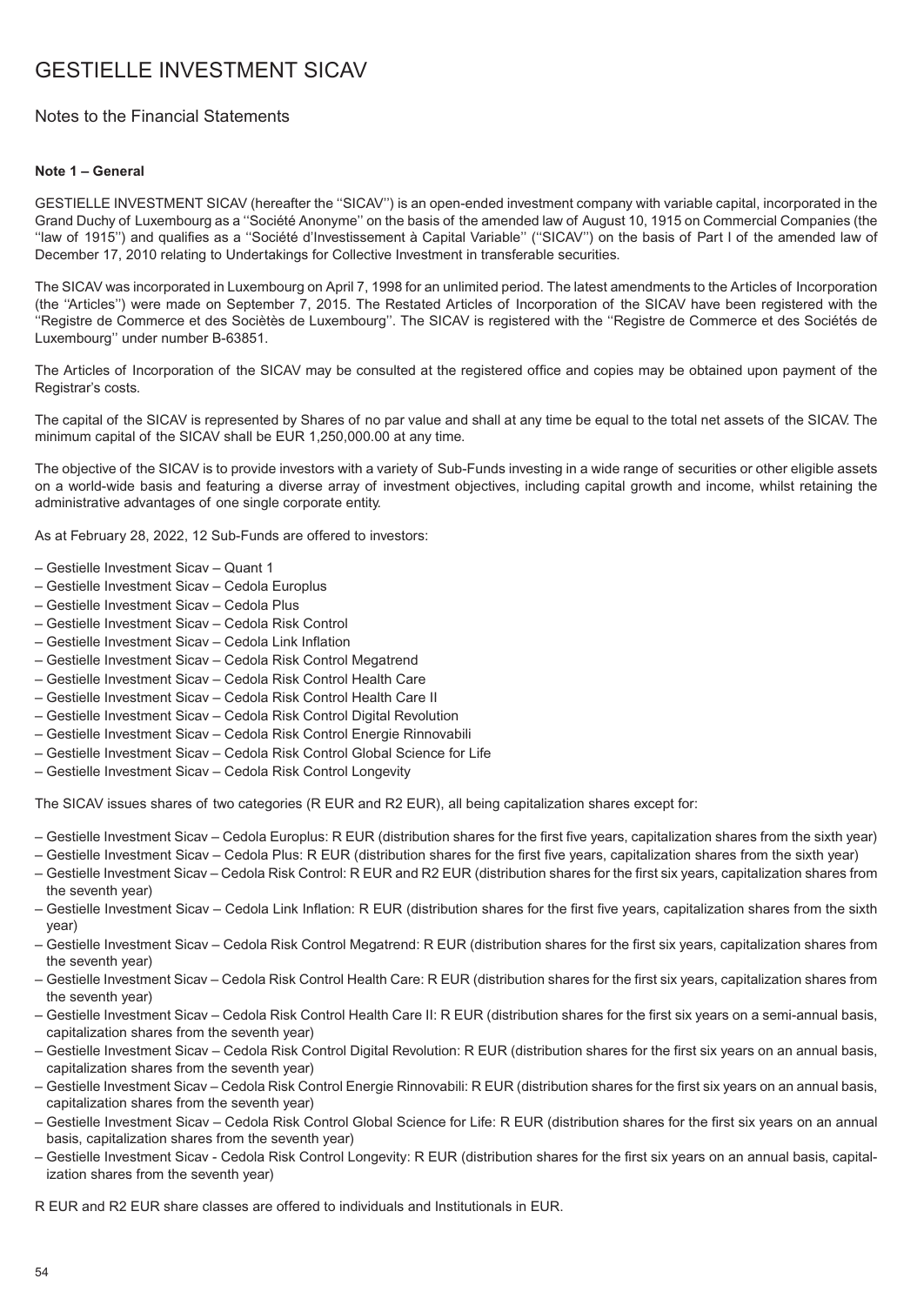## Notes to the Financial Statements (continued)

### **Note 2 – Significant Accounting Policies**

The financial statements have been prepared in accordance with generally accepted accounting principles and in accordance with laws and regulation in force in the Grand Duchy of Luxembourg applicable to undertakings for collective investment in transferable securities (''UCITS'').

a) Determination of the Net Asset Value

The Net Asset Value per Share is calculated for each Sub-Fund on each Valuation Day. If such a Valuation Day is not a Luxembourg bank business day (''Business Day''), the Net Asset Value per Share will be calculated on the next Business Day.

The Net Asset Value is expressed in the Reference Currency of the relevant Sub-Fund or Class as a per Share figure. It is determined as being the total value of the assets of a Sub-Fund less its liabilities, divided by the number of Shares outstanding for the relevant Sub-Fund or Class in the respective numbers of portfolio entitlements attributable to the Classes.

However the Board of Directors of the SICAV may determine, for each Sub-Fund, other currencies in which the Net Asset Value per Share may be expressed.

The basic accounting principles for determining the Net Asset Value of the Sub-Funds are set forth in the Articles of Incorporation, the material provisions of which provide as follows:

(i) The value of any cash on hand or on deposit, bills and demand notes and accounts receivable, prepaid expenses, cash dividends and interest declared or accrued as aforesaid and not yet received are deemed to be the full amount thereof, unless in any case the same is unlikely to be paid or received in full, in which case the value thereof is arrived at after making such discount as the Board of Directors of the SICAV or its delegate may consider appropriate in such case to reflect the true value thereof.

The value of any cash on deposit is alternatively also determined on the basis of a straight line interest accrual method.

(ii) The value of securities which are quoted or dealt in on any stock exchange is in respect of each security, the last available closing prices on the principal market on which such securities are traded, and where appropriate, the middle market price on the stock exchange which is normally the principle market for such security.

(iii) Securities dealt in on another regulated market are valued in a manner as near as possible to that described in the preceding paragraph.

(iv) In the event that any of the securities held in any portfolio on the relevant Valuation Day are not quoted or dealt in on a stock exchange or another regulated market or, for any of the securities, no price quotation is available, or if the price as determined pursuant to sub-paragraphs (ii) and/or (iii) is not, in the opinion of the Board of Directors of the SICAV or its delegate, representative of the fair market value of the relevant securities, the value of such securities is determined based on the reasonably foreseeable sales price determined prudently and in good faith.

(v) All other assets are valued at their respective fair values as determined in good faith by the Board of Directors of the SICAV or its delegate, in accordance with generally accepted valuation principles and procedures.

If since the last Valuation Day there has been a material change in the quotations on the markets on which a substantial portion of the investments of the SICAV attributable to a particular Sub-Fund is listed or dealt in, the Board of Directors of the SICAV may, in order to safeguard the interests of the Shareholders and the SICAV, cancel the first valuation and carry out a second valuation.

The Board of Directors of the SICAV, at its discretion, may permit some other method of evaluation to be used if it considers that such valuation better reflects the fair value of any asset.

b) Valuation of forward foreign exchange contracts

The net unrealised gain / loss resulting from outstanding forward foreign exchange contracts is determined on the basis of the forward rates applicable at the year-end.

### c) Valuation of futures and options

Futures and options are valued at their liquidating value based upon the settlement price on the exchange on which the particular future or option is traded. Provided that such a future or option could not be liquidated on the days as of which Net Asset Value is being determined due to the operation of daily limits or other rules of such exchange or otherwise, the settlement price on the first subsequent day on which such future or option could be liquidated is the basis for determining the liquidating value of such future or option for such day.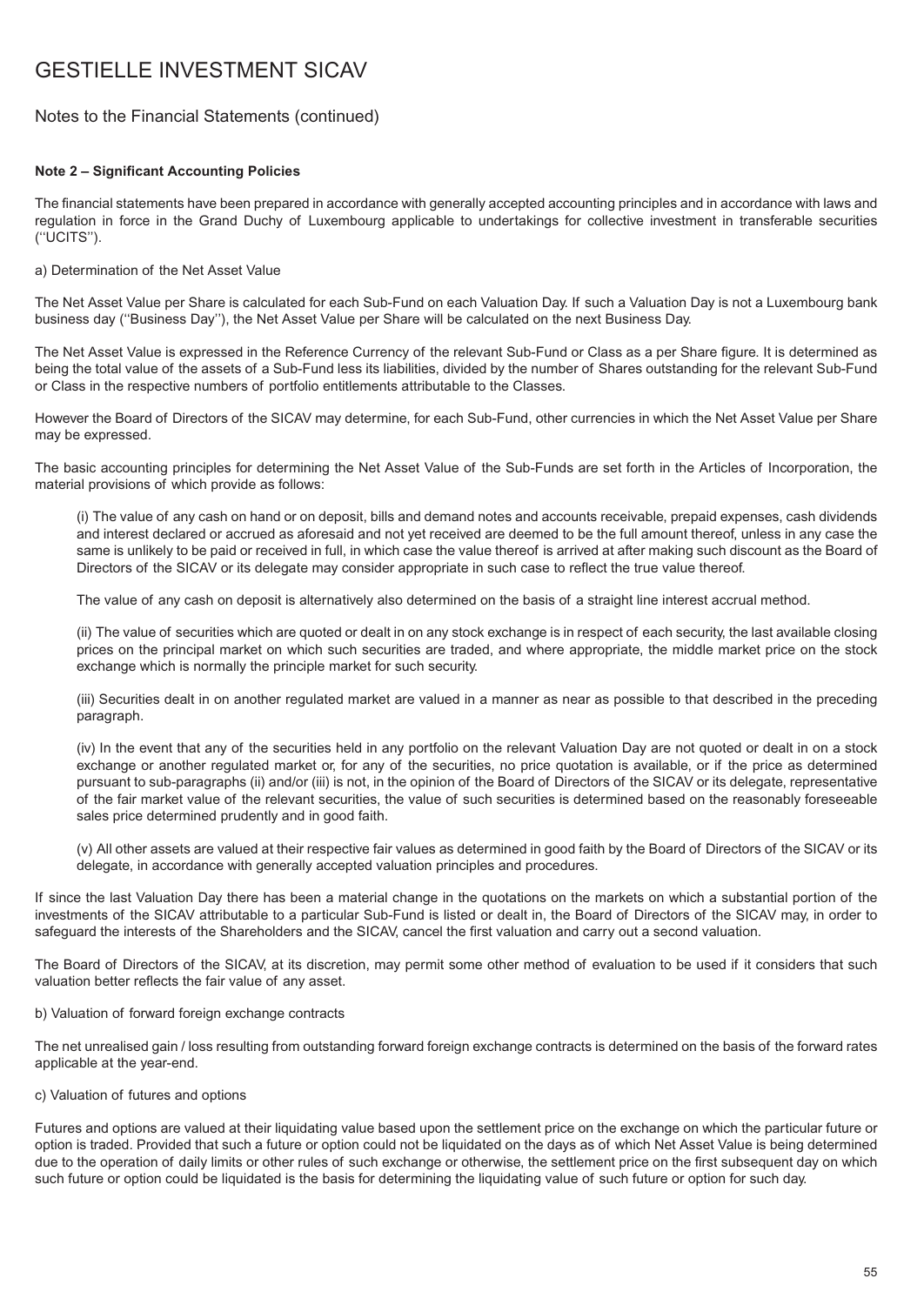## Notes to the Financial Statements (continued)

### **Note 2 – Significant Accounting Policies (continued)**

d) Valuation of swaps

The OTC swap transactions are valued based on mid prices as determined in good faith pursuant to procedures established by the Board of Directors of the SICAV or its delegates.

### e) Net realised gains / (losses) on sale of investments

The net realised gains / (losses) on the sale of investments are calculated on the basis of the average cost of the investments sold.

### f) Conversion of foreign currencies

Bank accounts, other net assets and the investments held denominated in currencies other than the reference currency of the different Sub-Funds are converted at the rate of exchange prevailing in Luxembourg on the valuation date. Income and expenses denominated in currencies other than the currency of the different Sub-Funds are converted at the rate of exchange prevailing in Luxembourg at transaction date. The cost of securities denominated in currencies other than the reference currency of the different Sub-Funds is converted at the rate of exchange prevailing in Luxembourg on the day of acquisition.

The following exchange rates were used for the conversion of foreign currencies as of February 28, 2022:

1 EUR = 1.547854 AUD 1 EUR = 1.424611 CAD 1 EUR = 1.030480 CHF 1 EUR = 7.438460 DKK 1 EUR = 0.837116 GBP 1 EUR = 8.776371 HKD 1 EUR = 129.364557 JPY 1 EUR = 9.877064 NOK 1 EUR = 1.659697 NZD 1 EUR = 4.698913 PLN 1 EUR = 10.601027 SEK 1 EUR = 1.123200 USD

g) Combined statements

The combined statements are expressed in EUR. The various items of the combined statement of net assets as at February 28, 2022 are equal to the sum of the corresponding items in the financial statements of each Sub-Fund.

### h) Dividend and interest income

Dividends are shown net of withholding tax deducted at source, and are recorded as income on the ex-dividend date. Interest income are composed by the interest on bonds accrued on a daily basis and shown net of withholding taxes deducted at source.

### i) Start-up Fee

On the first valuation day of the following Sub-Funds a start-up fee was charged to their shareholders as follows:

| Sub-fund                                                                 | Share class              | $\%$  | <b>Start date</b> |
|--------------------------------------------------------------------------|--------------------------|-------|-------------------|
| Gestielle Investment Sicav - Cedola Europlus                             | Class R EUR              | 4%    | 17/06/2013        |
| Gestielle Investment Sicay - Cedola Plus                                 | Class R EUR              | 4%    | 30/09/2013        |
|                                                                          | Class R EUR              | 3%    | 01/02/2017        |
| Gestielle Investment Sicav - Cedola Risk Control                         | Class R <sub>2</sub> EUR | 3%    | 13/03/2017        |
| Gestielle Investment Sicay - Cedola Link Inflation                       | Class R EUR              | 2.5%  | 24/04/2017        |
| Gestielle Investment Sicav - Cedola Risk Control Megatrend               | Class R EUR              | 3%    | 26/07/2017        |
| Gestielle Investment Sicav - Cedola Risk Control Health Care             | Class R EUR              | 3%    | 26/09/2017        |
| Gestielle Investment Sicay - Cedola Risk Control Health Care II          | Class R EUR              | 3%    | 15/01/2018        |
| Gestielle Investment Sicav - Cedola Risk Control Digital Revolution      | Class R EUR              | 3.25% | 28/05/2018        |
| Gestielle Investment Sicav - Cedola Risk Control Energie Rinnovabili     | Class R EUR              | 3.25% | 25/09/2018        |
| Gestielle Investment Sicay - Cedola Risk Control Global Science for Life | Class R EUR              | 3.25% | 21/12/2018        |
| Gestielle Investment Sicav - Cedola Risk Control Longevity               | Class R EUR              | 3.25% | 24/06/2019        |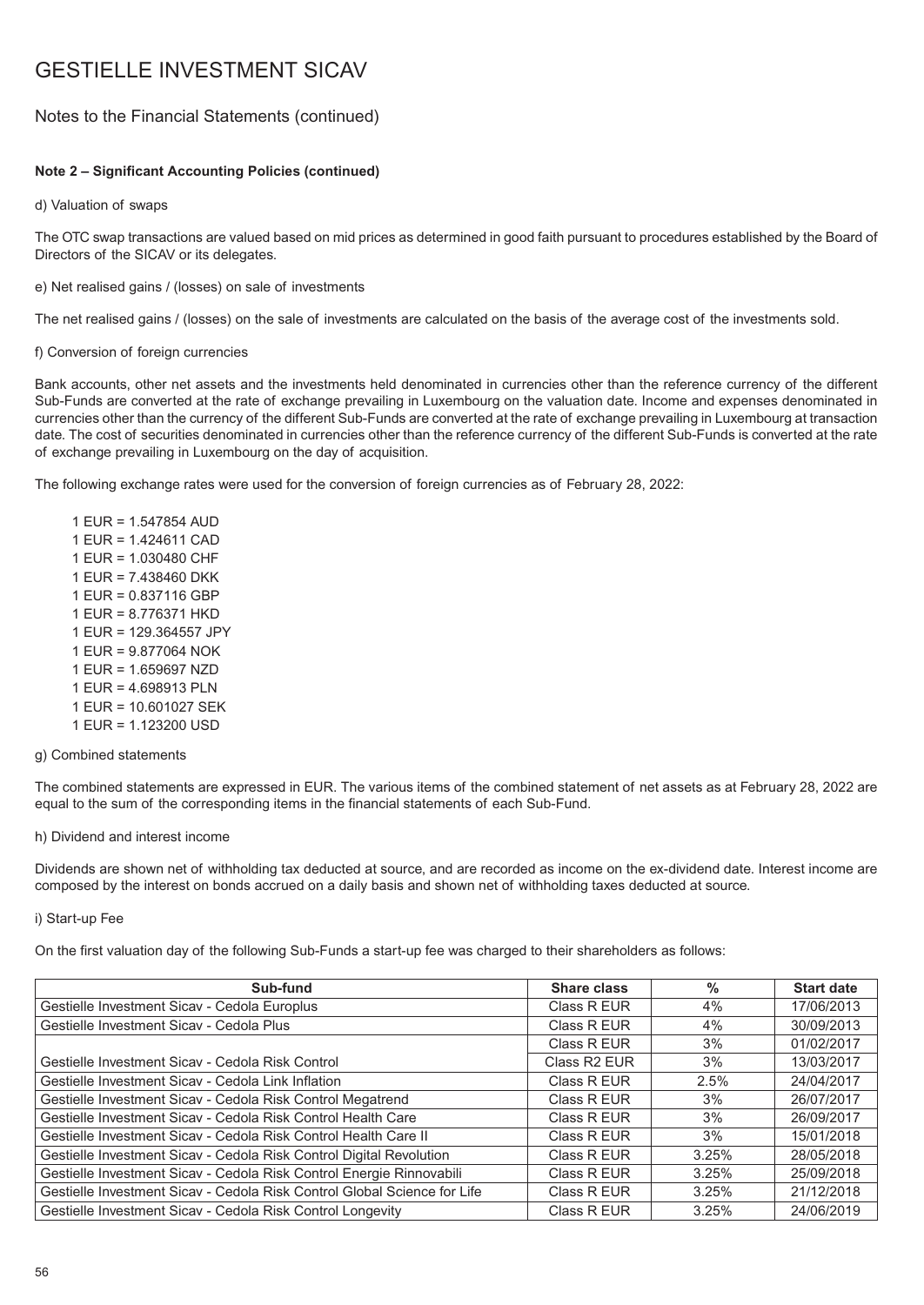## Notes to the Financial Statements (continued)

### **Note 2 – Significant Accounting Policies (continued)**

### i) Start-up Fee (continued)

The fee was calculated on the Initial Price multiplied by the number of shares outstanding on the first Valuation Day. This fee covers the activity of the sales intermediary and the Management Company which is mostly concentrated in the start-up phase due to the structure of the Sub-Fund for which requests for subscriptions received after the initial subscription year or after the extension of the initial subscription year are not considered.

Such fee has been capitalized and recorded as an asset in the Statement of Net Assets under the caption ''Start-up fees'': it is then amortised over a 5-year period. This asset was reduced during the year by the amortisation and by the redemption fees described in note 2 (j) to the annual accounts. The amortisation of the start-up fees is recorded in the Statement of Operations and Changes in Net Assets under the caption ''Amortisation of start-up fees''.

### j) Redemption fees

As described in the current prospectus, a redemption fee payable to the Sub-Funds will be applied at the following rates:

| Sub-fund                                           | <b>Share class</b> | <b>Redemption fee rate</b>                            |
|----------------------------------------------------|--------------------|-------------------------------------------------------|
| Gestielle Investment Sicav - Cedola Europlus       |                    | - 4.00% from 17/06/2013 to (and including) 17/06/2014 |
|                                                    |                    | - 3.20% from 18/06/2014 to (and including) 17/06/2015 |
|                                                    |                    | - 2.40% from 18/06/2015 to (and including) 17/06/2016 |
|                                                    |                    | - 1.60% from 18/06/2016 to (and including) 17/06/2017 |
|                                                    |                    | - 0.80% from 18/06/2017 to (and including) 17/06/2018 |
|                                                    | Class R EUR        | - zero from 18/06/2018                                |
| Gestielle Investment Sicay - Cedola Plus           |                    | - 4.00% from 30/09/2013 to (and including) 30/09/2014 |
|                                                    |                    | - 3.20% from 01/10/2014 to (and including) 30/09/2015 |
|                                                    |                    | - 2.40% from 01/10/2015 to (and including) 30/09/2016 |
|                                                    |                    | - 1.60% from 01/10/2016 to (and including) 30/09/2017 |
|                                                    |                    | - 0.80% from 01/10/2017 to (and including) 30/09/2018 |
|                                                    | Class R EUR        | - zero from 01/10/2018                                |
| Gestielle Investment Sicav - Cedola Risk Control   |                    | - 3.00% from 01/02/2017 to (and including) 01/02/2018 |
|                                                    |                    | - 2.40% from 02/02/2018 to (and including) 01/02/2019 |
|                                                    |                    | - 1.80% from 02/02/2019 to (and including) 01/02/2020 |
|                                                    |                    | - 1.20% from 02/02/2020 to (and including) 01/02/2021 |
|                                                    |                    | - 0.60% from 02/02/2021 to (and including) 01/02/2022 |
|                                                    | Class R EUR        | - zero from 02/02/2022                                |
|                                                    |                    | - 3.00% from 13/03/2017 to (and including) 13/03/2018 |
|                                                    |                    | - 2.40% from 14/03/2018 to (and including) 13/03/2019 |
|                                                    |                    | - 1.80% from 14/03/2019 to (and including) 13/03/2020 |
|                                                    |                    | - 1.20% from 14/03/2020 to (and including) 13/03/2021 |
|                                                    |                    | - 0.60% from 14/03/2021 to (and including) 13/03/2022 |
|                                                    | Class R2 EUR       | - zero from 14/03/2022                                |
| Gestielle Investment Sicav - Cedola Link Inflation |                    | - 2.50% from 24/04/2017 to (and including) 24/04/2018 |
|                                                    |                    | - 2.00% from 25/04/2018 to (and including) 24/04/2019 |
|                                                    |                    | - 1.50% from 25/04/2019 to (and including) 24/04/2020 |
|                                                    |                    | - 1.00% from 25/04/2020 to (and including) 24/04/2021 |
|                                                    |                    | - 0.50% from 25/04/2021 to (and including) 24/04/2022 |
|                                                    | Class R EUR        | - zero from 25/04/2022                                |
| Gestielle Investment Sicav - Cedola Risk Control   |                    | - 3.00% from 26/07/2017 to (and including) 26/07/2018 |
| Megatrend                                          |                    | - 2.40% from 27/07/2018 to (and including) 26/07/2019 |
|                                                    |                    | - 1.80% from 27/07/2019 to (and including) 26/07/2020 |
|                                                    |                    | - 1.20% from 27/07/2020 to (and including) 26/07/2021 |
|                                                    |                    | - 0.60% from 27/07/2021 to (and including) 26/07/2022 |
|                                                    | Class R EUR        | - zero from 27/07/2022                                |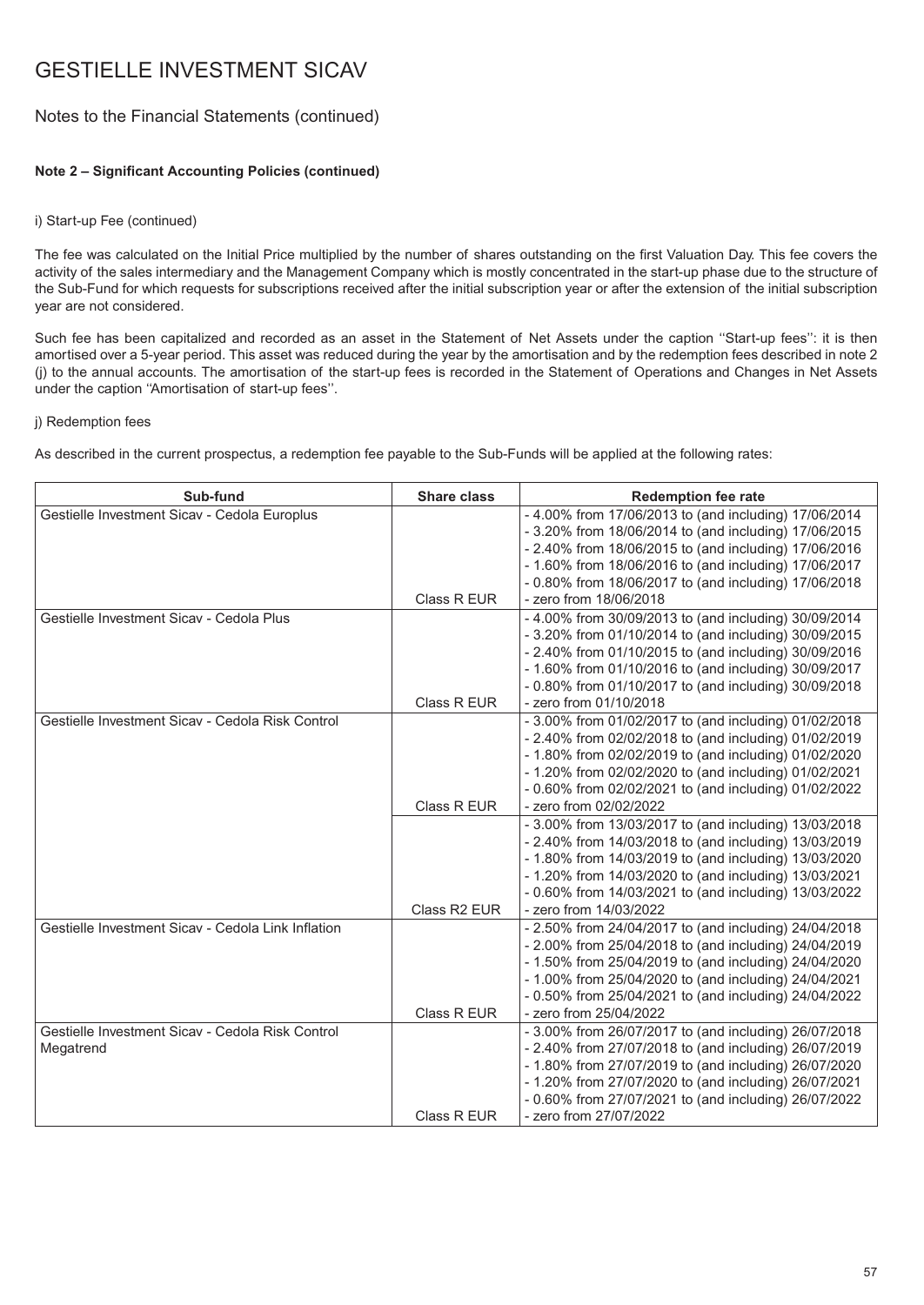## Notes to the Financial Statements (continued)

### **Note 2 – Significant Accounting Policies (continued)**

j) Redemption fees (continued)

| Sub-fund                                                 | <b>Share class</b> | <b>Redemption fee rate</b>                            |
|----------------------------------------------------------|--------------------|-------------------------------------------------------|
| Gestielle Investment Sicay - Cedola Risk Control Health  |                    | - 3.00% from 26/09/2017 to (and including) 26/09/2018 |
| Care                                                     |                    | - 2.40% from 27/09/2018 to (and including) 26/09/2019 |
|                                                          |                    | - 1.80% from 27/09/2019 to (and including) 26/09/2020 |
|                                                          |                    | - 1.20% from 27/09/2020 to (and including) 26/09/2021 |
|                                                          |                    | - 0.60% from 27/09/2021 to (and including) 26/09/2022 |
|                                                          | Class R EUR        | - zero from 27/09/2022                                |
| Gestielle Investment Sicav - Cedola Risk Control Health  |                    | - 3.00% from 15/01/2018 to (and including) 15/01/2019 |
| Care II                                                  |                    | - 2.40% from 16/01/2019 to (and including) 15/01/2020 |
|                                                          |                    | - 1.80% from 16/01/2020 to (and including) 15/01/2021 |
|                                                          |                    | - 1.20% from 16/01/2021 to (and including) 15/01/2022 |
|                                                          |                    | - 0.60% from 16/01/2022 to (and including) 15/01/2023 |
|                                                          | Class R EUR        | - zero from 16/01/2023                                |
| Gestielle Investment Sicav - Cedola Risk Control Digital |                    | - 3.25% from 28/05/2018 to (and including) 28/05/2019 |
| Revolution                                               |                    | - 2.60% from 29/05/2019 to (and including) 28/05/2020 |
|                                                          |                    | - 1.95% from 29/05/2020 to (and including) 28/05/2021 |
|                                                          |                    | - 1.30% from 29/05/2021 to (and including) 28/05/2022 |
|                                                          |                    | - 0.65% from 29/05/2022 to (and including) 28/05/2023 |
|                                                          | Class R EUR        | - zero from 29/05/2023                                |
| Gestielle Investment Sicay - Cedola Risk Control         |                    | - 3.25% from 25/09/2018 to (and including) 25/09/2019 |
| Energie Rinnovabili                                      |                    | - 2.60% from 26/09/2019 to (and including) 25/09/2020 |
|                                                          |                    | - 1.95% from 26/09/2020 to (and including) 25/09/2021 |
|                                                          |                    | - 1.30% from 26/09/2021 to (and including) 25/09/2022 |
|                                                          |                    | - 0.65% from 26/09/2022 to (and including) 25/09/2023 |
|                                                          | Class R EUR        | - zero from 26/09/2023                                |
| Gestielle Investment Sicay - Cedola Risk Control Global  |                    | - 3.25% from 21/12/2018 to (and including) 21/12/2019 |
| Science for Life                                         |                    | - 2.60% from 22/12/2019 to (and including) 21/12/2020 |
|                                                          |                    | - 1.95% from 22/12/2020 to (and including) 21/12/2021 |
|                                                          |                    | - 1.30% from 22/12/2021 to (and including) 21/12/2022 |
|                                                          |                    | - 0.65% from 22/12/2022 to (and including) 21/12/2023 |
|                                                          | Class R EUR        | - zero from 22/12/2023                                |
| Gestielle Investment Sicay - Cedola Risk Control Global  |                    | - 3.25% from 24/06/2019 to (and including) 23/06/2020 |
| Longevity                                                |                    | - 2.60% from 24/06/2020 to (and including) 23/06/2021 |
|                                                          |                    | - 1.95% from 24/06/2021 to (and including) 23/06/2022 |
|                                                          |                    | - 1.30% from 24/06/2022 to (and including) 23/06/2023 |
|                                                          |                    | - 0.65% from 24/06/2023 to (and including) 23/06/2024 |
|                                                          | Class R EUR        | - zero from 24/06/2024                                |

The redemption fees are booked, at the day after the redemption date, against the Start-up fees in the Statement of Net Assets reducing the residual capitalized amount.

### **Note 3 – Investment Management Fees and Management Company Fees**

The Management Company is entitled to receive, pursuant to the ''Contrat de désignation de société de gestion'' between the SICAV and the Management Company, Investment Management Fees calculated and paid on the average net assets of each Sub-Fund as detailed below.

|                                                                     | Class R EUR | Class R <sub>2</sub> EUR |
|---------------------------------------------------------------------|-------------|--------------------------|
| Gestielle Investment Sicay - Quant 1                                | 0.30%       |                          |
| Gestielle Investment Sicav - Cedola Europlus                        | 0.20%       | -                        |
| Gestielle Investment Sicav - Cedola Plus                            | 0.20%       | -                        |
| Gestielle Investment Sicav - Cedola Risk Control                    | 0.30%       | 0.30%                    |
| Gestielle Investment Sicav - Cedola Link Inflation                  | 0.30%       |                          |
| Gestielle Investment Sicav - Cedola Risk Control Megatrend          | 0.30%       |                          |
| Gestielle Investment Sicav - Cedola Risk Control Health Care        | 0.30%       | -                        |
| Gestielle Investment Sicay – Cedola Risk Control Health Care II     | 0.30%       | $\overline{\phantom{0}}$ |
| Gestielle Investment Sicav - Cedola Risk Control Digital Revolution | 0.24%       | -                        |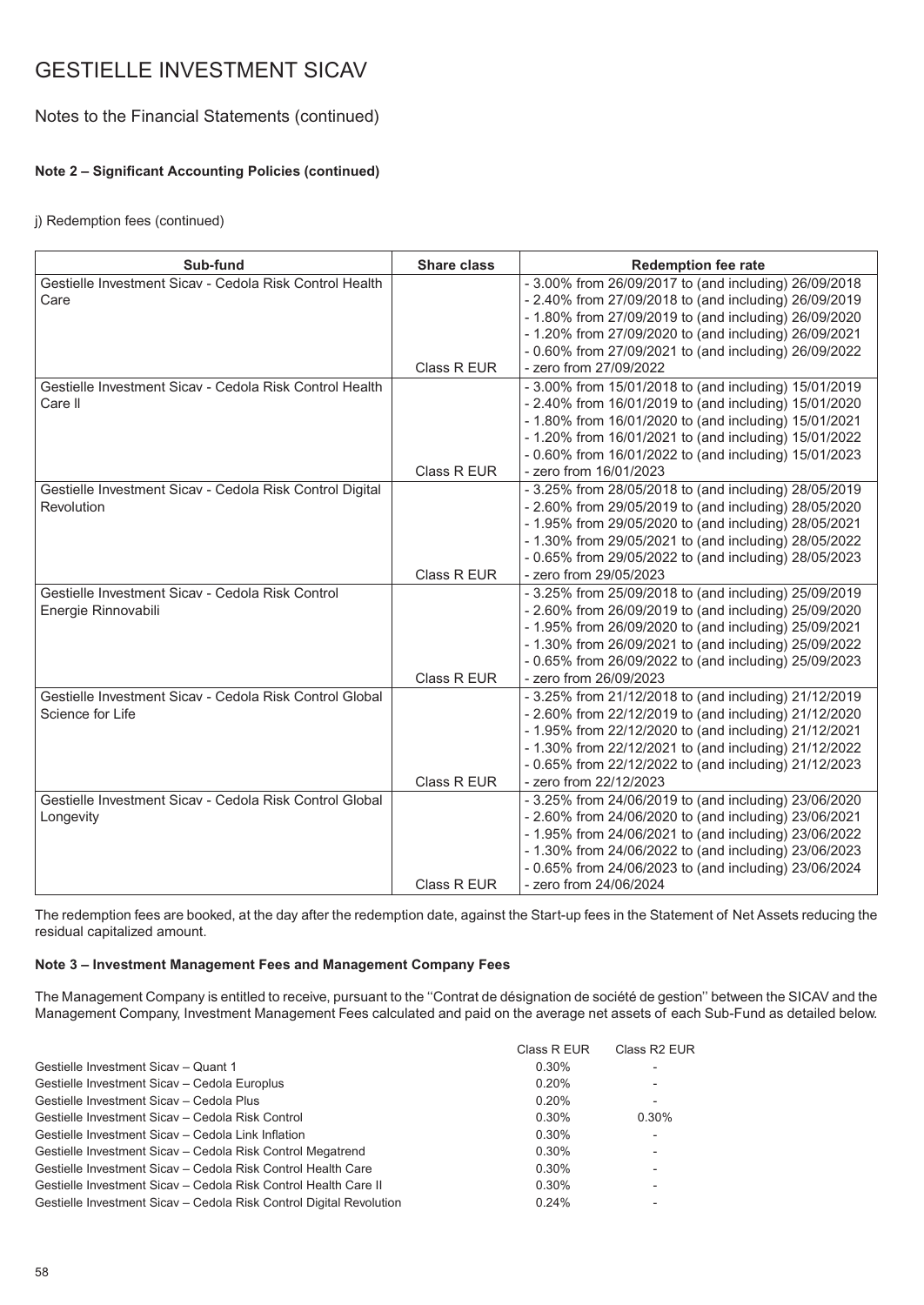## Notes to the Financial Statements (continued)

### **Note 3 – Investment Management Fees and Management Company Fees (continued)**

|                                                                          | Class R EUR | Class R <sub>2</sub> EUR |
|--------------------------------------------------------------------------|-------------|--------------------------|
| Gestielle Investment Sicav – Cedola Risk Control Energie Rinnovabili     | $0.24\%$    | $\overline{\phantom{0}}$ |
| Gestielle Investment Sicav – Cedola Risk Control Global Science for Life | $0.24\%$    | $\overline{\phantom{0}}$ |
| Gestielle Investment Sicav – Cedola Risk Control Longevity               | $0.24\%$    | $\overline{\phantom{0}}$ |

When a Sub-Fund invests in other UCITS or UCIs directly or indirectly managed by the Management Company or managed by an entity to which the Management Company is related by virtue of (i) common management, (ii) common control, or (iii) a direct or indirect interest of more than 10 percent of share capital or voting rights, only a reduced management fee (maximum 0.25% per annum) will be perceived. In addition, the Management Company or the entity to which it is related will not charge any subscription or redemption fees on account of the Sub-Fund's investment in the units of such other UCITS and/or UCIs.

In addition to that remuneration, the Management Company receives a Management Company Fee equal to 0.10% of the net asset value.

### **Note 4 – Distribution Fees**

The Management Company is entitled to receive a Distribution Fee calculated and paid on the average net assets of each Sub-Fund as detailed below. Pursuant to the ''Distribution Agreement'' between the Management Company and Banque Havilland S.A. the Distributor shall charge to the Fund the total amount of the Distribution fees.

The following rates are applicable.

|                                                                          | Class R EUR | Class R <sub>2</sub> EUR |
|--------------------------------------------------------------------------|-------------|--------------------------|
| Gestielle Investment Sicay - Quant 1                                     | 1.35%       |                          |
| Gestielle Investment Sicav - Cedola Europlus                             | 0.03%       |                          |
| Gestielle Investment Sicav - Cedola Plus                                 | 0.03%       | $\overline{\phantom{a}}$ |
| Gestielle Investment Sicav - Cedola Risk Control                         | 0.73%       | 0.73%                    |
| Gestielle Investment Sicav - Cedola Link Inflation                       | 0.55%       |                          |
| Gestielle Investment Sicav - Cedola Risk Control Megatrend               | 0.73%       |                          |
| Gestielle Investment Sicav - Cedola Risk Control Health Care             | 0.73%       |                          |
| Gestielle Investment Sicay – Cedola Risk Control Health Care II          | 0.73%       |                          |
| Gestielle Investment Sicav - Cedola Risk Control Digital Revolution      | 0.75%       |                          |
| Gestielle Investment Sicav - Cedola Risk Control Energie Rinnovabili     | 0.75%       |                          |
| Gestielle Investment Sicav – Cedola Risk Control Global Science for Life | 0.75%       |                          |
| Gestielle Investment Sicav - Cedola Risk Control Longevity               | 0.75%       |                          |

### **Note 5 – Administration Fees**

Following the ''*Contrat d'Agent Administratif*'' between the SICAV, the Management Company and RBC Investor Services Bank S.A., the SICAV pays the Central Administration an administration fee equal to EUR 18,450 per annum and per Sub-Fund. The total amount paid to the Central Administration is split prorata of the Total Net Assets of each Sub-Fund.

### **Note 6 – Depositary Fees**

The Depositary Banque Havilland S.A. is entitled to receive the Depositary fee as follows:

- 0.040% per annum on the assets up to EUR 1,000,000,000.
- 0.033% per annum on the assets above EUR 1,000,000,000.

## **Note 7 – Transfer Agent Fees**

The Management Company has delegated all Transfer Agent functions (including registrar duties) of the SICAV to RBC Investor Services Bank S.A. on the basis of a delegation agreement dated October 14, 2013.

RBC Investor Services Bank S.A. is responsible for processing subscription, redemption and conversion requests for the shares of the SICAV, as well as maintaining the shareholders register.

RBC Investor Services S.A. is entitled to receive fixed annual Transfer Agent fees as payment for its services, among others, as follows:

- for the whole SICAV - EUR 3,075 per annum

- for each Sub-Fund - EUR 2,150 per annum

- for any additional share class - EUR 1,845 per annum

RBC Investor Services S.A. is also entitled to receive variable fees depending on transactions costs.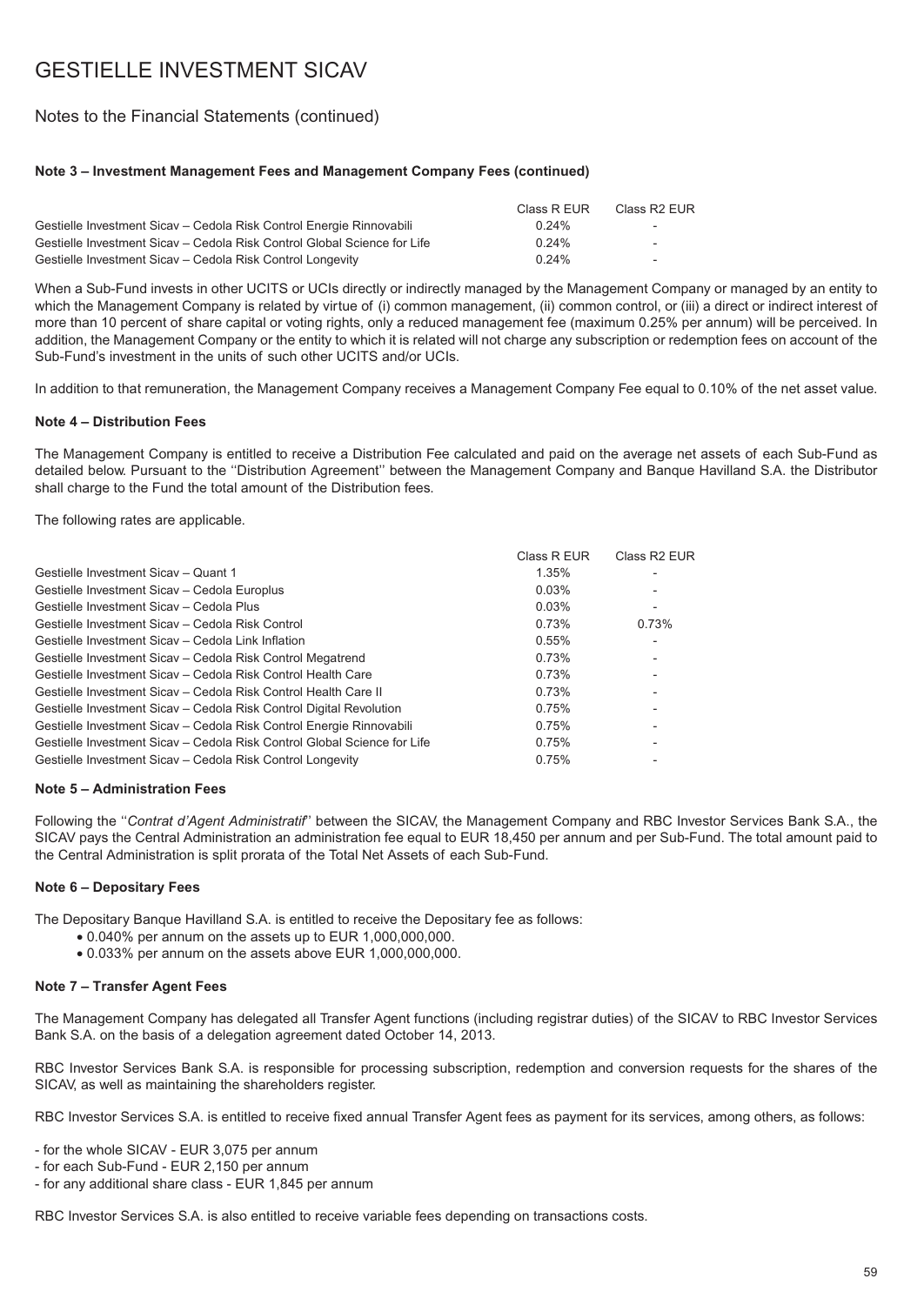## Notes to the Financial Statements (continued)

### **Note 7 – Transfer Agent Fees (continued)**

These fees shall be payable by the SICAV at the end of each month.

### **Note 8 – Taxation**

Under current law and practice, the SICAV is not liable to any Luxembourg income tax, nor are dividends paid by the SICAV liable to any Luxembourg withholding tax.

However, the SICAV is liable in Luxembourg to an annual tax (''taxe d'abonnement'') of 0.05% of the net assets relating to the Share Class R and Share Class R2 of any Sub-Fund.

This tax is payable quarterly and calculated on the basis of the net assets of the Sub-Funds at the end of the relevant quarter.

In case the Fund is invested in other Luxembourg investment funds, which are subject to the subscription tax, no subscription tax is due from the Fund on the portion of assets invested therein.

### **Note 9 – Securities Lending**

There was no securities lending activity during the year.

### **Note 10 – Forward Foreign Exchange Contracts**

As at February 28, 2022, the following forward foreign exchange contracts were outstanding:

*Gestielle Investment Sicav - Quant 1*

| Purchases     |            | <b>Sales</b>  |            | Maturity date | Net unrealised<br>gain/(loss)<br><b>EUR</b> |
|---------------|------------|---------------|------------|---------------|---------------------------------------------|
| 665,243.54    | <b>EUR</b> | 1,060,000.00  | <b>AUD</b> | 08/07/2022    | (17, 582.67)                                |
| 1,147,435.10  | <b>EUR</b> | 1,670,000.00  | CAD        | 08/07/2022    | (20, 187.50)                                |
| 930,720.40    | <b>EUR</b> | 980,000.00    | <b>CHF</b> | 08/07/2022    | (20, 758.77)                                |
| 161,290.32    | <b>EUR</b> | 1,200,000.00  | <b>DKK</b> | 08/07/2022    | (59.65)                                     |
| 1,571,451.76  | <b>EUR</b> | 1,330,000.00  | <b>GBP</b> | 08/07/2022    | (9,085.23)                                  |
| 532,785.01    | <b>EUR</b> | 70,000,000.00 | <b>JPY</b> | 08/07/2022    | (7,630.94)                                  |
| 966,288.37    | <b>EUR</b> | 9,800,000.00  | <b>NOK</b> | 08/07/2022    | (20, 445.42)                                |
| 508,489.67    | <b>EUR</b> | 860,000.00    | <b>NZD</b> | 08/07/2022    | (6,026.44)                                  |
| 481,611.21    | <b>EUR</b> | 2,200,000.00  | <b>PLN</b> | 08/07/2022    | 21,131.84                                   |
| 253,253.20    | <b>EUR</b> | 2,700,000.00  | <b>SEK</b> | 08/07/2022    | (1, 150.57)                                 |
| 2,506,091.19  | <b>EUR</b> | 2,880,000.00  | USD        | 08/07/2022    | (46, 152.51)                                |
| 400,000.00    | <b>GBP</b> | 474,225.83    | <b>EUR</b> | 08/07/2022    | 1,109.37                                    |
| 64,000,000.00 | <b>JPY</b> | 486,069.89    | <b>EUR</b> | 08/07/2022    | 8,015.66                                    |
| 5,099,999.95  | <b>NOK</b> | 505,050.15    | <b>EUR</b> | 08/07/2022    | 8,394.34                                    |
| 129,999.99    | NZD        | 75,669.38     | <b>EUR</b> | 08/07/2022    | 2,099.81                                    |
| 1,900,000.00  | <b>PLN</b> | 402,647.30    | <b>EUR</b> | 08/07/2022    | (4,672.86)                                  |
| 8,699,999.94  | <b>SEK</b> | 824,957.47    | <b>EUR</b> | 08/07/2022    | (5,216.22)                                  |
| 830,000.00    | <b>USD</b> | 737,061.84    | <b>EUR</b> | 08/07/2022    | (1,582.03)                                  |
|               |            |               |            |               | (119, 799.79)                               |

#### *Gestielle Investment Sicav - Cedola Europlus*

| Purchases      | Sales      |     | Maturity date | Net unrealised<br>(loss)<br><b>EUR</b> |
|----------------|------------|-----|---------------|----------------------------------------|
| 351,452.16 EUR | 400,000.00 | USD | 12/05/2022    | (3,959.15)                             |
|                |            |     |               | (3,959.15)                             |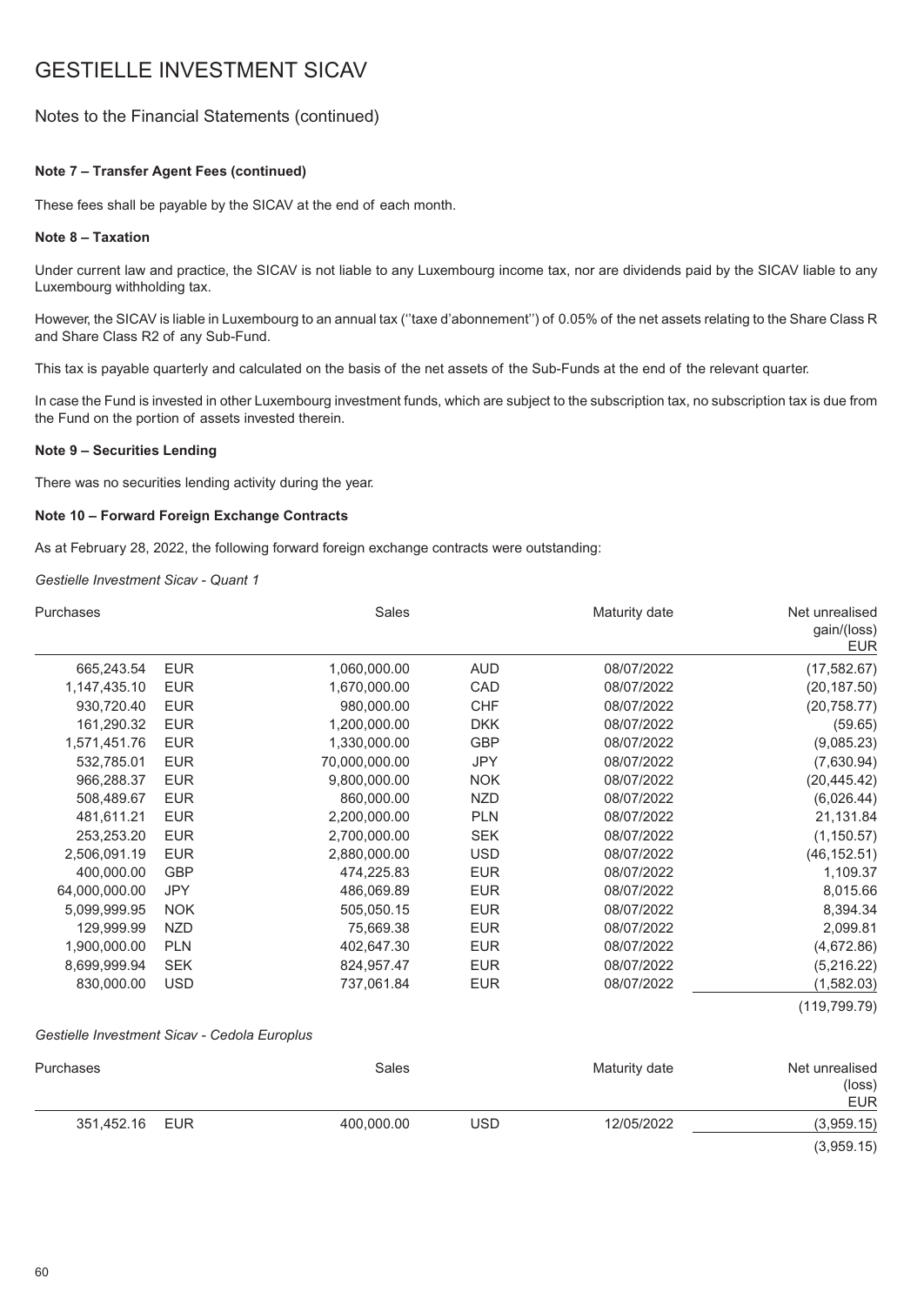## Notes to the Financial Statements (continued)

## **Note 10 – Forward Foreign Exchange Contracts (continued)**

## *Gestielle Investment Sicav - Cedola Plus*

| Purchases                                          |                          | Sales                                                           |                          | Maturity date            | Net unrealised<br>gain/(loss)<br><b>EUR</b>     |
|----------------------------------------------------|--------------------------|-----------------------------------------------------------------|--------------------------|--------------------------|-------------------------------------------------|
| 351,506.51<br>99,999.98                            | <b>EUR</b><br><b>USD</b> | 400,000.00<br>88,035.90                                         | <b>USD</b><br><b>EUR</b> | 12/05/2022<br>12/05/2022 | (3,904.69)<br>814.90                            |
|                                                    |                          |                                                                 |                          |                          | (3,089.79)                                      |
| Gestielle Investment Sicav - Cedola Risk Control   |                          |                                                                 |                          |                          |                                                 |
| Purchases                                          |                          | Sales                                                           |                          | Maturity date            | Net unrealised<br>$(\text{loss})$<br><b>EUR</b> |
| 4,482,027.07<br>100,000.00                         | <b>EUR</b><br><b>USD</b> | 5,100,000.00<br>89,499.63                                       | <b>USD</b><br><b>EUR</b> | 12/05/2022<br>12/05/2022 | (49, 465.11)<br>(648.81)                        |
| Gestielle Investment Sicav - Cedola Link Inflation |                          |                                                                 |                          |                          | (50, 113.92)                                    |
| Purchases                                          |                          | Sales                                                           |                          | Maturity date            | Net unrealised<br>gain/(loss)<br><b>EUR</b>     |
| 82,900,554.42<br>16,699,998.35                     | <b>EUR</b><br><b>USD</b> | 94,500,000.00<br>14,657,275.66                                  | <b>USD</b><br><b>EUR</b> | 12/05/2022<br>12/05/2022 | (1,065,632.31)<br>180,810.02                    |
|                                                    |                          |                                                                 |                          |                          | (884, 822.29)                                   |
|                                                    |                          | Gestielle Investment Sicav - Cedola Risk Control Megatrend      |                          |                          |                                                 |
| Purchases                                          |                          | Sales                                                           |                          | Maturity date            | Net unrealised<br>gain/(loss)<br><b>EUR</b>     |
| 4,086,920.45<br>1,300,000.00                       | <b>EUR</b><br><b>USD</b> | 4,650,000.00<br>1,147,507.07                                    | <b>USD</b><br><b>EUR</b> | 12/05/2022<br>12/05/2022 | (44, 733.44)<br>7,553.61<br>(37, 179.83)        |
|                                                    |                          | Gestielle Investment Sicav - Cedola Risk Control Health Care    |                          |                          |                                                 |
| Purchases                                          |                          | Sales                                                           |                          | Maturity date            | Net unrealised<br>gain/(loss)<br><b>EUR</b>     |
| 7,031,316.61<br>500,000.00                         | <b>EUR</b><br><b>USD</b> | 8,000,000.00<br>437,670.47                                      | <b>USD</b><br><b>EUR</b> | 12/05/2022<br>12/05/2022 | (76,905.02)<br>6,583.64                         |
|                                                    |                          | Gestielle Investment Sicav - Cedola Risk Control Health Care II |                          |                          | (70, 321.38)                                    |
|                                                    |                          |                                                                 |                          |                          |                                                 |
| Purchases                                          |                          | Sales                                                           |                          | Maturity date            | Net unrealised<br>gain/(loss)<br><b>EUR</b>     |
| 3,779,140.03<br>150,000.00                         | <b>EUR</b><br><b>USD</b> | 4,300,000.00<br>131,301.14                                      | <b>USD</b><br><b>EUR</b> | 12/05/2022<br>12/05/2022 | (41, 529.49)<br>1,975.09                        |

(39,554.40)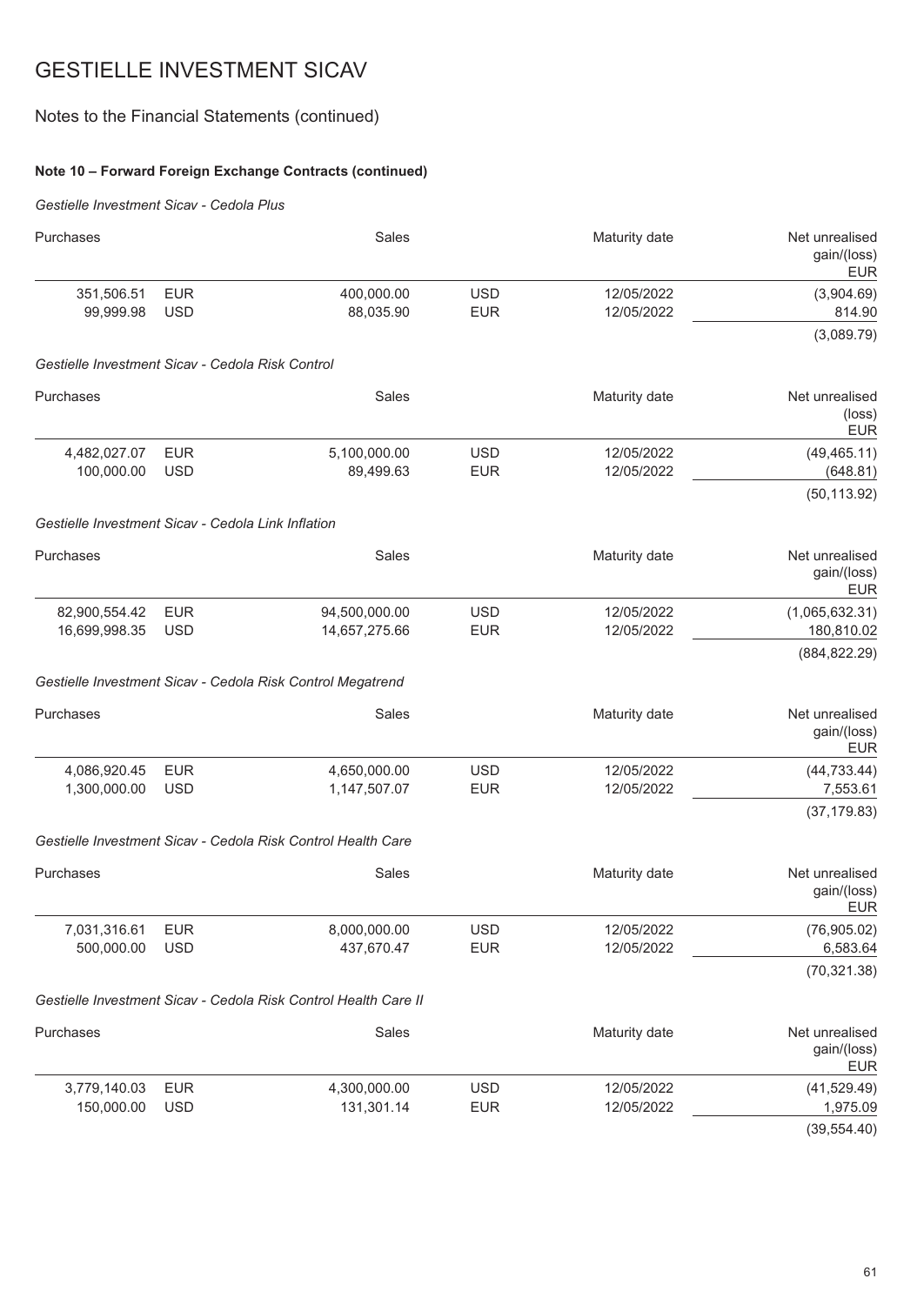## Notes to the Financial Statements (continued)

### **Note 10 – Forward Foreign Exchange Contracts (continued)**

*Gestielle Investment Sicav - Cedola Risk Control Digital Revolution*

| Purchases     |            | Sales                                                                    |            | Maturity date | Net unrealised<br>gain/(loss)<br><b>EUR</b> |
|---------------|------------|--------------------------------------------------------------------------|------------|---------------|---------------------------------------------|
| 10,636,352.77 | <b>EUR</b> | 12,100,000.00                                                            | <b>USD</b> | 12/05/2022    | (114, 829.42)                               |
| 2,000,000.70  | <b>USD</b> | 1,756,384.85                                                             | <b>EUR</b> | 12/05/2022    | 20,632.20                                   |
|               |            |                                                                          |            |               | (94, 197.22)                                |
|               |            | Gestielle Investment Sicav - Cedola Risk Control Energie Rinnovabili     |            |               |                                             |
| Purchases     |            | <b>Sales</b>                                                             |            | Maturity date | Net unrealised<br>gain/(loss)<br><b>EUR</b> |
| 9,055,088.34  | <b>EUR</b> | 10,300,000.00                                                            | <b>USD</b> | 12/05/2022    | (96, 742.40)                                |
| 1,300,000.01  | <b>USD</b> | 1,140,769.19                                                             | <b>EUR</b> | 12/05/2022    | 14,291.49                                   |
|               |            |                                                                          |            |               | (82, 450.91)                                |
|               |            | Gestielle Investment Sicav - Cedola Risk Control Global Science for Life |            |               |                                             |
| Purchases     |            | Sales                                                                    |            | Maturity date | Net unrealised<br>gain/(loss)<br><b>EUR</b> |
| 1,887,794.75  | <b>EUR</b> | 2,150,000.00                                                             | <b>USD</b> | 12/05/2022    | (22, 543.62)                                |
| 499,999.92    | <b>USD</b> | 440,582.55                                                               | <b>EUR</b> | 12/05/2022    | 3,671.48                                    |
|               |            |                                                                          |            |               | (18, 872.14)                                |
|               |            | Gestielle Investment Sicav - Cedola Risk Control Longevity               |            |               |                                             |
| Purchases     |            | Sales                                                                    |            | Maturity date | Net unrealised<br>gain/(loss)<br><b>EUR</b> |
| 10,711,723.81 | <b>EUR</b> | 12,200,000.00                                                            | <b>USD</b> | 12/05/2022    | (128, 336.59)                               |
| 1,000,000.01  | <b>USD</b> | 875,340.95                                                               | <b>EUR</b> | 12/05/2022    | 13, 167. 27                                 |
|               |            |                                                                          |            |               | (115, 169.32)                               |

The forward foreign exchange contracts mentioned above have been conducted with the following counterparties:

- Banque Havilland S.A. Luxembourg

- Bofa Securities Europe S.A
- Credit Agricole Corporate
- J.P. Morgan Securities PLC
- Morgan Stanley & Co. International PLC
- RBC Investor Services Bank S.A

### **Note 11 – Futures Contracts**

As at February 28, 2022, the following futures contracts were outstanding:

*Gestielle Investment Sicav - Quant 1*

| Quantity<br>bought | Description                   | Maturity date | Commitments<br>EUR | Net unrealised<br>gain/(loss)<br><b>EUR</b> |
|--------------------|-------------------------------|---------------|--------------------|---------------------------------------------|
| (50)               | DJ EURO STOXX/BANKS/PRICE IND | 18/03/2022    | (236,000.00)       | 16,786.94                                   |
| (33)               | EURO STOXX 50 PR              | 18/03/2022    | (1,295,910.00)     | 79.426.96                                   |
| (1)                | S&P / ASX 200 INDEX           | 17/03/2022    | (110, 746.31)      | 4.506.24                                    |
| (7)                | S&P 500 EMINI INDEX           | 18/03/2022    | (1,342,161.02)     | 33,397.88                                   |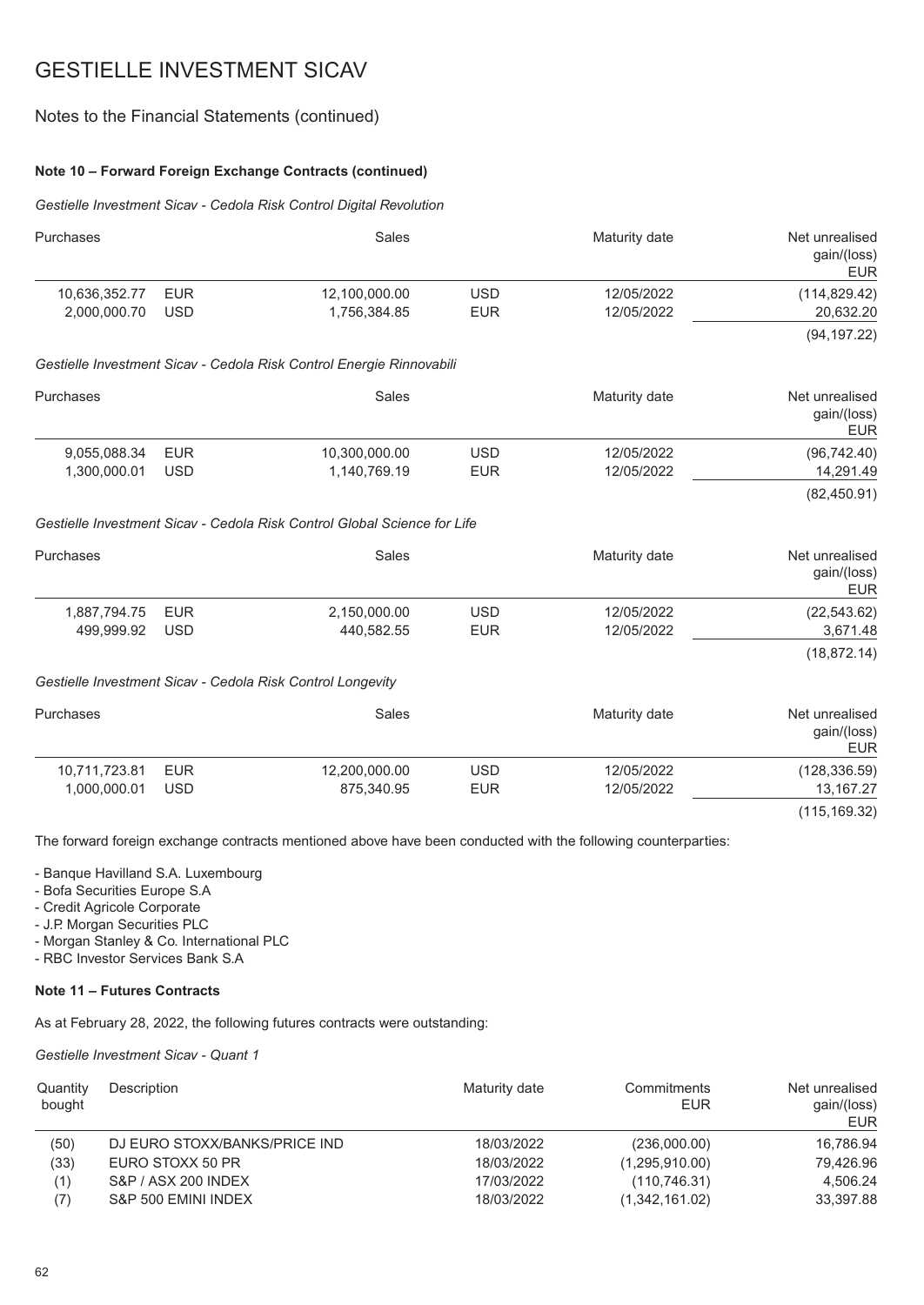## Notes to the Financial Statements (continued)

### **Note 11 – Futures Contracts (continued)**

### *Gestielle Investment Sicav - Quant 1*

| Quantity<br>bought | Description         | Maturity date | Commitments<br>EUR | Net unrealised<br>gain/(loss)<br>EUR |
|--------------------|---------------------|---------------|--------------------|--------------------------------------|
| (5)                | TOPIX INDEX (TOKYO) | 10/03/2022    | (739, 624.16)      | 16,928.90                            |
| 3                  | TREASURY BONDS USA  | 21/06/2022    | 422.936.54         | 918.14                               |
| (3)                | UKX FTSE 100 INDEX  | 18/03/2022    | (266, 500.12)      | (1,356.48)                           |
|                    |                     |               |                    | 150.608.58                           |

EUR 252,911.33 of collateral have been used to cover Margin account.

The Futures above have been conducted with the counterparty:

BNP PARIBAS SECURITIES SERVICES SCA

*Gestielle Investment Sicav - Cedola Link Inflation*

| Quantity<br>bought | Description           | Maturity date | Commitments<br>EUR | Net unrealised<br>qain<br><b>EUR</b> |
|--------------------|-----------------------|---------------|--------------------|--------------------------------------|
| 30                 | 5Y TREASURY NOTES USA | 30/06/2022    | 3.155.455.14       | 21,910.04                            |
|                    |                       |               |                    | 21,910.04                            |

EUR 30,849.36 of collateral have been used to cover Margin account.

The Futures above have been conducted with the counterparty:

BNP PARIBAS Luxembourg

For each Sub-Fund, margin on futures is disclosed in the Combined Statement of Net Assets under the caption ''Cash at bank''

### **Note 12 – Swaps**

As at February 28, 2022 Gestielle Investment Sicav - Cedola Risk Control has entered into the following Volatility Control Strategy Index Swap contract:

| Notional      | Currency   | Underlying/<br>issuer paid | Underlying/issuer received                                                                                                                  | Maturity date | Counterparty   | Net unrealised<br>gain/(loss)<br>EUR |
|---------------|------------|----------------------------|---------------------------------------------------------------------------------------------------------------------------------------------|---------------|----------------|--------------------------------------|
| 18,633,000.00 | <b>EUR</b> | 0.3250%                    | <b>Volatility Control Strategy Index</b>                                                                                                    | 01/02/2023    | Banca Akros    | (441, 804.96)                        |
|               |            |                            | As at February 28, 2022 Gestielle Investment Sicav - Cedola Link Inflation has entered into the following Inflation Linked Swaps contracts: |               |                |                                      |
| Notional      | Currency   | Underlying/<br>issuer paid | Underlying/issuer received                                                                                                                  | Maturity date | Counterparty   | Net unrealised<br>gain/(loss)<br>EUR |
|               |            |                            | Eurostat Eurozone HICP Ex Tobacco                                                                                                           |               | Unicredit Bank |                                      |
| 70.000.000.00 | <b>EUR</b> | 1.1650%                    | Unrevised Series NSA                                                                                                                        | 15/04/2022    | AG             | 2,738,286.25                         |
|               |            |                            | Eurostat Eurozone HICP Ex Tobacco                                                                                                           |               |                |                                      |
| 75,000,000.00 | <b>EUR</b> | 1.1790%                    | Unrevised Series NSA                                                                                                                        | 15/05/2022    | Banca Akros    | 3,328,851.68                         |
|               |            |                            | Eurostat Eurozone HICP Ex Tobacco                                                                                                           |               | Unicredit Bank |                                      |
| 75,978,000.00 | <b>EUR</b> | 1.1750%                    | Unrevised Series NSA                                                                                                                        | 15/05/2022    | AG             | 3,385,595.47                         |
|               |            |                            |                                                                                                                                             |               |                | 9.452.733.40                         |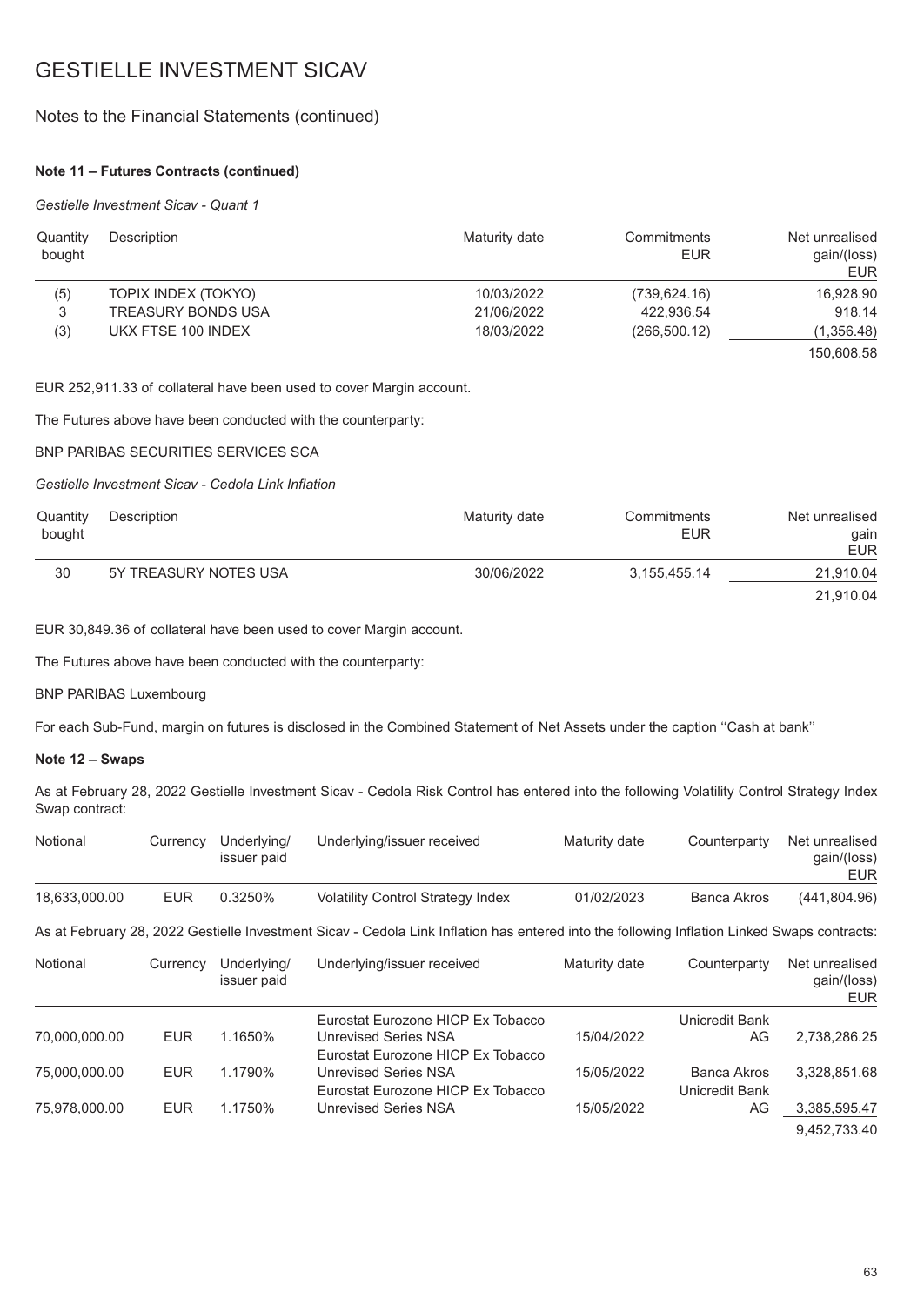## Notes to the Financial Statements (continued)

## **Note 12 – Swaps (continued)**

As at February 28, 2022 Gestielle Investment Sicav - Cedola Risk Control Megatrend has entered into the following Volatility Control Strategy Index Swap contract:

| Notional                              | Currency   | Underlying/<br>issuer paid | Underlying/issuer received                                                                                                                    | Maturity date | Counterparty       | Net unrealised<br>gain/(loss)<br><b>EUR</b> |
|---------------------------------------|------------|----------------------------|-----------------------------------------------------------------------------------------------------------------------------------------------|---------------|--------------------|---------------------------------------------|
| 29,249,000.00                         | <b>EUR</b> | 0.3950%                    | <b>Volatility Control Strategy Index</b>                                                                                                      | 28/07/2023    | <b>Banca Akros</b> | (561, 390.14)                               |
| Strategy Index Swap contract:         |            |                            | As at February 28, 2022 Gestielle Investment Sicav - Cedola Risk Control Health Care has entered into the following Volatility Control        |               |                    |                                             |
| Notional                              | Currency   | Underlying/<br>issuer paid | Underlying/issuer received                                                                                                                    | Maturity date | Counterparty       | Net unrealised<br>gain/(loss)<br><b>EUR</b> |
| 25,576,000.00                         | <b>EUR</b> | 0.3950%                    | <b>Volatility Control Strategy Index</b>                                                                                                      | 29/09/2023    | <b>Banca Akros</b> | (959,061.91)                                |
| Strategy Index Swap contract:         |            |                            | As at February 28, 2022 Gestielle Investment Sicav - Cedola Risk Control Health Care II has entered into the following Volatility Control     |               |                    |                                             |
| Notional                              | Currency   | Underlying/<br>issuer paid | Underlying/issuer received                                                                                                                    | Maturity date | Counterparty       | Net unrealised<br>gain/(loss)<br><b>EUR</b> |
| 22,646,000.00                         | <b>EUR</b> | 0.3950%                    | <b>Volatility Control Strategy Index</b>                                                                                                      | 17/01/2024    | <b>Banca Akros</b> | (849, 191.27)                               |
| Strategy Index Swap contract:         |            |                            | As at February 28, 2022 Gestielle Investment Sicav - Cedola Risk Control Digital Revolution has entered into the following Volatility Control |               |                    |                                             |
| Notional                              | Currency   | Underlying/<br>issuer paid | Underlying/issuer received                                                                                                                    | Maturity date | Counterparty       | Net unrealised<br>gain/(loss)<br><b>EUR</b> |
| 60,735,000.00                         | <b>EUR</b> | 0.4250%                    | <b>Volatility Control Strategy Index</b>                                                                                                      | 31/05/2024    | <b>Banca Akros</b> | (2,223,915.42)                              |
| Control Strategy Index Swap contract: |            |                            | As at February 28, 2022 Gestielle Investment Sicav - Cedola Risk Control Energie Rinnovabili has entered into the following Volatility        |               |                    |                                             |
| Notional                              | Currency   | Underlying/<br>issuer paid | Underlying/issuer received                                                                                                                    | Maturity date | Counterparty       | Net unrealised<br>gain/(loss)<br><b>EUR</b> |
| 43,113,000.00                         | <b>EUR</b> | 0.4050%                    | Volatility Control Strategy Index                                                                                                             | 30/09/2024    | <b>Banca Akros</b> | (999, 276.30)                               |
| Control Strategy Index Swap contract: |            |                            | As at February 28, 2022 Gestielle Investment Sicav - Cedola Risk Control Global Science for Life has entered into the following Volatility    |               |                    |                                             |
| Notional                              | Currency   | Underlying/<br>issuer paid | Underlying/issuer received                                                                                                                    | Maturity date | Counterparty       | Net unrealised<br>gain/(loss)<br><b>EUR</b> |
| 4,757,000.00                          | <b>EUR</b> | 0.4650%                    | <b>Volatility Control Strategy Index</b>                                                                                                      | 20/12/2024    | <b>Banca Akros</b> | (143, 339.28)                               |
| Index Swap contract:                  |            |                            | As at February 28, 2022 Gestielle Investment Sicav - Cedola Risk Control Longevity has entered into the following Volatility Control Strategy |               |                    |                                             |
| Notional                              | Currency   | Underlying/<br>issuer paid | Underlying/issuer received                                                                                                                    | Maturity date | Counterparty       | Net unrealised<br>gain/(loss)<br><b>EUR</b> |
| 30,260,000.00                         | <b>EUR</b> | 0.4250%                    | Volatility Control Strategy Index                                                                                                             | 20/06/2025    | <b>Banca Akros</b> | (314, 340.26)                               |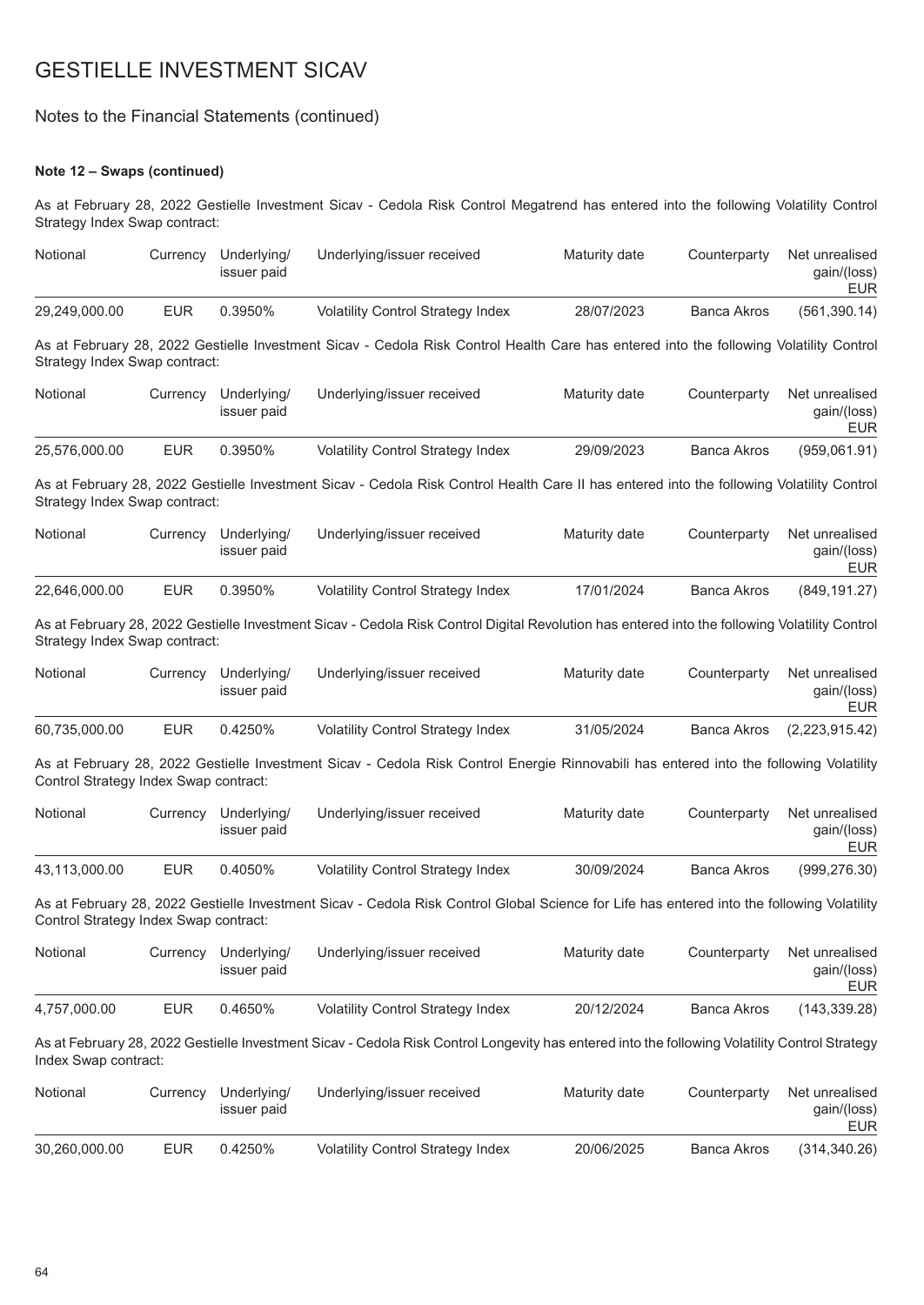## Notes to the Financial Statements (continued)

### **Note 13 – Transaction Fees and Bank Charges**

For the year ended February 28, 2022, the SICAV incurred transaction fees relating to purchase or sale of transferable securities, money market instruments, derivatives or other eligible assets as follows:

Gestielle Investment Sicav - Quant 1 EUR 29,149.35

The transaction fees are composed of brokerage costs and are included in the cost of securities.

For bonds Sub-Funds, transaction costs are included in the spread.

The transaction amounts included under the heading "Transaction fees and bank charges" in the "Combined Statement of Operations and Changes in Net Assets″ are composed of transaction fees (related to contractual fees for the processing of transactions as well as for the reconciliation of cash) and are not included in the amount above.

### **Note 14 – Dividend Distributed**

During the year the following dividends were distributed:

The Sub-Fund Gestielle Investment Sicav - Cedola Risk Control distributed a dividend per share of 0.125 EUR in relation with Class R2 EUR (ex-date: August 02, 2021, payment date: August 10, 2021).

The Sub-Fund Gestielle Investment Sicav - Cedola Risk Control distributed a dividend per share of 0.125 EUR in relation with Class R2 EUR (ex-date: February 01, 2022, payment date: February 09, 2022).

The Sub-Fund Gestielle Investment Sicav - Cedola Risk Control distributed a dividend per share of 0.150 EUR in relation with Class R EUR (ex-date: February 01, 2022, payment date: February 09, 2022).

The Sub-Fund Gestielle Investment Sicav - Cedola Risk Control Megatrend distributed a dividend per share of 0.125 EUR in relation with Class R EUR (ex-date: August 02, 2021, payment date: August 10, 2021).

The Sub-Fund Gestielle Investment Sicav - Cedola Risk Control Health Care distributed a dividend per share of 0.150 EUR in relation with Class R EUR (ex-date: October 01, 2021, payment date: October 11, 2021).

The Sub-Fund Gestielle Investment Sicav - Cedola Risk Control Health Care II distributed a dividend per share of 0.075 EUR in relation with Class R EUR (ex-date: July 02, 2021, payment date: July 12, 2021).

The Sub-Fund Gestielle Investment Sicav - Cedola Risk Control Health Care II distributed a dividend per share of 0.075 EUR in relation with Class R EUR (ex-date: January 03, 2022, payment date: January 12, 2022).

The Sub-Fund Gestielle Investment Sicav - Cedola Risk Control Digital Revolution distributed a dividend per share of 0.150 EUR in relation with Class R EUR (ex-date: May 28, 2021, payment date: June 09, 2021).

The Sub-Fund Gestielle Investment Sicav - Cedola Risk Control Energie Rinnovabili distributed a dividend per share of 0.150 EUR in relation with Class R EUR (ex-date: October 01, 2021, payment date: October 11, 2021).

The Sub-Fund Gestielle Investment Sicav - Cedola Risk Control Global Science for Life distributed a dividend per share of 0.150 EUR in relation with Class R EUR (ex-date: January 03, 2022, payment date: January 12, 2022).

The Sub-Fund Gestielle Investment Sicav - Cedola Risk Control Longevity distributed a dividend per share of 0.150 EUR in relation with Class R EUR (ex-date: June 24, 2021, payment date: July 02, 2021).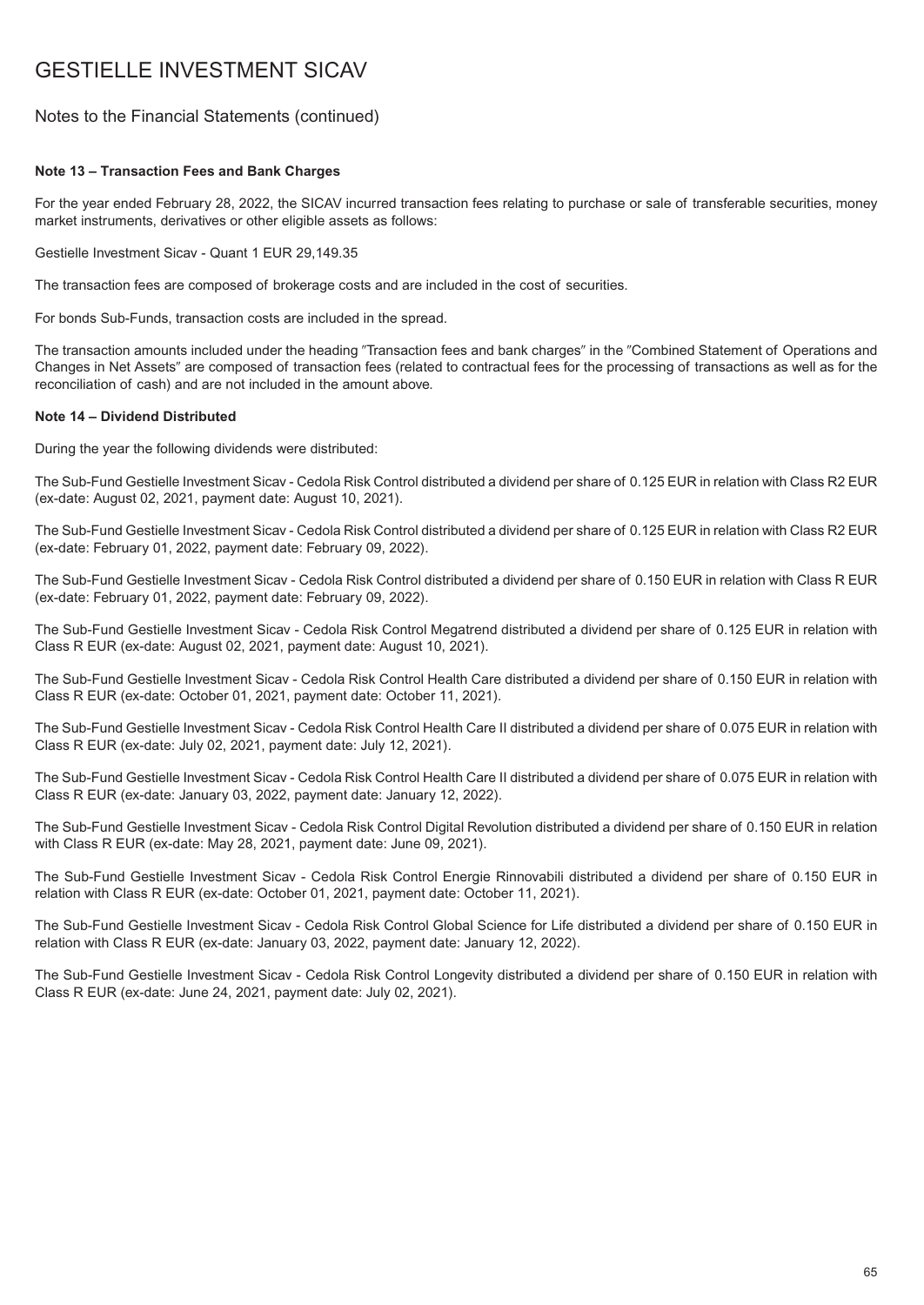## Notes to the Financial Statements (continued)

### **Note 15 – Collateral for swaps**

As of February 28, 2022, Gestielle Investment Sicav held and pledged collateral as follows:

| Sub-Fund name                                                                                                    | Counterparty             | Currency Type |          | Collateral held by<br>Counterparty * | Collateral held by<br>Sub-Fund |
|------------------------------------------------------------------------------------------------------------------|--------------------------|---------------|----------|--------------------------------------|--------------------------------|
| Gestielle Investment Sicav - Cedola Risk<br>Control                                                              | <b>Banca Akros</b>       | <b>EUR</b>    | Cash/OTC | 560,000.00                           |                                |
| Gestielle Investment Sicav - Cedola Link<br>Inflation                                                            | Banca Akros              | <b>EUR</b>    | Cash/OTC |                                      | 3,090,000.00                   |
| Gestielle Investment Sicav - Cedola Link<br>Inflation                                                            | Morgan Stanley Europe SE | EUR           | Cash/OTC | 1,240,000.00                         |                                |
| Gestielle Investment Sicav - Cedola Link<br>Inflation                                                            | Unicredit Bank AG        | <b>EUR</b>    | Cash/OTC |                                      | 5,940,000.00                   |
| Gestielle Investment Sicav - Cedola Risk<br><b>Control Megatrend</b><br>Gestielle Investment Sicav - Cedola Risk | <b>Banca Akros</b>       | <b>EUR</b>    | Cash/OTC | 620,000.00                           |                                |
| <b>Control Health Care</b><br>Gestielle Investment Sicav - Cedola Risk                                           | <b>Banca Akros</b>       | <b>EUR</b>    | Cash/OTC | 1,060,000.00                         |                                |
| <b>Control Health Care II</b><br>Gestielle Investment Sicav - Cedola Risk                                        | <b>Banca Akros</b>       | <b>EUR</b>    | Cash/OTC | 940,000.00                           |                                |
| <b>Control Digital Revolution</b><br>Gestielle Investment Sicav - Cedola Risk                                    | <b>Banca Akros</b>       | <b>EUR</b>    | Cash/OTC | 2,660,000.00                         |                                |
| Control Energie Rinnovabili<br>Gestielle Investment Sicav - Cedola Risk                                          | <b>Banca Akros</b>       | <b>EUR</b>    | Cash/OTC | 1,750,000.00                         |                                |
| <b>Control Longevity</b>                                                                                         | <b>Banca Akros</b>       | <b>EUR</b>    | Cash/OTC | 420,000.00                           |                                |

\* collateral is included under the cash caption of the statement of net asset.

### **Note 16 – Other Charges**

Other Charges are mainly composed of A.L.F.I., CONSOB fees, Directors Fee, Legal Fee, Other fees, Printing fees, Consulting Fees and Translation fees.

### **Note 17 – Events occurred during the year**

The Prospectus dated February 2022 was issued on February 24, 2022. The changes were due to the replacement of the Index Eonia no longer calculated and to update the composition of the Board of Directors.

### **Note 18 – Subsequent Event**

There have been no significant events affecting the SICAV since the year end up to the date of approval of the financial statements.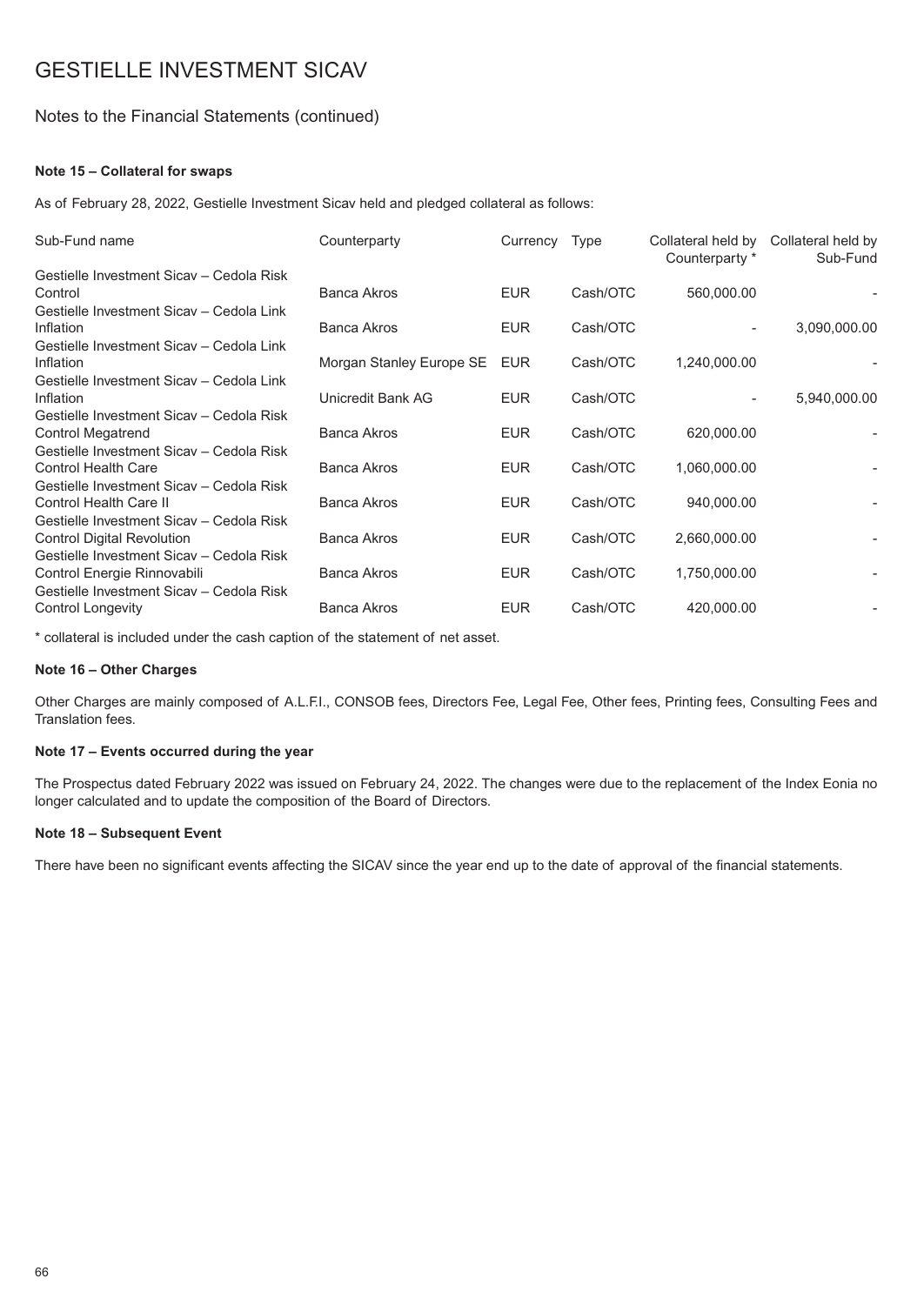## Unaudited Information

### **Global Exposure**

As required by Circular CSSF 11/512, the Board of Directors of the SICAV must determine the SICAV's risk management method, using either the commitments approach or the VaR approach. The Board of Directors of the SICAV has chosen to adopt the commitment approach as the method for determining overall risk.

### **Remuneration Disclosure**

The Management Company has introduced a Remuneration Policy (the "Policy") which establishes the principles and the framework of a remuneration policy which promotes sound and effective risk management and does not encourage inappropriate risk taking.

The objective of the Policy is to describe the global principles of remuneration as established by the Management Company in order to maintain a sound management of the salary package of its staff members under the terms and conditions of a contract of employment. The composition of the elements within an individual's overall compensation are the result of the function and performance of the individual staff members, market competitiveness and the Management Company's overall profitability.

During 2021, the Board of Directors of the Management Company reviewed the Policy in accordance with the clarifications provided by the national competent Authorities to the entire industry and also considering the areas of improvement detected by the continuous process of applying of the principles contained therein. The Policy was approved by the Shareholders' Meeting of the Management Company on 26 March 2021 and it was also updated with reference to the EU Regulation 2088/2019 relating to the disclosure on sustainability in the financial services sector which provides for the asset management companies to include in their remuneration policies information on how they are consistent with the integration of sustainability risks and publish this information on their websites. The principles of the Remuneration Policy have been applied during the financial year and no issues have been noted. The Policy also details the category of staff (Identified Staff) covered by the Policy.

In accordance with UCITS V and ESMA guidelines, the Identified Staff of the Management Company are:

the Members of the Board of Directors, the General Manager, the Investment Director, the Operation Director, the Marketing Director, the Finance Director, the Other Risk Takers and the Heads of Control Functions.

### **GESTIELLE INVESTMENT SICAV - QUANT 1**

This paragraph provides the most recent data available at the date this Annual Report was drawn up. Hence the figures stated refer to year 2021, as the 2022 figures are not yet available.

The Remuneration and Incentive Policy defines the role of the corporate bodies and corporate functions within the governance of the remuneration and incentive policies, the process by which they are determined and controlled, as well as the principles and criteria on which the SGR's entire remuneration and incentive system is based and which seek to promote sound and effective management of the business risks and the individual product risks, ensuring consistency with the economic results and the assets and liabilities and financial position of the company itself and of the portfolios managed.

The application of the aforesaid rules to the SGR's Key Personnel and the assessment of the degree to which set targets had been achieved were reviewed by the competent corporate bodies with regard to the variable remuneration accrued as from July 1, 2017.

Information on Remuneration is provided below.

It should be noted that:

• the data in the tables are stated on an accrual basis;

• the data relating to fixed Remuneration include the remuneration of resigning employees at the date this Annual Report was drawn up, while the data relating to variable Remuneration are stated net of said resigning employees;

• the data do not include contribution costs.

### **Total remuneration, broken down into the fixed and variable component, accrued for the year 2021, the number of beneficiaries**

| <b>Total Remuneration 2021</b> | <b>Fixed</b><br>remuneration<br>2021 | Variable<br>remuneration<br>in 2021 | Number of<br>beneficiaries<br>December 31,<br>2021 |
|--------------------------------|--------------------------------------|-------------------------------------|----------------------------------------------------|
| 24,411,547                     | 16,868,647                           | 7.542.900                           | 247                                                |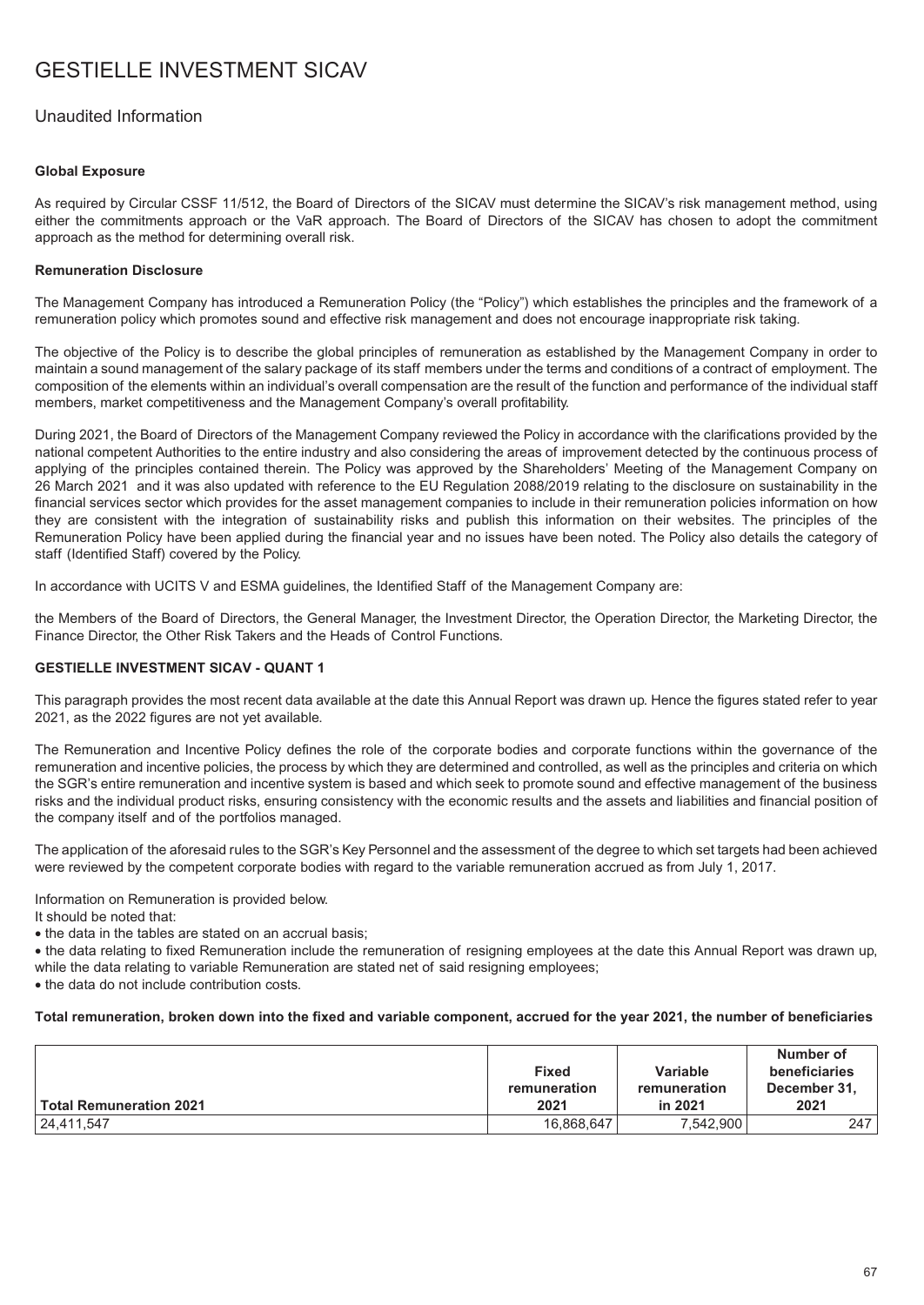## Unaudited Information (continued)

**Total remuneration, broken down into the fixed and variable component, of the personnel involved in managing the Sub-Fund's activities**

|                         | <b>Fixed</b> | Variable        |
|-------------------------|--------------|-----------------|
|                         | remuneration | remuneration in |
| Number of beneficiaries | 2021         | 2021            |
|                         | 12.636       | 125             |

**Total remuneration, broken down by the categories of ''key personnel'' (KP), as identified pursuant to Bank of Italy/ConsobJoint Regulation, annex 2, paragraph**

|                                                                                       | Total        |
|---------------------------------------------------------------------------------------|--------------|
|                                                                                       | remuneration |
| <b>Beneficiaries</b>                                                                  | 2021         |
| Members of the Board of Directors                                                     | 301.000      |
| General Manager, Deputy General Manager and Heads of the main Business Lines          | 2.016.488    |
| Control Functions (Heads of these functions and cost of related outsourced functions) | 1.836.718    |
| <b>Other Risk Takers</b>                                                              | 6,580,946    |

|                         | Ratio to total | <b>Ratio to total</b> |
|-------------------------|----------------|-----------------------|
|                         | fixed          | variable              |
|                         | remuneration   | remuneration          |
| Number of beneficiaries | 2021           | 2021                  |
|                         | $0.07\%$       | $0.15\%$              |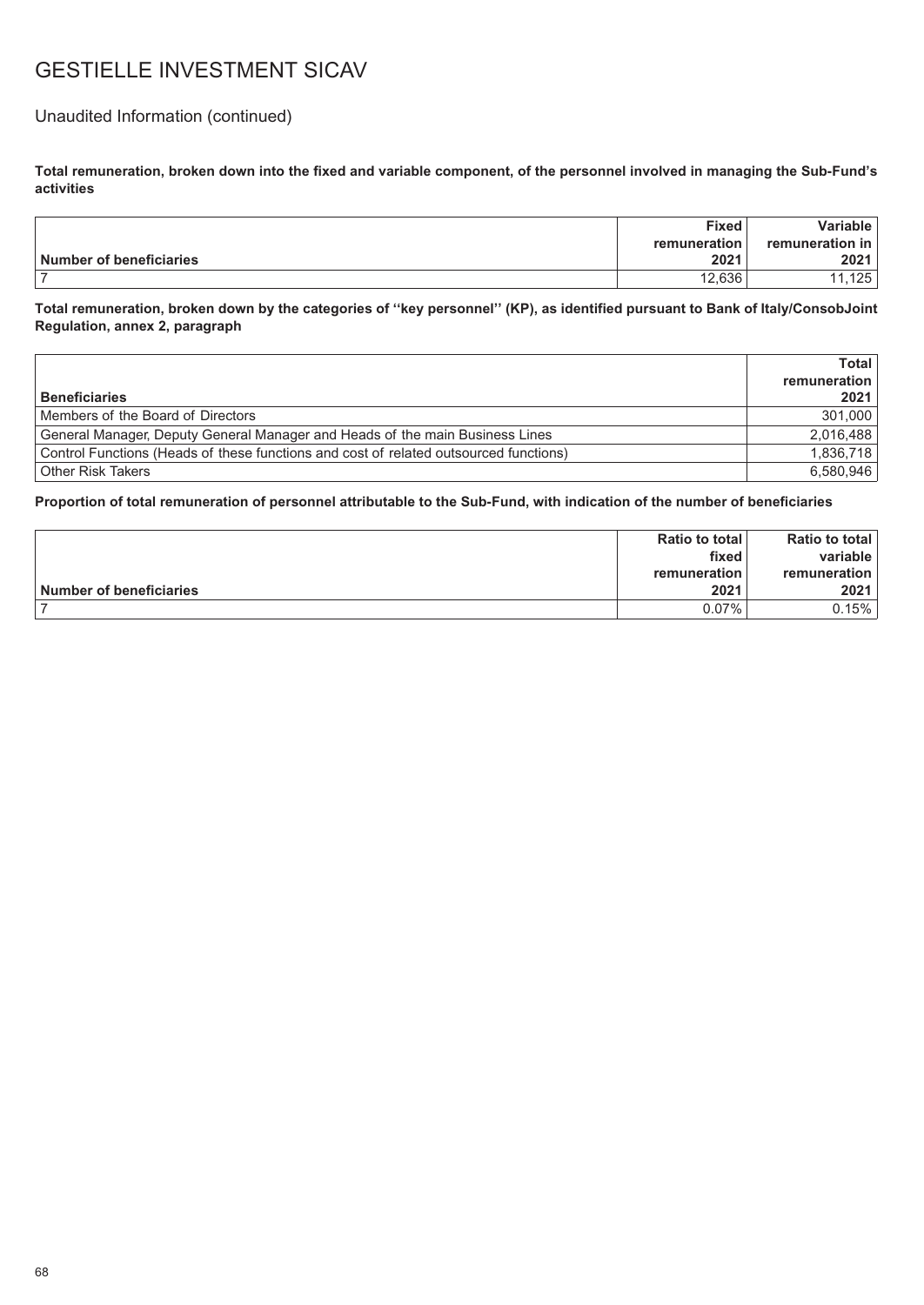## Unaudited Information (continued)

### **GESTIELLE INVESTMENT SICAV - CEDOLA EUROPLUS**

This paragraph provides the most recent data available at the date this Annual Report was drawn up. Hence the figures stated refer to year 2021, as the 2022 figures are not yet available.

The Remuneration and Incentive Policy defines the role of the corporate bodies and corporate functions within the governance of the remuneration and incentive policies, the process by which they are determined and controlled, as well as the principles and criteria on which the SGR's entire remuneration and incentive system is based and which seek to promote sound and effective management of the business risks and the individual product risks, ensuring consistency with the economic results and the assets and liabilities and financial position of the company itself and of the portfolios managed.

The application of the aforesaid rules to the SGR's Key Personnel and the assessment of the degree to which set targets had been achieved were reviewed by the competent corporate bodies with regard to the variable remuneration accrued as from July 1, 2017.

Information on Remuneration is provided below.

It should be noted that:

• the data in the tables are stated on an accrual basis;

• the data relating to fixed Remuneration include the remuneration of resigning employees at the date this Annual Report was drawn up, while the data relating to variable Remuneration are stated net of said resigning employees;

• the data do not include contribution costs.

### **Total remuneration, broken down into the fixed and variable component, accrued for the year 2021, the number of beneficiaries**

| ∣ Total Remuneration 2021 | <b>Fixed</b><br>remuneration<br>2021 | Variable<br>remuneration<br>in 2021 | Number of<br>beneficiaries<br>December 31,<br>2021 |
|---------------------------|--------------------------------------|-------------------------------------|----------------------------------------------------|
| 24,411,547                | 16,868,647                           | 7,542,900                           | 247                                                |

**Total remuneration, broken down into the fixed and variable component, of the personnel involved in managing the Sub-Fund's activities**

|                         | <b>Fixed</b> | Variable l             |
|-------------------------|--------------|------------------------|
|                         | remuneration | <b>remuneration</b> in |
| Number of beneficiaries | 2021         | 2021                   |
|                         | 5.395        | .010                   |

### **Total remuneration, broken down by the categories of ''key personnel'' (KP), as identified pursuant to Bank of Italy/ConsobJoint Regulation, annex 2, paragraph**

|                                                                                       | Total        |
|---------------------------------------------------------------------------------------|--------------|
|                                                                                       | remuneration |
| <b>Beneficiaries</b>                                                                  | 2021         |
| Members of the Board of Directors                                                     | 301,000      |
| General Manager, Deputy General Manager and Heads of the main Business Lines          | 2,016,488    |
| Control Functions (Heads of these functions and cost of related outsourced functions) | 1,836,718    |
| <b>Other Risk Takers</b>                                                              | 6,580,946    |

|                                | Ratio to total | <b>Ratio to total</b> |
|--------------------------------|----------------|-----------------------|
|                                | fixed          | variable              |
|                                | remuneration⊤  | remuneration          |
| <b>Number of beneficiaries</b> | 2021           | 2021                  |
|                                | $0.03\%$       | 0.04%                 |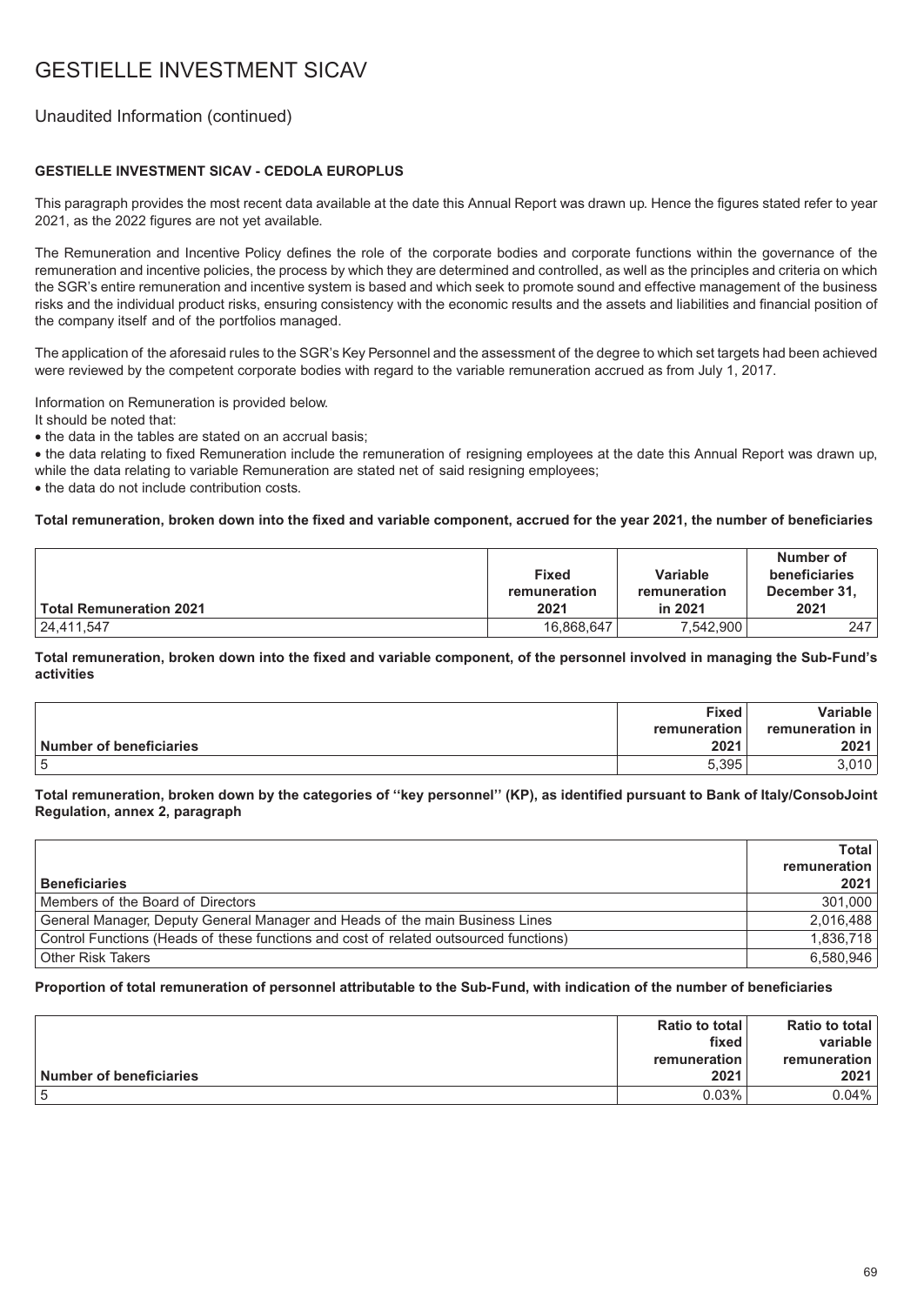## Unaudited Information (continued)

### **GESTIELLE INVESTMENT SICAV - CEDOLA PLUS**

This paragraph provides the most recent data available at the date this Annual Report was drawn up. Hence the figures stated refer to year 2021, as the 2022 figures are not yet available.

The Remuneration and Incentive Policy defines the role of the corporate bodies and corporate functions within the governance of the remuneration and incentive policies, the process by which they are determined and controlled, as well as the principles and criteria on which the SGR's entire remuneration and incentive system is based and which seek to promote sound and effective management of the business risks and the individual product risks, ensuring consistency with the economic results and the assets and liabilities and financial position of the company itself and of the portfolios managed.

The application of the aforesaid rules to the SGR's Key Personnel and the assessment of the degree to which set targets had been achieved were reviewed by the competent corporate bodies with regard to the variable remuneration accrued as from July 1, 2017.

Information on Remuneration is provided below.

It should be noted that:

• the data in the tables are stated on an accrual basis;

• the data relating to fixed Remuneration include the remuneration of resigning employees at the date this Annual Report was drawn up, while the data relating to variable Remuneration are stated net of said resigning employees;

• the data do not include contribution costs.

### **Total remuneration, broken down into the fixed and variable component, accrued for the year 2021, the number of beneficiaries**

| ∣ Total Remuneration 2021 | <b>Fixed</b><br>remuneration<br>2021 | Variable<br>remuneration<br>in 2021 | Number of<br>beneficiaries<br>December 31,<br>2021 |
|---------------------------|--------------------------------------|-------------------------------------|----------------------------------------------------|
| 24,411,547                | 16,868,647                           | 7,542,900                           | 247                                                |

**Total remuneration, broken down into the fixed and variable component, of the personnel involved in managing the Sub-Fund's activities**

|                         | <b>Fixed</b> | Variable l             |
|-------------------------|--------------|------------------------|
|                         | remuneration | <b>remuneration</b> in |
| Number of beneficiaries | 2021         | 2021                   |
|                         | 5.395        | .010                   |

### **Total remuneration, broken down by the categories of ''key personnel'' (KP), as identified pursuant to Bank of Italy/ConsobJoint Regulation, annex 2, paragraph**

|                                                                                       | Total        |
|---------------------------------------------------------------------------------------|--------------|
|                                                                                       | remuneration |
| <b>Beneficiaries</b>                                                                  | 2021         |
| Members of the Board of Directors                                                     | 301,000      |
| General Manager, Joint General Manager and Heads of the main Business Lines           | 2,016,488    |
| Control Functions (Heads of these functions and cost of related outsourced functions) | 1,836,718    |
| <b>Other Risk Takers</b>                                                              | 6,580,946    |

|                         | Ratio to total | <b>Ratio to total</b> |
|-------------------------|----------------|-----------------------|
|                         | fixed          | variable              |
|                         | remuneration ৷ | remuneration          |
| Number of beneficiaries | 2021           | 2021                  |
|                         | $0.03\%$       | 0.05%                 |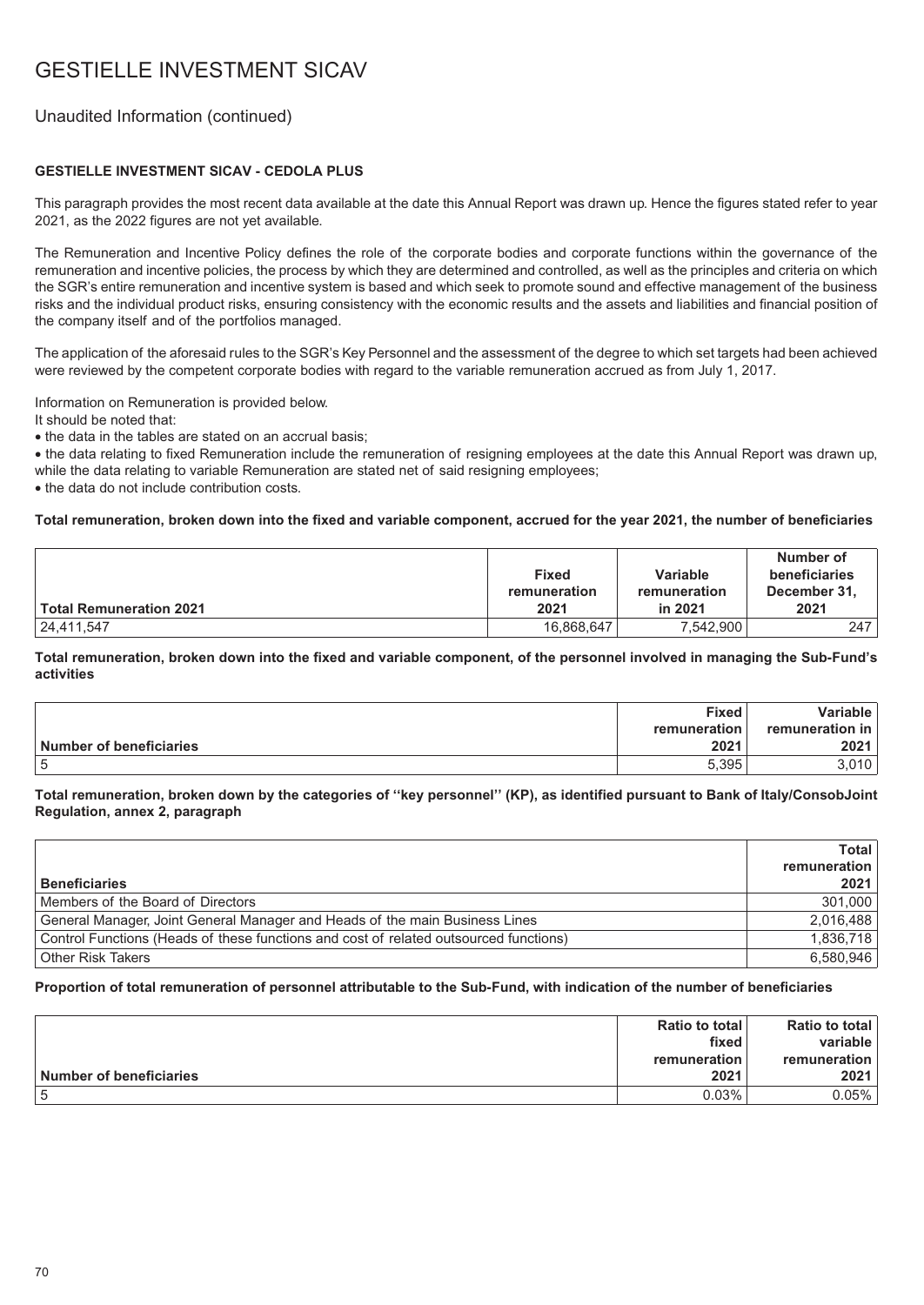## Unaudited Information (continued)

### **GESTIELLE INVESTMENT SICAV - CEDOLA RISK CONTROL**

This paragraph provides the most recent data available at the date this Annual Report was drawn up. Hence the figures stated refer to year 2021, as the 2022 figures are not yet available.

The Remuneration and Incentive Policy defines the role of the corporate bodies and corporate functions within the governance of the remuneration and incentive policies, the process by which they are determined and controlled, as well as the principles and criteria on which the SGR's entire remuneration and incentive system is based and which seek to promote sound and effective management of the business risks and the individual product risks, ensuring consistency with the economic results and the assets and liabilities and financial position of the company itself and of the portfolios managed.

The application of the aforesaid rules to the SGR's Key Personnel and the assessment of the degree to which set targets had been achieved were reviewed by the competent corporate bodies with regard to the variable remuneration accrued as from July 1, 2017.

Information on Remuneration is provided below.

It should be noted that:

• the data in the tables are stated on an accrual basis;

• the data relating to fixed Remuneration include the remuneration of resigning employees at the date this Annual Report was drawn up, while the data relating to variable Remuneration are stated net of said resigning employees;

• the data do not include contribution costs.

### **Total remuneration, broken down into the fixed and variable component, accrued for the year 2021, the number of beneficiaries**

| ∣ Total Remuneration 2021 | <b>Fixed</b><br>remuneration<br>2021 | Variable<br>remuneration<br>in 2021 | Number of<br>beneficiaries<br>December 31,<br>2021 |
|---------------------------|--------------------------------------|-------------------------------------|----------------------------------------------------|
| 24,411,547                | 16,868,647                           | 7,542,900                           | 247                                                |

**Total remuneration, broken down into the fixed and variable component, of the personnel involved in managing the Sub-Fund's activities**

|                         | <b>Fixed</b> | Variable l             |
|-------------------------|--------------|------------------------|
|                         | remuneration | <b>remuneration</b> in |
| Number of beneficiaries | 2021         | 2021                   |
|                         | 6.734        | .090                   |

### **Total remuneration, broken down by the categories of ''key personnel'' (KP), as identified pursuant to Bank of Italy/ConsobJoint Regulation, annex 2, paragraph**

|                                                                                       | Total I      |
|---------------------------------------------------------------------------------------|--------------|
|                                                                                       | remuneration |
| <b>Beneficiaries</b>                                                                  | 2021         |
| Members of the Board of Directors                                                     | 301.000      |
| General Manager, Joint General Manager and Heads of the main Business Lines           | 2,016,488    |
| Control Functions (Heads of these functions and cost of related outsourced functions) | 1,836,718    |
| <b>Other Risk Takers</b>                                                              | 6,580,946    |

|                                | Ratio to total | <b>Ratio to total</b> |
|--------------------------------|----------------|-----------------------|
|                                | fixed          | variable              |
|                                | remuneration⊤  | remuneration          |
| <b>Number of beneficiaries</b> | 2021           | 2021                  |
|                                | $0.04\%$       | 0.05%                 |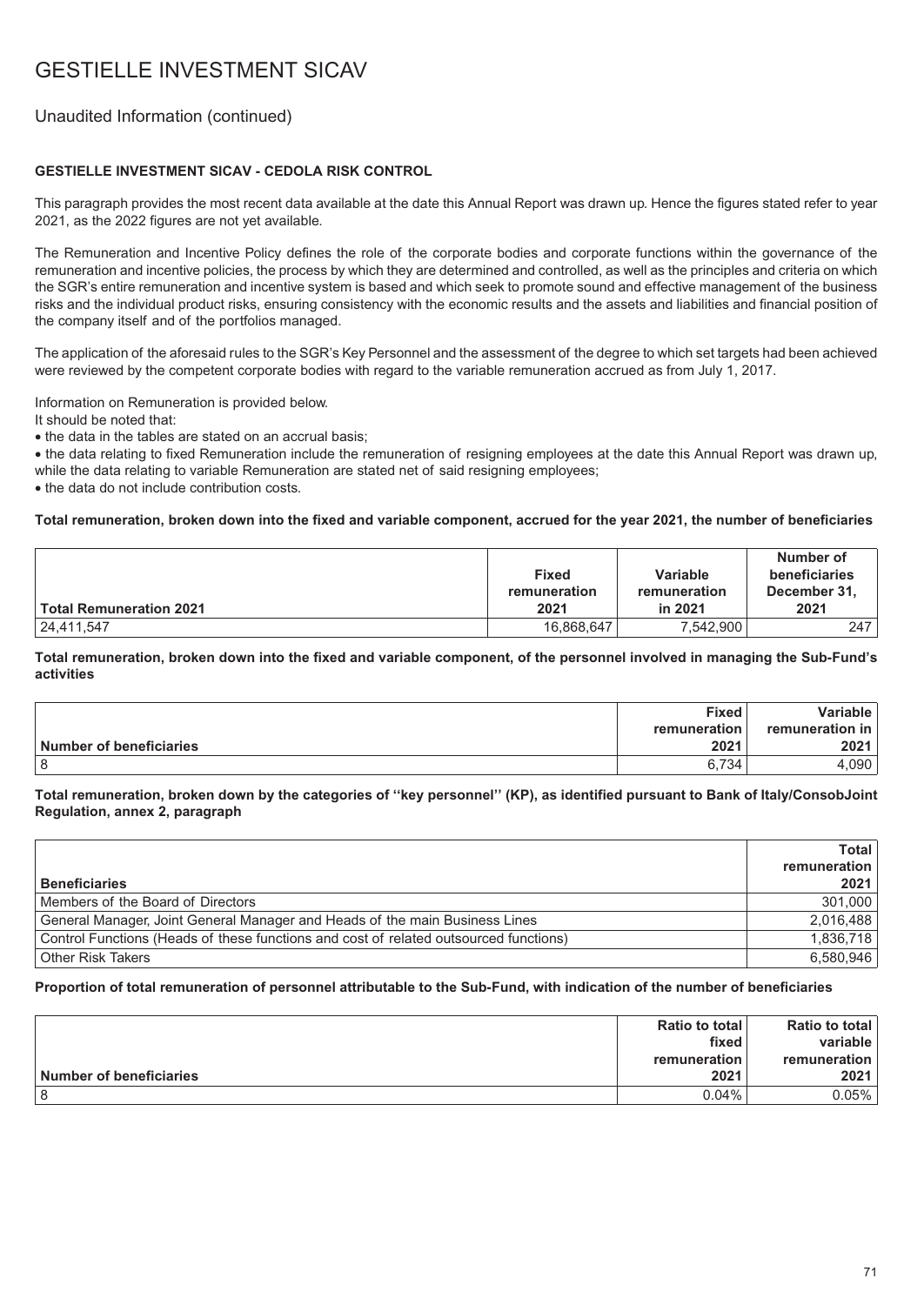## Unaudited Information (continued)

### **GESTIELLE INVESTMENT SICAV - CEDOLA LINK INFLATION**

This paragraph provides the most recent data available at the date this Annual Report was drawn up. Hence the figures stated refer to year 2021, as the 2022 figures are not yet available.

The Remuneration and Incentive Policy defines the role of the corporate bodies and corporate functions within the governance of the remuneration and incentive policies, the process by which they are determined and controlled, as well as the principles and criteria on which the SGR's entire remuneration and incentive system is based and which seek to promote sound and effective management of the business risks and the individual product risks, ensuring consistency with the economic results and the assets and liabilities and financial position of the company itself and of the portfolios managed.

The application of the aforesaid rules to the SGR's Key Personnel and the assessment of the degree to which set targets had been achieved were reviewed by the competent corporate bodies with regard to the variable remuneration accrued as from July 1, 2017.

Information on Remuneration is provided below.

It should be noted that:

• the data in the tables are stated on an accrual basis;

• the data relating to fixed Remuneration include the remuneration of resigning employees at the date this Annual Report was drawn up, while the data relating to variable Remuneration are stated net of said resigning employees;

• the data do not include contribution costs.

### **Total remuneration, broken down into the fixed and variable component, accrued for the year 2021, the number of beneficiaries**

| ∣ Total Remuneration 2021 | <b>Fixed</b><br>remuneration<br>2021 | Variable<br>remuneration<br>in 2021 | Number of<br>beneficiaries<br>December 31,<br>2021 |
|---------------------------|--------------------------------------|-------------------------------------|----------------------------------------------------|
| 24,411,547                | 16,868,647                           | 7,542,900                           | 247                                                |

**Total remuneration, broken down into the fixed and variable component, of the personnel involved in managing the Sub-Fund's activities**

|                         | <b>Fixed</b> | Variable l             |
|-------------------------|--------------|------------------------|
|                         | remuneration | <b>remuneration</b> in |
| Number of beneficiaries | 2021         | 2021                   |
|                         | 5.395        | .010                   |

### **Total remuneration, broken down by the categories of ''key personnel'' (KP), as identified pursuant to Bank of Italy/ConsobJoint Regulation, annex 2, paragraph**

|                                                                                       | Total        |
|---------------------------------------------------------------------------------------|--------------|
|                                                                                       | remuneration |
| <b>Beneficiaries</b>                                                                  | 2021         |
| Members of the Board of Directors                                                     | 301,000      |
| General Manager, Joint General Manager and Heads of the main Business Lines           | 2,016,488    |
| Control Functions (Heads of these functions and cost of related outsourced functions) | 1,836,718    |
| <b>Other Risk Takers</b>                                                              | 6,580,946    |

|                         | Ratio to total | <b>Ratio to total</b> |
|-------------------------|----------------|-----------------------|
|                         | fixed          | variable              |
|                         | remuneration ৷ | remuneration          |
| Number of beneficiaries | 2021           | 2021                  |
|                         | $0.03\%$       | 0.05%                 |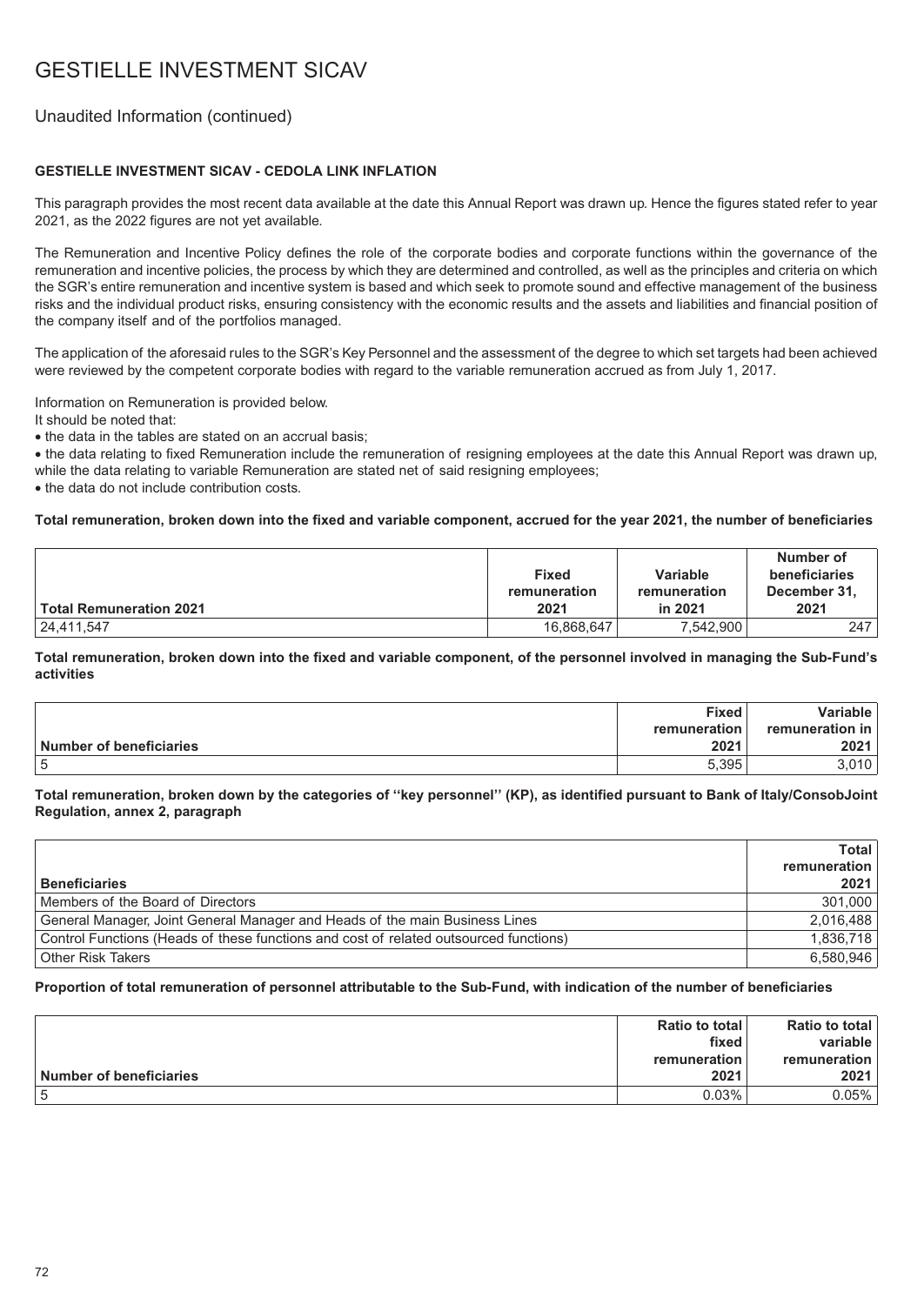## Unaudited Information (continued)

### **GESTIELLE INVESTMENT SICAV - CEDOLA RISK CONTROL MEGATREND**

This paragraph provides the most recent data available at the date this Annual Report was drawn up. Hence the figures stated refer to year 2021, as the 2022 figures are not yet available.

The Remuneration and Incentive Policy defines the role of the corporate bodies and corporate functions within the governance of the remuneration and incentive policies, the process by which they are determined and controlled, as well as the principles and criteria on which the SGR's entire remuneration and incentive system is based and which seek to promote sound and effective management of the business risks and the individual product risks, ensuring consistency with the economic results and the assets and liabilities and financial position of the company itself and of the portfolios managed.

The application of the aforesaid rules to the SGR's Key Personnel and the assessment of the degree to which set targets had been achieved were reviewed by the competent corporate bodies with regard to the variable remuneration accrued as from July 1, 2017.

Information on Remuneration is provided below.

It should be noted that:

• the data in the tables are stated on an accrual basis;

• the data relating to fixed Remuneration include the remuneration of resigning employees at the date this Annual Report was drawn up, while the data relating to variable Remuneration are stated net of said resigning employees;

• the data do not include contribution costs.

#### **Total remuneration, broken down into the fixed and variable component, accrued for the year 2021, the number of beneficiaries**

| ∣ Total Remuneration 2021 | <b>Fixed</b><br>remuneration<br>2021 | Variable<br>remuneration in<br>2021 | Number of<br>beneficiaries<br>December 31,<br>2021 |
|---------------------------|--------------------------------------|-------------------------------------|----------------------------------------------------|
| 24,411,547                | 16,868,647                           | 7,542,900                           | 247                                                |

**Total remuneration, broken down into the fixed and variable component, of the personnel involved in managing the Sub-Fund's activities**

|                         | <b>Fixed</b> | Variable l             |
|-------------------------|--------------|------------------------|
|                         | remuneration | <b>remuneration</b> in |
| Number of beneficiaries | 2021         | 2021                   |
|                         | 6.734        | .090                   |

#### **Total remuneration, broken down by the categories of ''key personnel'' (KP), as identified pursuant to Bank of Italy/ConsobJoint Regulation, annex 2, paragraph**

|                                                                                       | Total I      |
|---------------------------------------------------------------------------------------|--------------|
|                                                                                       | remuneration |
| <b>Beneficiaries</b>                                                                  | 2021         |
| Members of the Board of Directors                                                     | 301.000      |
| General Manager, Joint General Manager and Heads of the main Business Lines           | 2,016,488    |
| Control Functions (Heads of these functions and cost of related outsourced functions) | 1,836,718    |
| <b>Other Risk Takers</b>                                                              | 6,580,946    |

|                                | Ratio to total | <b>Ratio to total</b> |
|--------------------------------|----------------|-----------------------|
|                                | fixed          | variable              |
|                                | remuneration⊤  | remuneration          |
| <b>Number of beneficiaries</b> | 2021           | 2021                  |
|                                | $0.04\%$       | 0.05%                 |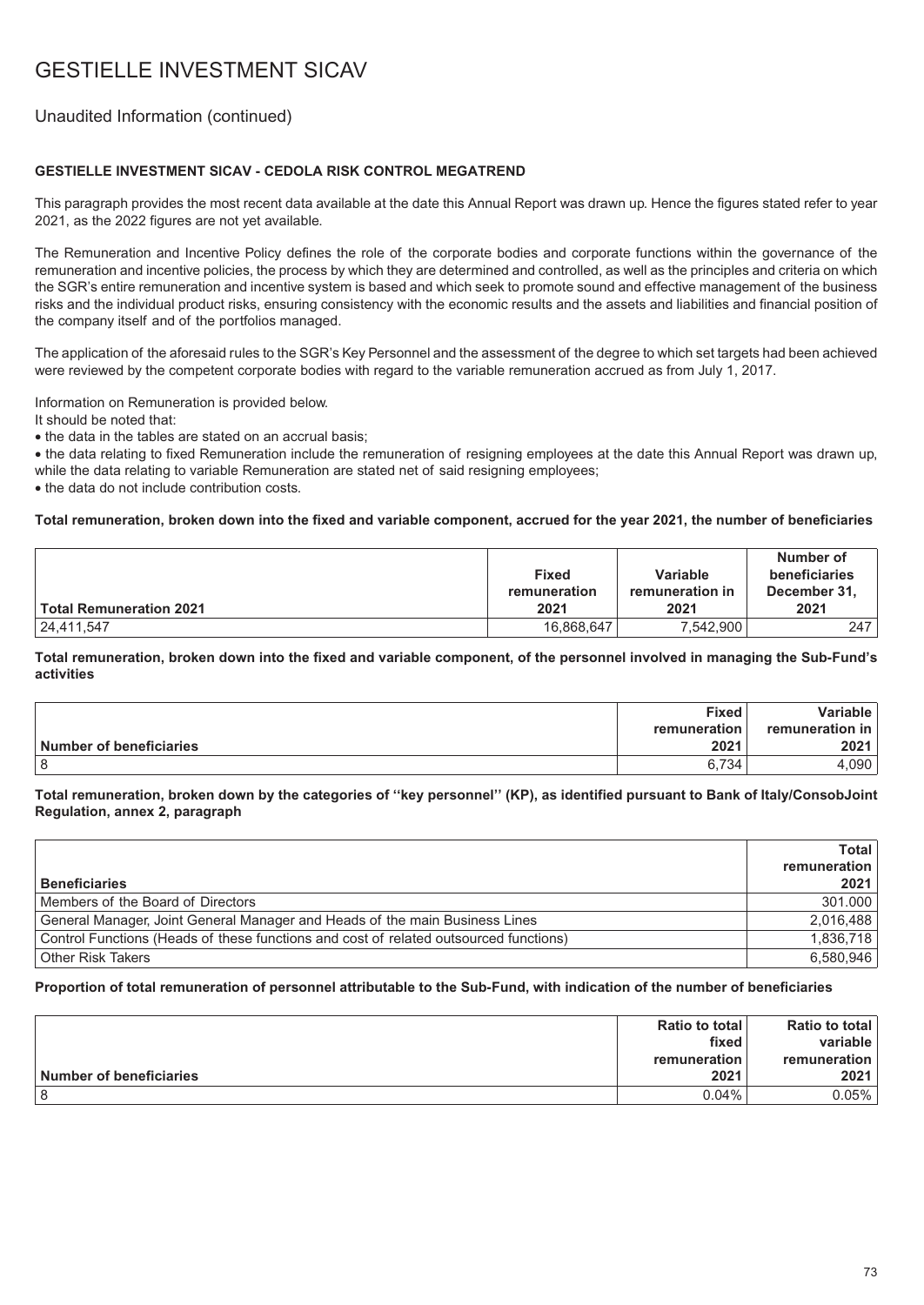## Unaudited Information (continued)

### **GESTIELLE INVESTMENT SICAV - CEDOLA RISK CONTROL HEALTH CARE**

This paragraph provides the most recent data available at the date this Annual Report was drawn up. Hence the figures stated refer to year 2021, as the 2022 figures are not yet available.

The Remuneration and Incentive Policy defines the role of the corporate bodies and corporate functions within the governance of the remuneration and incentive policies, the process by which they are determined and controlled, as well as the principles and criteria on which the SGR's entire remuneration and incentive system is based and which seek to promote sound and effective management of the business risks and the individual product risks, ensuring consistency with the economic results and the assets and liabilities and financial position of the company itself and of the portfolios managed.

The application of the aforesaid rules to the SGR's Key Personnel and the assessment of the degree to which set targets had been achieved were reviewed by the competent corporate bodies with regard to the variable remuneration accrued as from July 1, 2017.

Information on Remuneration is provided below.

It should be noted that:

• the data in the tables are stated on an accrual basis;

• the data relating to fixed Remuneration include the remuneration of resigning employees at the date this Annual Report was drawn up, while the data relating to variable Remuneration are stated net of said resigning employees;

• the data do not include contribution costs.

#### **Total remuneration, broken down into the fixed and variable component, accrued for the year 2021, the number of beneficiaries**

| ∣ Total Remuneration 2021 | <b>Fixed</b><br>remuneration<br>2021 | Variable<br>remuneration<br>in 2021 | Number of<br>beneficiaries<br>December 31,<br>2020 |
|---------------------------|--------------------------------------|-------------------------------------|----------------------------------------------------|
| 24,411,547                | 16,868,647                           | 7,542,900                           | 247                                                |

**Total remuneration, broken down into the fixed and variable component, of the personnel involved in managing the Sub-Fund's activities**

|                         | <b>Fixed</b> | Variable l             |
|-------------------------|--------------|------------------------|
|                         | remuneration | <b>remuneration</b> in |
| Number of beneficiaries | 2021         | 2021                   |
| 8                       | 6.734        | .090                   |

#### **Total remuneration, broken down by the categories of ''key personnel'' (KP), as identified pursuant to Bank of Italy/ConsobJoint Regulation, annex 2, paragraph**

|                                                                                       | Total        |
|---------------------------------------------------------------------------------------|--------------|
|                                                                                       | remuneration |
| <b>Beneficiaries</b>                                                                  | 2021         |
| Members of the Board of Directors                                                     | 301,000      |
| General Manager, Joint General Manager and Heads of the main Business Lines           | 2,016,488    |
| Control Functions (Heads of these functions and cost of related outsourced functions) | 1,836,718    |
| <b>Other Risk Takers</b>                                                              | 6,580,946    |

|                         | Ratio to total | <b>Ratio to total</b> |
|-------------------------|----------------|-----------------------|
|                         | fixed          | variable              |
|                         | remuneration ৷ | remuneration          |
| Number of beneficiaries | 2021           | 2021                  |
|                         | $0.04\%$       | 0.05%                 |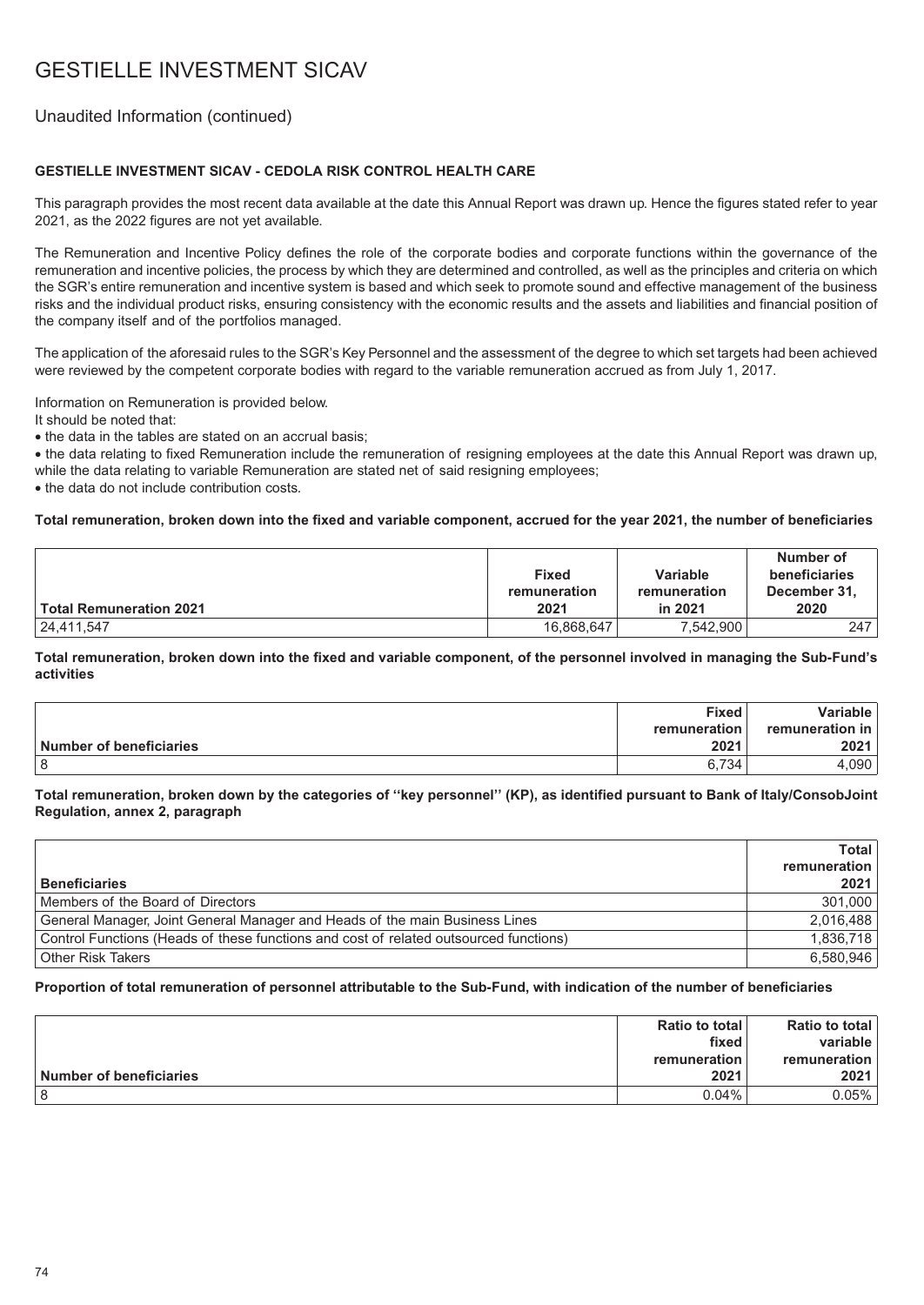## Unaudited Information (continued)

### **GESTIELLE INVESTMENT SICAV - CEDOLA RISK CONTROL HEALTH CARE II**

This paragraph provides the most recent data available at the date this Annual Report was drawn up. Hence the figures stated refer to year 2021, as the 2022 figures are not yet available.

The Remuneration and Incentive Policy defines the role of the corporate bodies and corporate functions within the governance of the remuneration and incentive policies, the process by which they are determined and controlled, as well as the principles and criteria on which the SGR's entire remuneration and incentive system is based and which seek to promote sound and effective management of the business risks and the individual product risks, ensuring consistency with the economic results and the assets and liabilities and financial position of the company itself and of the portfolios managed.

The application of the aforesaid rules to the SGR's Key Personnel and the assessment of the degree to which set targets had been achieved were reviewed by the competent corporate bodies with regard to the variable remuneration accrued as from July 1, 2017.

Information on Remuneration is provided below.

It should be noted that:

• the data in the tables are stated on an accrual basis;

• the data relating to fixed Remuneration include the remuneration of resigning employees at the date this Annual Report was drawn up, while the data relating to variable Remuneration are stated net of said resigning employees;

• the data do not include contribution costs.

#### **Total remuneration, broken down into the fixed and variable component, accrued for the year 2021, the number of beneficiaries**

| ∣ Total Remuneration 2021 | <b>Fixed</b><br>remuneration<br>2021 | Variable<br>remuneration in<br>2021 | Number of<br>beneficiaries<br>December 31,<br>2021 |
|---------------------------|--------------------------------------|-------------------------------------|----------------------------------------------------|
| 24,411,547                | 16,868,647                           | 7,542,900                           | 247                                                |

**Total remuneration, broken down into the fixed and variable component, of the personnel involved in managing the Sub-Fund's activities**

|                         | <b>Fixed</b> | Variable l             |
|-------------------------|--------------|------------------------|
|                         | remuneration | <b>remuneration</b> in |
| Number of beneficiaries | 2021         | 2021                   |
| 8                       | 6.734        | .090                   |

#### **Total remuneration, broken down by the categories of ''key personnel'' (KP), as identified pursuant to Bank of Italy/ConsobJoint Regulation, annex 2, paragraph**

|                                                                                       | Total        |
|---------------------------------------------------------------------------------------|--------------|
|                                                                                       | remuneration |
| <b>Beneficiaries</b>                                                                  | 2021         |
| Members of the Board of Directors                                                     | 301,000      |
| General Manager, Joint General Manager and Heads of the main Business Lines           | 2,016,488    |
| Control Functions (Heads of these functions and cost of related outsourced functions) | 1,836,718    |
| Other Risk Takers                                                                     | 6,580,946    |

|                                | Ratio to total | <b>Ratio to total</b> |
|--------------------------------|----------------|-----------------------|
|                                | fixed          | variable              |
|                                | remuneration⊤  | remuneration          |
| <b>Number of beneficiaries</b> | 2021           | 2021                  |
|                                | $0.04\%$       | 0.05%                 |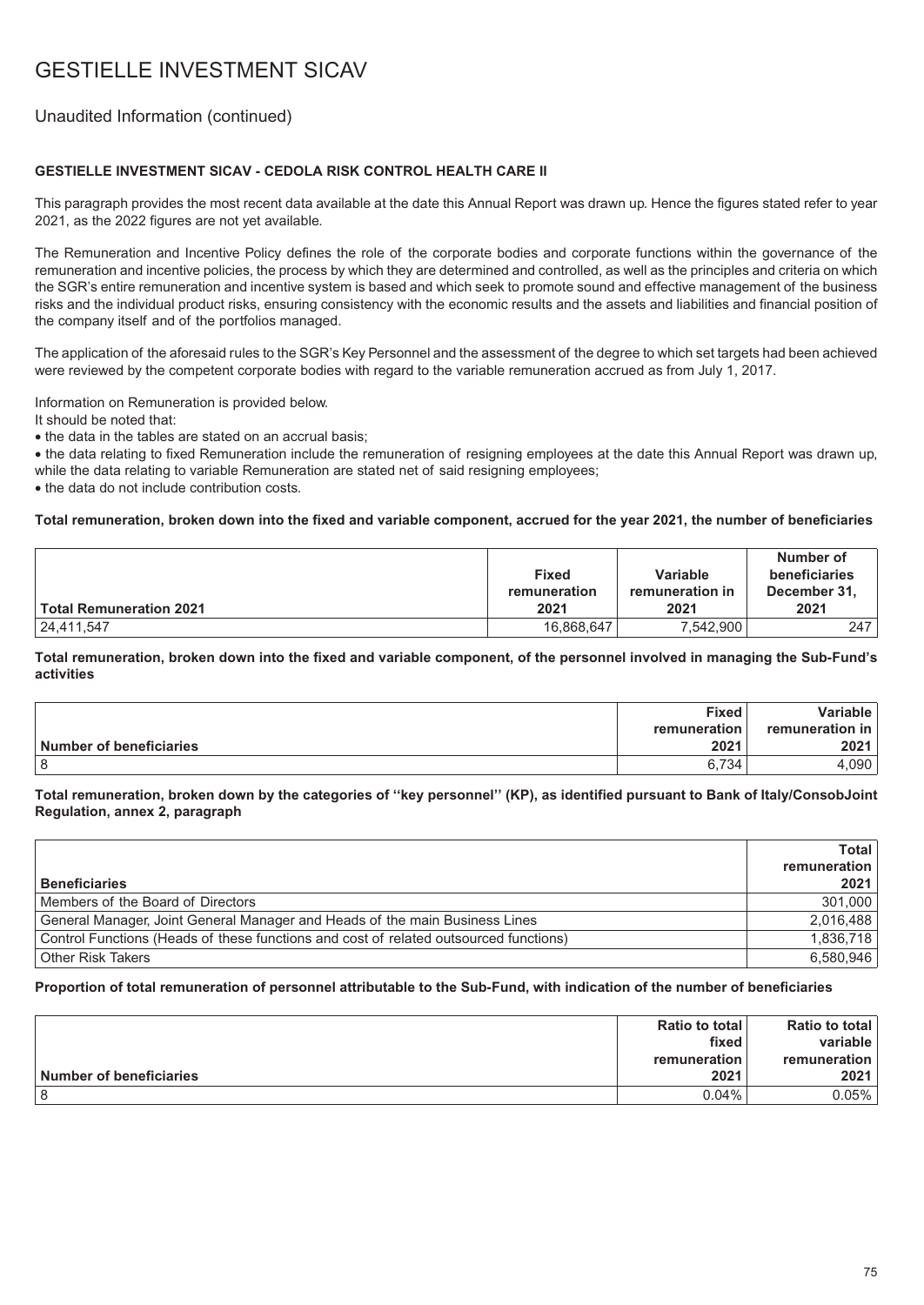## Unaudited Information (continued)

### **GESTIELLE INVESTMENT SICAV - CEDOLA RISK CONTROL DIGITAL REVOLUTION**

This paragraph provides the most recent data available at the date this Annual Report was drawn up. Hence the figures stated refer to year 2021, as the 2022 figures are not yet available.

The Remuneration and Incentive Policy defines the role of the corporate bodies and corporate functions within the governance of the remuneration and incentive policies, the process by which they are determined and controlled, as well as the principles and criteria on which the SGR's entire remuneration and incentive system is based and which seek to promote sound and effective management of the business risks and the individual product risks, ensuring consistency with the economic results and the assets and liabilities and financial position of the company itself and of the portfolios managed.

The application of the aforesaid rules to the SGR's Key Personnel and the assessment of the degree to which set targets had been achieved were reviewed by the competent corporate bodies with regard to the variable remuneration accrued as from July 1, 2017.

Information on Remuneration is provided below.

It should be noted that:

• the data in the tables are stated on an accrual basis;

• the data relating to fixed Remuneration include the remuneration of resigning employees at the date this Annual Report was drawn up, while the data relating to variable Remuneration are stated net of said resigning employees;

• the data do not include contribution costs.

#### **Total remuneration, broken down into the fixed and variable component, accrued for the year 2021, the number of beneficiaries**

| Total Remuneration 2021 | <b>Fixed</b><br>remuneration<br>2021 | Variable<br>remuneration in<br>2021 | Number of<br>beneficiaries<br>December 31,<br>2021 |
|-------------------------|--------------------------------------|-------------------------------------|----------------------------------------------------|
| 24,411,547              | 16,868,647                           | 7,542,900                           | 247                                                |

**Total remuneration, broken down into the fixed and variable component, of the personnel involved in managing the Sub-Fund's activities**

|                         | <b>Fixed</b> | Variable l             |
|-------------------------|--------------|------------------------|
|                         | remuneration | <b>remuneration</b> in |
| Number of beneficiaries | 2021         | 2021                   |
| 8                       | 6.734        | .090                   |

#### **Total remuneration, broken down by the categories of ''key personnel'' (KP), as identified pursuant to Bank of Italy/ConsobJoint Regulation, annex 2, paragraph**

|                                                                                       | Total        |
|---------------------------------------------------------------------------------------|--------------|
|                                                                                       | remuneration |
| <b>Beneficiaries</b>                                                                  | 2021         |
| Members of the Board of Directors                                                     | 301,000      |
| General Manager, Joint General Manager and Heads of the main Business Lines           | 2,016,488    |
| Control Functions (Heads of these functions and cost of related outsourced functions) | 1,836,718    |
| <b>Other Risk Takers</b>                                                              | 6,580,946    |

|                         | Ratio to total | <b>Ratio to total</b> |
|-------------------------|----------------|-----------------------|
|                         | fixed          | variable              |
|                         | remuneration ৷ | remuneration          |
| Number of beneficiaries | 2021           | 2021                  |
|                         | $0.04\%$       | 0.05%                 |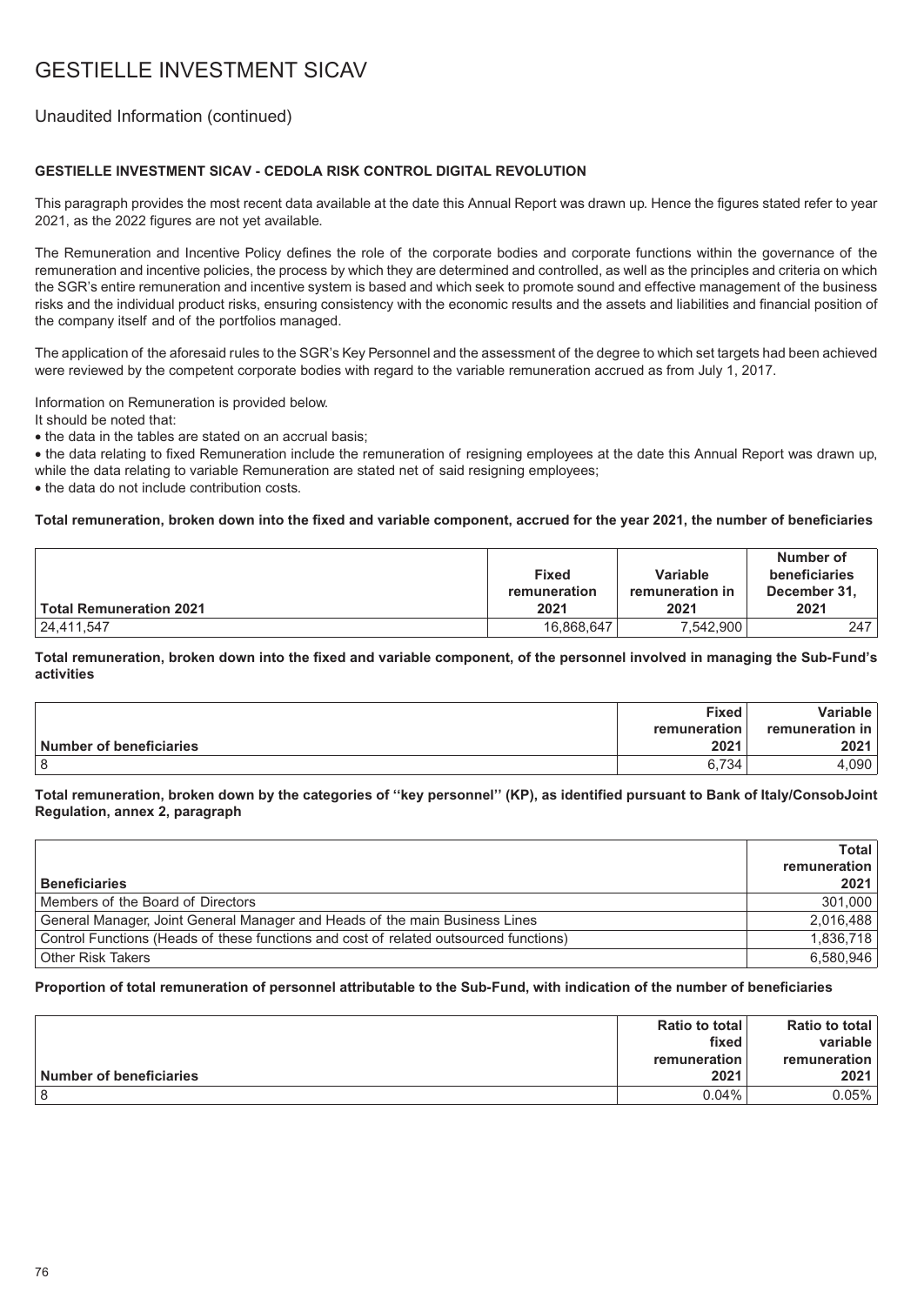## Unaudited Information (continued)

### **GESTIELLE INVESTMENT SICAV - CEDOLA RISK CONTROL ENERGIE RINNOVABILI**

This paragraph provides the most recent data available at the date this Annual Report was drawn up. Hence the figures stated refer to year 2021, as the 2022 figures are not yet available.

The Remuneration and Incentive Policy defines the role of the corporate bodies and corporate functions within the governance of the remuneration and incentive policies, the process by which they are determined and controlled, as well as the principles and criteria on which the SGR's entire remuneration and incentive system is based and which seek to promote sound and effective management of the business risks and the individual product risks, ensuring consistency with the economic results and the assets and liabilities and financial position of the company itself and of the portfolios managed.

The application of the aforesaid rules to the SGR's Key Personnel and the assessment of the degree to which set targets had been achieved were reviewed by the competent corporate bodies with regard to the variable remuneration accrued as from July 1, 2017.

Information on Remuneration is provided below.

It should be noted that:

• the data in the tables are stated on an accrual basis;

• the data relating to fixed Remuneration include the remuneration of resigning employees at the date this Annual Report was drawn up, while the data relating to variable Remuneration are stated net of said resigning employees;

• the data do not include contribution costs.

#### **Total remuneration, broken down into the fixed and variable component, accrued for the year 2021, the number of beneficiaries**

| Total Remuneration 2021 | <b>Fixed</b><br>remuneration<br>2021 | Variable<br>remuneration in<br>2021 | Number of<br>beneficiaries<br>December 31,<br>2021 |
|-------------------------|--------------------------------------|-------------------------------------|----------------------------------------------------|
| 24,411,547              | 16,868,647                           | 7,542,900                           | 247                                                |

**Total remuneration, broken down into the fixed and variable component, of the personnel involved in managing the Sub-Fund's activities**

|                         | <b>Fixed</b> | Variable l             |
|-------------------------|--------------|------------------------|
|                         | remuneration | <b>remuneration</b> in |
| Number of beneficiaries | 2021         | 2021                   |
|                         | 6.734        | .090                   |

#### **Total remuneration, broken down by the categories of ''key personnel'' (KP), as identified pursuant to Bank of Italy/ConsobJoint Regulation, annex 2, paragraph**

|                                                                                       | Total I      |
|---------------------------------------------------------------------------------------|--------------|
|                                                                                       | remuneration |
| <b>Beneficiaries</b>                                                                  | 2021         |
| Members of the Board of Directors                                                     | 301.000      |
| General Manager, Joint General Manager and Heads of the main Business Lines           | 2,016,488    |
| Control Functions (Heads of these functions and cost of related outsourced functions) | 1,836,718    |
| <b>Other Risk Takers</b>                                                              | 6,580,946    |

|                                | Ratio to total | <b>Ratio to total</b> |
|--------------------------------|----------------|-----------------------|
|                                | fixed          | variable              |
|                                | remuneration⊤  | remuneration          |
| <b>Number of beneficiaries</b> | 2021           | 2021                  |
|                                | $0.04\%$       | 0.05%                 |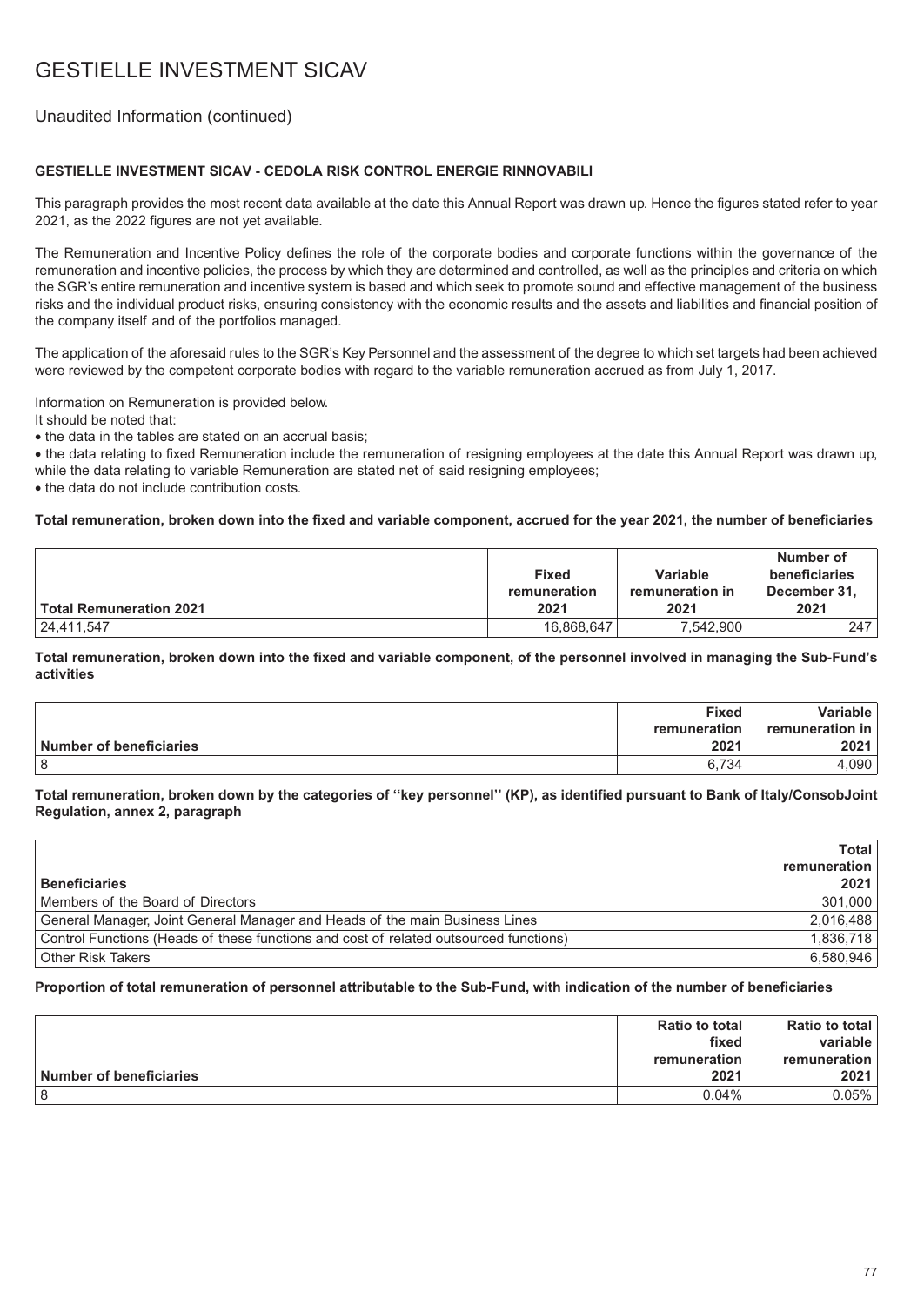## Unaudited Information (continued)

### **GESTIELLE INVESTMENT SICAV - CEDOLA RISK CONTROL GLOBAL SCIENCE FOR LIFE**

This paragraph provides the most recent data available at the date this Annual Report was drawn up. Hence the figures stated refer to year 2021, as the 2022 figures are not yet available.

The Remuneration and Incentive Policy defines the role of the corporate bodies and corporate functions within the governance of the remuneration and incentive policies, the process by which they are determined and controlled, as well as the principles and criteria on which the SGR's entire remuneration and incentive system is based and which seek to promote sound and effective management of the business risks and the individual product risks, ensuring consistency with the economic results and the assets and liabilities and financial position of the company itself and of the portfolios managed.

The application of the aforesaid rules to the SGR's Key Personnel and the assessment of the degree to which set targets had been achieved were reviewed by the competent corporate bodies with regard to the variable remuneration accrued as from July 1, 2017.

Information on Remuneration is provided below.

It should be noted that:

• the data in the tables are stated on an accrual basis;

• the data relating to fixed Remuneration include the remuneration of resigning employees at the date this Annual Report was drawn up, while the data relating to variable Remuneration are stated net of said resigning employees;

• the data do not include contribution costs.

#### **Total remuneration, broken down into the fixed and variable component, accrued for the year 2021, the number of beneficiaries**

| ∣ Total Remuneration 2021 | <b>Fixed</b><br>remuneration<br>2021 | Variable<br>remuneration in<br>2021 | Number of<br>beneficiaries<br>December 31,<br>2021 |
|---------------------------|--------------------------------------|-------------------------------------|----------------------------------------------------|
| 24,411,547                | 16,868,647                           | 7,542,900                           | 247                                                |

**Total remuneration, broken down into the fixed and variable component, of the personnel involved in managing the Sub-Fund's activities**

|                         | <b>Fixed</b> | Variable l             |
|-------------------------|--------------|------------------------|
|                         | remuneration | <b>remuneration</b> in |
| Number of beneficiaries | 2021         | 2021                   |
| 8                       | 6.734        | .090                   |

#### **Total remuneration, broken down by the categories of ''key personnel'' (KP), as identified pursuant to Bank of Italy/ConsobJoint Regulation, annex 2, paragraph**

|                                                                             | <b>Total</b> |
|-----------------------------------------------------------------------------|--------------|
|                                                                             | remuneration |
| <b>Beneficiaries</b>                                                        | 2021         |
| Members of the Board of Directors                                           | 301.000      |
| General Manager, Joint General Manager and Heads of the main Business Lines | 2,016,488    |
| General Manager, Joint General Manager and Heads of the main Business Lines | 1,836,718    |
| <b>Other Risk Takers</b>                                                    | 6.580.946    |

|                         | Ratio to total | <b>Ratio to total</b> |
|-------------------------|----------------|-----------------------|
|                         | fixed          | variable              |
|                         | remuneration ৷ | remuneration          |
| Number of beneficiaries | 2021           | 2021                  |
|                         | $0.04\%$       | 0.05%                 |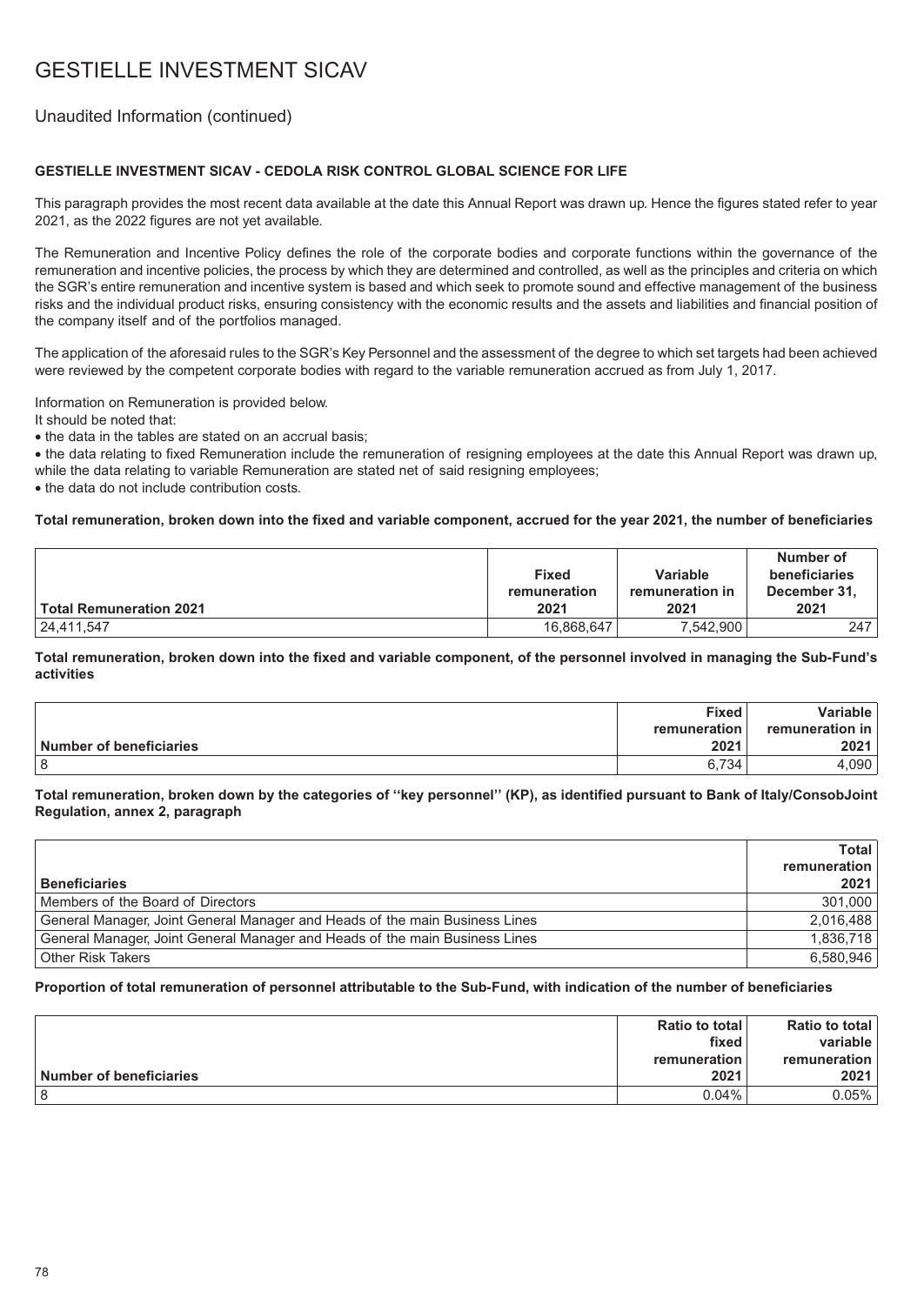## Unaudited Information (continued)

### **GESTIELLE INVESTMENT SICAV - CEDOLA RISK CONTROL LONGEVITY**

This paragraph provides the most recent data available at the date this Annual Report was drawn up. Hence the figures stated refer to year 2021, as the 2022 figures are not yet available.

The Remuneration and Incentive Policy defines the role of the corporate bodies and corporate functions within the governance of the remuneration and incentive policies, the process by which they are determined and controlled, as well as the principles and criteria on which the SGR's entire remuneration and incentive system is based and which seek to promote sound and effective management of the business risks and the individual product risks, ensuring consistency with the economic results and the assets and liabilities and financial position of the company itself and of the portfolios managed.

The application of the aforesaid rules to the SGR's Key Personnel and the assessment of the degree to which set targets had been achieved were reviewed by the competent corporate bodies with regard to the variable remuneration accrued as from July 1, 2017.

Information on Remuneration is provided below.

It should be noted that:

• the data in the tables are stated on an accrual basis;

• the data relating to fixed Remuneration include the remuneration of resigning employees at the date this Annual Report was drawn up, while the data relating to variable Remuneration are stated net of said resigning employees;

• the data do not include contribution costs.

#### **Total remuneration, broken down into the fixed and variable component, accrued for the year 2021, the number of beneficiaries**

| ∣ Total Remuneration 2021 | <b>Fixed</b><br>remuneration<br>2021 | Variable<br>remuneration in<br>2021 | Number of<br>beneficiaries<br>December 31,<br>2021 |
|---------------------------|--------------------------------------|-------------------------------------|----------------------------------------------------|
| 24,411,547                | 16,868,647                           | 7,542,900                           | 247                                                |

**Total remuneration, broken down into the fixed and variable component, of the personnel involved in managing the Sub-Fund's activities**

|                         | <b>Fixed</b> | Variable l             |
|-------------------------|--------------|------------------------|
|                         | remuneration | <b>remuneration</b> in |
| Number of beneficiaries | 2021         | 2021                   |
|                         | 6.734        | .090                   |

#### **Total remuneration, broken down by the categories of ''key personnel'' (KP), as identified pursuant to Bank of Italy/ConsobJoint Regulation, annex 2, paragraph**

|                                                                                       | Total        |
|---------------------------------------------------------------------------------------|--------------|
|                                                                                       | remuneration |
| <b>Beneficiaries</b>                                                                  | 2021         |
| Members of the Board of Directors                                                     | 301,000      |
| General Manager, Joint General Manager and Heads of the main Business Lines           | 2,016,488    |
| Control Functions (Heads of these functions and cost of related outsourced functions) | 1,836,718    |
| <b>Other Risk Takers</b>                                                              | 6.580.946    |

|                                | Ratio to total | <b>Ratio to total</b> |
|--------------------------------|----------------|-----------------------|
|                                | fixed          | variable              |
|                                | remuneration⊤  | remuneration          |
| <b>Number of beneficiaries</b> | 2021           | 2021                  |
|                                | $0.04\%$       | 0.05%                 |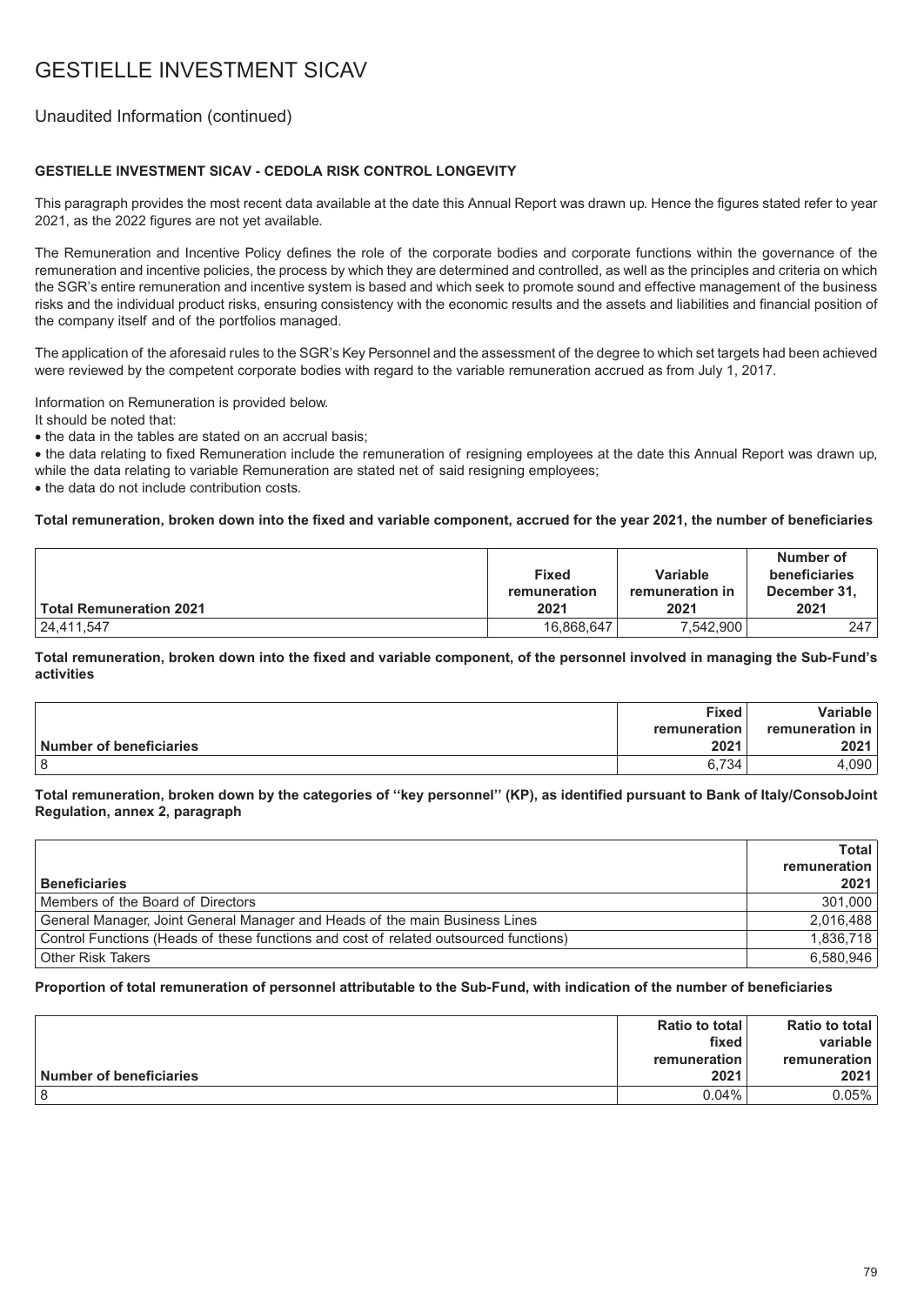## Unaudited Information (continued)

### **REGULATION (EU) 2015/2365 OF THE EUROPEAN PARLIAMENT AND OF THE COUNCIL of November 25, 2015**

on Transparency of Securities Financing Transactions of Reuse and amending Regulation (EU) N°648/2012

### **Over-The-Counter (OTC)**

### **In EUR**

### **Global Data**

### **Total Return Swap**

| <b>Sub-Fund Name</b>                                                               | <b>Collateral</b> | <b>Overall Valuation</b> | <b>Total Net Assets</b> | (%) of Assets |
|------------------------------------------------------------------------------------|-------------------|--------------------------|-------------------------|---------------|
| Gestielle Investment Sicav – Cedola Risk Control                                   | 560,000           | (441, 805)               | 20,588,217              | (2.15)        |
| Gestielle Investment Sicav – Cedola Risk Control<br>Megatrend                      | 620,000           | (561, 390)               | 32,072,458              | (1.84)        |
| Gestielle Investment Sicav - Cedola Risk Control<br>Health care                    | 1,060,000         | (959,062)                | 28,194,974              | (3.40)        |
| Gestielle Investment Sicav – Cedola Risk Control<br>Health care II                 | 940,000           | (849, 191)               | 25,432,253              | (3.34)        |
| Gestielle Investment Sicav – Cedola Risk Control<br>Digital Revolution             | 2,660,000         | (2,223,915)              | 64,988,585              | (3.42)        |
| Gestielle Investment Sicav - Cedola Risk Control<br>Energie Rinnovabili            | 1,750,000         | (999, 276)               | 48,943,793              | (2.20)        |
| Gestielle Investment Sicav – Cedola Risk Control<br><b>Global Science for Life</b> |                   | (143, 339)               | 5,306,752               | (2.70)        |
| Gestielle Investment Sicav – Cedola Risk Control<br>Longevity                      | 420,000.00        | (314, 340)               | 32,836,896              | (0.96)        |
| Total                                                                              | 8,010,000         | (6, 492, 318)            | 258,363,928             |               |

#### **Concentration data in (EUR)**

| <b>Ten Largest Collateral Issuers</b>                    | Amount of<br><b>Collateral</b> |
|----------------------------------------------------------|--------------------------------|
| ECPI Digital Revolution ESG Equity Index NTR             | 2,660,000                      |
| MSCI World Health Care Net Total Return EUR Index        | 2,000,000                      |
| <b>ECPI Global Renewable Energy Liquid NTR</b>           | 1,750,000                      |
| <b>ECPI Global Megatrend 100 NTR</b>                     | 620,000                        |
| MSCI World Minimum Volatility Net Total Return USD Index | 560,000                        |
| <b>ECPI Global Longetivity Winners Equity Index NTR</b>  | 420,000                        |
| ECPI Global Science For Life NTR                         |                                |
| <b>Total</b>                                             | 8,010,000                      |
| <b>Top 10 Counterparties</b>                             | <b>Overall Valuation</b>       |

| Top 10 Counterparties | <b>Overall Valuation</b> |
|-----------------------|--------------------------|
| Banca Akros SpA       | (6,492,318)              |
| Total                 | (6, 492, 318)            |

#### **Aggregate transaction data for swaps broken down according to the below categories in (EUR)**

| Type of Collateral | Amount of<br><b>Collateral</b> |
|--------------------|--------------------------------|
| <b>CASH</b>        | 8,010,000                      |
| Total              | 8,010,000                      |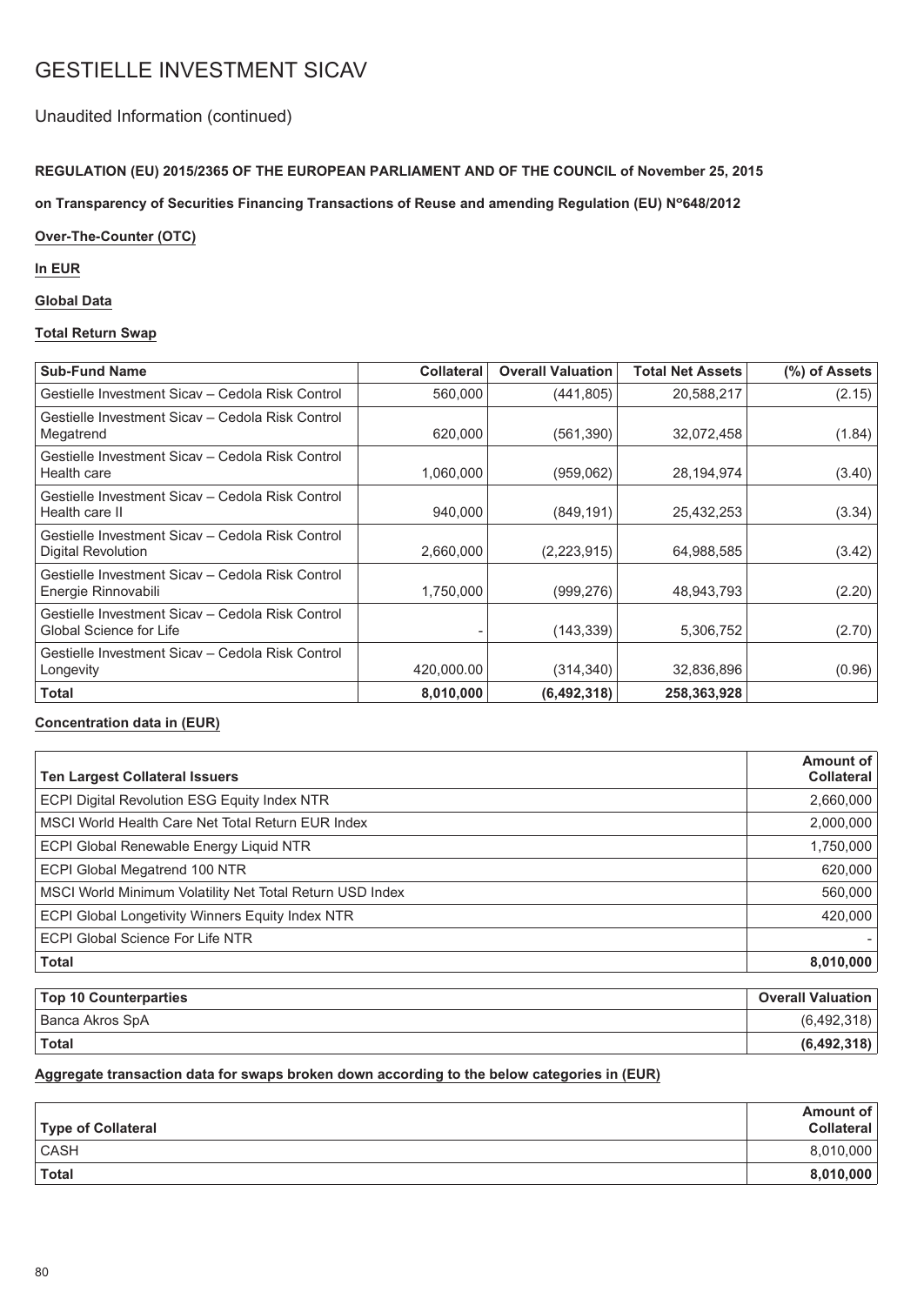Unaudited Information (continued)

| <b>Quality of Collateral</b>                        | <b>Amount of</b><br><b>Collateral</b> |
|-----------------------------------------------------|---------------------------------------|
| N/A                                                 |                                       |
|                                                     |                                       |
| <b>Maturity Tenor of the Collateral</b>             | <b>Amount of</b><br><b>Collateral</b> |
| Less than one day                                   |                                       |
| One day to one week                                 |                                       |
| One week to one month                               |                                       |
| One month to three months                           |                                       |
| Three months to one year                            |                                       |
| Above one year                                      |                                       |
| Open transaction                                    | 8,010,000                             |
| <b>Total</b>                                        | 8,010,000                             |
|                                                     | <b>Amount of</b>                      |
| <b>Currencies of Cash Collateral</b>                | <b>Collateral</b>                     |
| <b>EUR</b>                                          | 8,010,000                             |
| <b>Total</b>                                        | 8,010,000                             |
|                                                     |                                       |
| <b>Currencies of Securities Collateral</b>          | <b>Amount of</b><br><b>Collateral</b> |
| N/A                                                 |                                       |
|                                                     |                                       |
|                                                     |                                       |
| <b>Maturity Tenor of Swaps</b>                      | <b>Overall Valuation</b>              |
| Less than one day                                   |                                       |
| One day to one week                                 |                                       |
| One week to one month                               |                                       |
| One month to three months                           |                                       |
| Three months to one year                            | (441, 805)                            |
| Above one year                                      | (5,944,595)                           |
| Open transaction                                    | (105, 918)                            |
| <b>Total</b>                                        | (6, 492, 318)                         |
| Country in which the Counterparties are Established | <b>Overall Valuation</b>              |
| <b>ITALY</b>                                        | (6,492,318)                           |
| <b>Total</b>                                        |                                       |
| <b>Settlement and Clearing</b>                      | <b>Overall Valuation</b>              |
| <b>Bilateral</b>                                    | (6, 492, 318)                         |
| <b>Total</b>                                        | (6, 492, 318)<br>(6, 492, 318)        |

| Reuse of Collateral                                                           | Amount of<br>Collateral |
|-------------------------------------------------------------------------------|-------------------------|
| Share of collateral received that is reused                                   | None l                  |
| Cash collateral reinvestment returns to the collective investment undertaking | None                    |